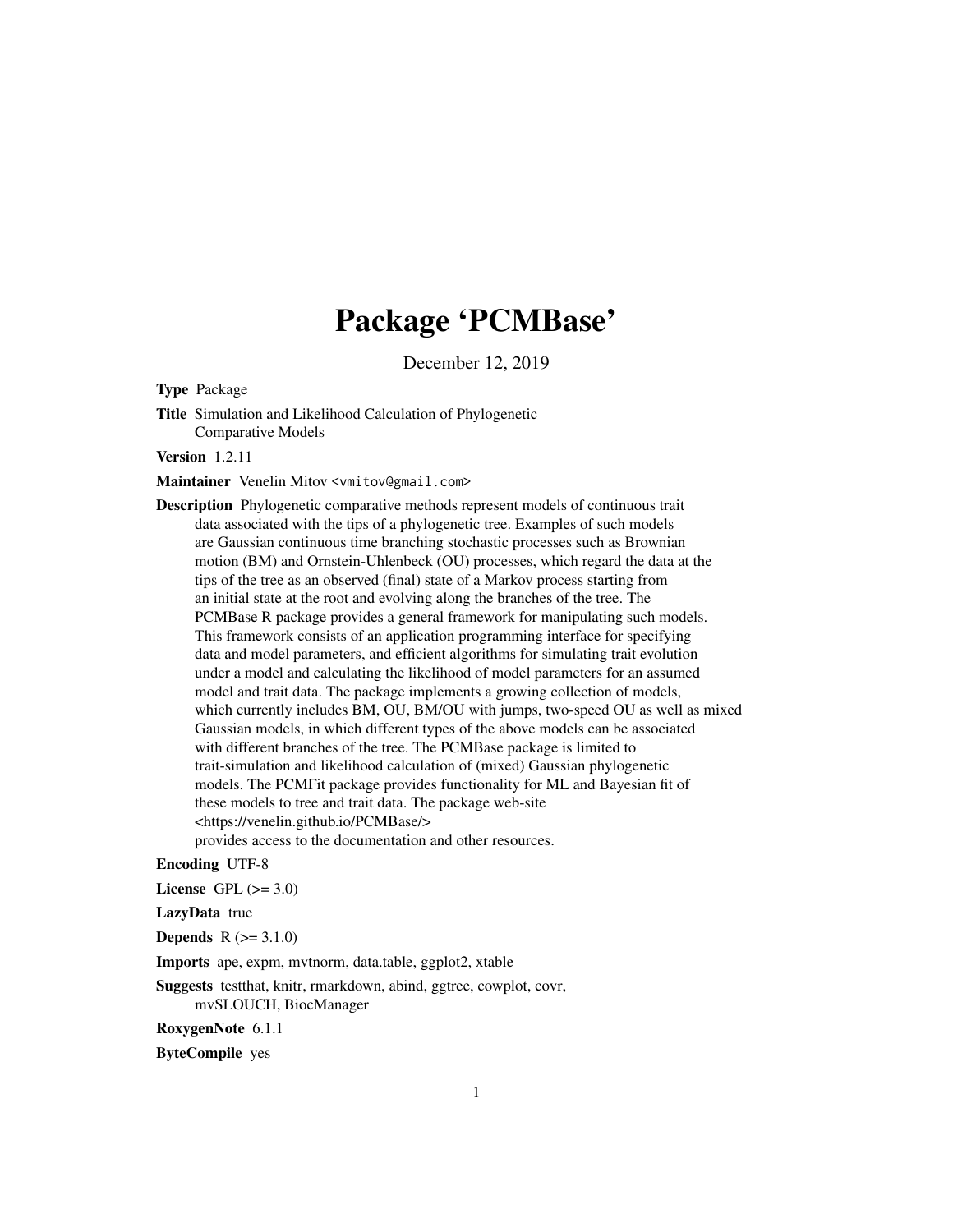## VignetteBuilder knitr, rmarkdown

URL <https://venelin.github.io/PCMBase/>, <https://venelin.github.io>

### BugReports <https://github.com/venelin/PCMBase/issues>

NeedsCompilation no

# Repository CRAN

Author Venelin Mitov [aut, cre, cph] (<a href=``https://venelin.github.io''>venelin.github.io</a>), Krzysztof Bartoszek [ctb], Georgios Asimomitis [ctb], Tanja Stadler [ths]

Date/Publication 2019-12-12 19:00:05 UTC

# R topics documented:

| 5              |
|----------------|
| 5              |
| 6              |
| 6              |
| $\overline{7}$ |
| $\overline{7}$ |
| 8              |
| 8              |
| $\mathbf Q$    |
| 9              |
| 10             |
| 10             |
| 11             |
| 12             |
| 14             |
| 15             |
| 16             |
| 17             |
| 17             |
| 18             |
| 19             |
| 19             |
| 20             |
| 21             |
| 22             |
| -23            |
| 23             |
| 24             |
| 24             |
| 25             |
| 25             |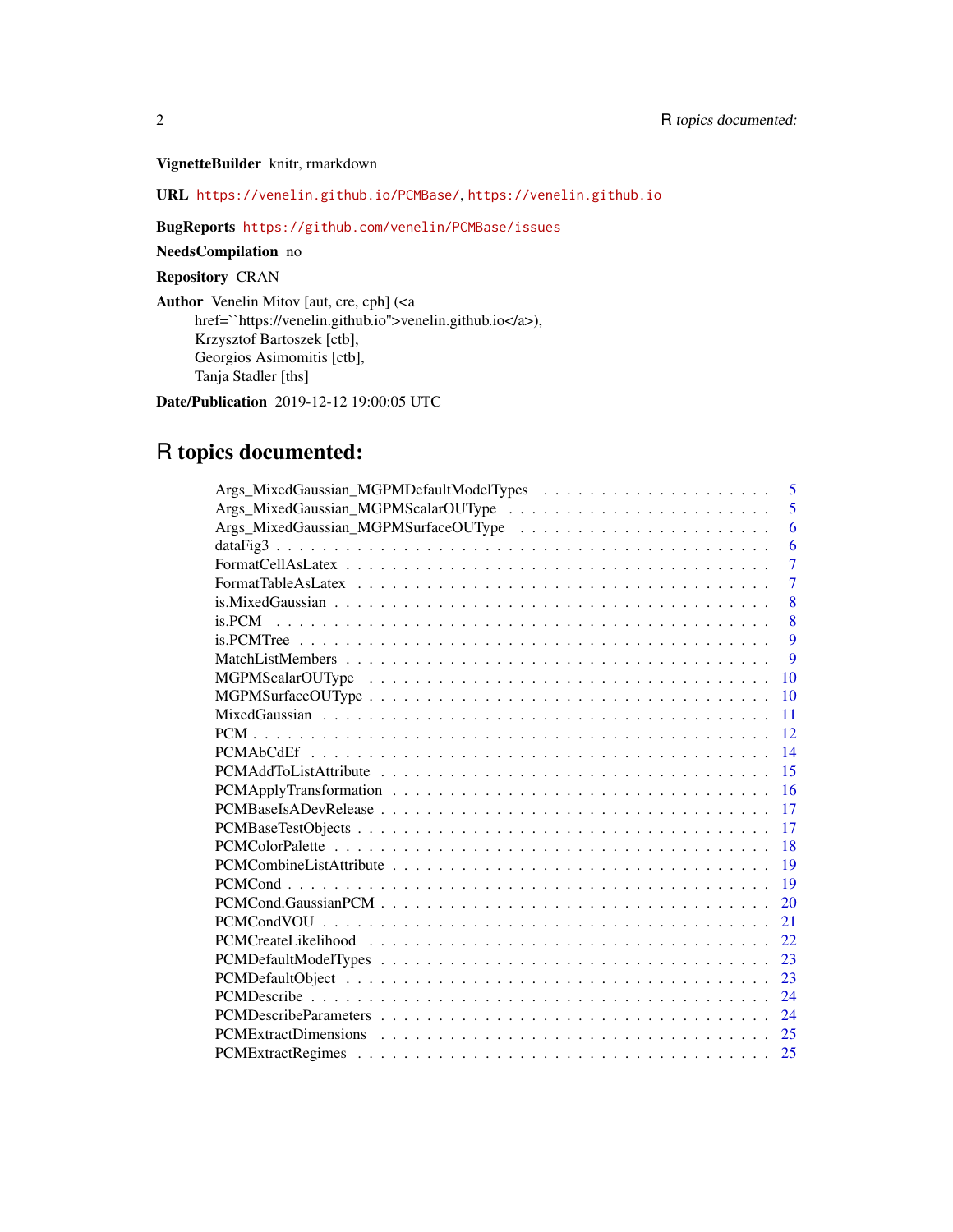|                           | 26 |
|---------------------------|----|
|                           | 27 |
|                           | 27 |
|                           | 28 |
|                           | 29 |
|                           | 30 |
|                           | 30 |
|                           | 32 |
|                           | 34 |
|                           | 35 |
|                           | 36 |
|                           | 36 |
| PCMLmr                    | 37 |
| PCMMapModelTypesToRegimes | 38 |
|                           | 39 |
|                           | 40 |
|                           | 41 |
|                           | 42 |
|                           | 42 |
|                           | 43 |
|                           |    |
|                           | 43 |
|                           | 45 |
|                           | 46 |
|                           | 46 |
|                           | 47 |
|                           | 48 |
|                           | 48 |
|                           | 49 |
|                           | 50 |
|                           | 50 |
|                           | 51 |
|                           | 54 |
|                           | 54 |
|                           | 55 |
|                           | 55 |
|                           | 56 |
|                           | 57 |
|                           | 57 |
|                           | 58 |
|                           | 58 |
|                           | 59 |
|                           | 60 |
| PCMSetAttribute           | 61 |
| <b>PCMS</b> im            | 62 |
|                           | 63 |
|                           | 64 |
|                           | 64 |
|                           | 65 |
|                           |    |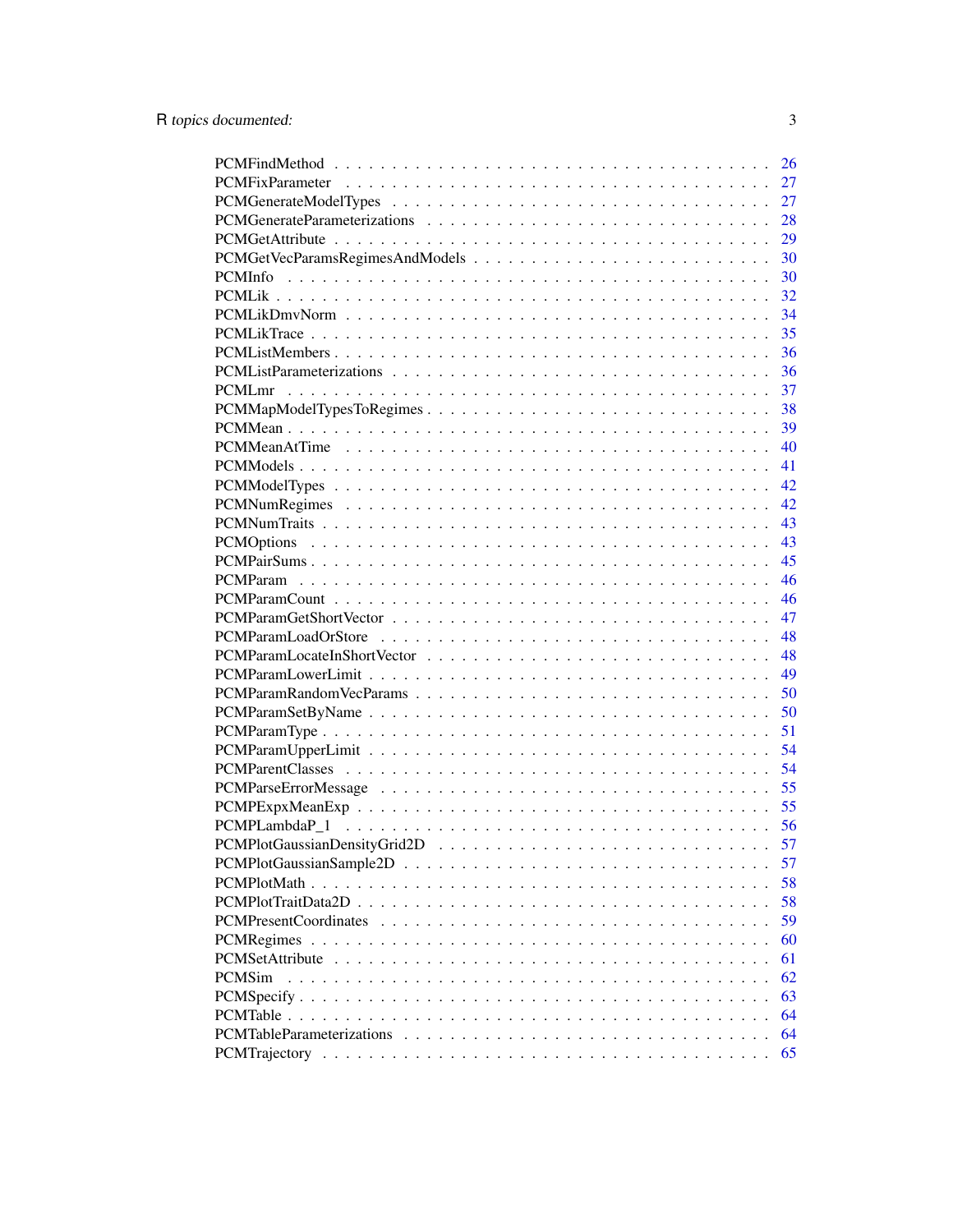|                                  | 67 |
|----------------------------------|----|
|                                  | 69 |
|                                  | 71 |
|                                  | 72 |
|                                  | 73 |
|                                  | 73 |
|                                  | 74 |
|                                  | 76 |
|                                  | 76 |
|                                  | 77 |
|                                  | 77 |
|                                  | 78 |
|                                  | 78 |
|                                  | 79 |
|                                  | 79 |
| PCMTreeGetRegimesForEdges        | 80 |
|                                  | 80 |
|                                  |    |
|                                  | 81 |
|                                  | 82 |
|                                  | 83 |
|                                  | 85 |
|                                  | 85 |
|                                  | 86 |
|                                  | 87 |
|                                  | 88 |
| PCMTreeLocateEpochOnBranches     | 89 |
| PCMTreeLocateMidpointsOnBranches | 89 |
|                                  | 90 |
|                                  | 90 |
|                                  | 92 |
|                                  | 92 |
|                                  | 93 |
|                                  | 93 |
|                                  | 94 |
|                                  | 94 |
|                                  | 95 |
|                                  | 95 |
|                                  | 96 |
|                                  | 97 |
|                                  | 98 |
|                                  |    |
| PCMTreeSplitAtNode               |    |
|                                  |    |
|                                  |    |
| <b>PCMTreeVCV</b>                |    |
|                                  |    |
|                                  |    |
|                                  |    |
|                                  |    |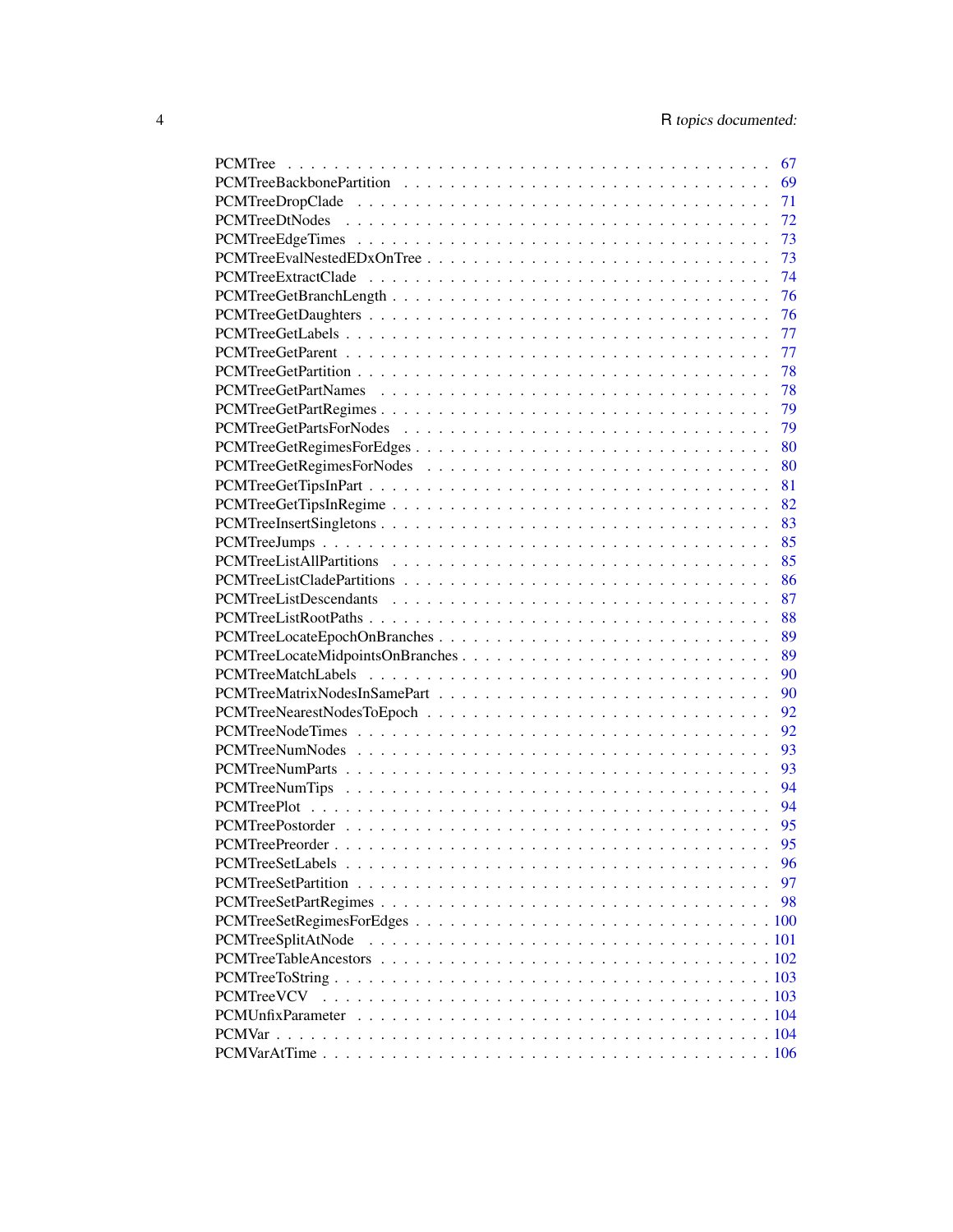<span id="page-4-0"></span>

|  |  |  |  |  |  |  |  |  |  |  |  |  |  |  |  |  | 110 |
|--|--|--|--|--|--|--|--|--|--|--|--|--|--|--|--|--|-----|
|  |  |  |  |  |  |  |  |  |  |  |  |  |  |  |  |  |     |
|  |  |  |  |  |  |  |  |  |  |  |  |  |  |  |  |  |     |
|  |  |  |  |  |  |  |  |  |  |  |  |  |  |  |  |  |     |
|  |  |  |  |  |  |  |  |  |  |  |  |  |  |  |  |  |     |

Args\_MixedGaussian\_MGPMDefaultModelTypes

*Arguments to be passed to the constructor MixedGaussian when constructing a MGPM model with some of the default MGPM model types.*

#### Description

Arguments to be passed to the constructor MixedGaussian when constructing a MGPM model with some of the default MGPM model types.

#### Usage

Args\_MixedGaussian\_MGPMDefaultModelTypes(omitGlobalSigmae\_x = TRUE)

#### Arguments

omitGlobalSigmae\_x

logical, indicating if the returned list should specify the global Sigmae\_x parameter as '\_Omitted'. Default: TRUE.

#### Value

a list of named arguments. Currently only a named element Sigmae\_x with specification depending on omitGlobalSigmae\_x.

#### See Also

MGPMDefaultModelTypes

Args\_MixedGaussian\_MGPMScalarOUType

*Arguments for the MixedGaussian constructor for scalar OU MGPM models.*

#### Description

Arguments for the MixedGaussian constructor for scalar OU MGPM models.

#### Usage

Args\_MixedGaussian\_MGPMScalarOUType()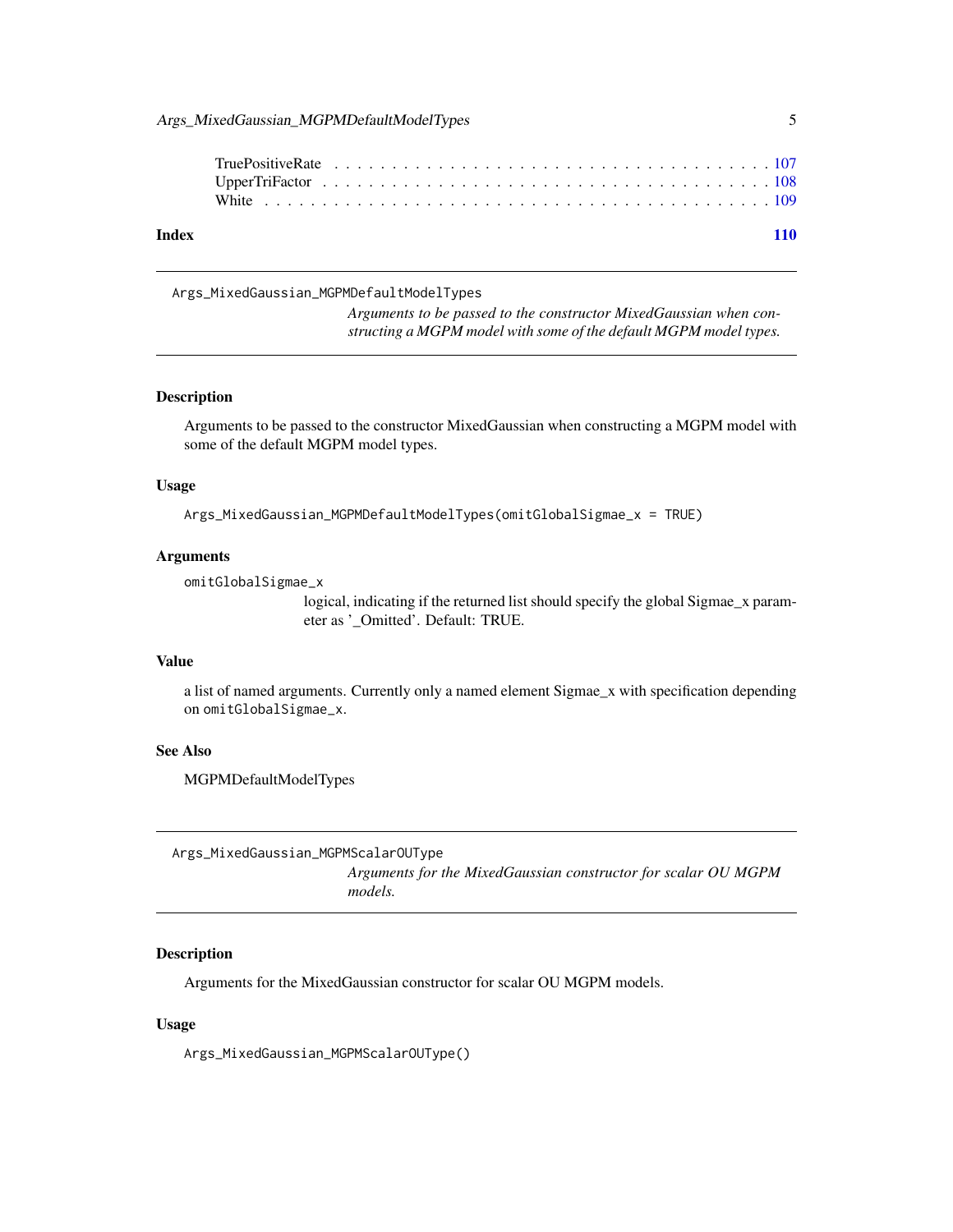### <span id="page-5-0"></span>Value

a list.

# Args\_MixedGaussian\_MGPMSurfaceOUType

*Arguments for the MixedGaussian constructor for SURFACE OU MGPM models.*

### Description

Arguments for the MixedGaussian constructor for SURFACE OU MGPM models.

# Usage

Args\_MixedGaussian\_MGPMSurfaceOUType()

### Value

a list.

dataFig3 *Data for Fig3 in the TPB manuscript*

#### Description

A list containing simulated tree, models and data used in Fig. 3

### Usage

dataFig3

#### Format

This is a list containing the following named elements representing simulation parameters, a simulated tree and PCM objects, used in Fig. 3. For details on all these objects, read the file dataraw/Fig3.Rmd.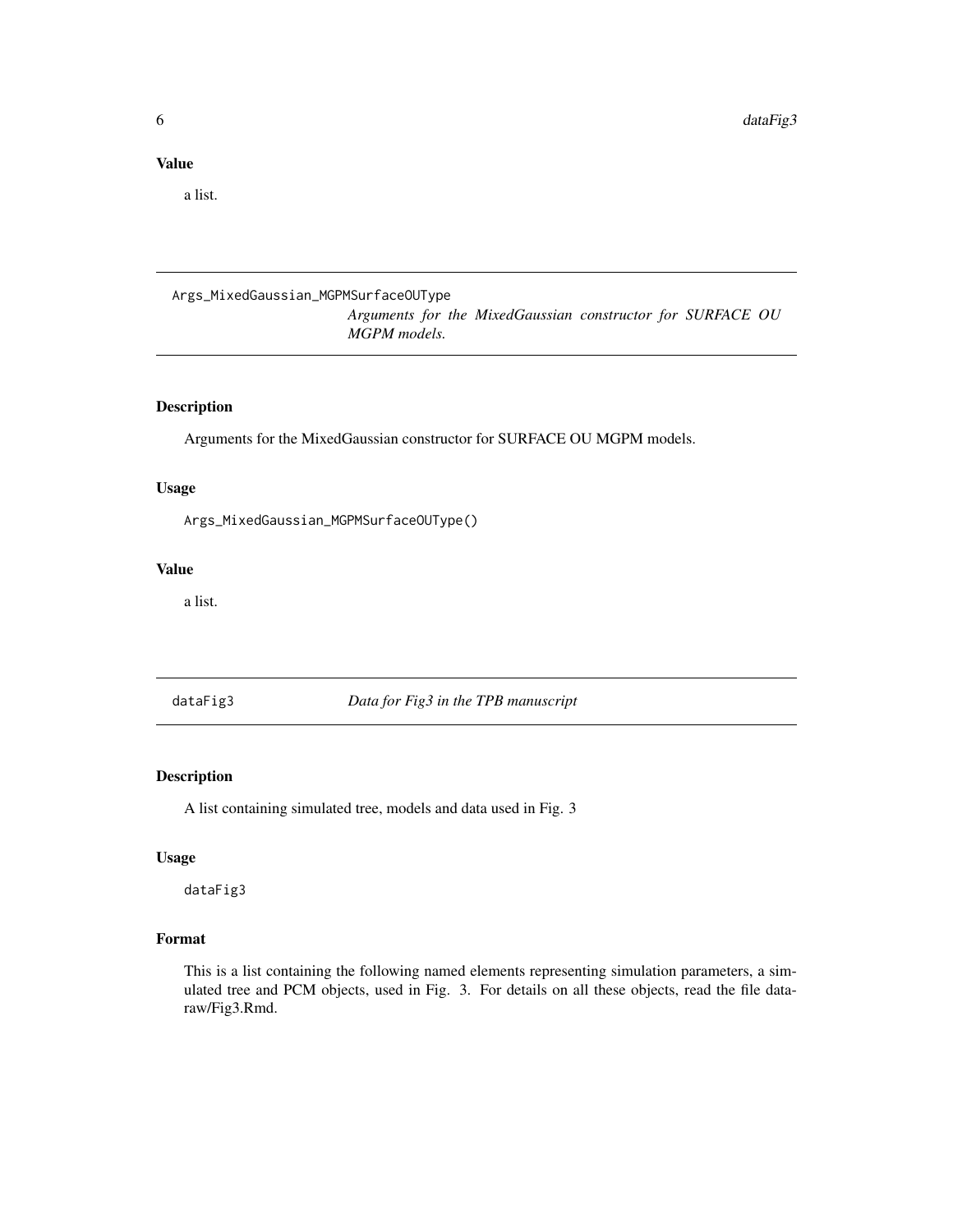<span id="page-6-0"></span>FormatCellAsLatex *Latex representation of a model parameter or other found in a data.table object*

### Description

Latex representation of a model parameter or other found in a data.table object

#### Usage

```
FormatCellAsLatex(x)
```
#### Arguments

x an R object. Currently, character vectors of length 1, numeric vectors and matrices are supported.

#### Value

a character string

FormatTableAsLatex *Latex representation of a data.table with matrix and vectors in its cells*

#### Description

Latex representation of a data.table with matrix and vectors in its cells

#### Usage

```
FormatTableAsLatex(x, argsXtable = list(), ...)
```
### Arguments

| $\times$   | a data.table                                    |
|------------|-------------------------------------------------|
| argsXtable | a list (empty list by default) passed to xtable |
| .          | additional arguments passed to print.xtable.    |

#### Value

a character string representing a parseable latex text.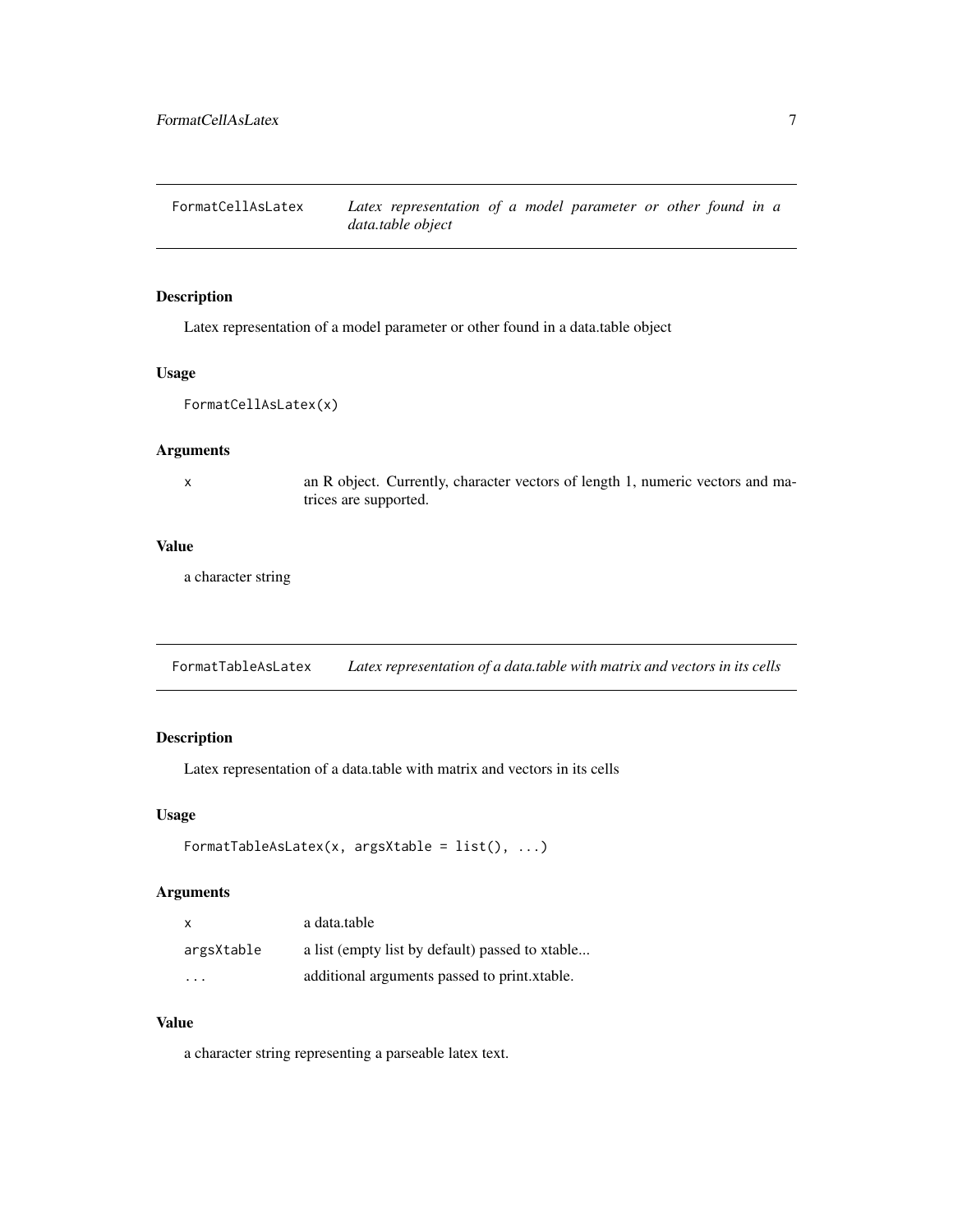### Examples

```
dt <- data.table::data.table(
  A = list(matrix(c(2, 0, 1.2, 3), 2, 2),
        matrix(c(2.1, 0, 1.2, 3.2, 1.3, 3.4), 3, 2)),
  b = c(2.2, 3.1)print(FormatTableAsLatex(dt))
```
is.MixedGaussian *Check if an object is a 'MixedGaussian' PCM*

### Description

Check if an object is a 'MixedGaussian' PCM

### Usage

is.MixedGaussian(x)

### Arguments

x any object

#### Value

TRUE if x inherits from the S3 class 'MixedGaussian', FALSE otherwise.

is.PCM *Check if an object is a PCM.*

### Description

Check if an object is a PCM.

#### Usage

is.PCM(x)

### Arguments

x an object.

### Value

TRUE if 'x' inherits from the S3 class "PCM".

<span id="page-7-0"></span>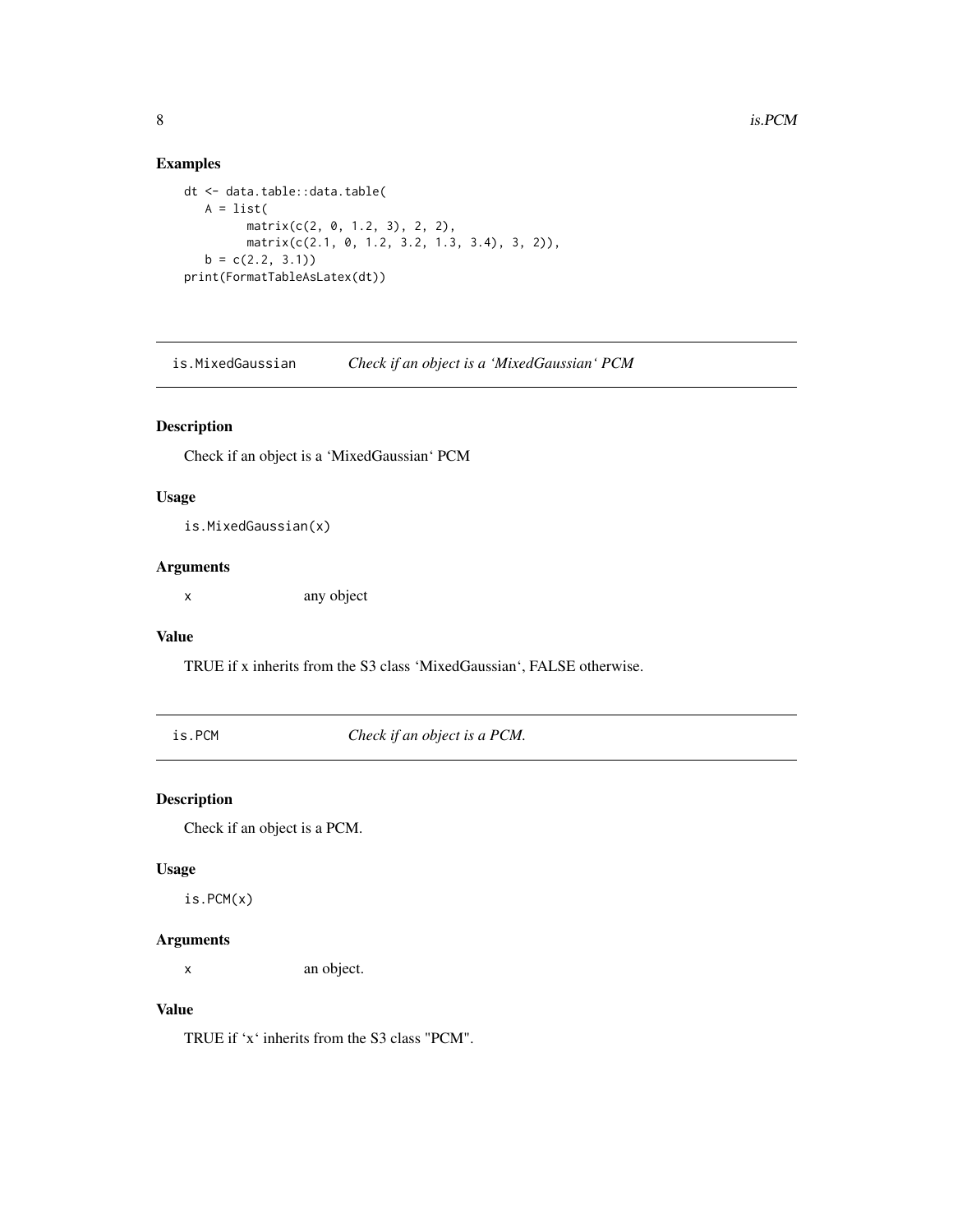<span id="page-8-0"></span>

# Description

Check that a tree is a PCMTree

### Usage

is.PCMTree(tree)

### Arguments

tree a tree object.

### Value

a logical TRUE if 'inherits(tree, "PCMTree")' is TRUE.

<span id="page-8-1"></span>MatchListMembers *Find the members in a list matching a member expression*

### Description

Find the members in a list matching a member expression

# Usage

MatchListMembers(object, member, enclos = "?", q = "'", ...)

### Arguments

| object | a list containing named elements.                                                                                                                                                                                              |
|--------|--------------------------------------------------------------------------------------------------------------------------------------------------------------------------------------------------------------------------------|
| member | a member expression. Member expressions are character strings denoting named<br>elements in a list object (see examples).                                                                                                      |
| enclos | a character string containing the special symbol '?'. This symbol is to be re-<br>placed by matching expressions. The result of this substitution can be anything<br>but, usually would be a valid R expression. Default: "?". |
| q      | a quote symbol, Default: "'".                                                                                                                                                                                                  |
| .      | additional arguments passed to grep. For example, these could be ignore . case=TRUE<br>or perl=TRUE.                                                                                                                           |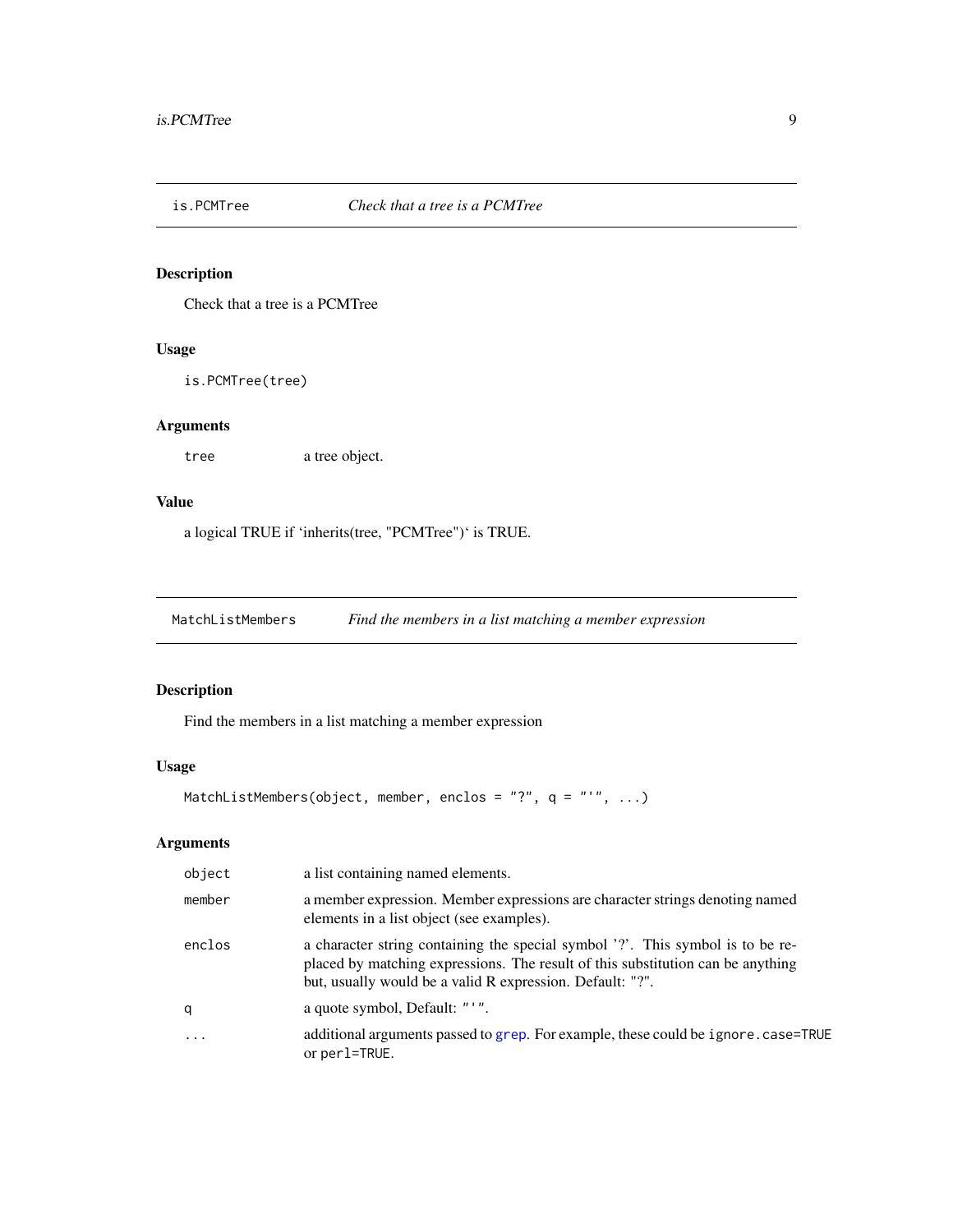### <span id="page-9-0"></span>Value

a named character vector, with names corresponding to the matched member quoted expressions (using the argument q as a quote symbol), and values corresponding to the 'enclos-ed' expressions after substituting the '?'.

#### See Also

[PCMListMembers](#page-35-1)

#### Examples

```
model <- PCMBaseTestObjects$model_MixedGaussian_ab
MatchListMembers(model, "Sigma_x", "diag(model?[,,1L])")
MatchListMembers(model, "S.*_x", "diag(model?[,,1L])")
MatchListMembers(model, "Sigma_x", "model?[,,1L][upper.tri(model?[,,1L])]")
MatchListMembers(model, "a$Sigma_x", "model?[,,1L][upper.tri(model?[,,1L])]")
```
MGPMScalarOUType *Class name for the scalar OU MGPM model type*

#### Description

Class name for the scalar OU MGPM model type

#### Usage

```
MGPMScalarOUType()
```
#### Value

a character vector of one named element (ScalarOU)

MGPMSurfaceOUType *Class name for the SURFACE OU MGPM model type*

#### Description

Class name for the SURFACE OU MGPM model type

#### Usage

```
MGPMSurfaceOUType()
```
#### Value

a character vector of one named element (SURFACE)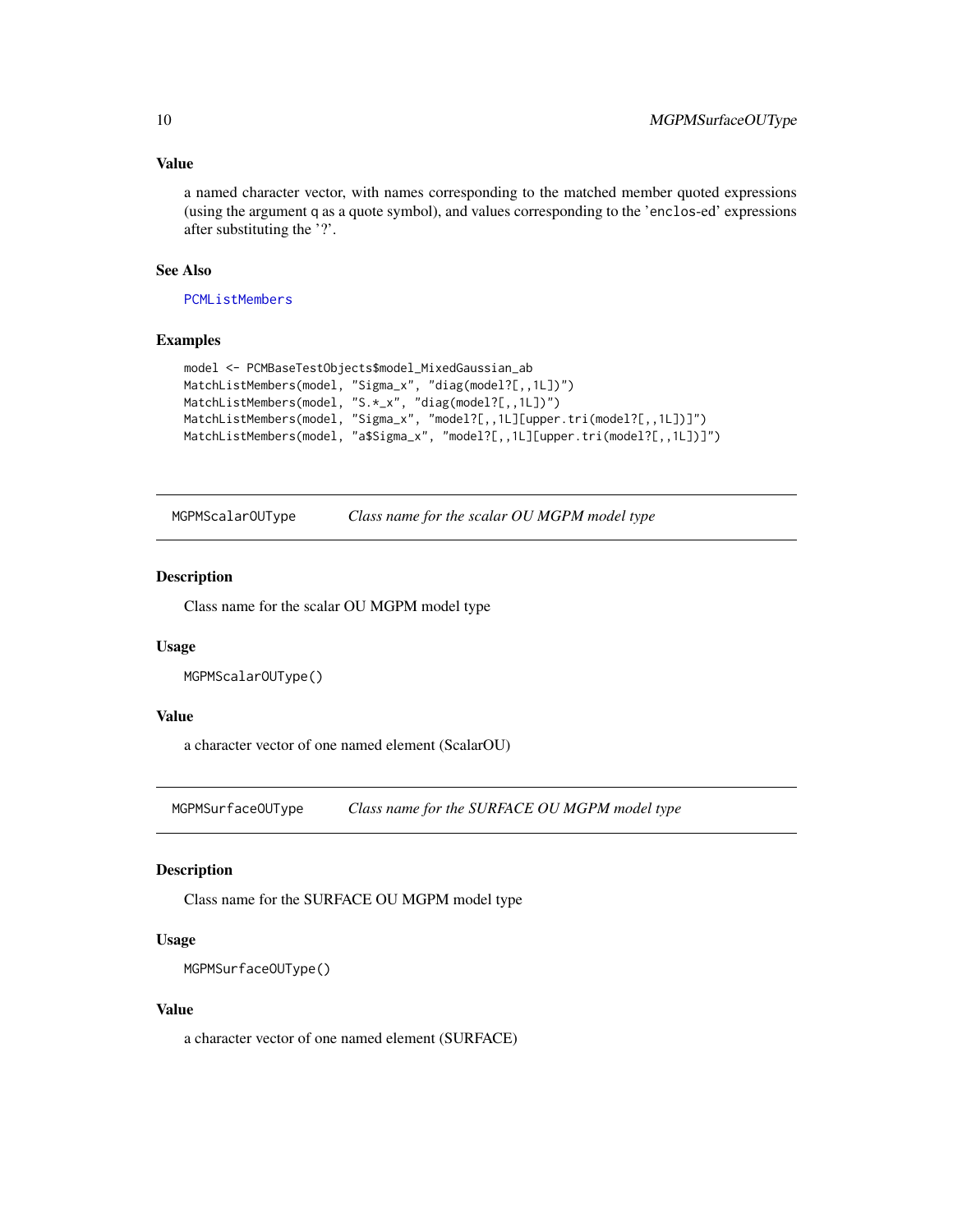<span id="page-10-1"></span><span id="page-10-0"></span>

#### Description

Create a multi-regime Gaussian model (MixedGaussian)

#### Usage

```
MixedGaussian(k, modelTypes, mapping,
  className = paste0("MixedGaussian_", do.call(paste0,
  as.list(mapping)), X0 = structure(0, class = c("VectorParameter","_Global"), description = "trait values at the root"), \dots,
  Sigmae_x = structure(0, class = c("MatrixParameter",
  "_UpperTriangularWithDiagonal", "_WithNonNegativeDiagonal", "_Global"),
  description =
  "Upper triangular factor of the non-phylogenetic variance-covariance"))
```
#### Arguments

k integer specifying the number of traits.

modelTypes, mapping

These two arguments define the mapping between the regimes in the model and actual types of models. For convenience, different combinations are possible as explained below:

- modelTypes is a (possibly named) character string vector. Each such string denotes a MGPM model class, e.g. the result of calling MGPMDefaultModelTypes(). In that case mapping can be either an integer vector with values corresponding to indices in modelTypes or a character string vector. If mapping is a character string vector, first it is matched against names(modelTypes) and if the match fails either because of names(modelTypes) being NULL or because some of the entries in mapping are not present in names(modelTypes), then an attempt is made to match mapping against modelTypes, i.e. it is assumed that mapping contains actual class names.
- modelTypes is a (possibly named) list of PCM models of k traits. In this case mapping can again be an integer vector denoting indices in modelTypes or a character string vector denoting names in modelTypes.

As a final note, mapping can also be named. In this case the names are assumed to be the names of the different regimes in the model. If mapping is not named, the regimes are named automatically as as.character(seq\_len(mapping)). For example, if modelTypes =  $c("BM", "OU")$  and mapping =  $c(a = 1, b = 1, c$  $= 2$ ,  $d = 1$ ) defines an MixedGaussian with four different regimes named 'a', 'b', 'c', 'd', and model-types BM, BM, OU and BM, corresponding to each regime.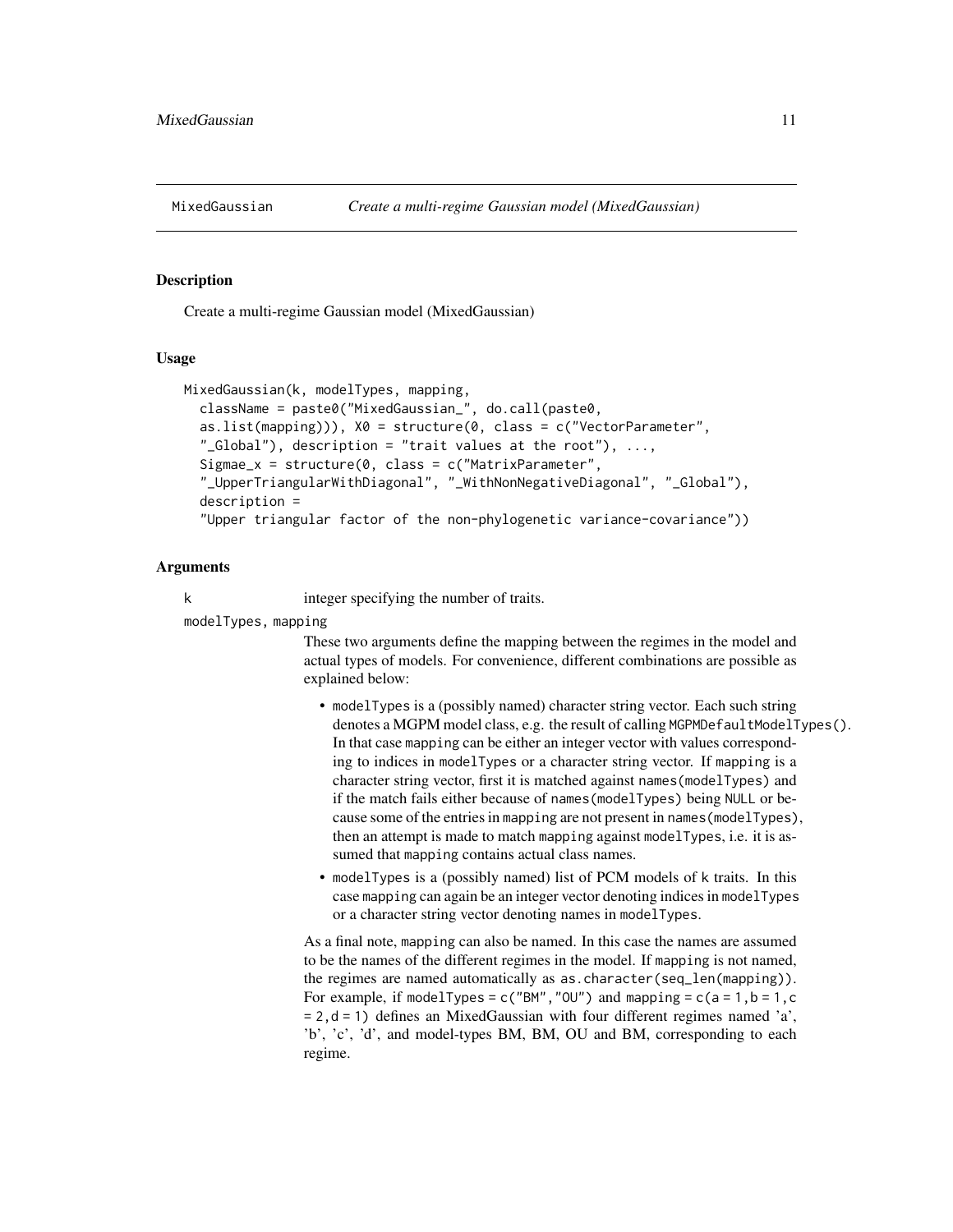<span id="page-11-0"></span>

| className | a character string defining a valid S3 class name for the resulting MixedGaus-<br>sian object. If not specified, a className is generated using the expression<br>paste0("MixedGaussian_",do.call(paste0,as.list(mapping))). |
|-----------|------------------------------------------------------------------------------------------------------------------------------------------------------------------------------------------------------------------------------|
| X0        | specification for the global vector X0 to be used by all models in the MixedGaus-<br>sian.                                                                                                                                   |
| $\ddots$  | specifications for other Global parameters coming after X0.                                                                                                                                                                  |
| Sigmae_x  | sepcification of a _Global Sigmae_x parameter. This is used by Submodels only<br>if they have Sigmae_x _Omitted.                                                                                                             |

#### Details

If X0 is not NULL it has no sense to use model-types including X0 as a parameter (e.g. use BM1 or BM3 instead of BM or BM2). Similarly if Sigmae\_x is not NULL there is no meaning in using model-types including Sigmae\_x as a parameter, (e.g. use OU2 or OU3 instead of OU or OU1).

#### Value

an object of S3 class className inheriting from MixedGaussian, GaussianPCM and PCM.

### See Also

[PCMTreeGetPartNames](#page-77-1) [PCMModels\(](#page-40-1))

PCM *Create a phylogenetic comparative model object*

#### Description

This is the entry-point function for creating model objects within the PCMBase framework representing a single model-type with one or several model-regimes of this type associated with the branches of a tree. For mixed Gaussian phylogenetic models, which enable multiple model-types, use the [MixedGaussian](#page-10-1) function.

#### Usage

```
PCM(model, modelTypes = class(model)[1], k = 1L, regimes = 1L,
  params = NULL, vecParams = NULL, offset = \emptyset L, spec = NULL, ...)
```
#### Arguments

model This argument can take one of the following forms:

- a character vector of the S3-classes of the model object to be created (one model object can have one or more S3-classes, with the class PCM at the origin of the hierarchy);
- an S3 object which's class inherits from the PCM S3 class.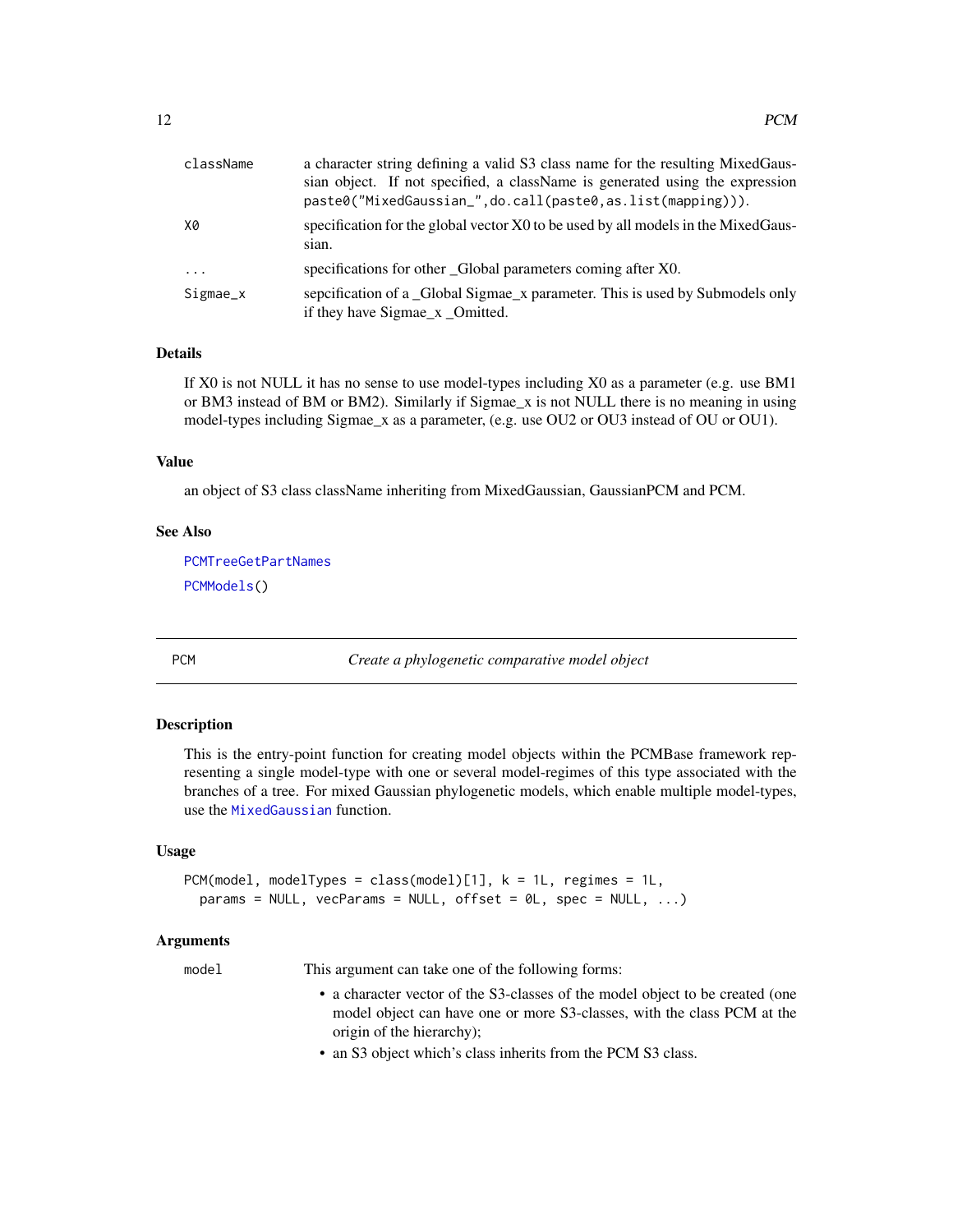|            | The Details section explains how these two types of input are processed.                                                                                         |
|------------|------------------------------------------------------------------------------------------------------------------------------------------------------------------|
| modelTypes | a character string vector specifying a set (family) of model-classes, to which the<br>constructed model object belongs. These are used for model-selection.      |
| k          | integer denoting the number of traits (defaults to 1).                                                                                                           |
| regimes    | a character or integer vector denoting the regimes.                                                                                                              |
| params     | NULL (default) or a list of parameter values (scalars, vectors, matrices, or ar-<br>rays) or sub-models (S3 objects inheriting from the PCM class). See details. |
| vecParams  | NULL (default) or a numeric vector the vector representation of the variable<br>parameters in the model. See details.                                            |
| offset     | integer offset in vecParams; see Details.                                                                                                                        |
| spec       | NULL or a list specifying the model parameters (see PCMSpecify). If NULL<br>(default), the generic PCMSpecify is called on the created object of class model.    |
| $\cdots$   | additional parameters intended for use by sub-classes of the PCM class.                                                                                          |

#### Details

This is an S3 generic. The PCMBase package defines three methods for it:

- PCM.PCM:A default constructor for any object with a class inheriting from "PCM".
- PCM.character:A default PCM constructor from a character string specifying the type of model.
- PCM.default:A default constructor called when no other constructor is found. When called this constructor raises an error message.

#### Value

an object of S3 class as defined by the argument model.

### See Also

### [MixedGaussian](#page-10-1)

### Examples

```
# a Brownian motion model with one regime
modelBM < - PCM(model1 = "BM", k = 2)# print the model
modelBM
```

```
# a BM model with two regimes
modelBM.ab <- PCM("BM", k = 2, regimes = c("a", "b"))
modelBM.ab
```

```
# print a single parameter of the model (in this case, the root value)
modelBM.ab$X0
```
# assign a value to this parameter (note that the brackets [] are necessary # to preserve the parameter attributes):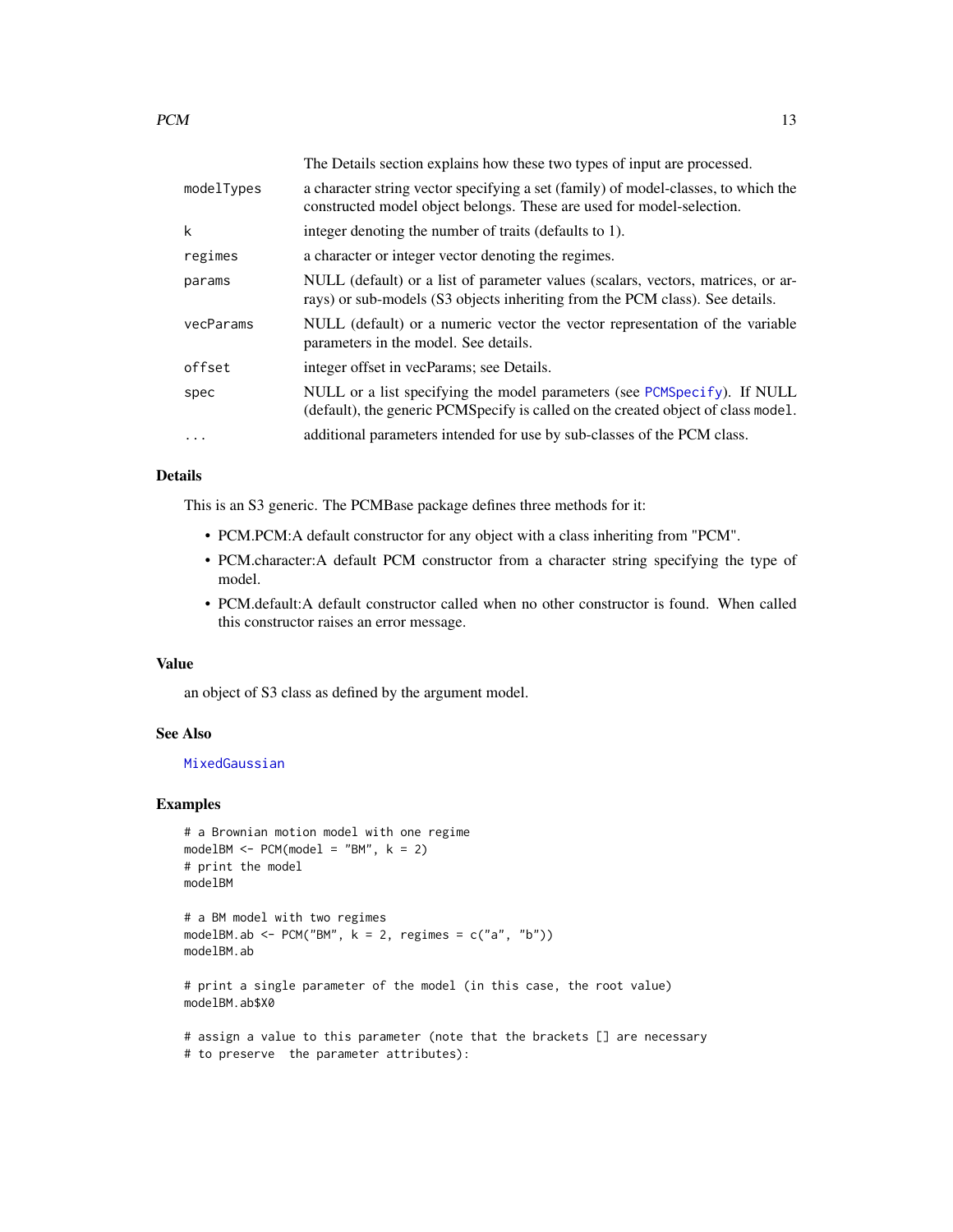```
modelBM.ab$X0[] <- c(5, 2)
PCMNumTraits(modelBM)
PCMNumRegimes(modelBM)
PCMNumRegimes(modelBM.ab)
# number of numerical parameters in the model
PCMParamCount(modelBM)
# Get a vector representation of all parameters in the model
PCMParamGetShortVector(modelBM)
# Limits for the model parameters:
lowerLimit <- PCMParamLowerLimit(modelBM)
upperLimit <- PCMParamUpperLimit(modelBM)
# assign the model parameters at random: this will use uniform distribution
# with boundaries specified by PCMParamLowerLimit and PCMParamUpperLimit
# We do this in two steps:
# 1. First we generate a random vector. Note the length of the vector equals PCMParamCount(modelBM)
randomParams <- PCMParamRandomVecParams(modelBM, PCMNumTraits(modelBM), PCMNumRegimes(modelBM))
randomParams
# 2. Then we load this random vector into the model.
PCMParamLoadOrStore(modelBM, randomParams, 0, PCMNumTraits(modelBM), PCMNumRegimes(modelBM), TRUE)
print(modelBM)
PCMParamGetShortVector(modelBM)
# generate a random phylogenetic tree of 10 tips
tree <- ape::rtree(10)
#simulate the model on the tree
traitValues <- PCMSim(tree, modelBM, X0 = modelBM$X0)
# calculate the likelihood for the model parameters, given the tree and the trait values
PCMLik(traitValues, tree, modelBM)
# create a likelihood function for faster processing for this specific model.
# This function is convenient for calling in optim because it recieves and parameter
# vector instead of a model object.
likFun <- PCMCreateLikelihood(traitValues, tree, modelBM)
likFun(randomParams)
```
<span id="page-13-1"></span>

PCMAbCdEf *Quadratic polynomial parameters A, b, C, d, E, f for each node*

#### **Description**

An S3 generic function that has to be implemented for every model class. This function is called by [PCMLik](#page-31-1).

<span id="page-13-0"></span>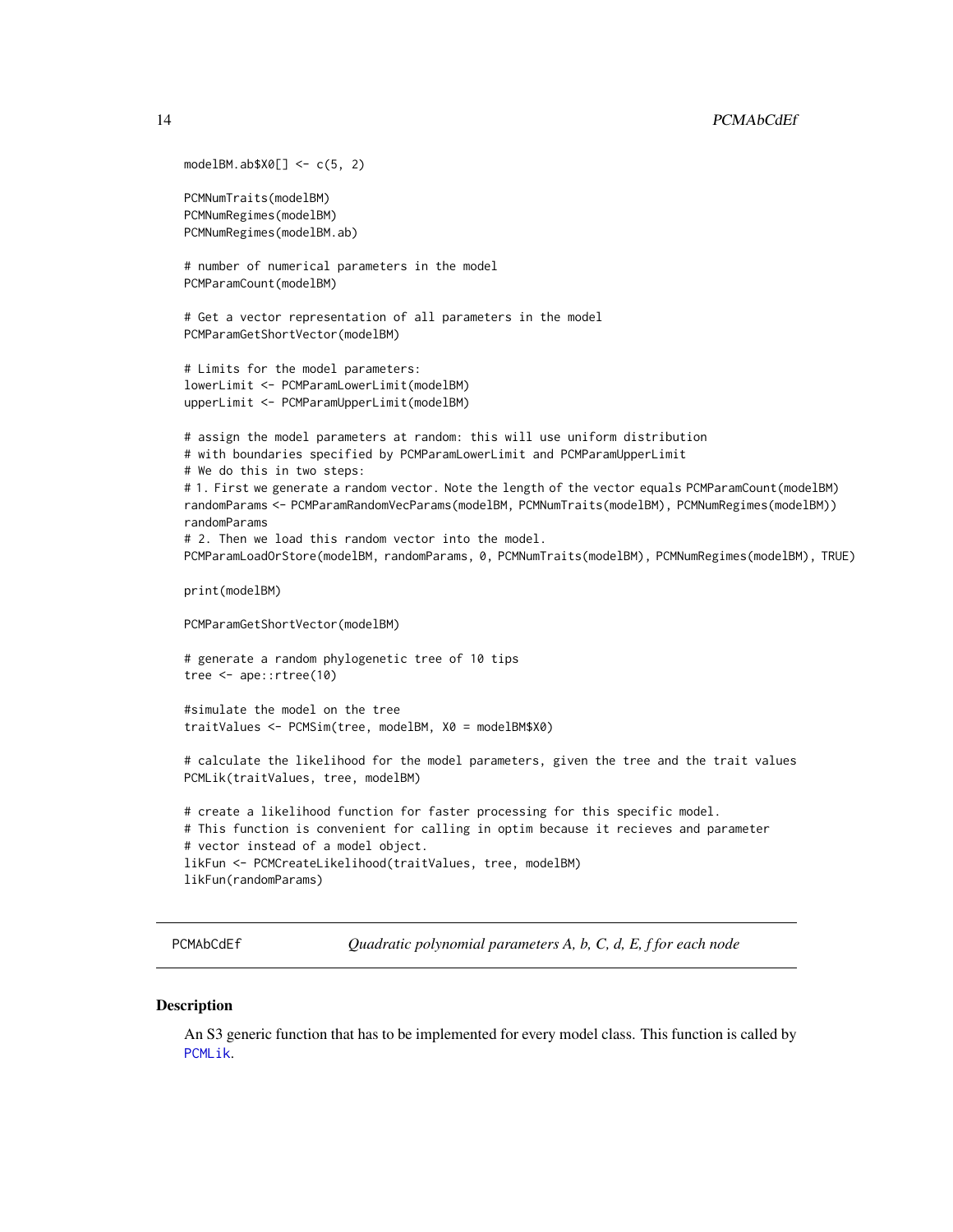### <span id="page-14-0"></span>Usage

```
PCMAbCdEf(tree, model, SE = matrix(0, PCMNumTraits(model),
 PCMTreeNumTips(tree)), metaI = PCMInfo(NULL, tree, model, verbose =
  verbose), verbose = FALSE)
```
### Arguments

| tree      | a phylo object with N tips.                                                                                                                                                                                                                                                                                                               |
|-----------|-------------------------------------------------------------------------------------------------------------------------------------------------------------------------------------------------------------------------------------------------------------------------------------------------------------------------------------------|
| model     | an S3 object specifying both, the model type (class, e.g. "OU") as well as the<br>concrete model parameter values at which the likelihood is to be calculated (see<br>also Details).                                                                                                                                                      |
| <b>SF</b> | a k x N matrix specifying the standard error for each measurement in X. Al-<br>ternatively, a $k \times k \times N$ cube specifying an upper triangular $k \times k$ factor of the<br>variance covariance matrix for the measurement error for each node $i=1, , N$ .<br>Default: matrix(0.0, PCMNumTraits(model), PCMTreeNumTips(tree)). |
| metaI     | a list returned from a call to PCMInfo(X, tree, model, SE), containing meta-<br>data such as N, M and k. Alternatively, this can be a function object that re-<br>turns such a list, e.g. the function PCM Info or the function PCM InfoCpp from the<br>PCMBaseCpp package.                                                               |
| verbose   | logical indicating if some debug-messages should printed.                                                                                                                                                                                                                                                                                 |

PCMAddToListAttribute *Add a value to a list-valued attribute of a member or members matching a pattern*

### Description

Add a value to a list-valued attribute of a member or members matching a pattern

### Usage

```
PCMAddToListAttribute(name, value, object, member = "", enclos = "?",
  spec = TRUE, inplace = TRUE, ...)
```
#### Arguments

| name   | a character string denoting the attribute name.                                                                                                                                                                                |
|--------|--------------------------------------------------------------------------------------------------------------------------------------------------------------------------------------------------------------------------------|
| value  | the value for the attribute.                                                                                                                                                                                                   |
| object | a PCM or a list object.                                                                                                                                                                                                        |
| member | a member expression. Member expressions are character strings denoting named<br>elements in a list object (see examples). Default: "".                                                                                         |
| enclos | a character string containing the special symbol '?'. This symbol is to be re-<br>placed by matching expressions. The result of this substitution can be anything<br>but, usually would be a valid R expression. Default: "?". |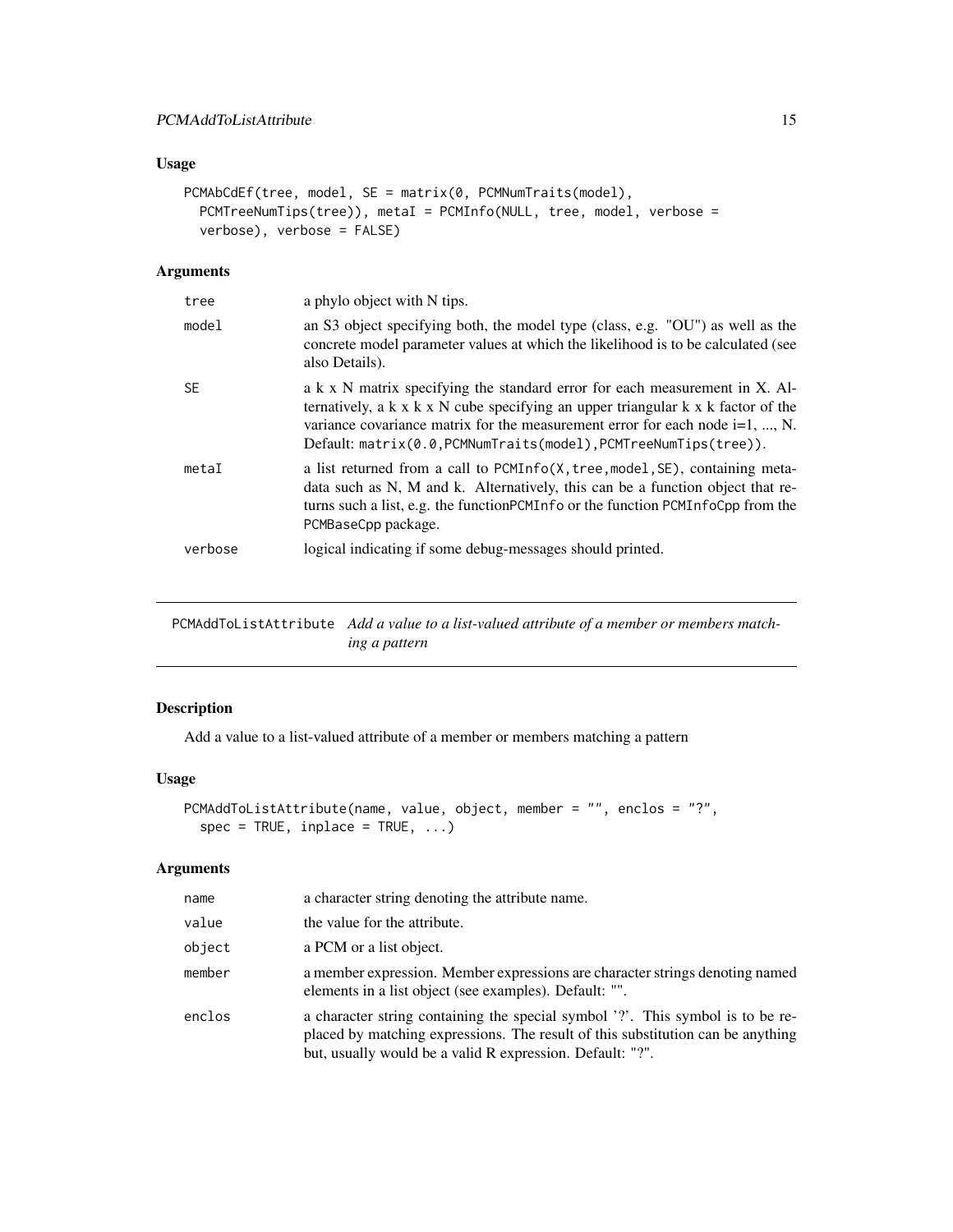<span id="page-15-0"></span>

| spec                    | a logical (TRUE by default) indicating if the attribute should also be set in the<br>corresponding member of the spec attribute (this is for PCM objects only). |
|-------------------------|-----------------------------------------------------------------------------------------------------------------------------------------------------------------|
| inplace                 | logical (TRUE by default) indicating if the attribute should be set to the object<br>in the current environment, or a modified object should be returned.       |
| $\cdot$ $\cdot$ $\cdot$ | additional arguments passed to MatchListMembers.                                                                                                                |

## Value

if inplace is TRUE no value is returned. Otherwise, a modified version of object is returned.

PCMApplyTransformation

*Map a parametrization to its original form.*

### Description

This is an S3 generic that transforms the passed argument by applying the transformation rules for its S3 class.

This is an S3 generic. See 'PCMApplyTransformation.\_CholeskyFactor' for an example.

### Usage

```
PCMApplyTransformation(o, ...)
```
### Arguments

|                   | a PCM object or a parameter                                    |
|-------------------|----------------------------------------------------------------|
| $\cdot\cdot\cdot$ | additional arguments that can be used by implementing methods. |

### Details

This function returns the same object if it is not transformable.

#### Value

a transformed version of o.

#### See Also

[is.Transformable](#page-50-1)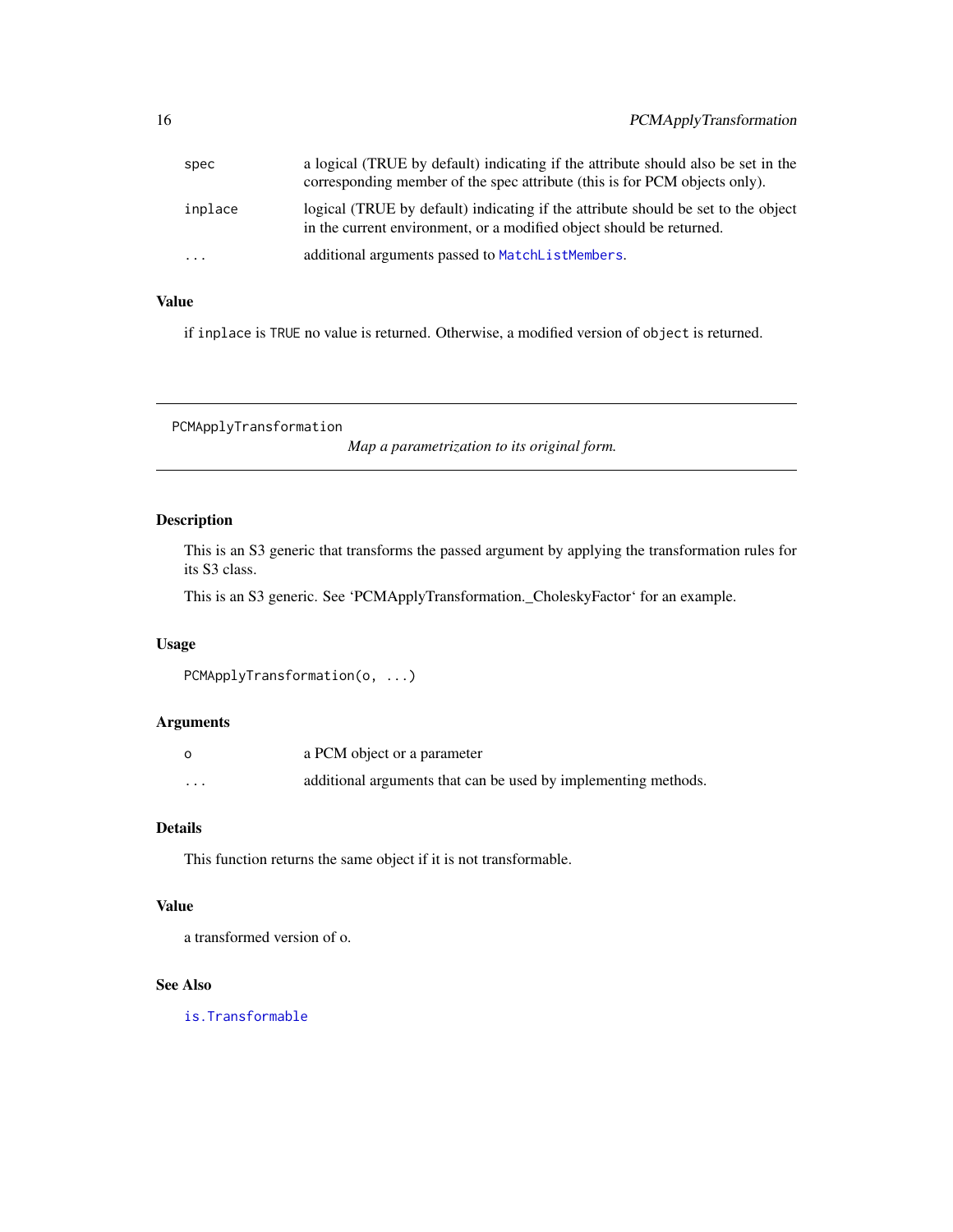<span id="page-16-0"></span>PCMBaseIsADevRelease *Check if the PCMBase version corresponds to a dev release*

#### Description

Check if the PCMBase version corresponds to a dev release

### Usage

```
PCMBaseIsADevRelease()
```
### Value

a logical

PCMBaseTestObjects *Test objects for the PCMBase package*

#### Description

A list containing simulated trees, trait-values and model objects for tests and examples of the PCM-Base package

#### Usage

PCMBaseTestObjects

#### Format

This is a list containing the following named elements representing parameters of BM, OU and MixedGaussian models with up to three traits and up to two regimes, model objects, simulated trees with partition of their nodes in up to two parts (corresponding to the two regimes), and trait data simulated on these trees.

a.H, b.H H matrices for OU models for regimes 'a' and 'b'.

a. Theta, b. Theta Theta vectors for OU models for regimes 'a' and 'b'.

a. Sigma\_x, b. Sigma\_x Sigma\_x matrices for BM and OU models for regimes 'a' and 'b'.

a.Sigmae\_x, b.Sigmae\_x Sigmae\_x matrices regimes 'a' and 'b'.

a.X0, b.X0 X0 vectors for regimes 'a' and 'b'.

H an array resulting from abind(a.H, b.H).

Theta a matrix resulting from cbind(Theta.a, Theta.b).

 $Sigma_x$  an array resulting from abind(a.Sigma\_x, b.Sigma\_x).

**Sigmae\_x** an array resulting from abind $(a.Sigma_x, b.Sigma_x)$ .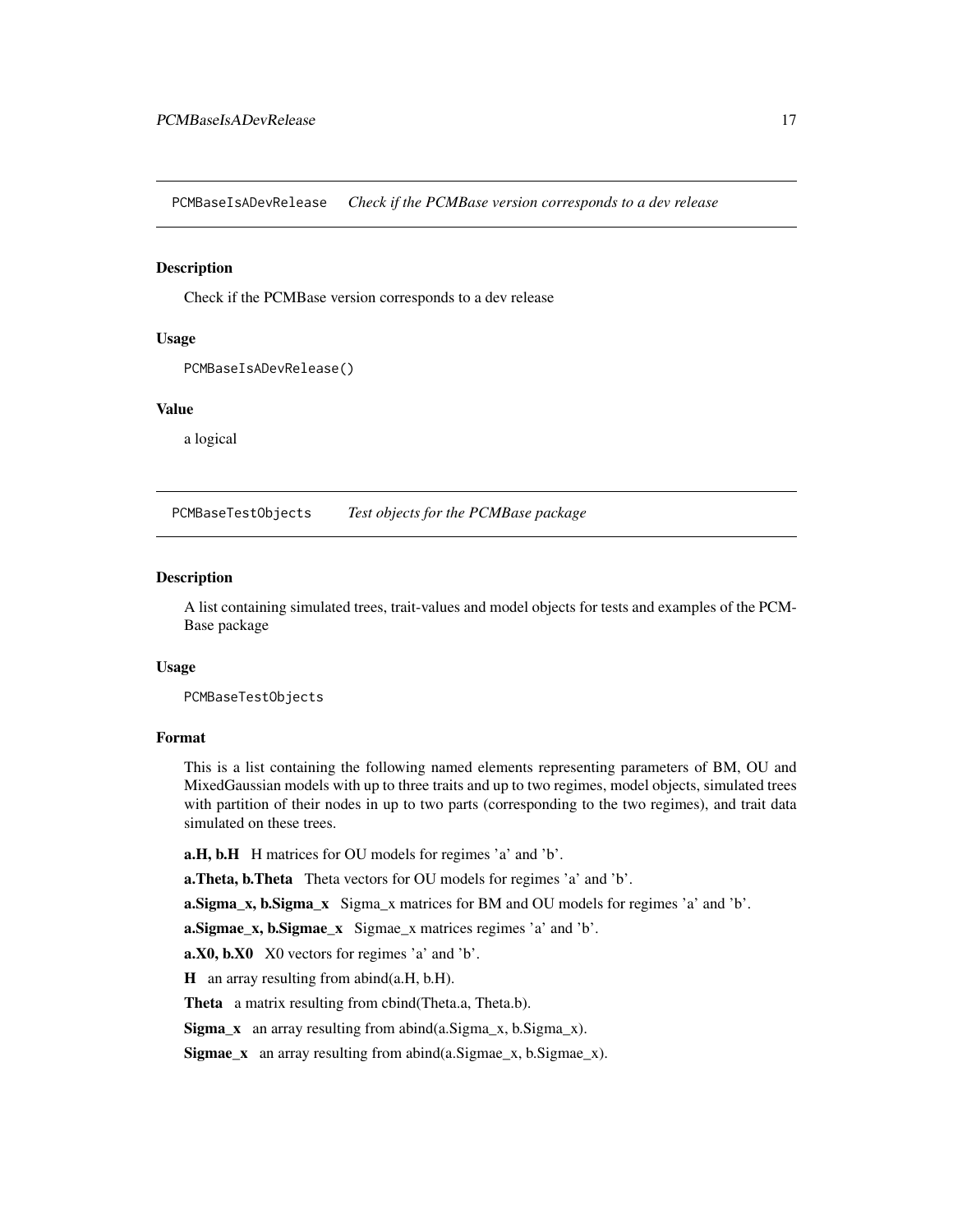<span id="page-17-0"></span>model.a.1, model.a.2, model.a.3 univariate models with a single regime for each of 3 traits.

- model.a.1.Omitted\_X0 same as model.a.1 but omitting X0; suitable for nesting in an MGPM model.
- model.a.123, model.b.123 single-regime 3-variate models.
- model.a.123.Omitted\_X0 single-regime 3-variate model with omitted X0 (suitable for nesting in an MGPM.
- model.a.123.Omitted\_X0\_bSigmae\_x same as model.a.123.Omitted\_X0 but with the value of Sigmae\_x copied from model.b.123.
- model.a.123.Omitted\_X0\_\_Omitted\_Sigmae\_x same as model.a.123 but omitting  $X0$  and Sigmae\_x.
- model.b.123.Omitted\_X0, model.b.123.Omitted\_X0\_\_Omitted\_Sigmae\_x analogical to corresponding model.a.123...

model.ab.123 a two-regime 3-variate model.

model.ab.123.bSigmae\_x a two-regime 3-variate model having Sigmae\_x from b.Sigmae\_x.

model\_MixedGaussian\_ab a two-regime MGPM model with a local Sigmae\_x for each regime.

model\_MixedGaussian\_ab\_globalSigmae\_x a two-regime MGPM model with a global Sigmae\_x.

N number of tips in simulated trees

tree\_15\_tips a tree of 15 tips used for testing clade extraction.

tree.a a tree with one part only (one regime)

tree.ab a tree partitioned in two parts (two regimes)

traits.a.1 trait values simulated with model.a.1.

traits.a.123 trait values simulated with model.a.123.

traits.a.2 trait values simulated with model.a.2.

traits.a.3 trait values simulated with model.a.3.

traits.ab.123 trait values simulated with model.ab.123 on tree.ab.

tree a tree of 5 tips used for examples.

X 3-trait data for 5 tips used together with tree for examples.

model.OU.BM a mixed Gaussian phylogenetic model for 3 traits and an OU and BM regime used in examples.

PCMColorPalette *A fixed palette of n colors*

#### **Description**

A fixed palette of n colors

#### Usage

```
PCMColorPalette(n, names, colors = structure(hcl(h = seq(15, 375, length
 = n + 1, 1 = 65, c = 100 [seq_len(n)], names = names))
```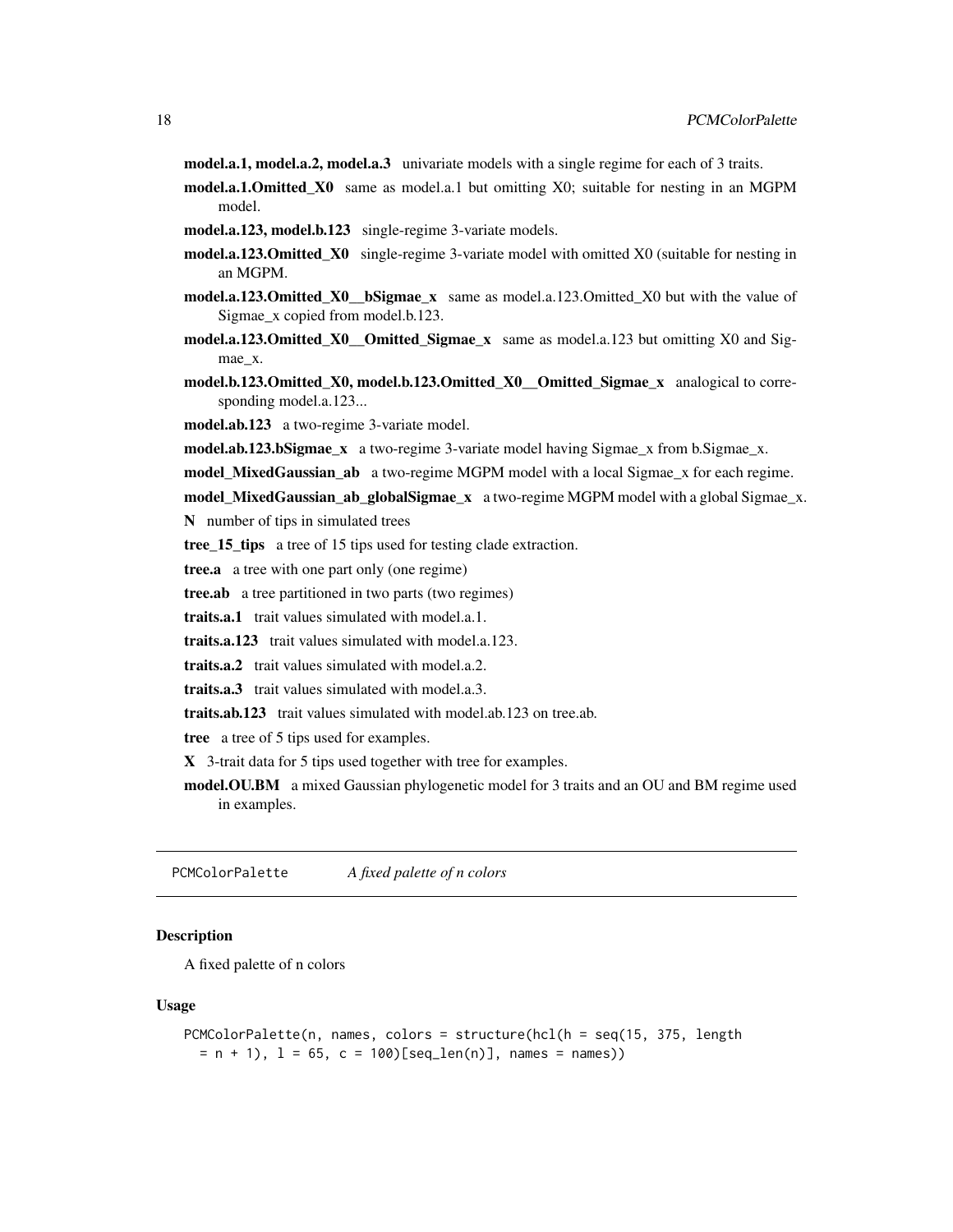#### <span id="page-18-0"></span>Arguments

| n.     | an integer defining the number of colors in the resulting palette.                                                                                            |
|--------|---------------------------------------------------------------------------------------------------------------------------------------------------------------|
| names  | a character vector of length 'n'.                                                                                                                             |
| colors | a vector of n values convertible to colors. Default: $structure(hcl(h = seq(15, 375, length$<br>$= n + 1$ , $l = 65$ , $c = 100$ [seq_len(n)], names = names) |

### Value

A vector of character strings which can be used as color specifications by R graphics functions.

PCMCombineListAttribute

*Combine all member attributes of a given name into a list*

### Description

Combine all member attributes of a given name into a list

#### Usage

PCMCombineListAttribute(object, name)

### Arguments

| object | a named list object.                                   |
|--------|--------------------------------------------------------|
| name   | a character string denoting the name of the attribute. |

### Value

a list of attribute values

<span id="page-18-1"></span>PCMCond *Conditional distribution of a daughter node given its parent node*

### Description

An S3 generic function that has to be implemented for every model class.

#### Usage

```
PCMCond(tree, model, r = 1, metaI = PCMInfo(NULL, tree, model, verbose
 = verbose), verbose = FALSE)
```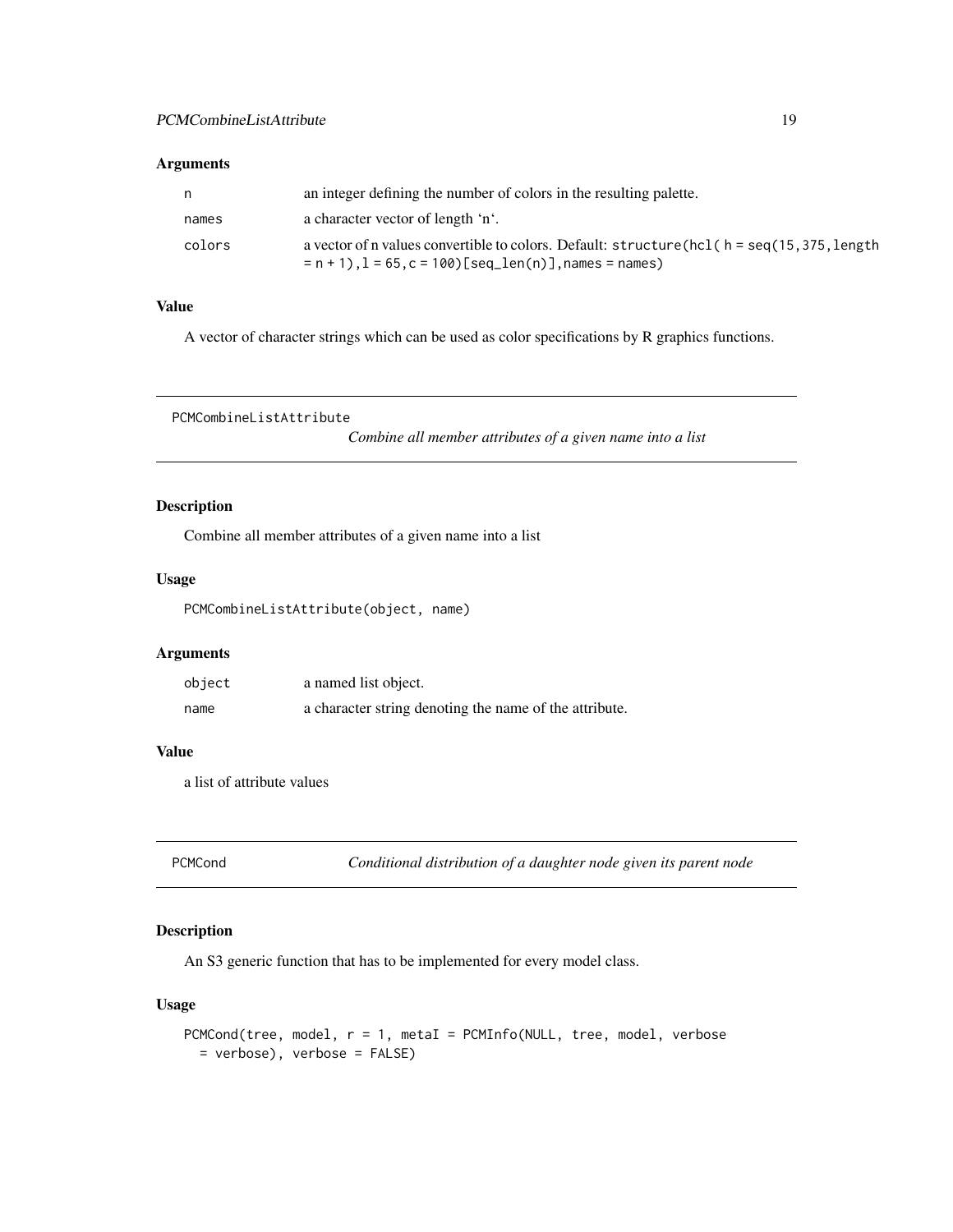# <span id="page-19-0"></span>Arguments

| tree    | a phylo object with N tips.                                                                                                                                                                                                                                              |
|---------|--------------------------------------------------------------------------------------------------------------------------------------------------------------------------------------------------------------------------------------------------------------------------|
| mode1   | an S3 object specifying both, the model type (class, e.g. "OU") as well as the<br>concrete model parameter values at which the likelihood is to be calculated (see<br>also Details).                                                                                     |
| r       | an integer specifying a model regime                                                                                                                                                                                                                                     |
| metaI   | a list returned from a call to PCMInfo(X, tree, model, SE), containing meta-<br>data such as N, M and k. Alternatively, this can be a function object that re-<br>turns such a list, e.g. the functionPCMInfo or the function PCMInfoCpp from the<br>PCMBaseCpp package. |
| verbose | logical indicating if some debug-messages should printed.                                                                                                                                                                                                                |

### Value

an object of type specific to the type of model

PCMCond.GaussianPCM *Conditional distribution of a daughter node given its parent node*

### Description

An S3 generic function that has to be implemented for every model class.

### Usage

```
## S3 method for class 'GaussianPCM'
PCMCond(tree, model, r = 1, metal = PCMInfo(NULL,tree, model, verbose = verbose), verbose = FALSE)
```
## Arguments

| tree         | a phylo object with N tips.                                                                                                                                                                                                                                                 |
|--------------|-----------------------------------------------------------------------------------------------------------------------------------------------------------------------------------------------------------------------------------------------------------------------------|
| model        | an S3 object specifying both, the model type (class, e.g. "OU") as well as the<br>concrete model parameter values at which the likelihood is to be calculated (see<br>also Details).                                                                                        |
| $\mathsf{r}$ | an integer specifying a model regime                                                                                                                                                                                                                                        |
| metaI        | a list returned from a call to PCMInfo(X, tree, model, SE), containing meta-<br>data such as N, M and k. Alternatively, this can be a function object that re-<br>turns such a list, e.g. the function PCM Info or the function PCM InfoCpp from the<br>PCMBaseCpp package. |
| verbose      | logical indicating if some debug-messages should printed.                                                                                                                                                                                                                   |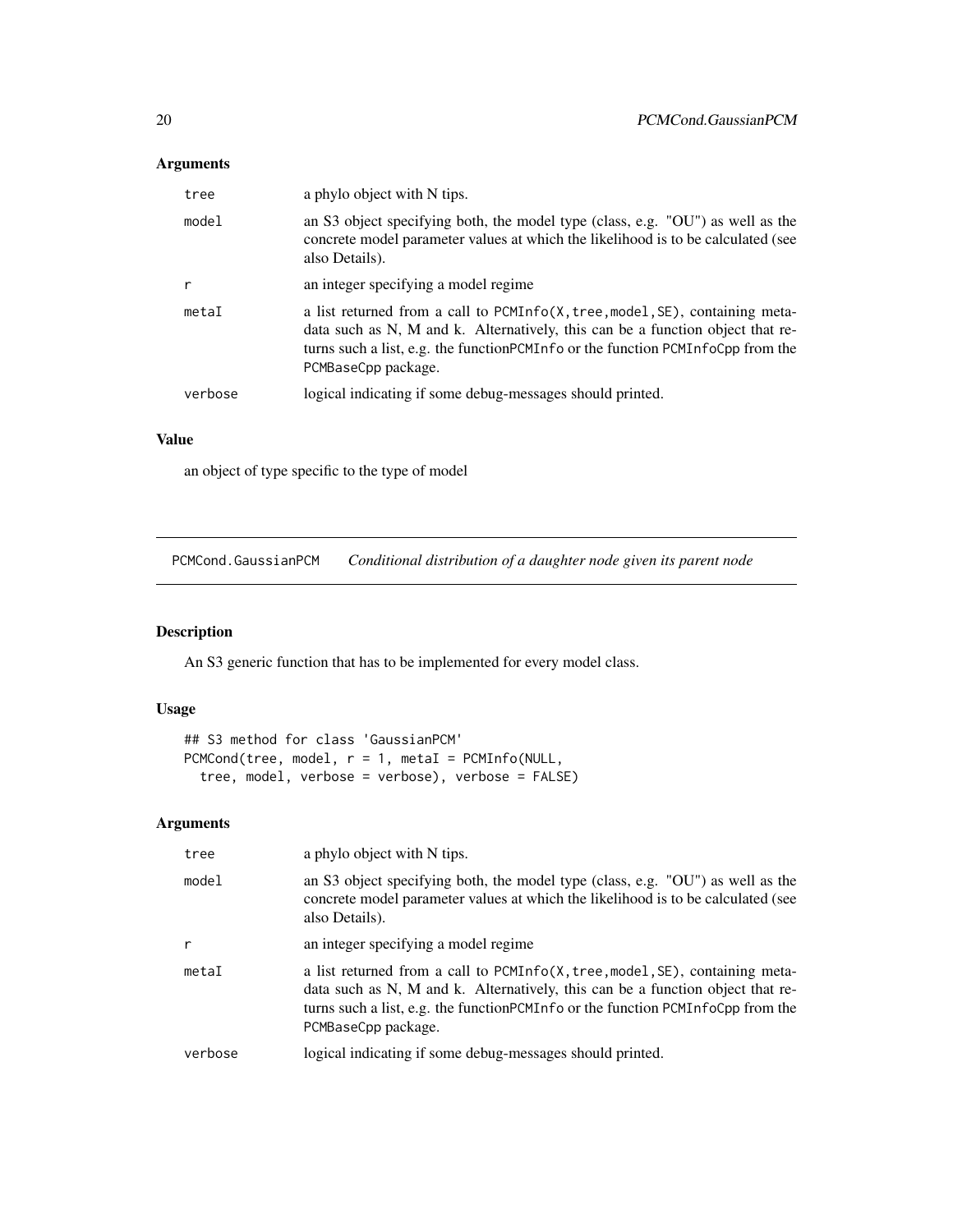### <span id="page-20-0"></span>PCMCondVOU 21

## Value

For GaussianPCM models, a named list with the following members:

| omega | d |
|-------|---|
| Phi   |   |
| V     |   |

| <b>PCMCondVOU</b> | Variance-covariance matrix of an OU process with optional measure- |
|-------------------|--------------------------------------------------------------------|
|                   | ment error and jump at the start                                   |

### Description

Variance-covariance matrix of an OU process with optional measurement error and jump at the start

### Usage

```
PCMCondVOU(H, Sigma, Sigmae = NULL, Sigmaj = NULL, xi = NULL,
  e_Ht = NULL,
  threshold.Lambda_ij = getOption("PCMBase.Threshold.Lambda_ij", 1e-08))
```
### Arguments

| H                   | a numerical k x k matrix - selection strength parameter.                                                                                                                                                                                                                                                                                                                                                                                                                                                                                                                                                                    |  |
|---------------------|-----------------------------------------------------------------------------------------------------------------------------------------------------------------------------------------------------------------------------------------------------------------------------------------------------------------------------------------------------------------------------------------------------------------------------------------------------------------------------------------------------------------------------------------------------------------------------------------------------------------------------|--|
| Sigma               | a numerical k x k matrix - neutral drift unit-time variance-covariance matrix.                                                                                                                                                                                                                                                                                                                                                                                                                                                                                                                                              |  |
| Sigmae              | a numerical k x k matrix - environmental variance-covariance matrix.                                                                                                                                                                                                                                                                                                                                                                                                                                                                                                                                                        |  |
| Sigmaj              | is the variance matrix of the normal jump distribution (default is NULL).                                                                                                                                                                                                                                                                                                                                                                                                                                                                                                                                                   |  |
| хi                  | a vector of 0's and 1's corresponding to each branch in the tree. A value of 1<br>indicates that a jump takes place at the beginning of the branch. This arugment<br>is only used if Sigmaj is not NULL. Default is NULL.                                                                                                                                                                                                                                                                                                                                                                                                   |  |
| $e$ _Ht             | a numerical $k \times k$ matrix - the result of the matrix exponential expm(- $t*H$ ).                                                                                                                                                                                                                                                                                                                                                                                                                                                                                                                                      |  |
| threshold.Lambda_ij |                                                                                                                                                                                                                                                                                                                                                                                                                                                                                                                                                                                                                             |  |
|                     | a 0-threshold for abs(Lambda_i + Lambda_j), where Lambda_i and Lambda_j<br>are eigenvalues of the parameter matrix H. This threshold-values is used as a<br>condition to take the limit time of the expression '(1-exp(-Lambda_ij*time))/Lambda_ij'<br>as '(Lambda_i+Lambda_j) $\rightarrow$ 0'. You can control this value by the global op-<br>tion "PCMBase.Threshold.Lambda_ij". The default value (1e-8) is suitable for<br>branch lengths bigger than 1e-6. For smaller branch lengths, you may want to in-<br>crease the threshold value using, e.g. 'options(PCMBase.Threshold.Lambda_ij=1e-<br>$6)$ <sup>c</sup> . |  |

### Value

a function of one numerical argument (time) and an integer indicating the branch-index that is used to check the corresponding element in xi.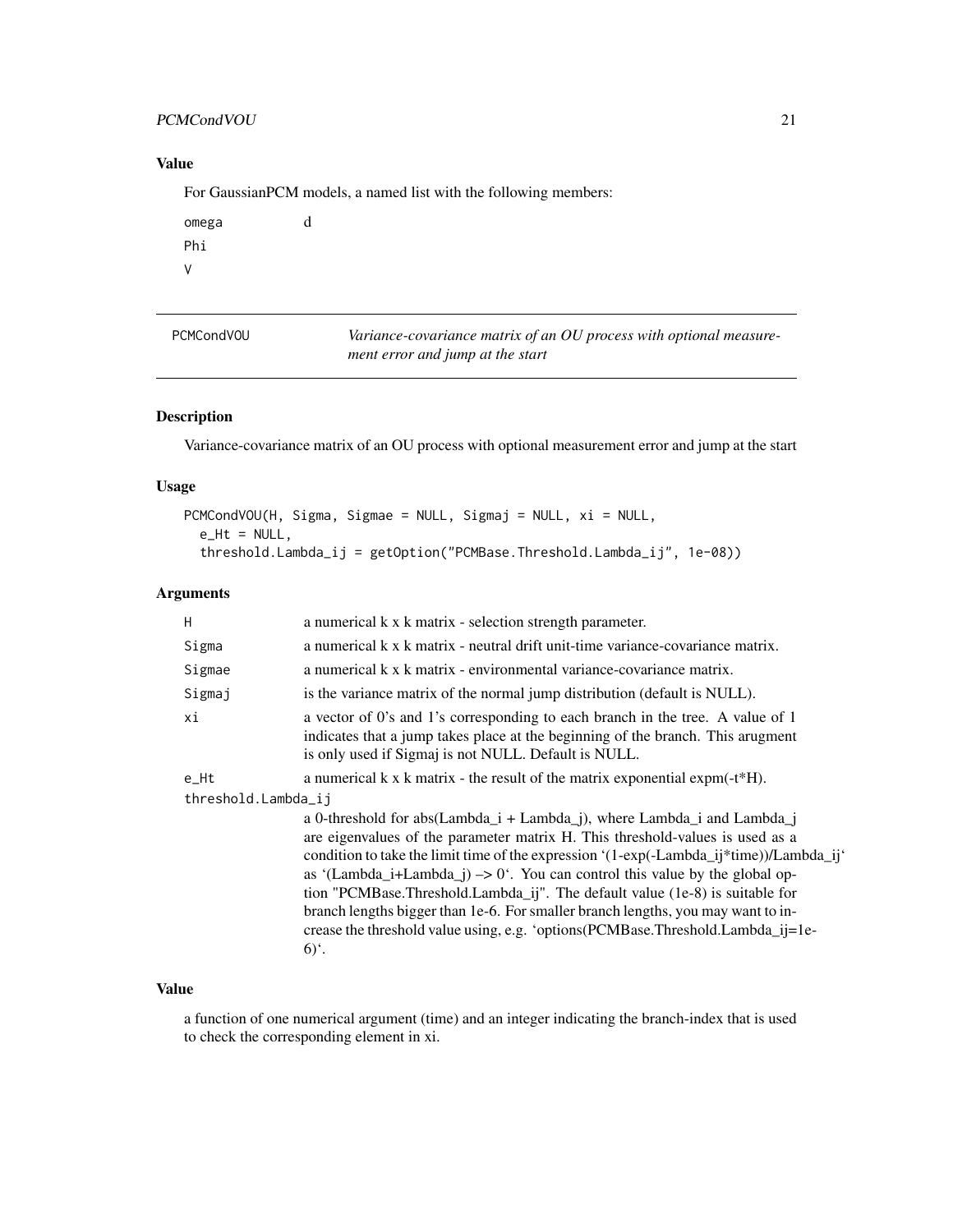<span id="page-21-0"></span>PCMCreateLikelihood *Create a likelihood function of a numerical vector parameter*

### Description

Create a likelihood function of a numerical vector parameter

#### Usage

```
PCMCreateLikelihood(X, tree, model, SE = matrix(0, PCMNumTraits(model),
  PCMTreeNumTips(tree)), metaI = PCMInfo(X, tree, model, SE),
 positiveValueGuard = Inf)
```
#### Arguments

| X                  | a k x N numerical matrix with possible NA and NaN entries. Each column of X<br>contains the measured trait values for one species (tip in tree). Missing values<br>can be either not-available (NA) or not existing (NaN). These two values have are<br>treated differently when calculating likelihoods: see PCMPresentCoordinates.      |  |
|--------------------|-------------------------------------------------------------------------------------------------------------------------------------------------------------------------------------------------------------------------------------------------------------------------------------------------------------------------------------------|--|
| tree               | a phylo object with N tips.                                                                                                                                                                                                                                                                                                               |  |
| model              | an S3 object specifying both, the model type (class, e.g. "OU") as well as the<br>concrete model parameter values at which the likelihood is to be calculated (see<br>also Details).                                                                                                                                                      |  |
| <b>SE</b>          | a k x N matrix specifying the standard error for each measurement in X. Al-<br>ternatively, a $k \times k \times N$ cube specifying an upper triangular $k \times k$ factor of the<br>variance covariance matrix for the measurement error for each node $i=1, , N$ .<br>Default: matrix(0.0, PCMNumTraits(model), PCMTreeNumTips(tree)). |  |
| metaI              | a list returned from a call to PCMInfo(X, tree, model, SE), containing meta-<br>data such as N, M and k. Alternatively, this can be a function object that re-<br>turns such a list, e.g. the function PCM Info or the function PCM InfoCpp from the<br>PCMBaseCpp package.                                                               |  |
| positiveValueGuard |                                                                                                                                                                                                                                                                                                                                           |  |
|                    | positive numerical value (default Inf), which serves as a guard for numerical<br>error. Values exceeding this positiveGuard are most likely due to numerical<br>error and PCMOptions()\$PCMBase. Value. NA is returned instead.                                                                                                           |  |

#### Details

It is possible to specify a function for the argument metaI. This function should have three parameters (X, tree, model) and should return a metaInfo object. (see [PCMInfo](#page-29-1)).

#### Value

a function of a numerical vector parameter called p returning the likelihood of X given the tree and the model with parameter values specified by p.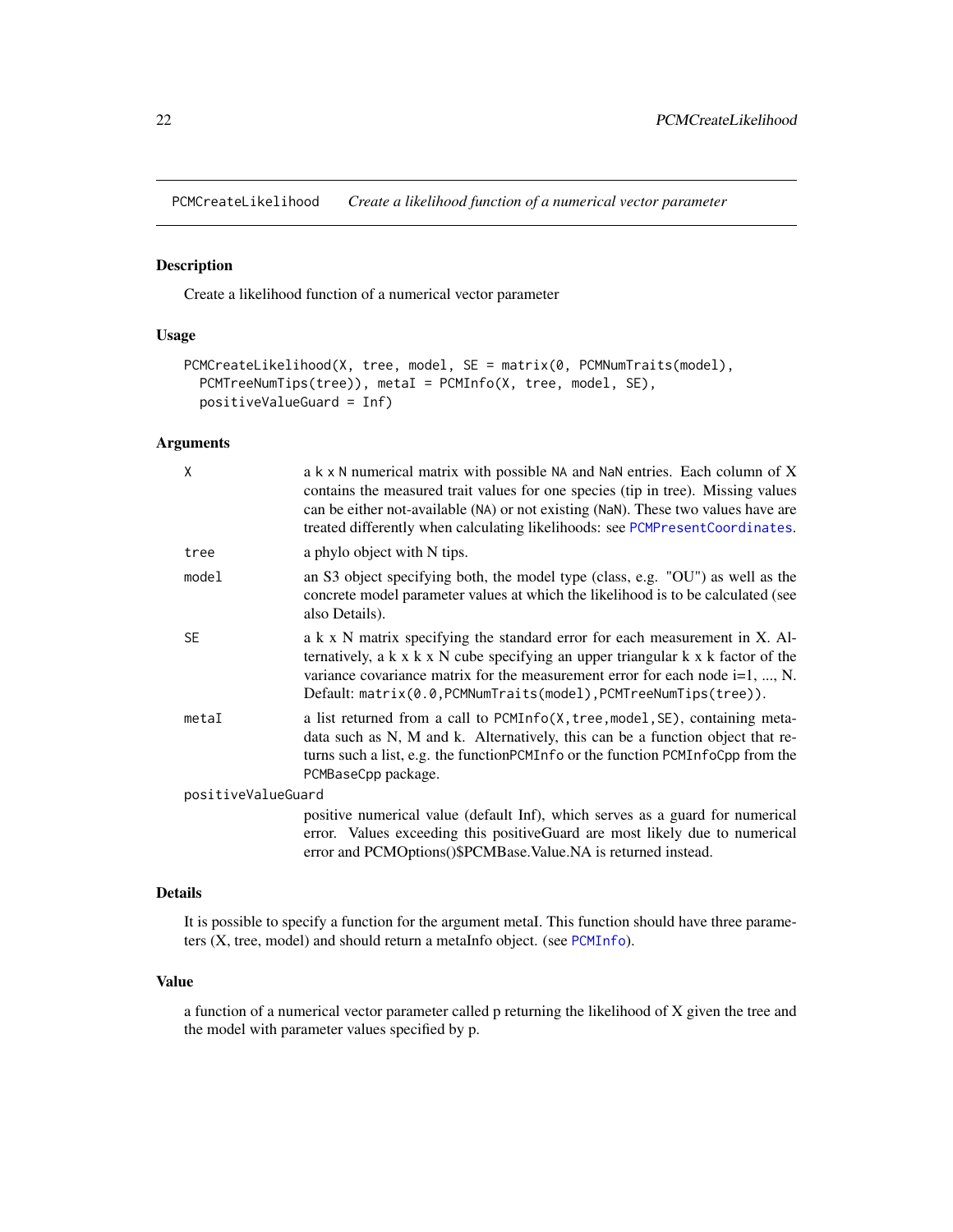<span id="page-22-0"></span>PCMDefaultModelTypes *Class names for the the default PCM and MGPM model types*

### Description

Utility functions returning named character vector of the model class-names for the default model types used for PCM and MixedGaussian model construction.

### Usage

```
PCMDefaultModelTypes()
```
MGPMDefaultModelTypes()

### Value

a character string vector with named elements (currently A,B,C,D,E,F).

#### See Also

Args\_MixedGaussian\_MGPMDefaultModelTypes

| PCMDefaultObject | Generate a default object of a given PCM model type or parameter |
|------------------|------------------------------------------------------------------|
|                  | type                                                             |

### Description

This is an S3 generic. See, e.g. 'PCMDefaultObject.MatrixParameter'.

### Usage

PCMDefaultObject(spec, model, ...)

#### Arguments

| spec  | any object having a class attribute. The value of this object is not used, but its<br>class is used for method-dispatch.                                                                              |
|-------|-------------------------------------------------------------------------------------------------------------------------------------------------------------------------------------------------------|
| model | a PCM object used to extract attributes needed for creating a default object of<br>class specified in $class(spec)$ , such as the number of traits $(k)$ or the regimes<br>and the number of regimes; |
| .     | additional arguments that can be used by methods.                                                                                                                                                     |

#### Value

a parameter or a PCM object.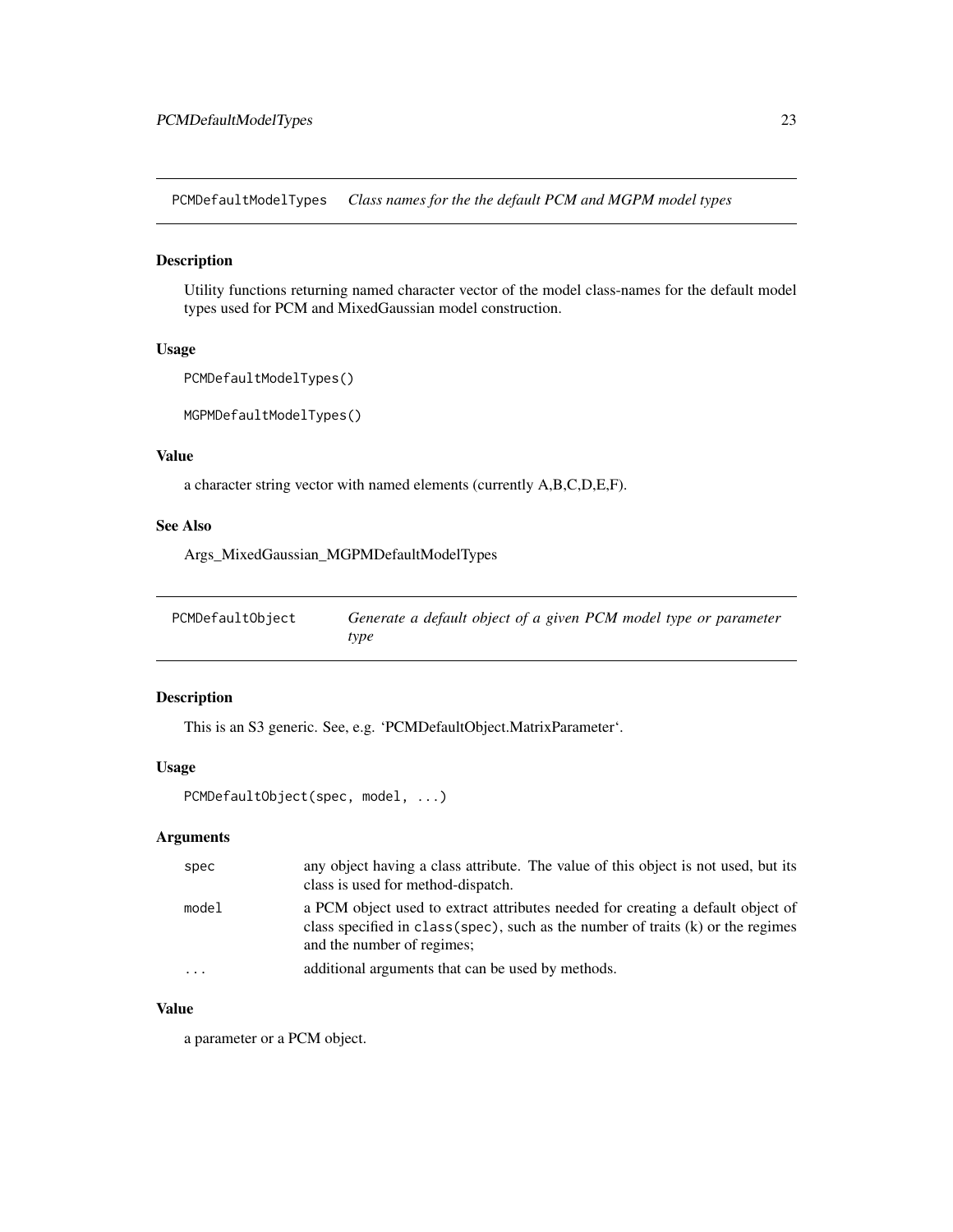<span id="page-23-0"></span>

### Description

Human friendly description of a PCM

### Usage

```
PCMDescribe(model, ...)
```
## Arguments

| model | a PCM model object                                 |
|-------|----------------------------------------------------|
| .     | additional arguments used by implementing methods. |

### Details

This S3 generic function is intended to be specified for user models

### Value

a character string

PCMDescribeParameters *Describe the parameters of a PCM*

### Description

This is an S3 generic.

### Usage

PCMDescribeParameters(model, ...)

# Arguments

| model    | a PCM object.                                                  |
|----------|----------------------------------------------------------------|
| $\cdots$ | additional arguments that can be used by implementing methods. |

## Value

a named list with character elements corresponding to each parameter.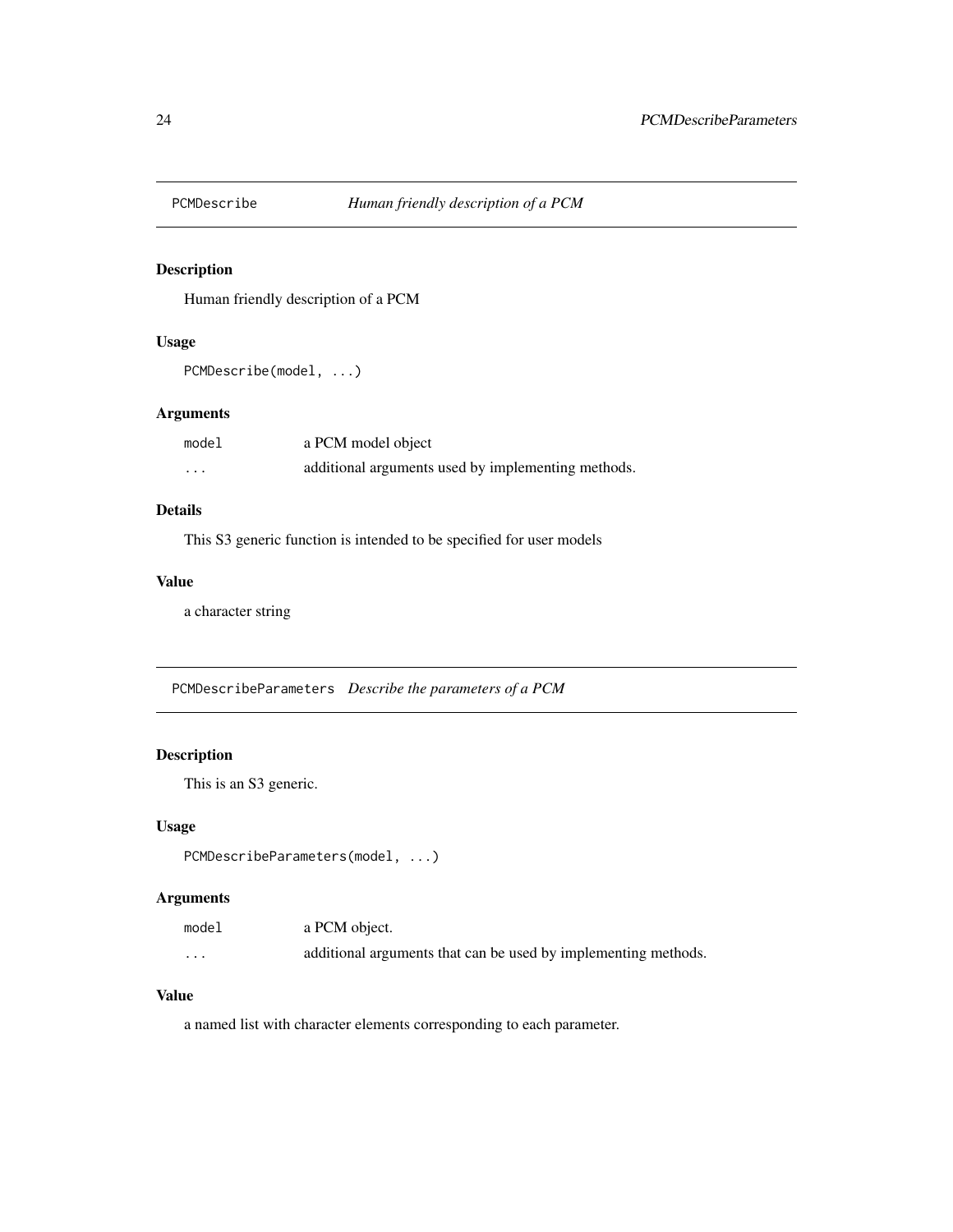<span id="page-24-0"></span>PCMExtractDimensions *Given a PCM or a parameter object, extract an analogical object for a subset of the dimensions (traits) in the original object.*

### Description

Given a PCM or a parameter object, extract an analogical object for a subset of the dimensions (traits) in the original object.

#### Usage

```
PCMExtractDimensions(obj, dims = seq_len(PCMNumTraits(obj)),
 nRepBlocks = 1L)
```
#### Arguments

| obi        | a PCM or a parameter object.                                                                                                                                                                                                |
|------------|-----------------------------------------------------------------------------------------------------------------------------------------------------------------------------------------------------------------------------|
| dims       | an integer vector; should be a subset or equal to $seq$ len ( $PCMNumTraits(obj)$ )<br>(the default).                                                                                                                       |
| nRepBlocks | a positive integer specifying if the specified dimensions should be replicated to<br>obtain a higher dimensional model, where the parameter matrices are block-<br>diagonal with blocks corresponding to dims. Default: 1L. |

#### Details

This is an S3 generic

### Value

an object of the same class as obj with a subset of obj's dimensions multiplied nRepBlocks times.

| PCMExtractRegimes | Given a PCM or a parameter object, extract an analogical object for |
|-------------------|---------------------------------------------------------------------|
|                   | a subset of the regimes in the original object.                     |

### Description

Given a PCM or a parameter object, extract an analogical object for a subset of the regimes in the original object.

#### Usage

```
PCMExtractRegimes(obj, regimes = seq_len(PCMNumRegimes(obj)))
```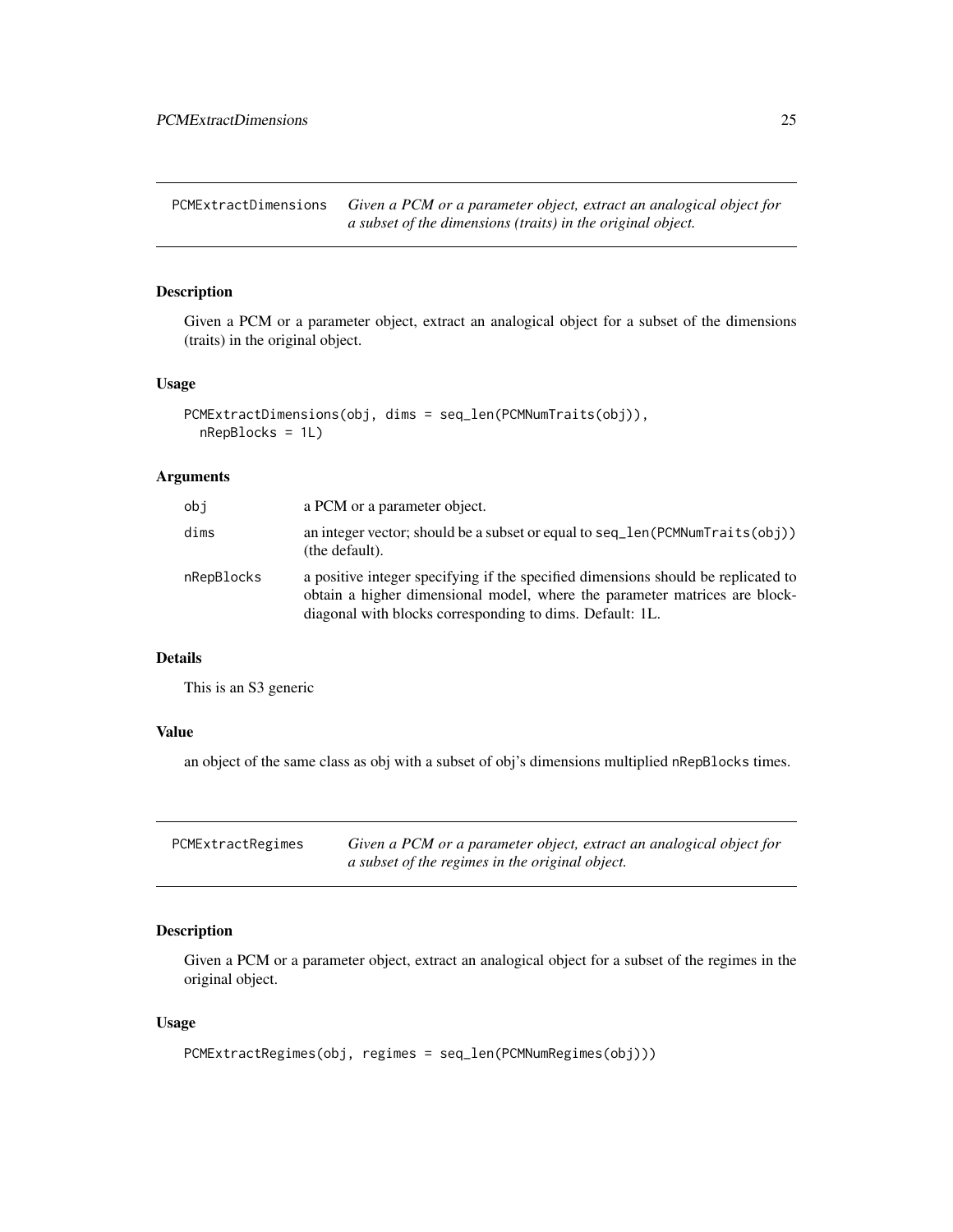### <span id="page-25-0"></span>Arguments

| obi     | a PCM or a parameter object.                                                                    |
|---------|-------------------------------------------------------------------------------------------------|
| regimes | an integer vector; should be a subset or equal to seq_len(PCMNumRegimes(obj))<br>(the default). |

### Details

This is an S3 generic

#### Value

an object of the same class as obj with a subset of obj's regimes

| PCMFindMethod | Find the S3 method for a given PCM object or class-name and an S3<br>generic |
|---------------|------------------------------------------------------------------------------|
|               |                                                                              |

# Description

Find the S3 method for a given PCM object or class-name and an S3 generic

#### Usage

```
PCMFindMethod(x, method = "PCMCond")
```
### Arguments

| $\mathbf{x}$ | a character string denoting a PCM S3 class name (e.g. "OU"), or a PCM object.            |
|--------------|------------------------------------------------------------------------------------------|
| method       | a character string denoting the name of an S3 generic function. Default: "PCM-<br>Cond". |

#### Value

a function object corresponding to the S3 method found or an error is raised if no such function is found for the specified object and method.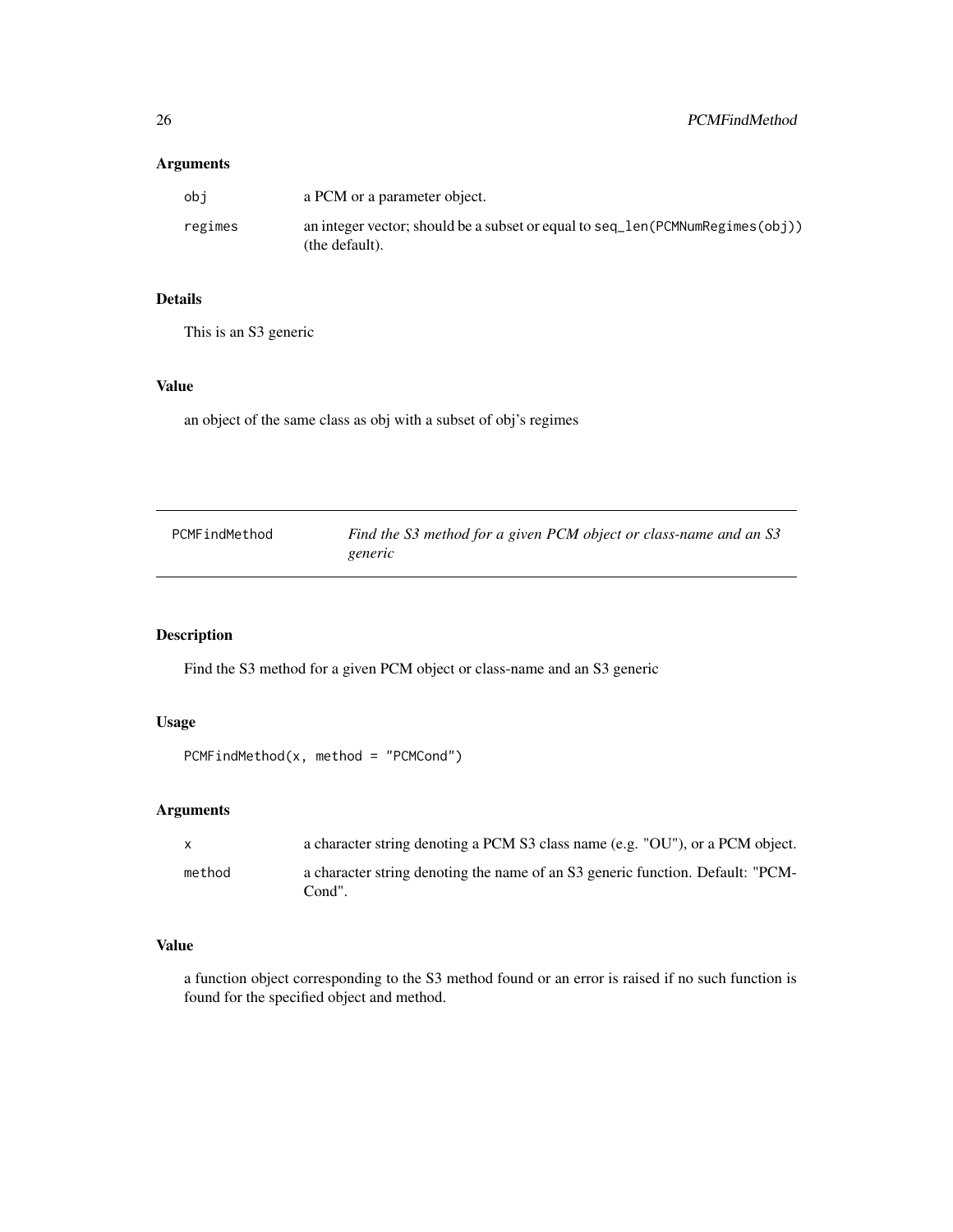<span id="page-26-0"></span>PCMFixParameter *Fix a parameter in a PCM model*

### Description

Fix a parameter in a PCM model

#### Usage

PCMFixParameter(model, name)

#### Arguments

| model | a PCM object       |
|-------|--------------------|
| name  | a character string |

#### Value

a copy of the model with added class '\_Fixed' to the class of the parameter name

PCMGenerateModelTypes *Generate default model types for given PCM base-classes*

### Description

This function calls 'PCMListParameterizations' or 'PCMListDefaultParameterizations' and generates the corresponding 'PCMParentClasses' and 'PCMSpecify' methods in the global environment.

### Usage

```
PCMGenerateModelTypes(baseTypes = c("BM", "OU"),
 parametrizations = c("default", "all"), sourceFile = NULL)
```
### Arguments

| baseTypes        | a character vector specifying base S3-class names for which the default parametriza-<br>tions (sub-classes) will be generated. Defaults to 'c("BM", "OU")'.                                                                                                                          |
|------------------|--------------------------------------------------------------------------------------------------------------------------------------------------------------------------------------------------------------------------------------------------------------------------------------|
| parametrizations |                                                                                                                                                                                                                                                                                      |
|                  | a character string specifying which one of 'PCML istParameterizations' or 'PCM-<br>ListDefaultParameterizations' should be used. This argument should be one of:<br>• "all" for calling 'PCML ist Parameterizations'<br>• "default" for calling 'PCML ist Default Parameterizations' |
| sourceFile       | NULL or a character string indicating a .R filename, to which the automatically<br>generated code will be saved. If NULL (the default), the generated source code<br>is evaluated and the S3 methods are defined in the global environment. Default:<br>NULL.                        |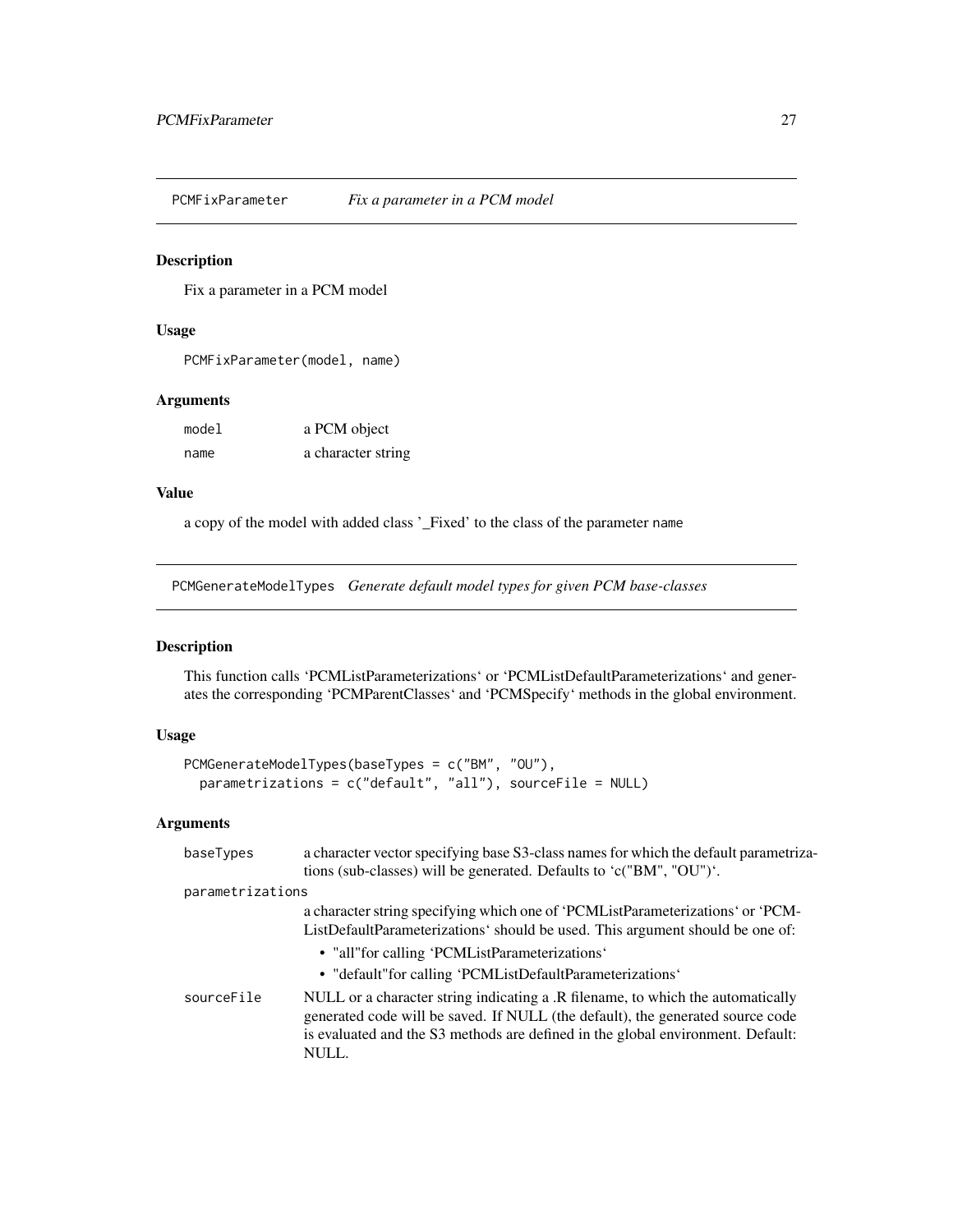### <span id="page-27-0"></span>Value

This function has side effects only and does not return a value.

#### See Also

PCMListDefaultParameterizations

<span id="page-27-1"></span>PCMGenerateParameterizations

*Generate possible parameterizations for a given type of model*

### Description

A parameterization of a PCM of given type, e.g. OU, is a PCM-class inheriting from this type, which imposes some restrictions or transformations of the parameters in the base-type. This function generates the S3 methods responsible for creating such parameterizations, in particular it generates the definition of the methods for the two S3 generics 'PCMParentClasses' and 'PCMSpecify' for al parameterizations specified in the 'tableParameterizations' argument.

### Usage

```
PCMGenerateParameterizations(model,
  listParameterizations = PCMListParameterizations(model),
  tableParameterizations = PCMTableParameterizations(model,
  listParameterizations), env = .GlobalEnv,
  useModelClassNameForFirstRow = FALSE, sourceFile = NULL)
```
#### Arguments

| model                               | a PCM object.                                                                                                                                                                                                                                                                                                                           |  |
|-------------------------------------|-----------------------------------------------------------------------------------------------------------------------------------------------------------------------------------------------------------------------------------------------------------------------------------------------------------------------------------------|--|
| listParameterizations               |                                                                                                                                                                                                                                                                                                                                         |  |
|                                     | a list or a sublist returned by 'PCMListParameterizations'. Default: 'PCMList-                                                                                                                                                                                                                                                          |  |
|                                     | Parameterizations(model)'.                                                                                                                                                                                                                                                                                                              |  |
| tableParameterizations              |                                                                                                                                                                                                                                                                                                                                         |  |
|                                     | a data table containing the parameterizations to generate. By default this is gen-<br>erated from 'listParameterizations' using a call 'PCMTableParameterizations(model,<br>listParameterizations)'. If specified by the user, this parameter takes precedence<br>over 'listParameterizations' and 'listParameterizations' is not used. |  |
| env<br>useModelClassNameForFirstRow | an environment where the method definitions will be stored. Default: 'env $=$<br>.GlobalEnv'.                                                                                                                                                                                                                                           |  |
|                                     | A logical specifying if the S3 class name of 'model' should be used as a S3<br>class for the model defined in the first row of 'tableParameterizations'. Default:<br>FALSE.                                                                                                                                                             |  |
| sourceFile                          | NULL or a character string indicating a .R filename, to which the automatically<br>generated code will be saved. If NULL (the default), the generated source code<br>is evaluated and the S3 methods are defined in the global environment. Default:<br>NULL.                                                                           |  |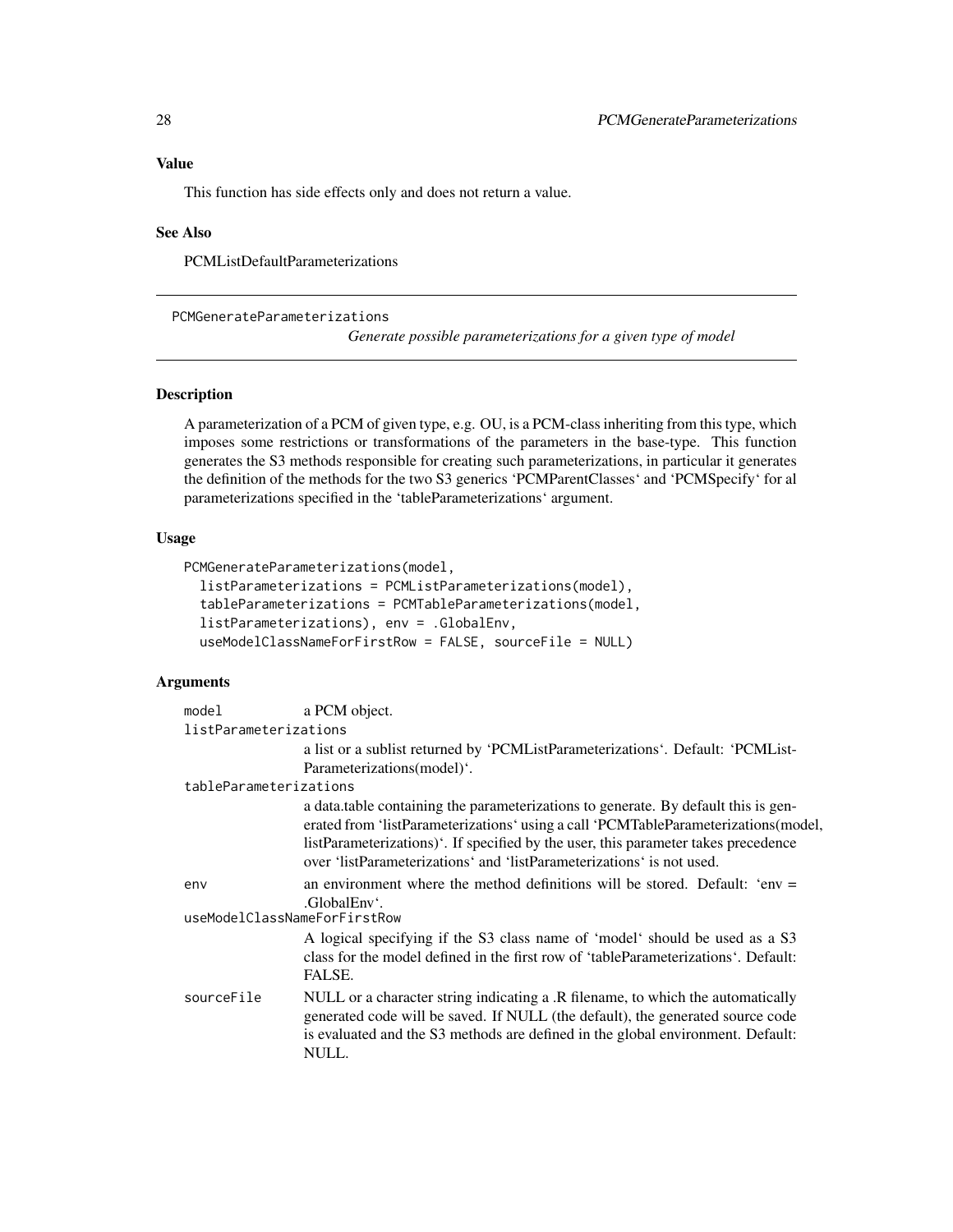### <span id="page-28-0"></span>PCMGetAttribute 29

### Value

This function does not return a value. It only has a side effect by defining S3 methods in 'env'.

| PCMGetAttribute | Value of an attribute of an object or values for an attribute found in its |
|-----------------|----------------------------------------------------------------------------|
|                 | members                                                                    |

# Description

Value of an attribute of an object or values for an attribute found in its members

#### Usage

```
PCMGetAttribute(name, object, member = "", ...)
```
### Arguments

| name   | attribute name.                                                                                                                        |
|--------|----------------------------------------------------------------------------------------------------------------------------------------|
| object | a PCM model object or a PCMTree object.                                                                                                |
| member | a member expression. Member expressions are character strings denoting named<br>elements in a list object (see examples). Default: "". |
|        | additional arguments passed to MatchListMembers.                                                                                       |

### Value

if member is an empty string, attr(object,name). Otherwise, a named list containing the value for the attribute for each member in object matched by member.

### Examples

```
PCMGetAttribute("class", PCMBaseTestObjects$model_MixedGaussian_ab)
PCMGetAttribute(
  "dim", PCMBaseTestObjects$model_MixedGaussian_ab,
  member = "$Sigmae_x")
```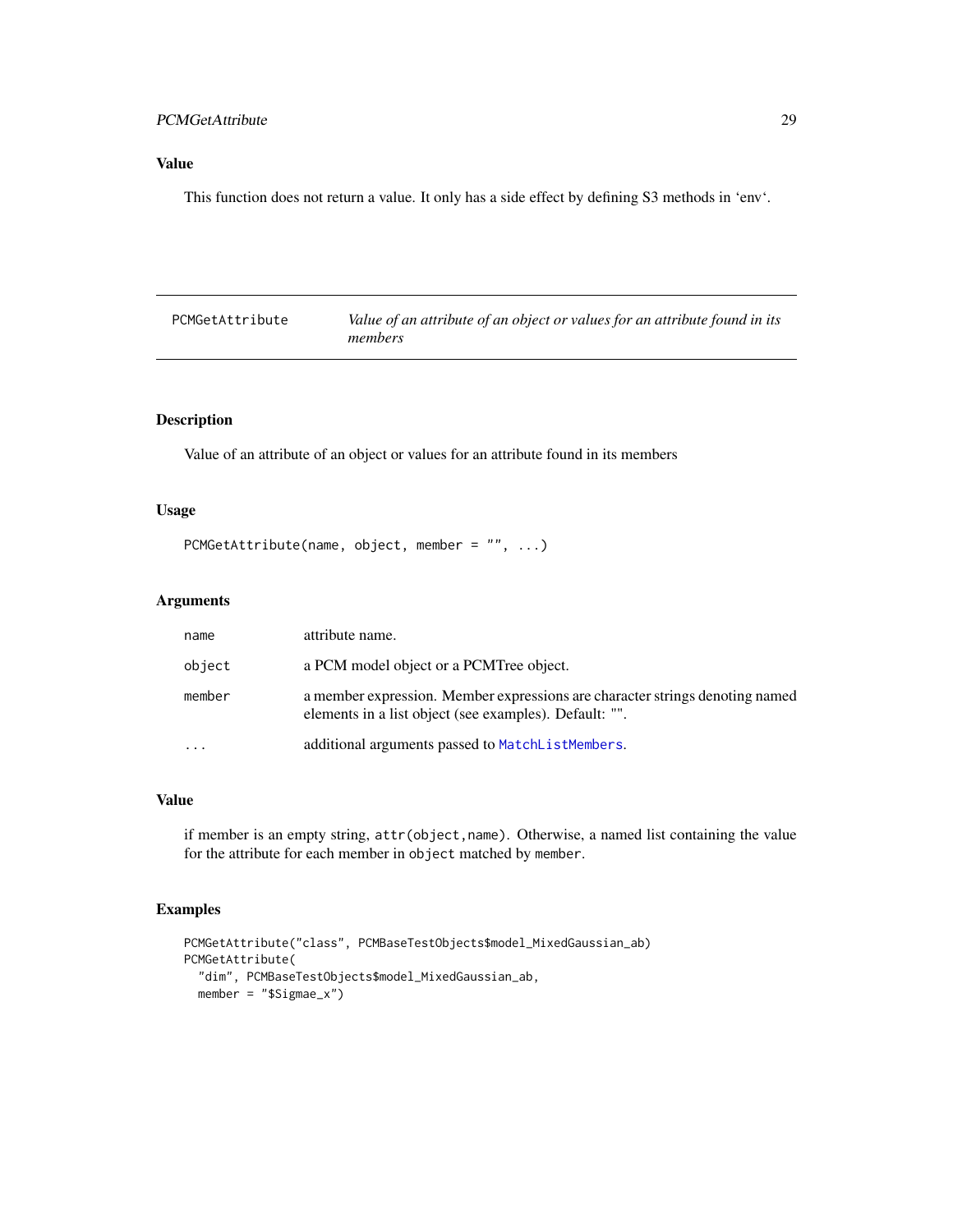<span id="page-29-0"></span>PCMGetVecParamsRegimesAndModels

*Get a vector of all parameters (real and discrete) describing a model on a tree including the numerical parameters of each model regime, the integer ids of the splitting nodes defining the regimes on the tree and the integer ids of the model types associated with each regime.*

### Description

Get a vector of all parameters (real and discrete) describing a model on a tree including the numerical parameters of each model regime, the integer ids of the splitting nodes defining the regimes on the tree and the integer ids of the model types associated with each regime.

#### Usage

PCMGetVecParamsRegimesAndModels(model, tree, ...)

#### Arguments

| model | a PCM model                              |
|-------|------------------------------------------|
| tree  | a phylo object with an edge part member. |
| .     | additional parameters passed to methods. |

### Details

This is an S3 generic. In the default implementation, the last entry in the returned vector is the number of numerical parameters. This is used to identify the starting positions in the vector of the first splitting node.

#### Value

a numeric vector concatenating the result

<span id="page-29-1"></span>PCMInfo *Meta-information about a tree and trait data associated with a PCM*

### Description

This function pre-processes the given tree and data in order to create meta-information used during likelihood calculation.

#### Usage

```
PCMInfo(X, tree, model, SE = matrix(0, PCMNumTraits(model),
 PCMTreeNumTips(tree)), verbose = FALSE, preorder = NULL, ...)
```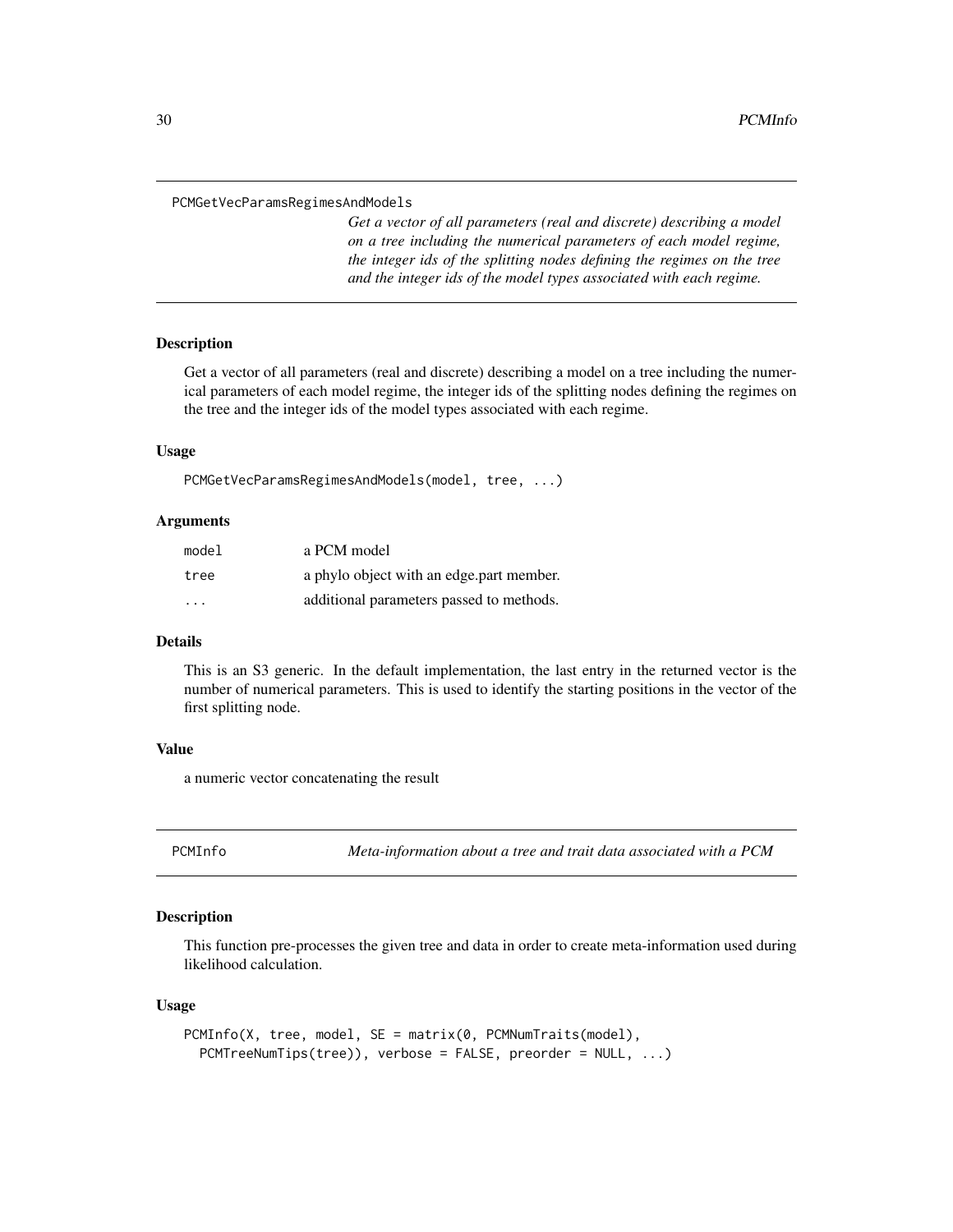#### PCMInfo 31

# Arguments

| X         | a k x N numerical matrix with possible NA and NaN entries. Each column of X<br>contains the measured trait values for one species (tip in tree). Missing values<br>can be either not-available (NA) or not existing (NaN). These two values have are<br>treated differently when calculating likelihoods: see PCMPresentCoordinates.      |
|-----------|-------------------------------------------------------------------------------------------------------------------------------------------------------------------------------------------------------------------------------------------------------------------------------------------------------------------------------------------|
| tree      | a phylo object with N tips.                                                                                                                                                                                                                                                                                                               |
| model     | an S3 object specifying both, the model type (class, e.g. "OU") as well as the<br>concrete model parameter values at which the likelihood is to be calculated (see<br>also Details).                                                                                                                                                      |
| <b>SE</b> | a k x N matrix specifying the standard error for each measurement in X. Al-<br>ternatively, a $k \times k \times N$ cube specifying an upper triangular $k \times k$ factor of the<br>variance covariance matrix for the measurement error for each node $i=1, , N$ .<br>Default: matrix(0.0, PCMNumTraits(model), PCMTreeNumTips(tree)). |
| verbose   | logical indicating if some debug-messages should printed.                                                                                                                                                                                                                                                                                 |
| preorder  | an integer vector of row-indices in tree\$edge matrix as returned by PCMTreeP-<br>reorder. This can be given for performance speed-up when several operations<br>needing preorder are executed on the tree. Default : NULL.                                                                                                               |
|           | additional arguments used by implementing methods.                                                                                                                                                                                                                                                                                        |

# Value

a named list with the following elements:

| X         | k x N matrix denoting the trait data;                                                                                                                                                                                                                                                                                                                                                       |
|-----------|---------------------------------------------------------------------------------------------------------------------------------------------------------------------------------------------------------------------------------------------------------------------------------------------------------------------------------------------------------------------------------------------|
| <b>VE</b> | k x k x N array denoting the measurement error variance covariance matrix for<br>each for each tip $i = 1,,N$ . See the parameter SE in PCMLik.                                                                                                                                                                                                                                             |
| M         | total number of nodes in the tree;                                                                                                                                                                                                                                                                                                                                                          |
| N         | number of tips;                                                                                                                                                                                                                                                                                                                                                                             |
| k         | number of traits;                                                                                                                                                                                                                                                                                                                                                                           |
| RTree     | number of parts on the tree (distinct elements of tree\$edge.part);                                                                                                                                                                                                                                                                                                                         |
| RModel    | number of regimes in the model (elements of attr(model, regimes));                                                                                                                                                                                                                                                                                                                          |
| p         | number of free parameters describing the model;                                                                                                                                                                                                                                                                                                                                             |
| r         | an integer vector corresponding to tree\$edge with the regime for each branch in<br>tree;                                                                                                                                                                                                                                                                                                   |
| хi        | an integer vector of 0's and 1's corresponding to the rows in tree \$edge indicating<br>the presence of a jump at the corresponding branch;                                                                                                                                                                                                                                                 |
| pc        | a logical matrix of dimension k x M denoting the present coordinates for each<br>node; in special cases this matrix can be edited by hand after calling PCMInfo<br>and before passing the returned list to PCMLik. Otherwise, this matrix can be<br>calculated in a custom way by specifying the option PCMBase.PCMPresentCoordinatesFun.<br>See also PCMPresentCoordinates and PCMOptions. |
|           |                                                                                                                                                                                                                                                                                                                                                                                             |

This list is passed to [PCMLik](#page-31-1).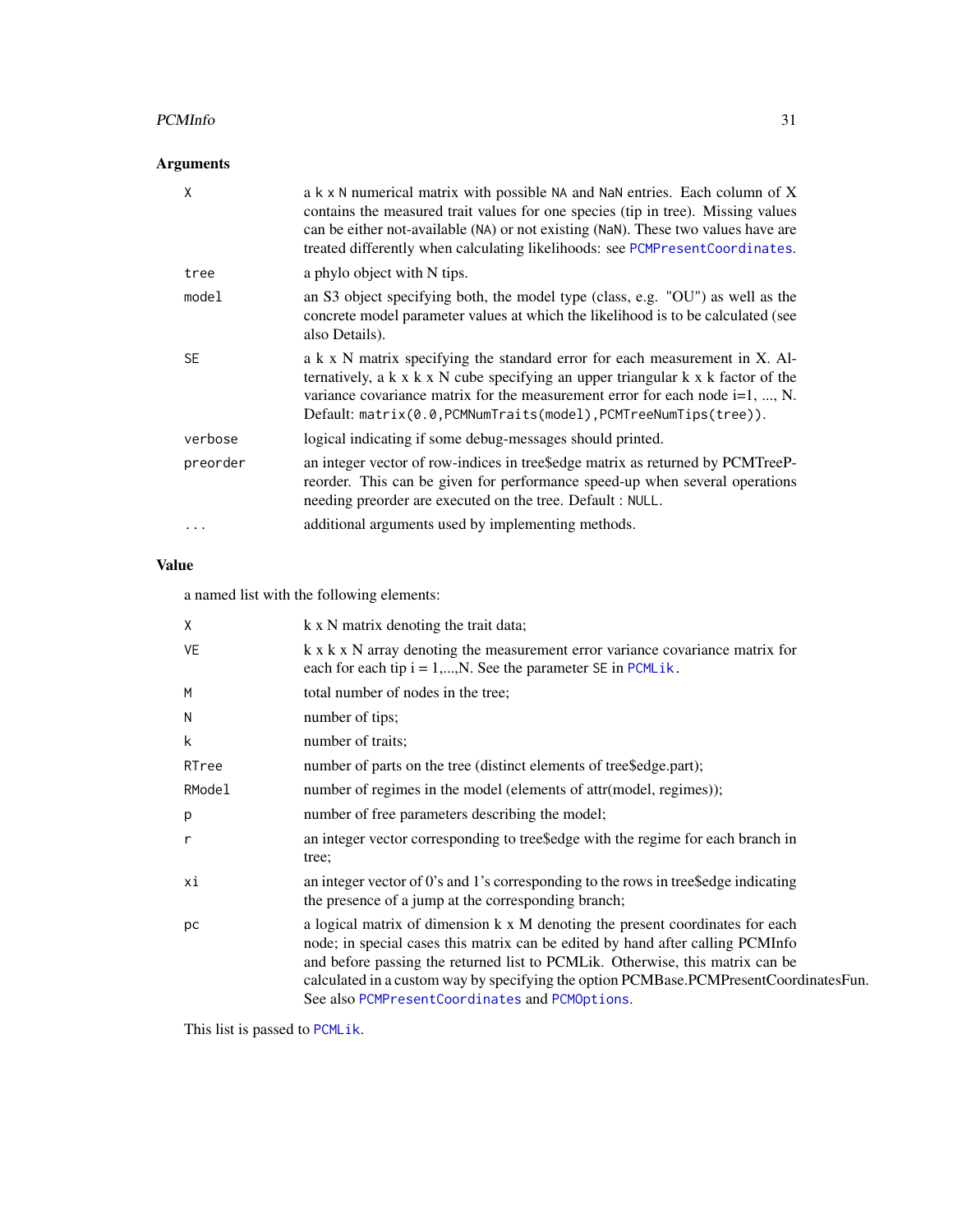<span id="page-31-1"></span><span id="page-31-0"></span>PCMLik *Likelihood of a multivariate Gaussian phylogenetic comparative model with non-interacting lineages*

### Description

The likelihood of a PCM represents the probability density function of observed trait values (data) at the tips of a tree given the tree and the model parameters. Seen as a function of the model parameters, the likelihood is used to fit the model to the observed trait data and the phylogenetic tree (which is typically inferred from another sort of data, such as an alignment of genetic sequences for the species at the tips of the tree). The [PCMLik](#page-31-1) function provides a common interface for calculating the (log-)likelihood of different PCMs. Below we denote by N the number of tips, by M the total number of nodes in the tree including tips, internal and root node, and by k - the number of traits.

#### Usage

```
PCMLik(X, tree, model, SE = matrix(0, PCMNumTraits(model),
 PCMTreeNumTips(tree)), metaI = PCMInfo(X = X, tree = tree, model =model, SE = SE, verbose = verbose), log = TRUE, verbose = FALSE)
```
#### Arguments

| X         | a k x N numerical matrix with possible NA and NaN entries. Each column of X<br>contains the measured trait values for one species (tip in tree). Missing values<br>can be either not-available (NA) or not existing (NaN). These two values have are<br>treated differently when calculating likelihoods: see PCMPresentCoordinates.      |
|-----------|-------------------------------------------------------------------------------------------------------------------------------------------------------------------------------------------------------------------------------------------------------------------------------------------------------------------------------------------|
| tree      | a phylo object with N tips.                                                                                                                                                                                                                                                                                                               |
| model     | an S3 object specifying both, the model type (class, e.g. "OU") as well as the<br>concrete model parameter values at which the likelihood is to be calculated (see<br>also Details).                                                                                                                                                      |
| <b>SE</b> | a k x N matrix specifying the standard error for each measurement in X. Al-<br>ternatively, a $k \times k \times N$ cube specifying an upper triangular $k \times k$ factor of the<br>variance covariance matrix for the measurement error for each node $i=1, , N$ .<br>Default: matrix(0.0, PCMNumTraits(model), PCMTreeNumTips(tree)). |
| metaI     | a list returned from a call to PCMInfo(X, tree, model, SE), containing meta-<br>data such as N, M and k. Alternatively, this can be a function object that re-<br>turns such a list, e.g. the function PCMI n fo or the function PCMI n focpp from the<br>PCMBaseCpp package.                                                             |
| log       | logical indicating whether a log-likelehood should be calculated. Default is<br>TRUE.                                                                                                                                                                                                                                                     |
| verbose   | logical indicating if some debug-messages should printed.                                                                                                                                                                                                                                                                                 |

#### Details

For efficiency, the argument metaI can be provided explicitly, because this is not supposed to change during a model inference procedure such as likelihood maximization.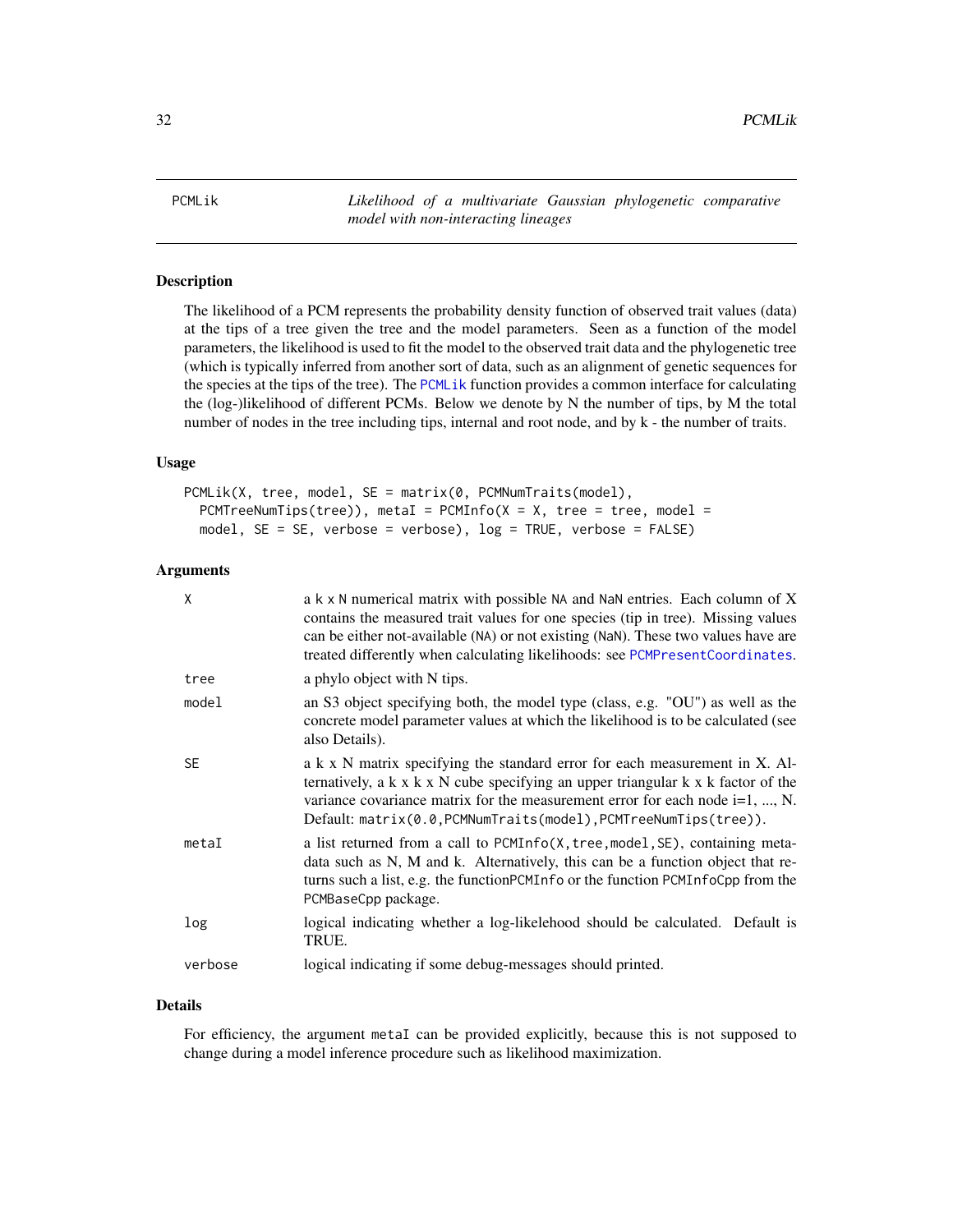#### PCMLik 33

### Value

a numerical value with named attributes as follows:

- X0 A numerical vector of length k specifying the value at the root for which the likelihood value was calculated. If the model contains a member called X0, this vector is used; otherwise the value of X0 maximizing the likelihood for the given model parameters is calculated by maximizing the quadratic polynomial 'X0  $*$  L\_root  $*$  X0 + m\_root  $*$  X0 + r\_root';
- error A character string with information if a numerical or other logical error occurred during likelihood calculation.

If an error occured during likelihood calculation, the default behavior is to return NA with a non-NULL error attribute. This behavior can be changed in using global options:

- "PCMBase.Value.NA" Allows to specify a different NA value such as -Inf or -1e20 which can be used in combination with log = TRUE when using optim to maximize the log-likelihood;
- "PCMBase.Errors.As.Warnings" Setting this option to FALSE will cause any error to result in calling the [stop](#page-0-0) R-base function. If not caught in a [tryCatch](#page-0-0), this will cause the inference procedure to abort at the occurence of a numerical error. By default, this option is set to TRUE, which means that getOption("PCMBase.Value.NA", as.double(NA)) is returned with an error attribute and a warning is issued.

#### See Also

[PCMInfo](#page-29-1) [PCMAbCdEf](#page-13-1) [PCMLmr](#page-36-1) [PCMSim](#page-61-1) [PCMCond](#page-18-1)

#### Examples

```
N < - 10L < -100.0tr <- ape::stree(N)
tr$edge.length <- rep(L, N)
for(epoch in seq(1, L, by = 1.0)) {
  tr <- PCMTreeInsertSingletonsAtEpoch(tr, epoch)
}
model <- PCMBaseTestObjects$model_MixedGaussian_ab
PCMTreeSetPartRegimes(tr, c(`11` = 'a'), setPartition = TRUE)
set.seed(1, kind = "Mersenne-Twister", normal.kind = "Inversion")
X \le PCMSim(tr, model, X0 = rep(0, 3))PCMLik(X, tr, model)
```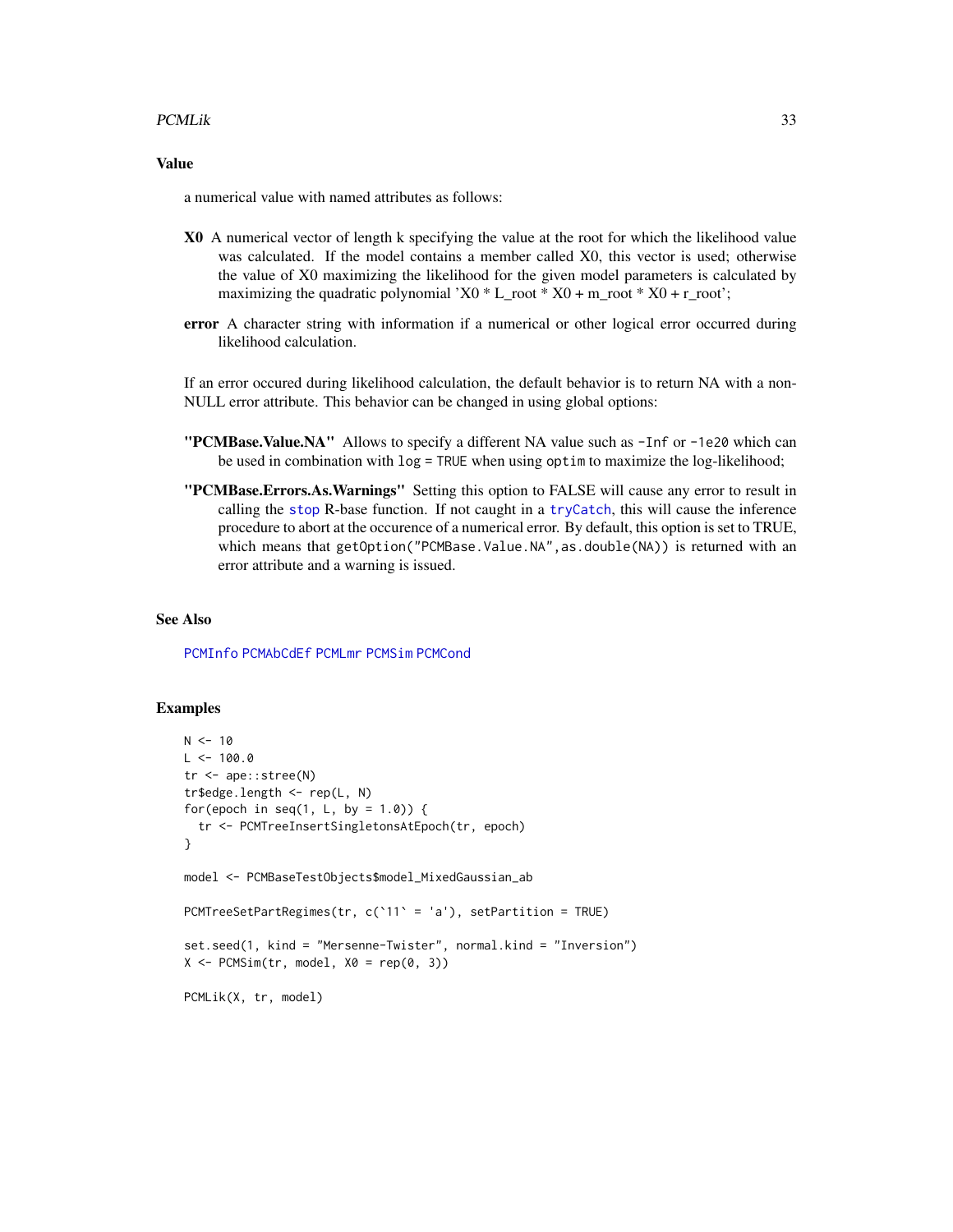<span id="page-33-0"></span>

### Description

Calculate the likelihood of a model using the standard formula for multivariate pdf

### Usage

```
PCMLikDmvNorm(X, tree, model, SE = matrix(0, PCMNumTraits(model),
 PCMTreeNumTips(tree)), metaI = PCMInfo(X, tree, model, SE, verbose =
 verbose), log = TRUE, verbose = FALSE)
```
### Arguments

| X         | a k x N numerical matrix with possible NA and NaN entries. Each column of X<br>contains the measured trait values for one species (tip in tree). Missing values<br>can be either not-available (NA) or not existing (NaN). These two values have are<br>treated differently when calculating likelihoods: see PCMPresentCoordinates.      |
|-----------|-------------------------------------------------------------------------------------------------------------------------------------------------------------------------------------------------------------------------------------------------------------------------------------------------------------------------------------------|
| tree      | a phylo object with N tips.                                                                                                                                                                                                                                                                                                               |
| model     | an S3 object specifying both, the model type (class, e.g. "OU") as well as the<br>concrete model parameter values at which the likelihood is to be calculated (see<br>also Details).                                                                                                                                                      |
| <b>SE</b> | a k x N matrix specifying the standard error for each measurement in X. Al-<br>ternatively, a $k \times k \times N$ cube specifying an upper triangular $k \times k$ factor of the<br>variance covariance matrix for the measurement error for each node $i=1, , N$ .<br>Default: matrix(0.0, PCMNumTraits(model), PCMTreeNumTips(tree)). |
| metaI     | a list returned from a call to PCMInfo(X, tree, model, SE), containing meta-<br>data such as N, M and k. Alternatively, this can be a function object that re-<br>turns such a list, e.g. the functionPCMInfo or the function PCMInfoCpp from the<br>PCMBaseCpp package.                                                                  |
| log       | logical indicating whether a log-likelehood should be calculated. Default is<br>TRUE.                                                                                                                                                                                                                                                     |
| verbose   | logical indicating if some debug-messages should printed.                                                                                                                                                                                                                                                                                 |

### Value

a numerical value with named attributes as follows: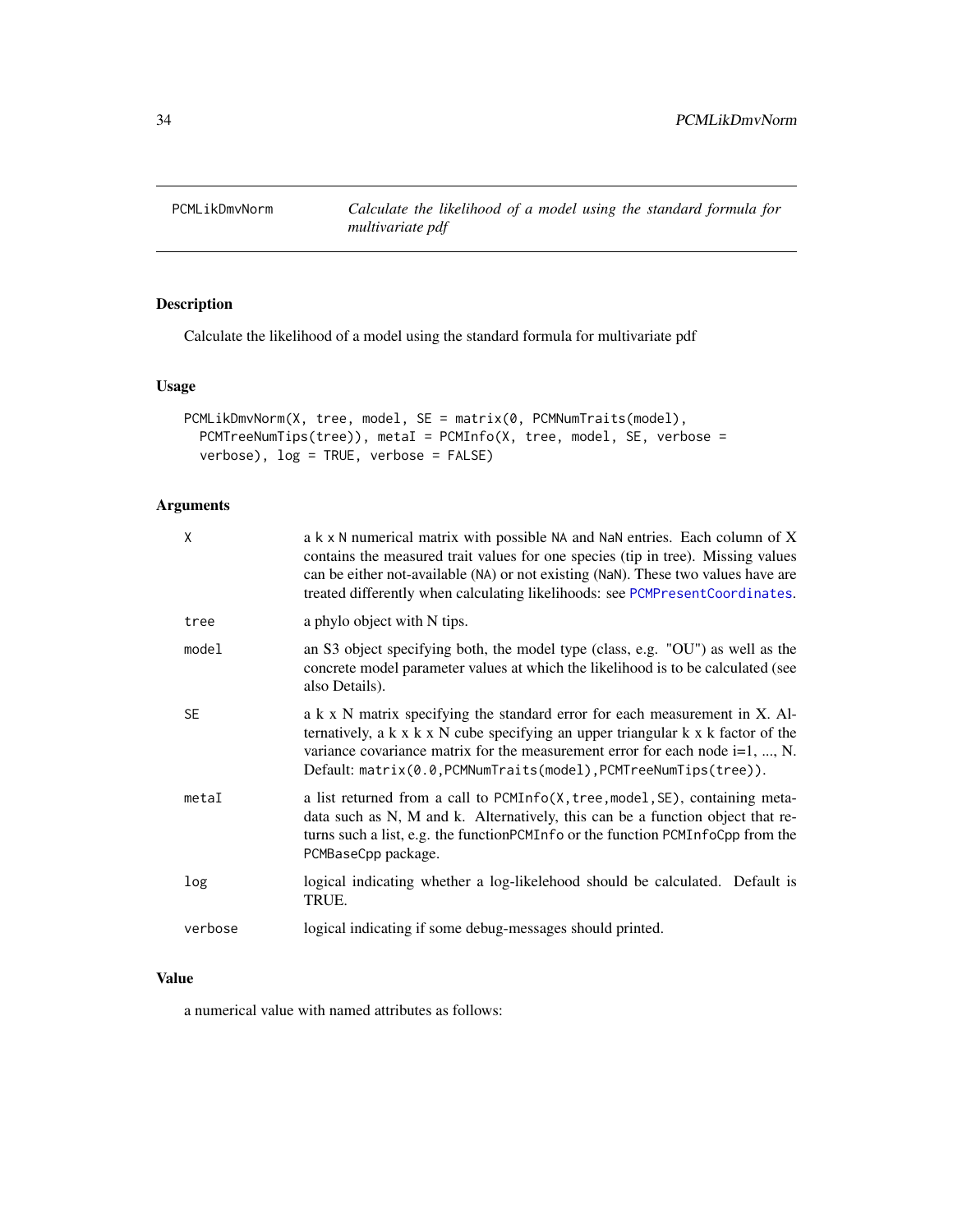<span id="page-34-0"></span>PCMLikTrace *Tracing the log-likelihood calculation of a model over each node of the tree*

#### Description

This is an S3 generic function providing tracing information for the likelihood calculation for a given tree, data and model parameters. Useful for illustration or for debugging purpose.

### Usage

```
PCMLikTrace(X, tree, model, SE = matrix(0, PCMNumTraits(model),
 PCMTreeNumTips(tree)), metaI = PCMInfo(X = X, tree = tree, model =model, SE = SE, verbose = verbose), log = TRUE, verbose = FALSE)
```
#### Arguments

| X         | a k x N numerical matrix with possible NA and NaN entries. Each column of X<br>contains the measured trait values for one species (tip in tree). Missing values<br>can be either not-available (NA) or not existing (NaN). These two values have are<br>treated differently when calculating likelihoods: see PCMPresentCoordinates.      |
|-----------|-------------------------------------------------------------------------------------------------------------------------------------------------------------------------------------------------------------------------------------------------------------------------------------------------------------------------------------------|
| tree      | a phylo object with N tips.                                                                                                                                                                                                                                                                                                               |
| model     | an S3 object specifying both, the model type (class, e.g. "OU") as well as the<br>concrete model parameter values at which the likelihood is to be calculated (see<br>also Details).                                                                                                                                                      |
| <b>SE</b> | a k x N matrix specifying the standard error for each measurement in X. Al-<br>ternatively, a $k \times k \times N$ cube specifying an upper triangular $k \times k$ factor of the<br>variance covariance matrix for the measurement error for each node $i=1, , N$ .<br>Default: matrix(0.0, PCMNumTraits(model), PCMTreeNumTips(tree)). |
| metaI     | a list returned from a call to PCMInfo(X, tree, mode1, SE), containing meta-<br>data such as N, M and k. Alternatively, this can be a function object that re-<br>turns such a list, e.g. the function PCMI n fo or the function PCMI n foCpp from the<br>PCMBaseCpp package.                                                             |
| log       | logical indicating whether a log-likelehood should be calculated. Default is<br>TRUE.                                                                                                                                                                                                                                                     |
| verbose   | logical indicating if some debug-messages should printed.                                                                                                                                                                                                                                                                                 |

#### Value

The returned object will, in general, depend on the type of model and the algorithm used for likelihood calculation. For a G\_LInv model and pruning-wise likelihood calculation, the returned object will be a data.table with columns corresponding to the node-state variables, e.g. the quadratic polynomial coefficients associated with each node in the tree.

#### See Also

[PCMInfo](#page-29-1) [PCMAbCdEf](#page-13-1) [PCMLmr](#page-36-1) [PCMSim](#page-61-1) [PCMCond](#page-18-1) [PCMParseErrorMessage](#page-54-1)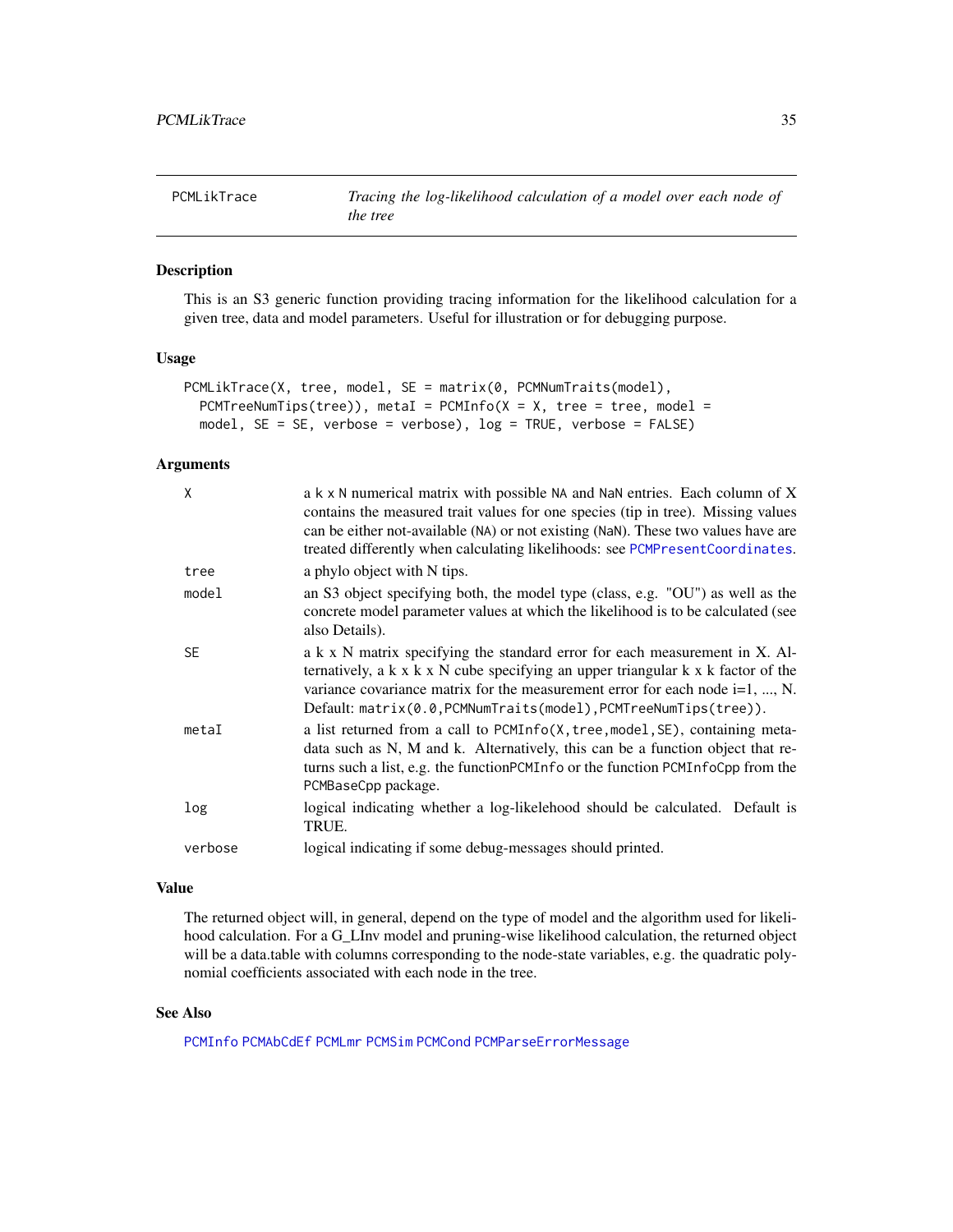<span id="page-35-1"></span><span id="page-35-0"></span>

#### **Description**

A vector of access-code strings to all members of a named list

#### Usage

```
PCMListMembers(1, recursive = TRUE, format = c("$", "$'", "$\\", "$`",
  "[['", "[[\"", "[[`"))
```
#### Arguments

| 1         | a named list object.                                                                                                                                                                          |
|-----------|-----------------------------------------------------------------------------------------------------------------------------------------------------------------------------------------------|
| recursive | logical indicating if list members should be gone through recursively. TRUE by<br>default.                                                                                                    |
| format    | a character string indicating the format for accessing a member. Acceptable val-<br>ues are $c("$", "$'', "$", "$", "$", "E["", "E["", "E["") of which the first one$<br>is taken as default. |

#### Value

a vector of character strings denoting each named member of the list.

#### Examples

```
PCMListMembers(PCMBaseTestObjects$model_MixedGaussian_ab)
PCMListMembers(PCMBaseTestObjects$model_MixedGaussian_ab, format = '$`')
PCMListMembers(PCMBaseTestObjects$tree.ab, format = '$`')
```

```
PCMListParameterizations
```
*Specify the parameterizations for each parameter of a model*

#### Description

These are S3 generics. 'PCMListParameterizations' should return all possible parametrizations for the class of 'model'. 'PCMListDefaultParameterizations' is a handy way to specify a subset of all parametrizations. 'PCMListDefaultParameterizations' should be used to avoid generating too many model parametrizations which occupy space in the R-global environment while they are not used (see [PCMGenerateParameterizations\)](#page-27-1). It is mandatory to implement a specification for 'PCMList-Parameterizations' for each newly defined class of models. 'PCMListDefaultParameterizations' has a default implementation that calls 'PCMListParameterizations' and returns the first parametrization for each parameter. Hence, implementing a method for 'PCMListDefaultParameterizations' for a newly defined model type is optional.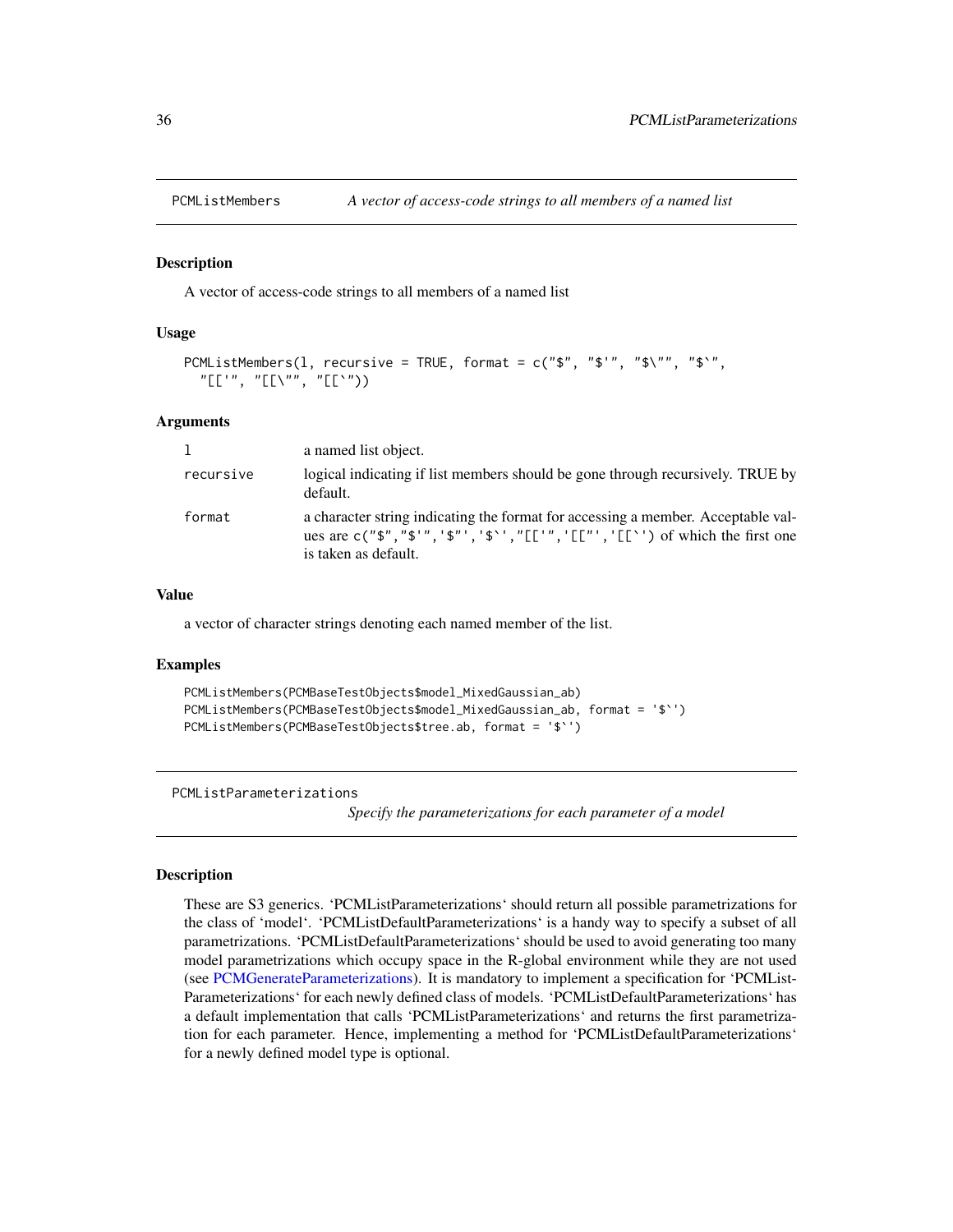### PCMLmr 37

# Usage

PCMListParameterizations(model, ...)

PCMListDefaultParameterizations(model, ...)

## Arguments

| model | a PCM.                                             |
|-------|----------------------------------------------------|
| .     | additional arguments used by implementing methods. |

# Value

a named list with list elements corresponding to each parameter in model. Each list element is a list of character vectors, specifying the possible S3 class attributes for the parameter in question. For an example, type 'PCMListParameterizations.BM' to see the possible parameterizations for the BM model.

### See Also

PCMGenerateParameterizations

PCMLmr *Quadratic polynomial parameters L, m, r*

## Description

Quadratic polynomial parameters L, m, r

### Usage

```
PCMLmr(X, tree, model, SE = matrix(0, PCMNumTraits(model),
 PCMTreeNumTips(tree)), metaI = PCMInfo(X = X, tree = tree, model =model, SE = SE, verbose = verbose), root.only = TRUE,
  verbose = FALSE)
```
### Arguments

| X     | a k x N numerical matrix with possible NA and NaN entries. Each column of X<br>contains the measured trait values for one species (tip in tree). Missing values<br>can be either not-available (NA) or not existing (NaN). These two values have are<br>treated differently when calculating likelihoods: see PCMPresent Coordinates. |
|-------|---------------------------------------------------------------------------------------------------------------------------------------------------------------------------------------------------------------------------------------------------------------------------------------------------------------------------------------|
| tree  | a phylo object with N tips.                                                                                                                                                                                                                                                                                                           |
| model | an S3 object specifying both, the model type (class, e.g. "OU") as well as the<br>concrete model parameter values at which the likelihood is to be calculated (see<br>also Details).                                                                                                                                                  |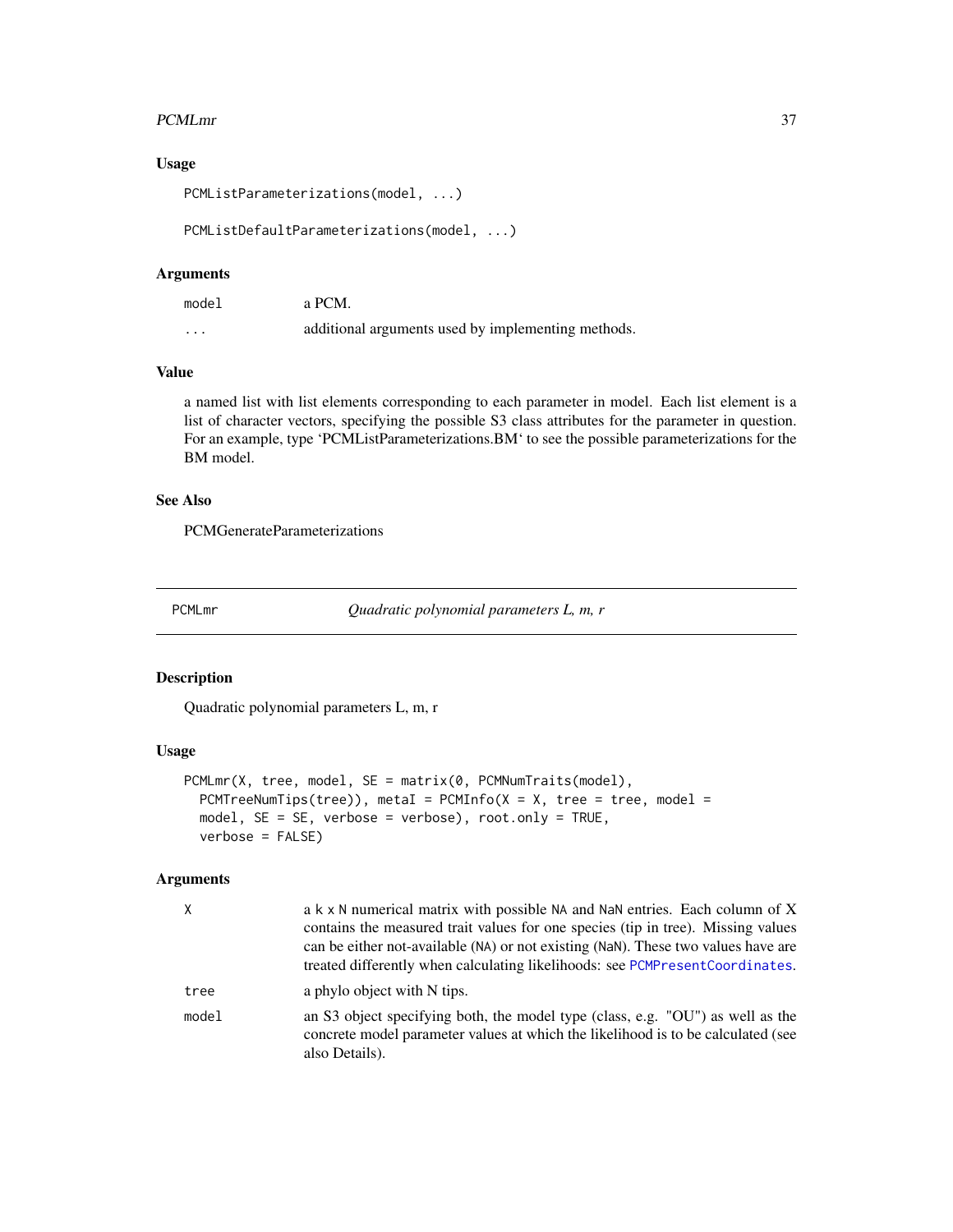| 38 |           | PCMMapModelTypesToRegimes                                                                                                                                                                                                                                                                                                                   |
|----|-----------|---------------------------------------------------------------------------------------------------------------------------------------------------------------------------------------------------------------------------------------------------------------------------------------------------------------------------------------------|
|    | <b>SE</b> | a k x N matrix specifying the standard error for each measurement in X. Al-<br>ternatively, a $k \times k \times N$ cube specifying an upper triangular $k \times k$ factor of the<br>variance covariance matrix for the measurement error for each node $i=1, , N$ .<br>$Default: matrix(0.0, PCMNumTraits(model), PCMTreeNumTips(tree)).$ |
|    | metaI     | a list returned from a call to PCMInfo(X, tree, model, SE), containing meta-<br>data such as N, M and k. Alternatively, this can be a function object that re-<br>turns such a list, e.g. the function PCMI n fo or the function PCMI n focpp from the<br>PCMBaseCpp package.                                                               |
|    | root.only | logical indicating whether to return the calculated values of L,m,r only for the<br>root or for all nodes in the tree.                                                                                                                                                                                                                      |

## verbose logical indicating if some debug-messages should printed.

# Value

A list with the members A,b,C,d,E,f,L,m,r for all nodes in the tree or only for the root if root.only=TRUE.

PCMMapModelTypesToRegimes

*Integer vector giving the model type index for each regime*

## Description

Integer vector giving the model type index for each regime

## Usage

```
PCMMapModelTypesToRegimes(model, tree, ...)
```
### Arguments

| model                   | a PCM model                             |
|-------------------------|-----------------------------------------|
| tree                    | a phylo object with an edge part member |
| $\cdot$ $\cdot$ $\cdot$ | additional parameters passed to methods |

# Details

This is a generic S3 method. The default implementation for the basic class PCM returns a vector of 1's, because it assumes that a single model type is associated with each regime. The implementation for mixed Gaussian models returns the mapping attribute of the MixedGaussian object reordered to correspond to PCMTreeGetPartNames(tree).

## Value

an integer vector with elements corresponding to the elements in PCMTreeGetPartNames(tree)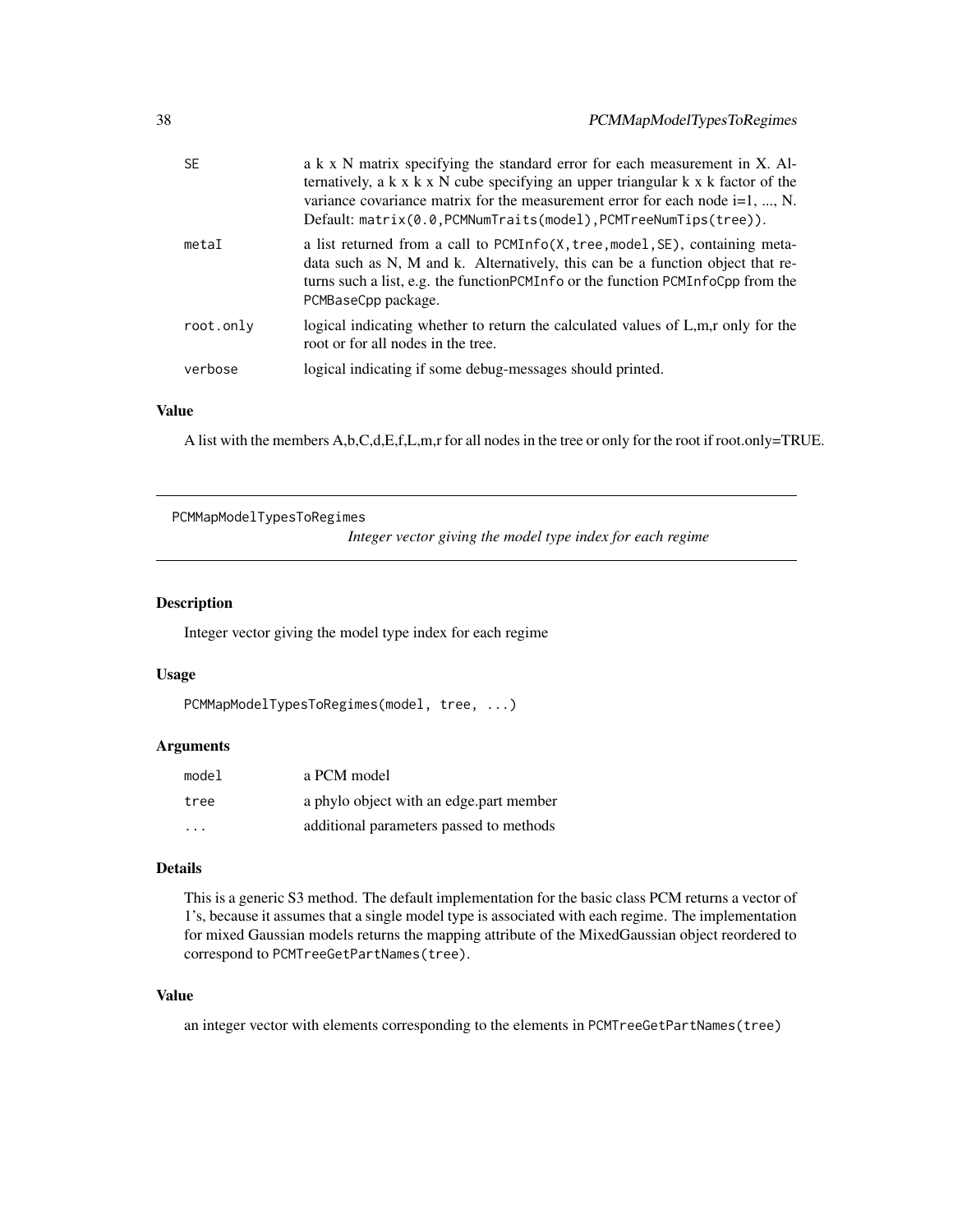# Description

Expected mean vector at each tip conditioned on a trait-value vector at the root

### Usage

```
PCMMean(tree, model, X0 = model$X0, metaI = PCMInfo(NULL, tree, model,
  verbose = verbose), internal = FALSE, verbose = FALSE)
```
### Arguments

| tree     | a phylo object with N tips.                                                                                                                                                                                                                                                   |
|----------|-------------------------------------------------------------------------------------------------------------------------------------------------------------------------------------------------------------------------------------------------------------------------------|
| model    | an S3 object specifying both, the model type (class, e.g. "OU") as well as the<br>concrete model parameter values at which the likelihood is to be calculated (see<br>also Details).                                                                                          |
| X0       | a k-vector denoting the root trait                                                                                                                                                                                                                                            |
| metaI    | a list returned from a call to PCMInfo(X, tree, model, SE), containing meta-<br>data such as N, M and k. Alternatively, this can be a function object that re-<br>turns such a list, e.g. the function PCMI n fo or the function PCMI n foCpp from the<br>PCMBaseCpp package. |
| internal | a logical indicating ig the per-node mean vectors should be returned (see Value).<br>Default FALSE.                                                                                                                                                                           |
| verbose  | logical indicating if some debug-messages should printed.                                                                                                                                                                                                                     |

### Value

If internal is FALSE (default), then a k x N matrix Mu, such that  $Mu$ [, i] equals the expected mean k-vector at tip i, conditioned on  $X\emptyset$  and the tree. Otherwise, a k x M matrix Mu containing the mean vector for each node.

# Examples

```
# a Brownian motion model with one regime
modelBM < - PCM(model = "BM", k = 2)# print the model
modelBM
# assign the model parameters at random: this will use uniform distribution
# with boundaries specified by PCMParamLowerLimit and PCMParamUpperLimit
# We do this in two steps:
# 1. First we generate a random vector. Note the length of the vector equals PCMParamCount(modelBM)
randomParams <- PCMParamRandomVecParams(modelBM, PCMNumTraits(modelBM), PCMNumRegimes(modelBM))
randomParams
```
# 2. Then we load this random vector into the model.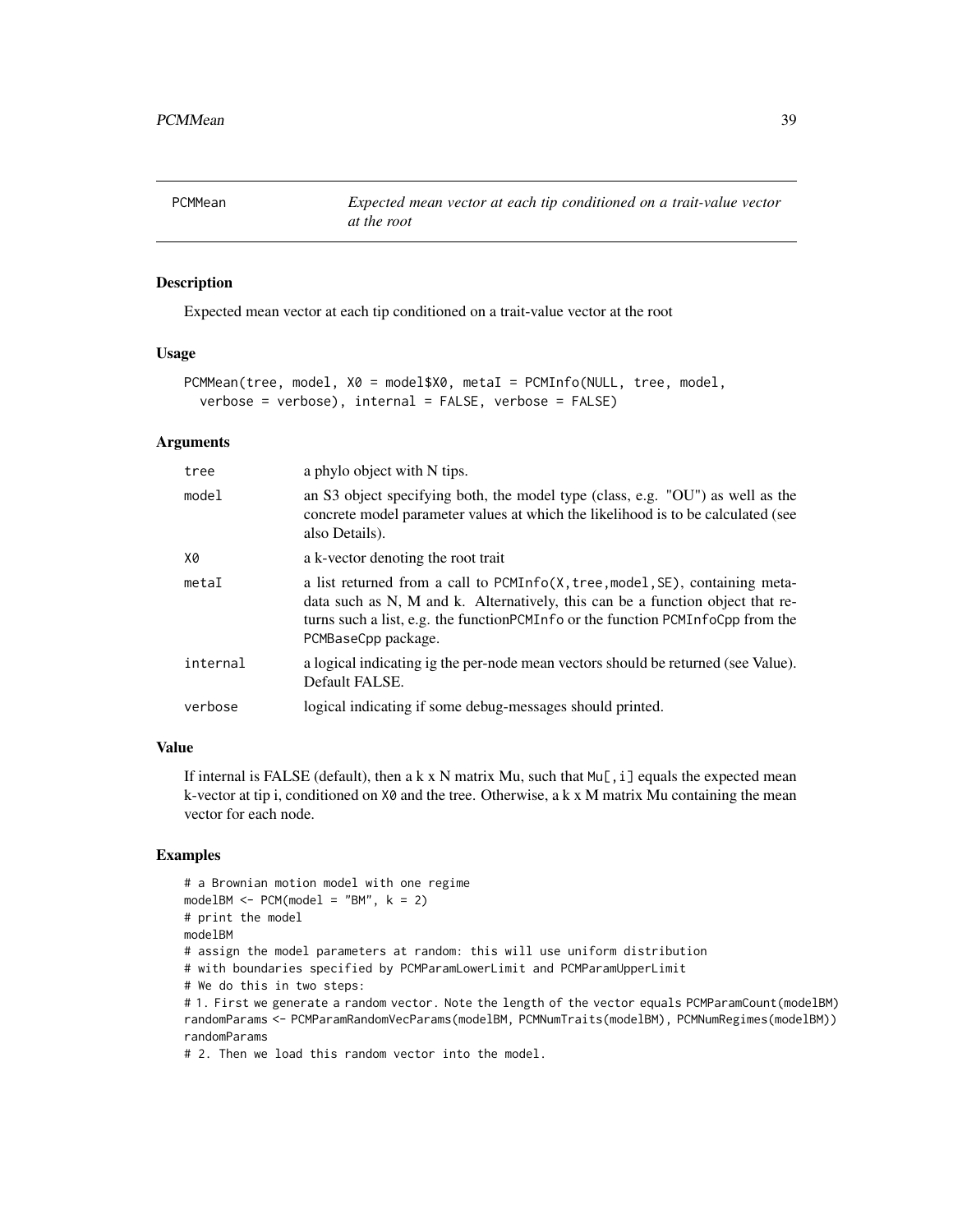PCMParamLoadOrStore(modelBM, randomParams, 0, PCMNumTraits(modelBM), PCMNumRegimes(modelBM), TRUE)

```
# create a random tree of 10 tips
tree <- ape::rtree(10)
PCMMean(tree, modelBM)
```
PCMMeanAtTime *Calculate the mean at time t, given X0, under a PCM model*

# Description

Calculate the mean at time t, given X0, under a PCM model

### Usage

```
PCMMeanAtTime(t, model, X0 = model$X0, regime = PCMRegimes(model)[1L],
  verbose = FALSE)
```
### Arguments

| t       | positive numeric denoting time                                                                                                                                            |
|---------|---------------------------------------------------------------------------------------------------------------------------------------------------------------------------|
| model   | a PCM model object                                                                                                                                                        |
| X0      | a numeric vector of length k, where k is the number of traits in the model (De-<br>faults to model \$X0).                                                                 |
| regime  | an integer or a character denoting the regime in model for which to do the cal-<br>culation; Defaults to PCMRegimes(model)[1L], meaning the first regime in the<br>model. |
| verbose | a logical indicating if (debug) messages should be written on the console (De-<br>faults to FALSE).                                                                       |

## Value

A numeric vector of length k

## Examples

```
# a Brownian motion model with one regime
modelBM < - PCM(model1 = "BM", k = 2)# print the model
modelBM
# assign the model parameters at random: this will use uniform distribution
# with boundaries specified by PCMParamLowerLimit and PCMParamUpperLimit
# We do this in two steps:
# 1. First we generate a random vector. Note the length of the vector equals PCMParamCount(modelBM)
randomParams <- PCMParamRandomVecParams(modelBM, PCMNumTraits(modelBM), PCMNumRegimes(modelBM))
randomParams
# 2. Then we load this random vector into the model.
```
PCMParamLoadOrStore(modelBM, randomParams, 0, PCMNumTraits(modelBM), PCMNumRegimes(modelBM), TRUE)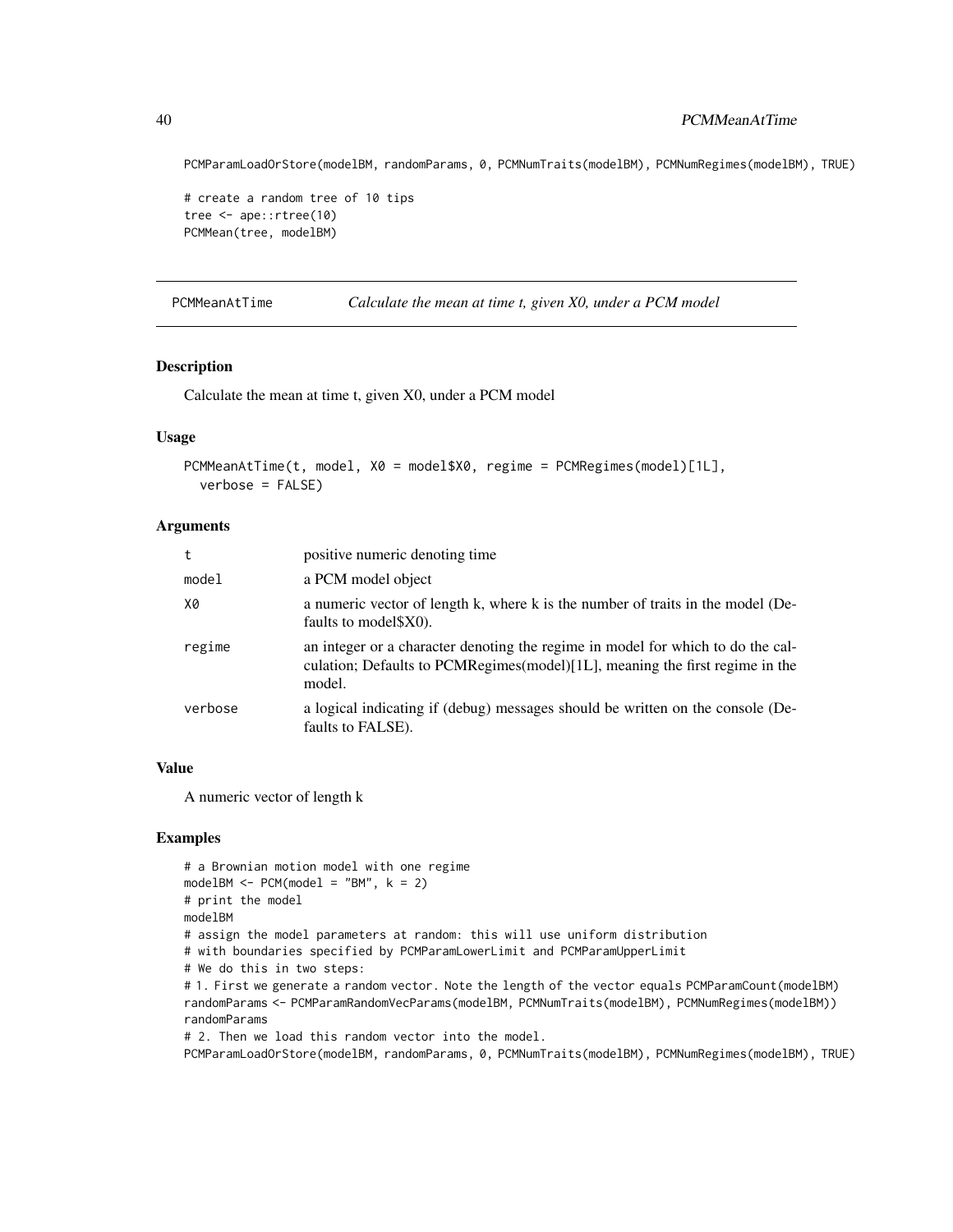#### PCMModels 41

```
# PCMMeanAtTime(1, modelBM)
# note that the variance at time 0 is not the 0 matrix because the model has a non-zero
# environmental deviation
PCMMeanAtTime(0, modelBM)
```
PCMModels *Get a list of PCM models currently implemented*

# Description

Get a list of PCM models currently implemented

# Usage

```
PCMModels(pattern = NULL, parentClass = NULL, ...)
```
# Arguments

| pattern     | a character string specifying an optional for the model-names to search for.      |
|-------------|-----------------------------------------------------------------------------------|
| parentClass | a character string specifying an optional parent class of the models to look for. |
| $\cdot$     | additional arguments used by implementing methods.                                |

# Details

The function is using the S3 api function [methods](#page-0-0) looking for all registered implementations of the function [PCMSpecify](#page-62-0).

# Value

a character vector of the model classes found.

# Examples

```
PCMModels()
PCMModels("^OU")
```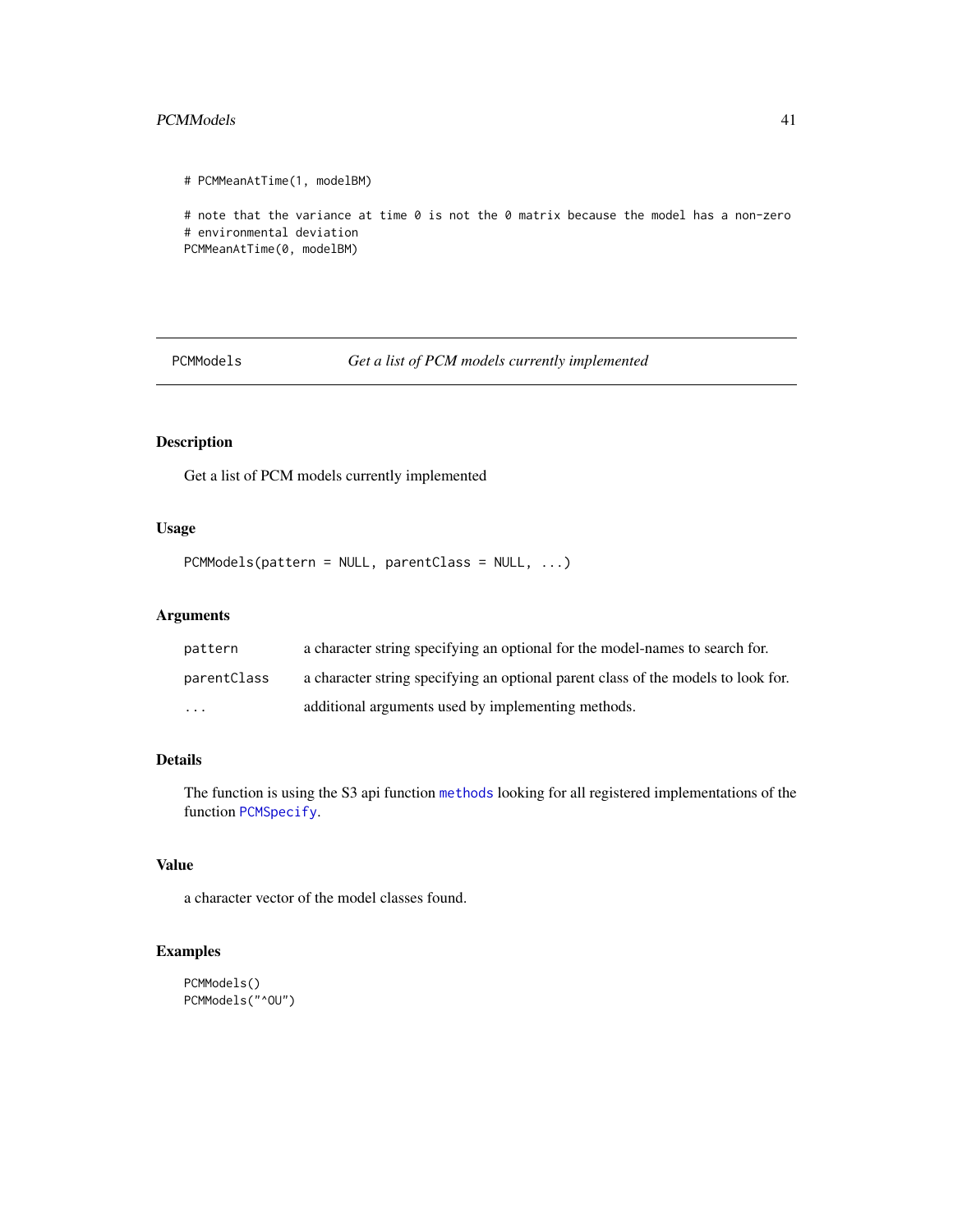# Description

For a regular PCM object, the model type is its S3 class. For a MixedGaussian each regime is mapped to one of several possible model types.

## Usage

PCMModelTypes(obj)

# Arguments

obj a PCM object

# Value

a character vector

PCMNumRegimes *Number of regimes in a obj*

# Description

Number of regimes in a obj

# Usage

PCMNumRegimes(obj)

# Arguments

obj a PCM object

# Value

an integer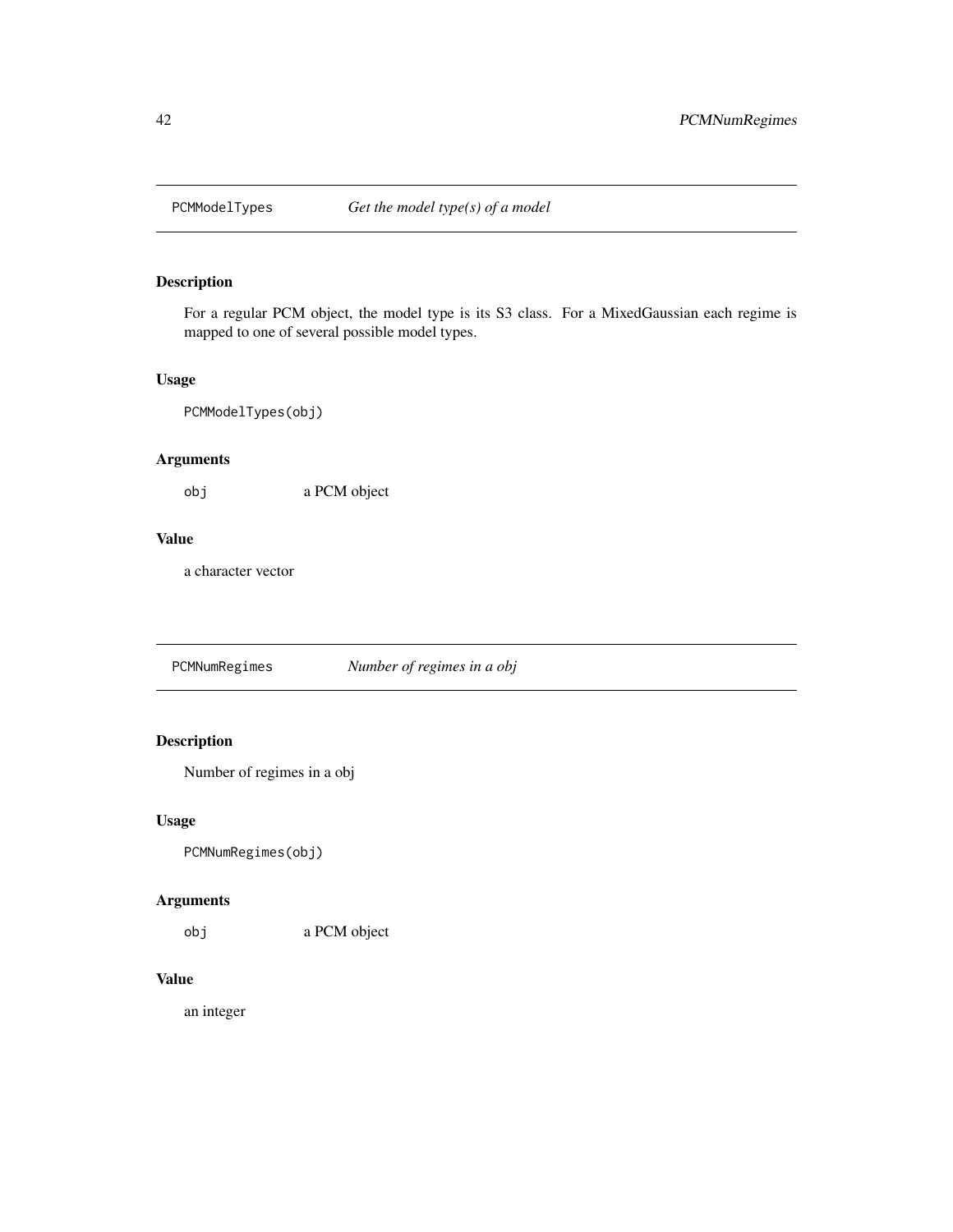### Description

Number of traits modeled by a PCM

### Usage

PCMNumTraits(model)

### Arguments

model a PCM object or an a parameter object (the name of this argument could be misleading, because both, model and parameter objects are supported).

### Value

an integer

PCMOptions *Global options for the PCMBase package*

## Description

Global options for the PCMBase package

### Usage

PCMOptions()

### Value

a named list with the currently set values of the following global options:

- PCMBase.Value.NA NA value for the likelihood; used in GaussianPCM to return this value in case of an error occurring during likelihood calculation. By default, this is set to as. double (NA).
- PCMBase.Errors.As.Warnings a logical flag indicating if errors (occuring, e.g. during likelihood calculation) should be treated as warnings and added as an attribute "error" to attach to the likelihood values. Default TRUE.
- PCMBase.Raise.Lik.Errors Should numerical and other sort of errors occurring during likelihood calculation be raised either as errors or as warnings, depending on the option PCMBase.Errors.As.Warnings. Default TRUE. This option can be useful if too frequent warnings get raised during a model fit procedure.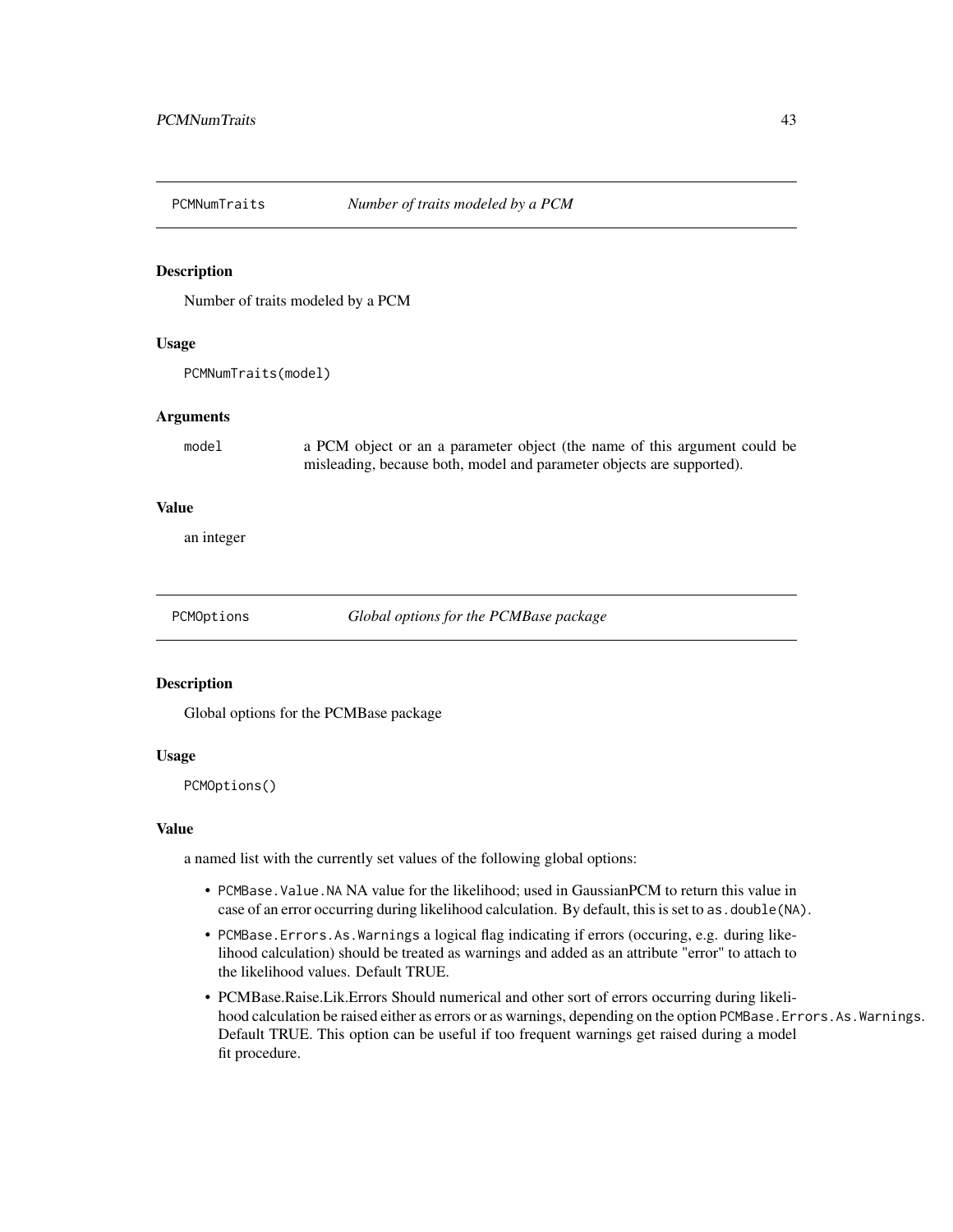- PCMBase.Threshold.Lambda\_ij a 0-threshold for abs(Lambda\_i + Lambda\_j), where Lambda\_i and Lambda\_j are eigenvalues of the parameter matrix H of an OU or other model. Default 1e-8. See [PCMPExpxMeanExp](#page-54-0).
- PCMBase.Threshold.EV A 0-threshold for the eigenvalues of the matrix V for a given branch. The V matrix is considered singular if it has eigenvalues smaller than PCMBase. Threshold. EV or when the ratio min(svdV)/max(svdV) is below PCMBase.Threshold.SV . Default is 1e-5. Treatment of branches with singular V matrix is defined by the option PCMBase.Skip.Singular.
- PCMBase.Threshold.SV A 0-threshold for min(svdV)/max(svdV), where svdV is the vector of singular values of the matrix V for a given branch. The V matrix is considered singular if it has eigenvalues smaller than PCMBase. Threshold. EV or when the ratio min(svdV)/max(svdV) is below PCMBase.Threshold.SV. Default is 1e-6. Treatment of branches with singular V matrix is defined by the option PCMBase.Skip.Singular.
- PCMBase.Threshold.Skip.Singular A double indicating if a branch of shorter length with singular matrix V should be skipped during likelihood calculation. Setting this option to a higher value, together with a TRUE value for the option PCMBase.Skip.Singular will result in tolerating some parameter values resulting in singular variance covariance matrix of the transition distribution. Default 1e-4.
- PCMBase.Skip.Singular A logical value indicating whether branches with singular matrix V and shorter than getOption("PCMBase.Threshold.Singular.Skip") should be skipped during likelihood calculation, adding their children L,m,r values to their parent node. Default TRUE. Note, that setting this option to FALSE may cause some models to stop working, e.g. the White model. Setting this option to FALSE will also cause errors or NA likelihood values in the case of trees with very short or 0-length branches.
- PCMBase.Tolerance.Symmetric A double specifying the tolerance in tests for symmetric matrices. Default 1e-8; see also [isSymmetric](#page-0-0).
- PCMBase.Lmr.mode An integer code specifying the parallel likelihood calculation mode.
- PCMBase.ParamValue.LowerLimitDefault lower limit value for parameters, default setting is -10.0.
- PCMBase.ParamValue.LowerLimit.NonNegativeDiagonalDefault lower limit value for parameters corresponding to non-negative diagonal elements of matrices, default setting is 0.0.
- PCMBase.ParamValue.UpperLimit Default upper limit value for parameters, default setting is 10.0.
- PCMBase.Transpose.Sigma\_x Should upper diagonal factors for variance-covariance rate matrices be transposed, e.g. should Sigma =  $t(Sigma x)$  Sigma\_x or, rather Sigma = Sigma\_x t(Sigma\_x)? Note that the two variants are not equal. The default is FALSE, meaning Sigma  $=$  Sigma\_x t(Sigma\_x). In this case, Sigma\_x is not the actual upper Cholesky factor of Sigma, i.e. chol(Sigma) != Sigma\_x. See also [chol](#page-0-0) and [UpperTriFactor](#page-107-0). This option applies to parameters Sigma\_x, Sigmae\_x, Sigmaj\_x and the measurement errors  $SE[, i]$  for each measurement i when the argument SE is specified as a cube.
- PCMBase.MaxLengthListCladePartitions Maximum number of tree partitions returned by [PCMTreeListCladePartitions](#page-85-0). This option has the goal to interrupt the recursive search for new partitions in the case of calling PCMTreeListCladePartitions on a big tree with a small value of the maxCladeSize argument. By default this is set to Inf.
- PCMBase.PCMPresentCoordinatesFun A function with the same synopsis as [PCMPresentCoordinates](#page-58-0) that can be specified in case of custom setting for the present coordinates for specific nodes of the tree. See [PCMPresentCoordinates](#page-58-0), and [PCMInfo](#page-29-0).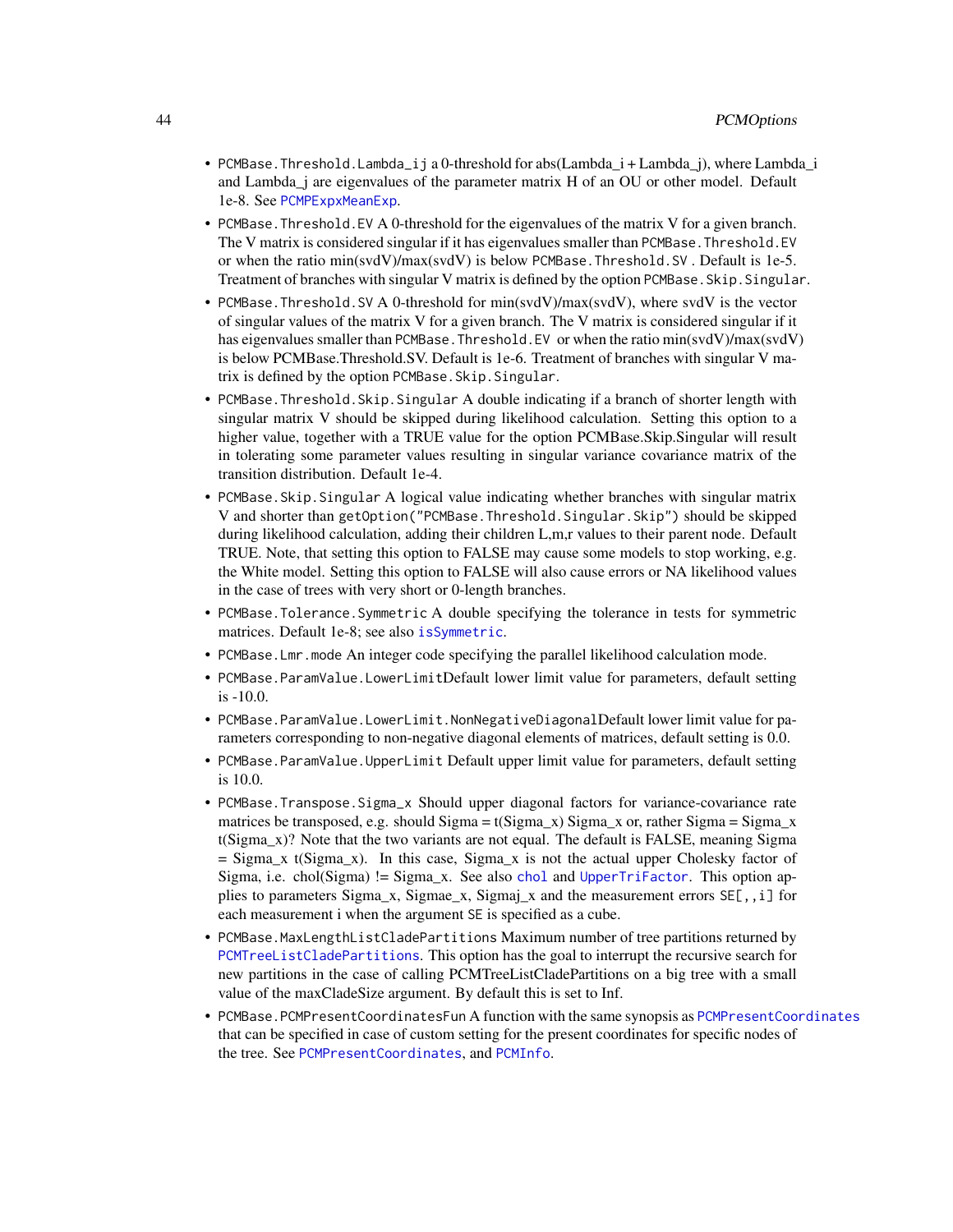## PCMPairSums 45

- PCMBase.Use1DClasses Logical indicating if 1D arithmetic operations should be used instead of multi-dimensional ones. This can speed-up computations in the case of a single trait. Currently, this feature is implemented only in the PCMBaseCpp R-package and only for some model types, such as OU and BM. Default: FALSE
- PCMBase.PrintSubscript\_u Logical indicating if a subscript 'u' should be printed instead of a subscript 'x'. Used in PCMTable. Default: FALSE.
- PCMBase.MaxNForGuessSigma\_x A real fraction number in the interval (0, 1) or an integer bigger than 1 controlling the number of tips to use for analytical calculation of the evolutionary rate matrix under a BM assumption. This option is used in the suggested PCMFit R-package. Default: 0.25.
- PCMBase.UsePCMVarForVCV Logical (default: FALSE) indicating if the function [PCMTreeVCV](#page-102-0) should use [PCMVar](#page-103-0) instead of ape's function [vcv](#page-0-0) to calculate the phylogenetic variance covariance matrix under BM assumption. Note that setting this option to TRUE would slow down the function PCMTreeVCV considerably but may be more stable, particularly in the case of very big and deep trees, where previous ape's versions of the [vcv](#page-0-0) function have thrown stackoverflow errors.

## Examples

PCMOptions()

PCMPairSums *Sums of pairs of elements in a vector*

# **Description**

Sums of pairs of elements in a vector

### Usage

```
PCMPairSums(lambda)
```
#### Arguments

lambda a numeric vector

## Value

a squared symmetric matrix with elem\_ij=lambda\_i+lambda\_j.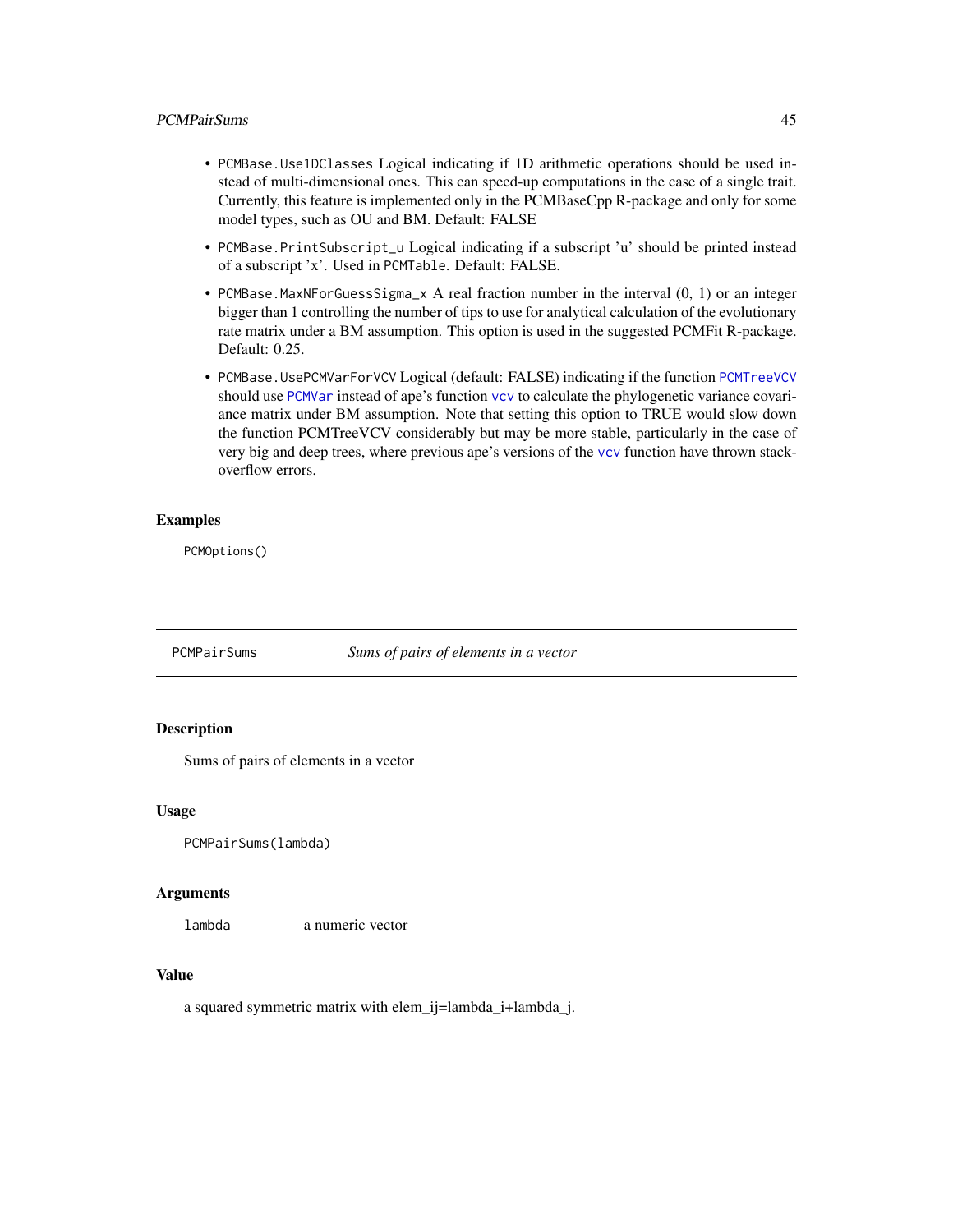## **Description**

Global and S3 generic functions for manipulating model parameters. The parameters in a PCM are named objects with a class attribute specifying the main type and optional properties (tags).

S3 generic functions:

- PCMParamCount() Counting the number of actual numeric parameters (used, e.g. for calculating information scores, e.g. AIC);
- PCMParamLoadOrStore(), PCMParamLoadOrStore() Storing/loading a parameter to/from a numerical vector;
- PCMParamLowerLimit(),PCMParamUpperLimit() Specifying parameter upper and lower limits;

PCMParamRandomVecParams() Generating a random parameter vector;

For all the above properties, check-functions are defined, e.g. 'is.Local(o)', 'is.Global(o)', 'is.ScalarParameter(o)', 'is.VectorParameter', etc.

| PCMParamCount | Count the number of free parameters associated with a PCM or a |
|---------------|----------------------------------------------------------------|
|               | PCM-parameter                                                  |

## Description

Count the number of free parameters associated with a PCM or a PCM-parameter

# Usage

```
PCMParamCount(o, countRegimeChanges = FALSE, countModelTypes = FALSE,
 offset = OL, k = 1L, R = 1L, parentModel = NULL)
```
### Arguments

| $\Omega$           | a PCM model object or a parameter of a PCM object                                                                                                                                                                                                                                                                                                                                                                                   |
|--------------------|-------------------------------------------------------------------------------------------------------------------------------------------------------------------------------------------------------------------------------------------------------------------------------------------------------------------------------------------------------------------------------------------------------------------------------------|
| countRegimeChanges |                                                                                                                                                                                                                                                                                                                                                                                                                                     |
|                    | logical indicating if regime changes should be counted. If TRUE, the default<br>implementation would add PCMNumRegimes (model) -1. Default FALSE.                                                                                                                                                                                                                                                                                   |
| countModelTypes    |                                                                                                                                                                                                                                                                                                                                                                                                                                     |
|                    | logical indicating whether the model type should be counted. If TRUE the de-<br>fault implementation will add $+1$ only if there are more than one model Types<br>$(length(attr(model, "modelTypes", exact = TRUE)) > 1)$ , assuming that all<br>regimes are regimes of the same model type (e.g. OU). The implementation for<br>MRG models will add +1 for every regime if there are more than one model-<br>Types. Default FALSE. |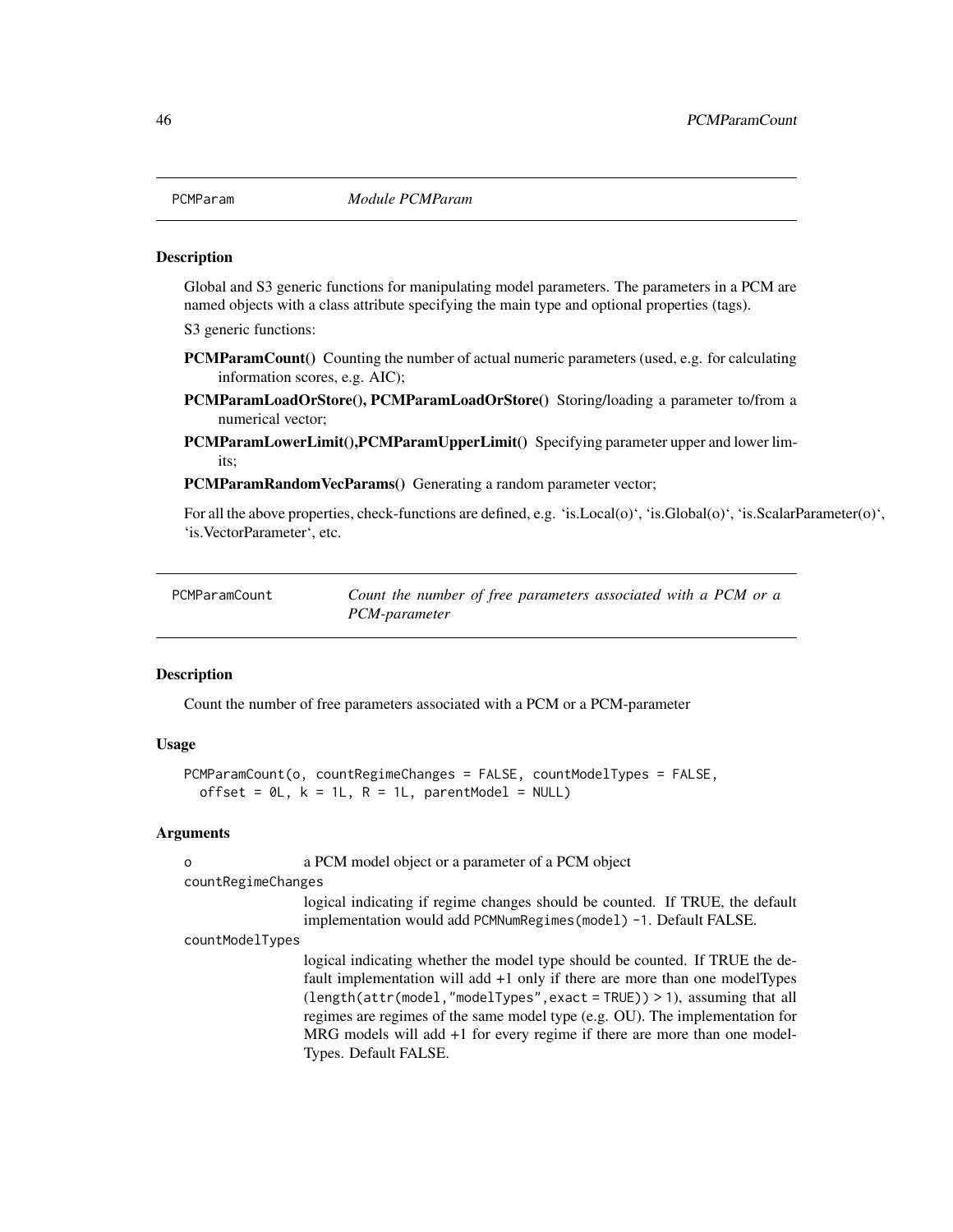# PCMParamGetShortVector 47

| offset      | an integer denoting an offset count from which to start counting (internally<br>used). Default: 0. |
|-------------|----------------------------------------------------------------------------------------------------|
| k           | an integer denoting the number of modeled traits. Default: 1.                                      |
| R           | an integer denoting the number of regimes in the model. Default: 1.                                |
| parentModel | NULL or a PCM object. Default: NULL.                                                               |

# Value

an integer

PCMParamGetShortVector

*Get a vector of the variable numeric parameters in a model*

# Description

The short vector of the model parameters does not include the nodes in the tree where a regime change occurs, nor the the model types associated with each regime.

# Usage

```
PCMParamGetShortVector(o, k = 1L, R = 1L, ...)
```
# Arguments

| $\Omega$ | a PCM model object or a parameter of a PCM object                   |
|----------|---------------------------------------------------------------------|
| k        | an integer denoting the number of modeled traits. Default: 1.       |
| R        | an integer denoting the number of regimes in the model. Default: 1. |
|          | other arguments that could be used by implementing methods.         |

# Value

a numeric vector of length equal to 'PCMParamCount(o, FALSE, FALSE, 0L, k, R)'.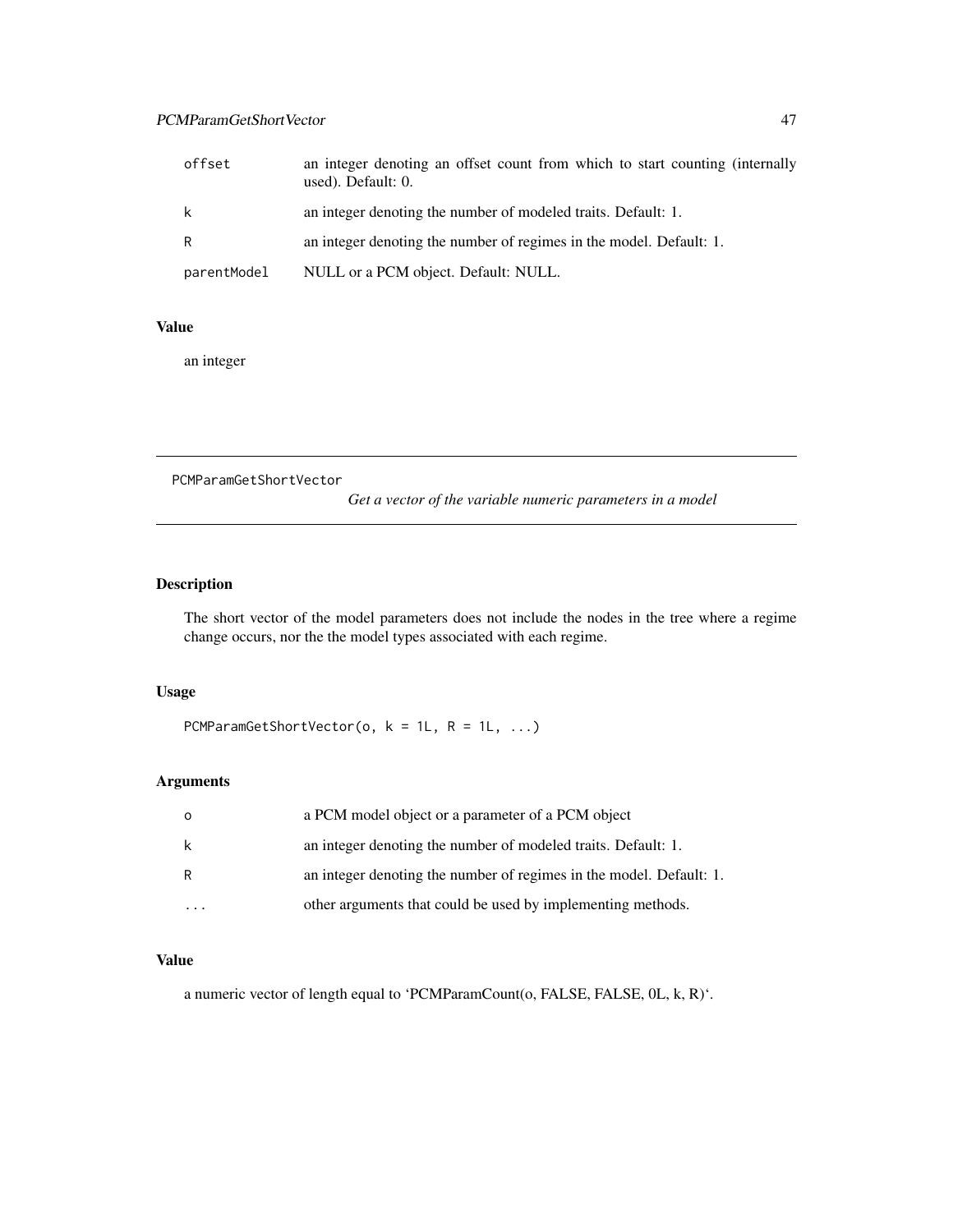PCMParamLoadOrStore *Load (or store) a PCM parameter from (or to) a vector of the variable parameters in a model.*

# Description

Load (or store) a PCM parameter from (or to) a vector of the variable parameters in a model.

### Usage

```
PCMParamLoadOrStore(o, vecParams, offset, k, R, load, parentModel = NULL)
```
### Arguments

| $\Omega$    | a PCM model object or a parameter of a PCM object                                                                        |
|-------------|--------------------------------------------------------------------------------------------------------------------------|
| vecParams   | a numeric vector.                                                                                                        |
| offset      | an integer denoting an offset count from which to start counting (internally<br>used). Default: 0.                       |
| k           | an integer denoting the number of modeled traits. Default: 1.                                                            |
| R           | an integer denoting the number of regimes in the model. Default: 1.                                                      |
| load        | logical indicating if parameters should be loaded from vecParams into o (TRUE)<br>or stored to vecParams from o (FALSE). |
| parentModel | NULL or a PCM object. Default: NULL.                                                                                     |

## Details

This S3 generic function has both, a returned value and side effects.

## Value

an integer equaling the number of elements read from vecParams. In the case of type=="custom", the number of indices bigger than offset returned by the function indices(offset, k).

PCMParamLocateInShortVector

*Locate a named parameter in the short vector representation of a model*

# Description

Locate a named parameter in the short vector representation of a model

### Usage

```
PCMParamLocateInShortVector(o, accessExpr, enclos = "?")
```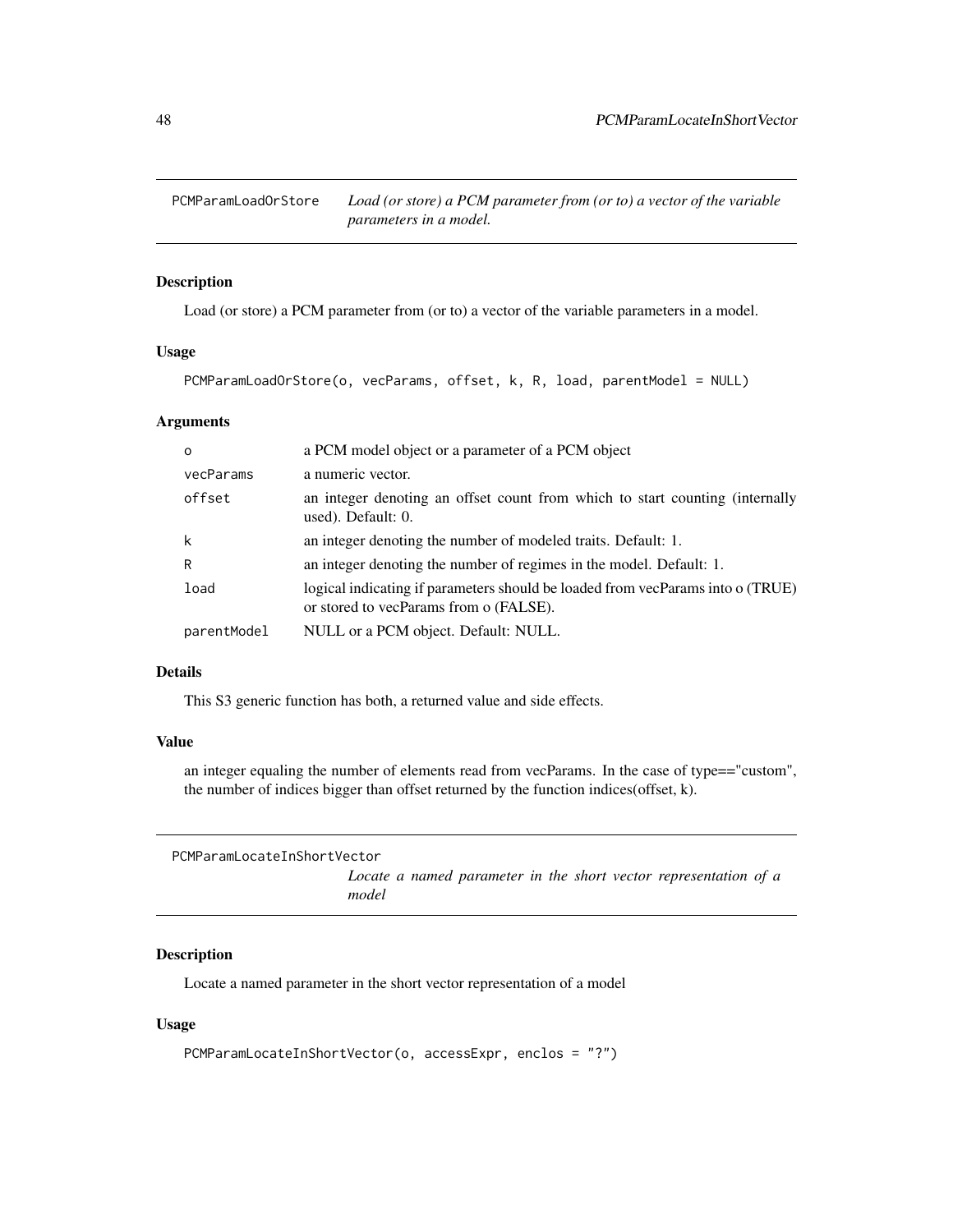### Arguments

| $\circ$    | a PCM model object.                                                                                                                                                               |
|------------|-----------------------------------------------------------------------------------------------------------------------------------------------------------------------------------|
| accessExpr | a character string used to access the parameter, e.g. " $\text{5Theta}$ , 1]" or "[['Theta']][,,1]".                                                                              |
| enclos     | a character string containing the symbol '?', e.g. 'diag(?)'. The meaning<br>of this symbol is to be replaced by the matching access Expr (see examples).<br>Default value : '?'. |

### Value

an integer vector of length PCMParamCount(o) with NAs everywhere except at the coordinates corresponding to the parameter in question.

### Examples

```
model <- PCM(PCMDefaultModelTypes()["D"], k = 3, regimes = c("a", "b"))
# The parameter H is a diagonal 3x3 matrix. If this matrix is considered as
# a vector the indices of its diagonal elements are 1, 5 and 9. These indices
# are indicated as the non-NA entries in the returned vector.
```

```
PCMParamLocateInShortVector(model, "$H[,,1]")
PCMParamLocateInShortVector(model, "$H[,,'a']")
PCMParamLocateInShortVector(model, "$H[,,'b']")
PCMParamLocateInShortVector(model, "$Sigma_x[,,'b']", enclos = 'diag(?)')
PCMParamLocateInShortVector(model, "$Sigma_x[,,'b']", enclos = '?[upper.tri(?)]')
```
PCMParamLowerLimit *The lower limit for a given model or parameter type*

## Description

This is an S3 generic function.

## Usage

```
PCMParamLowerLimit(o, k, R, ...)
```
## Arguments

|    | an object such as a VectorParameter a MatrixParameter or a PCM.            |
|----|----------------------------------------------------------------------------|
| -k | integer denoting the number of traits                                      |
| R  | integer denoting the number of regimes in the model in which o belongs to. |
| .  | additional arguments (optional or future use).                             |

### Value

an object of the same S3 class as o representing a lower limit for the class.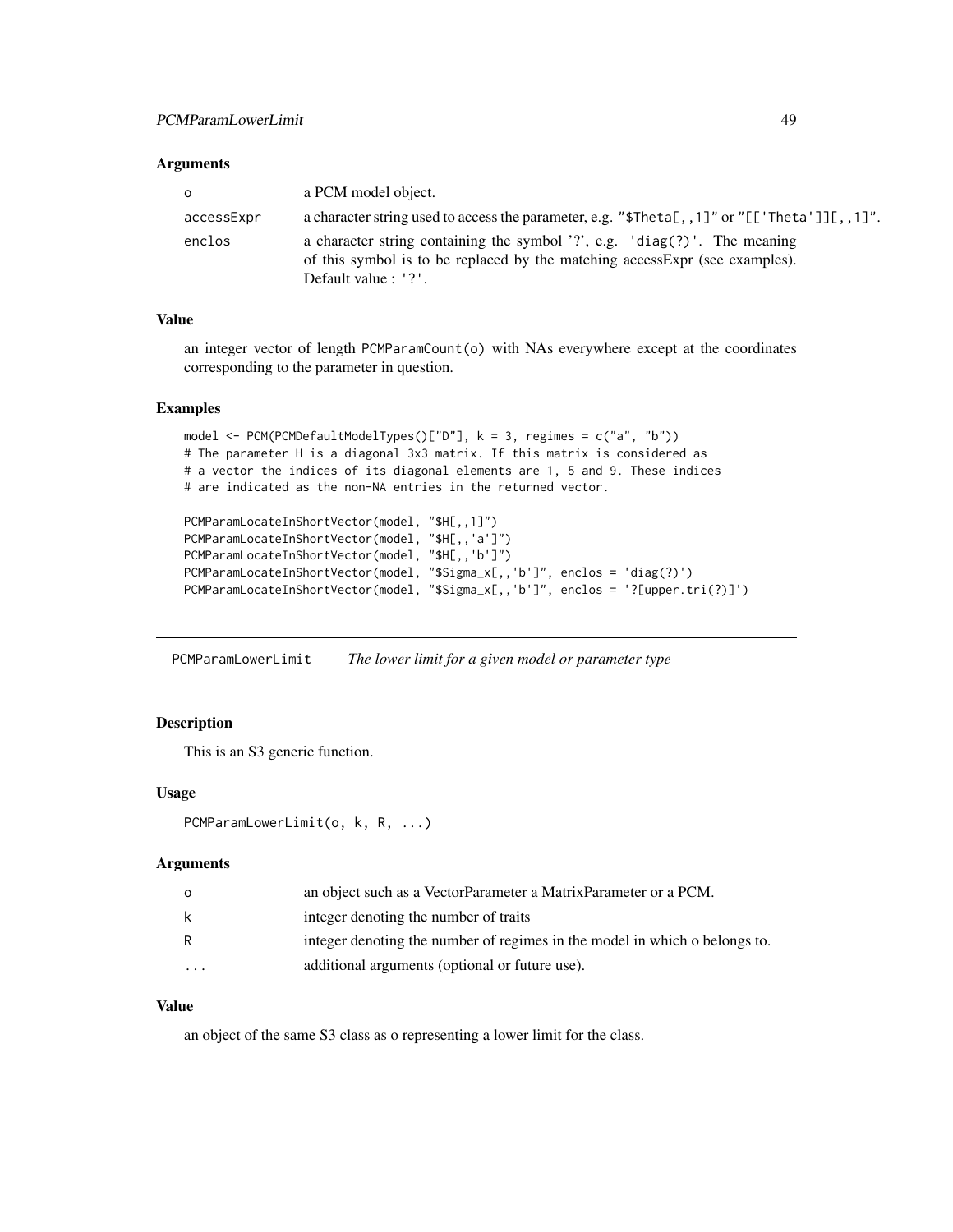```
PCMParamRandomVecParams
```
*Generate a random parameter vector for a model using uniform distribution between its lower and upper bounds.*

### Description

Generate a random parameter vector for a model using uniform distribution between its lower and upper bounds.

### Usage

```
PCMParamRandomVecParams(o, k, R, n = 1L, argsPCMParamLowerLimit = NULL,
  argsPCMParamUpperLimit = NULL)
```
## Arguments

| O | a PCM model object or a parameter                                             |
|---|-------------------------------------------------------------------------------|
| k | integer denoting the number of traits.                                        |
|   | integer denoting the number of regimes.                                       |
| n | an integer specifying the number of random vectors to generate                |
|   | argsPCMParamLowerLimit, argsPCMParamUpperLimit                                |
|   | named lists of arguments passed to PCMParamLowerLimit and PCMParamUpperLimit. |

### Value

if  $n = 1$ , a numeric vector of length PCMParamCount(o); if  $n > 1$ , a numeric matrix of dimension n x PCMParamCount(o).

# See Also

PCMParamLimits PCMParamGetShortVector

PCMParamSetByName *Set model parameters from a named list*

# Description

Set model parameters from a named list

### Usage

```
PCMParamSetByName(model, params, inplace = TRUE,
  replaceWholeParameters = FALSE, deepCopySubPCMs = FALSE,
  failIfNamesInParamsDontExist = TRUE, ...)
```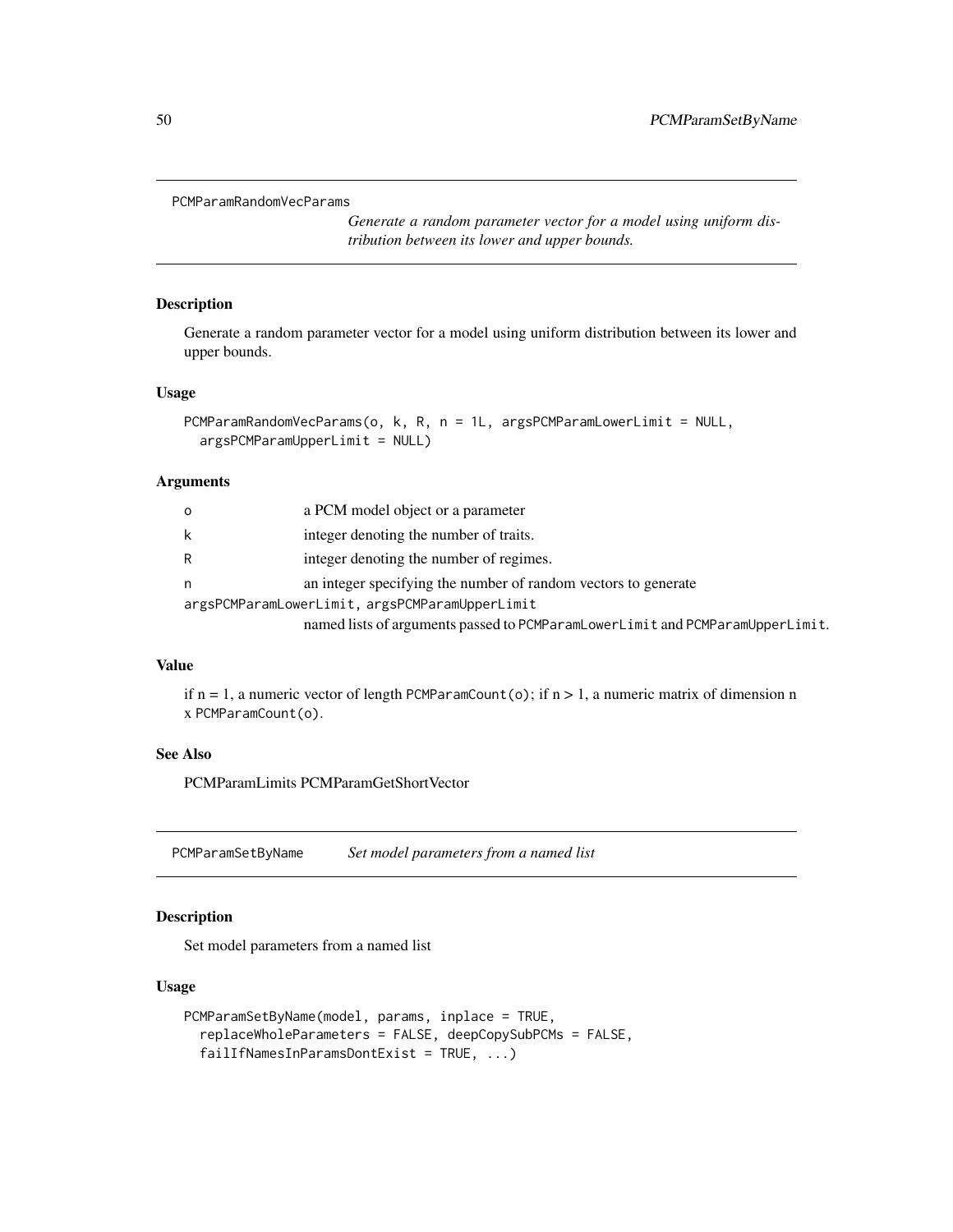# PCMParamType 51

### Arguments

| model                        | a PCM model object                                                                                                                                                                                                                                                                                  |  |  |  |
|------------------------------|-----------------------------------------------------------------------------------------------------------------------------------------------------------------------------------------------------------------------------------------------------------------------------------------------------|--|--|--|
| params                       | a named list with elements among the names found in model                                                                                                                                                                                                                                           |  |  |  |
| inplace                      | logical indicating if the parameters should be set "inplace" for the model object<br>in the calling environment or a new model object with the parameters set as<br>specified should be returned. Defaults to TRUE.                                                                                 |  |  |  |
| replaceWholeParameters       |                                                                                                                                                                                                                                                                                                     |  |  |  |
|                              | logical, by default set to FALSE. If TRUE, the parameters will be completely<br>replaced, meaning that their attributes (e.g. S3 class) will be replaced as well<br>(dangerous).                                                                                                                    |  |  |  |
| deepCopySubPCMs              |                                                                                                                                                                                                                                                                                                     |  |  |  |
|                              | a logical indicating whether nested PCMs should be 'deep'-copied, meaning<br>element by element, eventually preserving the attributes as in model. By default<br>this is set to FALSE, meaning that sub-PCMs found in params will completely<br>overwrite the sub-PCMs with the same name in model. |  |  |  |
| failIfNamesInParamsDontExist |                                                                                                                                                                                                                                                                                                     |  |  |  |
|                              | logical indicating if an error should be raised if params contains elements not<br>existing in model. Default: TRUE.                                                                                                                                                                                |  |  |  |
| $\cdots$                     | other arguments that can be used by implementing methods.                                                                                                                                                                                                                                           |  |  |  |

## Value

If inplace is TRUE, the function only has a side effect of setting the parameters of the model object in the calling environment; otherwise the function returns a modified copy of the model object.

PCMParamType *Parameter types*

## **Description**

The parameter types are divided in the following categories:

- Main type These are the "ScalarParameter", "VectorParameter" and "MatrixParameter" classes. Each model parameter must have a main type.
- Scope/Omission These are the "\_Global" and "\_Omitted" classes. Every parameter can be global for all regimes or local for a single regime. If not specified, local scope is assumed. In some special cases a parameter (e.g. Sigmae can be omitted from a model. This is done by adding "\_Omitted" to its class attribute.

Constancy (optional) These are the "\_Fixed", "\_Ones", "\_Identity" and "\_Zeros" classes.

Transformation (optional) These are the "\_Transformable", "\_CholeskyFactor" and "\_Schur" classes.

Other properties (optional) These are the "\_NonNegative", "\_WithNonNegativeDiagonal", "\_LowerTriangular", "\_AllEqual", "\_ScalarDiagonal", "\_Symmetric", "\_UpperTriangular", "\_LowerTriangularWithDiagonal" and "\_UpperTriangularWithDiagonal" classes.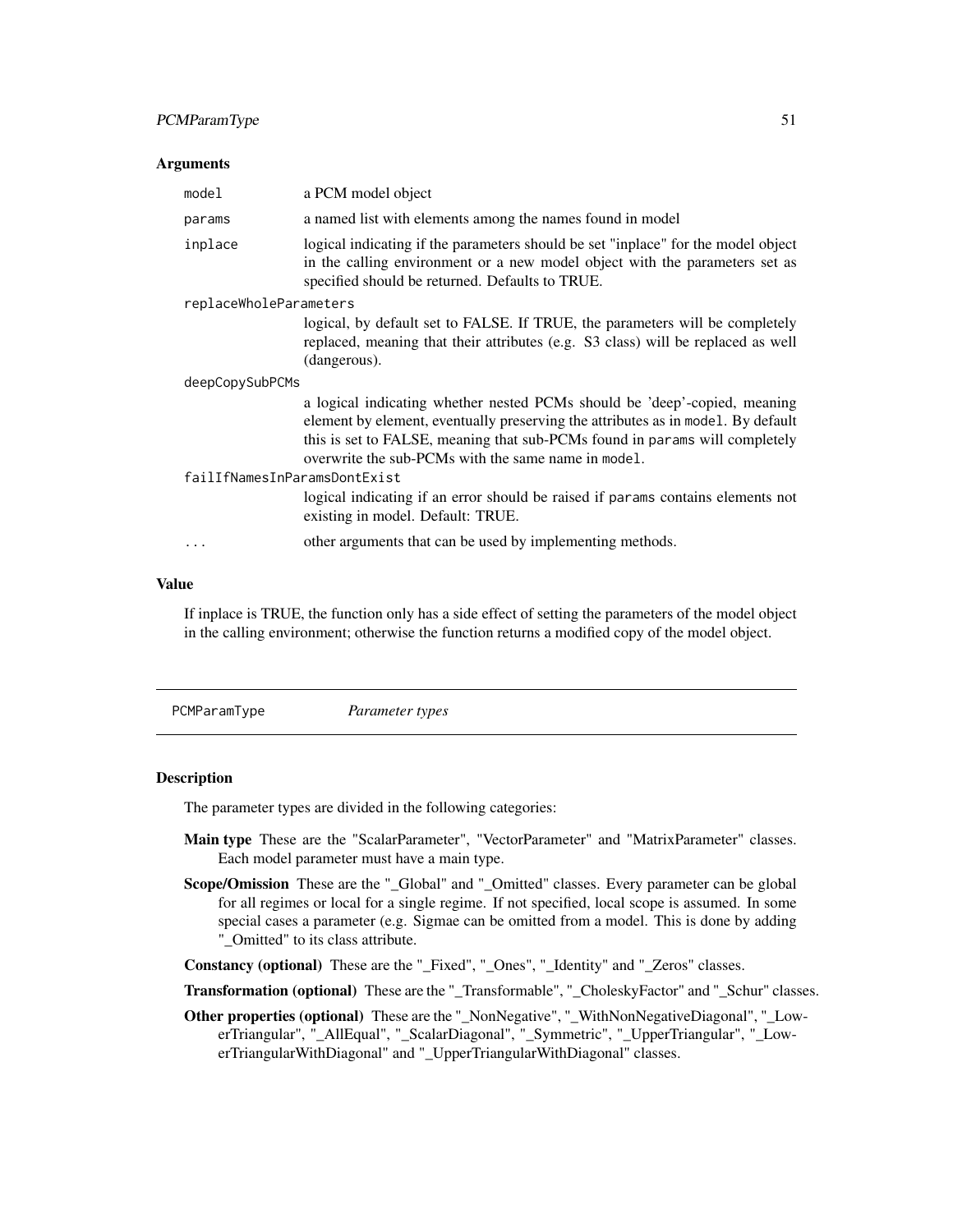# Usage

- is.Local(o)
- is.Global(o)
- is.ScalarParameter(o)
- is.VectorParameter(o)
- is.MatrixParameter(o)
- is.WithCustomVecParams(o)
- is.Fixed(o)
- is.Zeros(o)
- is.Ones(o)
- is.Identity(o)
- is.AllEqual(o)
- is.NonNegative(o)
- is.Diagonal(o)
- is.ScalarDiagonal(o)
- is.Symmetric(o)
- is.UpperTriangular(o)
- is.UpperTriangularWithDiagonal(o)
- is.WithNonNegativeDiagonal(o)
- is.LowerTriangular(o)
- is.LowerTriangularWithDiagonal(o)
- is.Omitted(o)
- is.CholeskyFactor(o)
- is.Schur(o)
- is.Transformable(o)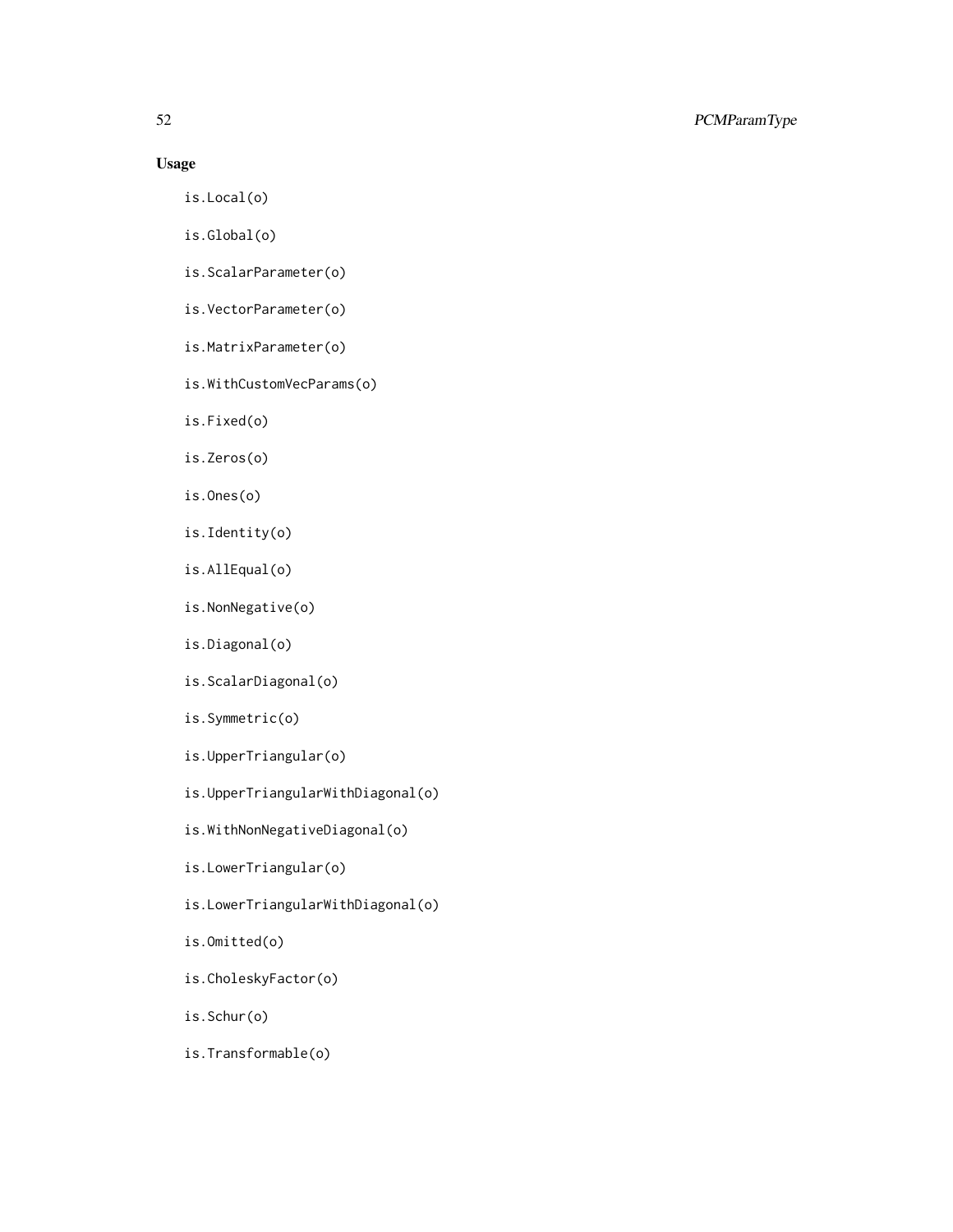is.Transformed(o)

is.SemiPositiveDefinite(o)

## Arguments

o an object, i.e. a PCM or a parameter object.

## Value

logical indicating if the object passed is from the type appearing in the function-name.

### Functions

- is.Local:
- is.Global:
- is.ScalarParameter:
- is.VectorParameter:
- is.MatrixParameter:
- is.WithCustomVecParams:
- is.Fixed:
- is.Zeros:
- is.Ones:
- is.Identity:
- is.AllEqual:
- is.NonNegative:
- is.Diagonal:
- is.ScalarDiagonal:
- is.Symmetric:
- is.UpperTriangular:
- is.UpperTriangularWithDiagonal:
- is.WithNonNegativeDiagonal:
- is.LowerTriangular:
- is.LowerTriangularWithDiagonal:
- is.Omitted:
- is.CholeskyFactor:
- is.Schur:
- is.Transformable:
- is.Transformed:
- is.SemiPositiveDefinite: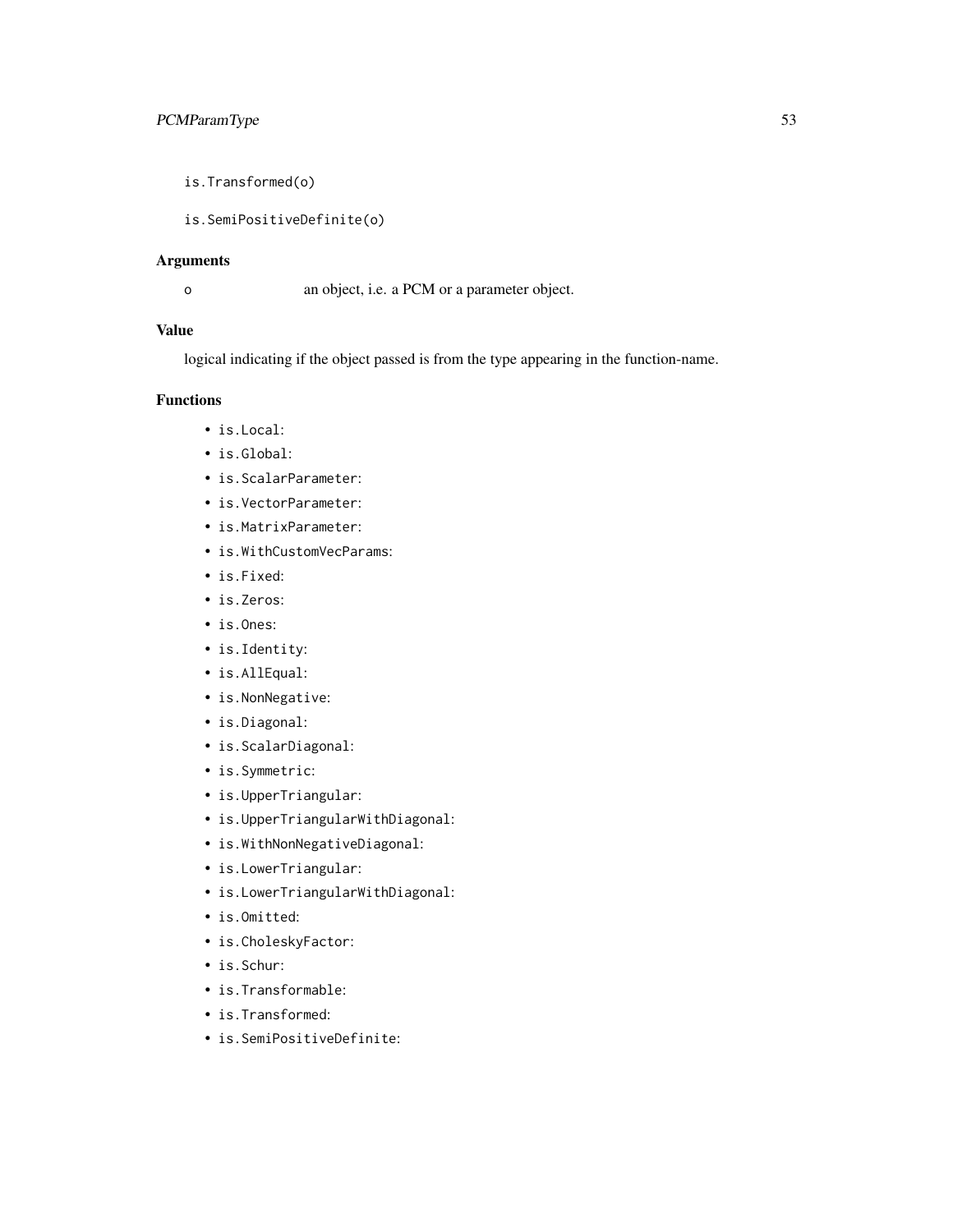PCMParamUpperLimit *The upper limit for a given model or parameter type*

# Description

This is an S3 generic function.

# Usage

```
PCMParamUpperLimit(o, k, R, ...)
```
# Arguments

| $\Omega$ | an object such as a VectorParameter a MatrixParameter or a PCM.            |
|----------|----------------------------------------------------------------------------|
| k        | integer denoting the number of traits                                      |
| R        | integer denoting the number of regimes in the model in which o belongs to. |
| $\cdots$ | additional arguments (optional or future use).                             |

## Value

an object of the same S3 class as o representing an upper limit for the class.

PCMParentClasses *Parent S3 classes for a model class*

# Description

Parent S3 classes for a model class

# Usage

PCMParentClasses(model)

## Arguments

model an S3 object.

# Details

This S3 generic function is intended to be specified for user models. This function is called by the 'PCM.character' method to determine the parent classes for a given model class.

### Value

a vector of character string denoting the names of the parent classes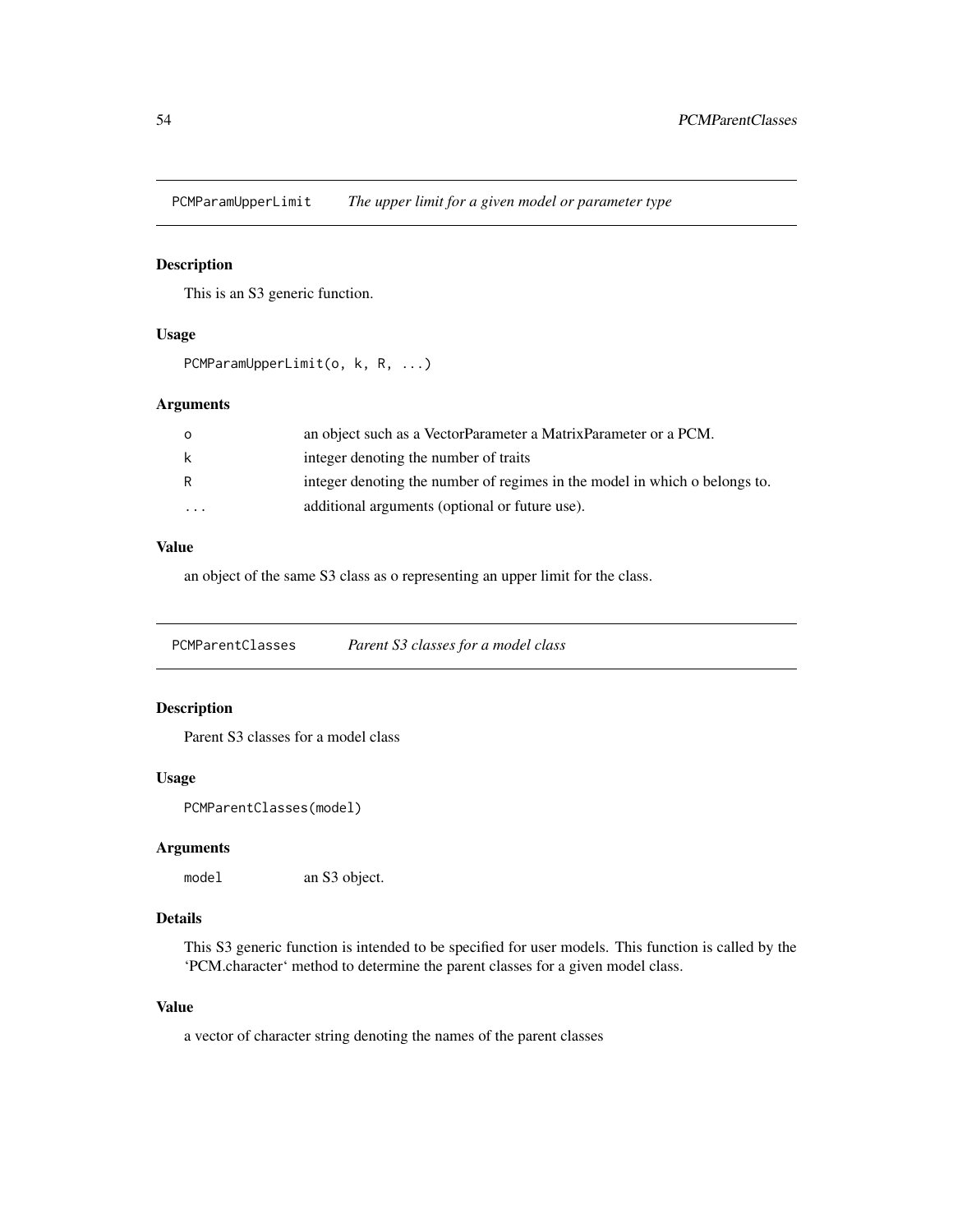PCMParseErrorMessage *Extract error information from a formatted error message.*

### Description

Extract error information from a formatted error message.

#### Usage

```
PCMParseErrorMessage(x)
```
### **Arguments**

x character string representing the error message.

### Value

Currently the function returns x unchanged.

<span id="page-54-0"></span>

| PCMPExpxMeanExp |  | Create a function of time that calculates (1-exp(-            |  |  |  |
|-----------------|--|---------------------------------------------------------------|--|--|--|
|                 |  | lambda_ij*time))/lambda_ij for every element lambda_ij of the |  |  |  |
|                 |  | input matrix Lambda ii.                                       |  |  |  |

### Description

Create a function of time that calculates (1-exp(-lambda\_ij\*time))/lambda\_ij for every element lambda\_ij of the input matrix Lambda\_ij.

### Usage

```
PCMPExpxMeanExp(Lambda_ij,
  threshold.Lambda_ij = getOption("PCMBase.Threshold.Lambda_ij", 1e-08))
```
### Arguments

Lambda<sub>l</sub> i a squared numerical matrix of dimension  $k \times k$ 

threshold.Lambda\_ij

a 0-threshold for abs(Lambda\_i + Lambda\_j), where Lambda\_i and Lambda\_j are eigenvalues of the parameter matrix H. This threshold-value is used as a condition to take the limit time of the expression '(1-exp(-Lambda  $ii^*$ time))/Lambda  $ii^*$ as '(Lambda\_i+Lambda\_j)  $\rightarrow$  0'. You can control this value by the global option "PCMBase.Threshold.Lambda\_ij". The default value (1e-8) is suitable for branch lengths bigger than 1e-6. For smaller branch lengths, you may want to increase the threshold value using, e.g. 'options(PCMBase.Threshold.Lambda\_ij=1e- $6)$ <sup>c</sup>.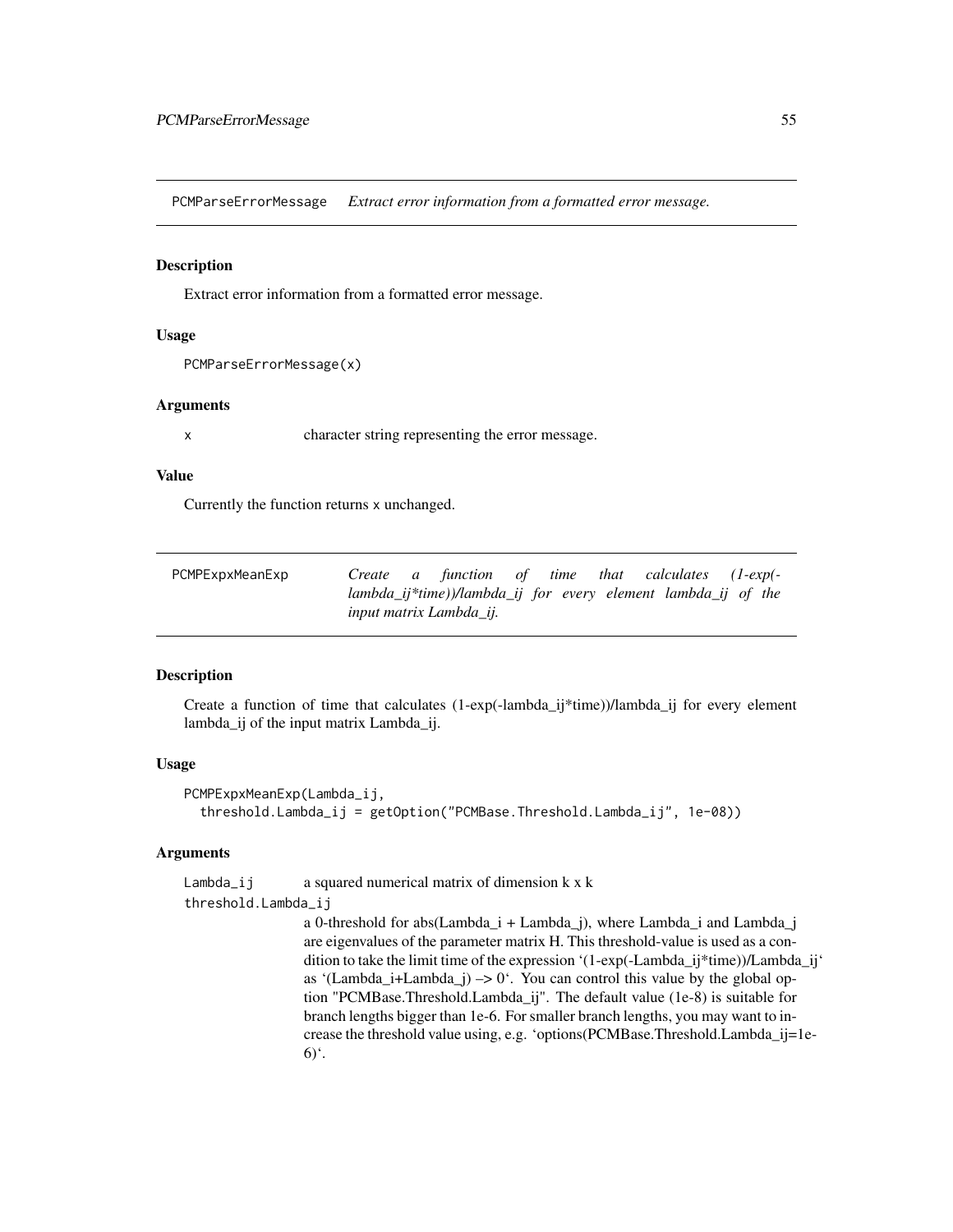# Details

the function (1-exp(-lambda\_ij\*time))/lambda\_ij corresponds to the product of the CDF of an exponential distribution with rate Lambda\_ij multiplied by its mean value (mean waiting time).

### Value

a function of time returning a matrix with entries formed from the above function or the limit, time, if |Lambda\_ij|<=trehshold0.

PCMPLambdaP\_1 *Eigen-decomposition of a matrix H*

# Description

Eigen-decomposition of a matrix H

### Usage

PCMPLambdaP\_1(H)

## Arguments

H a numeric matrix

## Details

The function fails with an error message if H is defective, that is, if its matrix of eigenvectors is computationally singular. The test for singularity is based on the [rcond](#page-0-0) function.

### Value

.

a list with elements as follows:

| lambda | a vector of the eigenvalues of H                                                                          |
|--------|-----------------------------------------------------------------------------------------------------------|
| P      | a squared matrix with column vectors, the eigenvectors of H corresponding to<br>the eigenvalues in lambda |
| P 1    | the inverse matrix of P                                                                                   |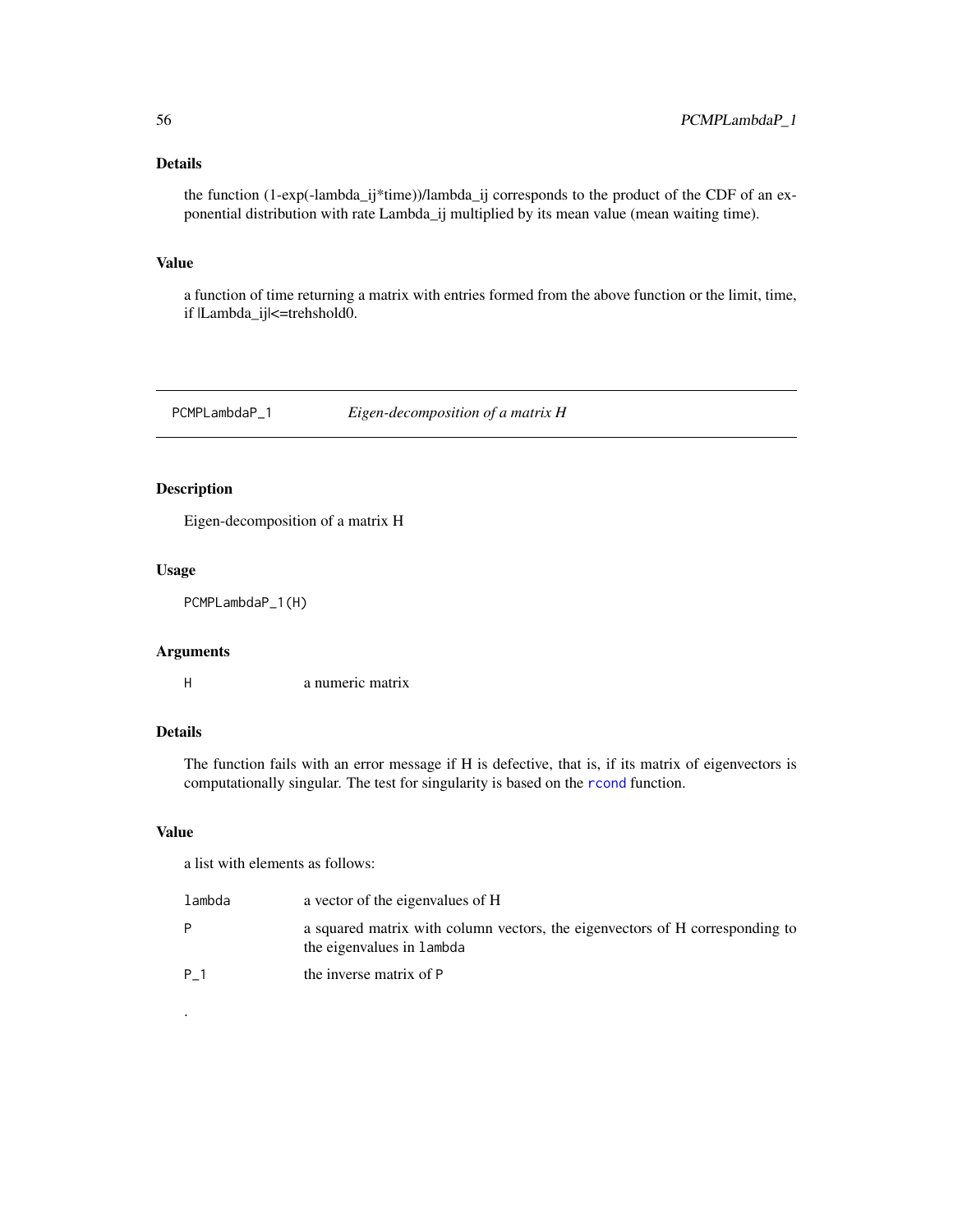PCMPlotGaussianDensityGrid2D

*A 2D Gaussian distribution density grid in the form of a ggplot object*

## Description

A 2D Gaussian distribution density grid in the form of a ggplot object

### Usage

```
PCMPlotGaussianDensityGrid2D(mu, Sigma, xlim, ylim, xNumPoints = 100,
 yNumPoints = 100, \ldots)
```
# Arguments

| mu                     | numerical mean vector of length 2                                        |  |  |
|------------------------|--------------------------------------------------------------------------|--|--|
| Sigma                  | numerical 2 x 2 covariance matrix                                        |  |  |
| xlim, ylim             | numerical vectors of length 2                                            |  |  |
| xNumPoints, yNumPoints |                                                                          |  |  |
|                        | integers denoting how many points should the grid contain for each axis. |  |  |
|                        | additional arguments passed to ggplot                                    |  |  |

### Value

a ggplot object

PCMPlotGaussianSample2D

*A 2D sample from Gaussian distribution*

# Description

A 2D sample from Gaussian distribution

# Usage

```
PCMPlotGaussianSample2D(mu, Sigma, numPoints = 1000, ...)
```
# Arguments

| mu        | numerical mean vector of length 2                                             |
|-----------|-------------------------------------------------------------------------------|
| Sigma     | numerical 2 x 2 covariance matrix                                             |
| numPoints | an integer denoting how many points should be randomly sampled (see details). |
| $\ddotsc$ | additional arguments passed to ggplot.                                        |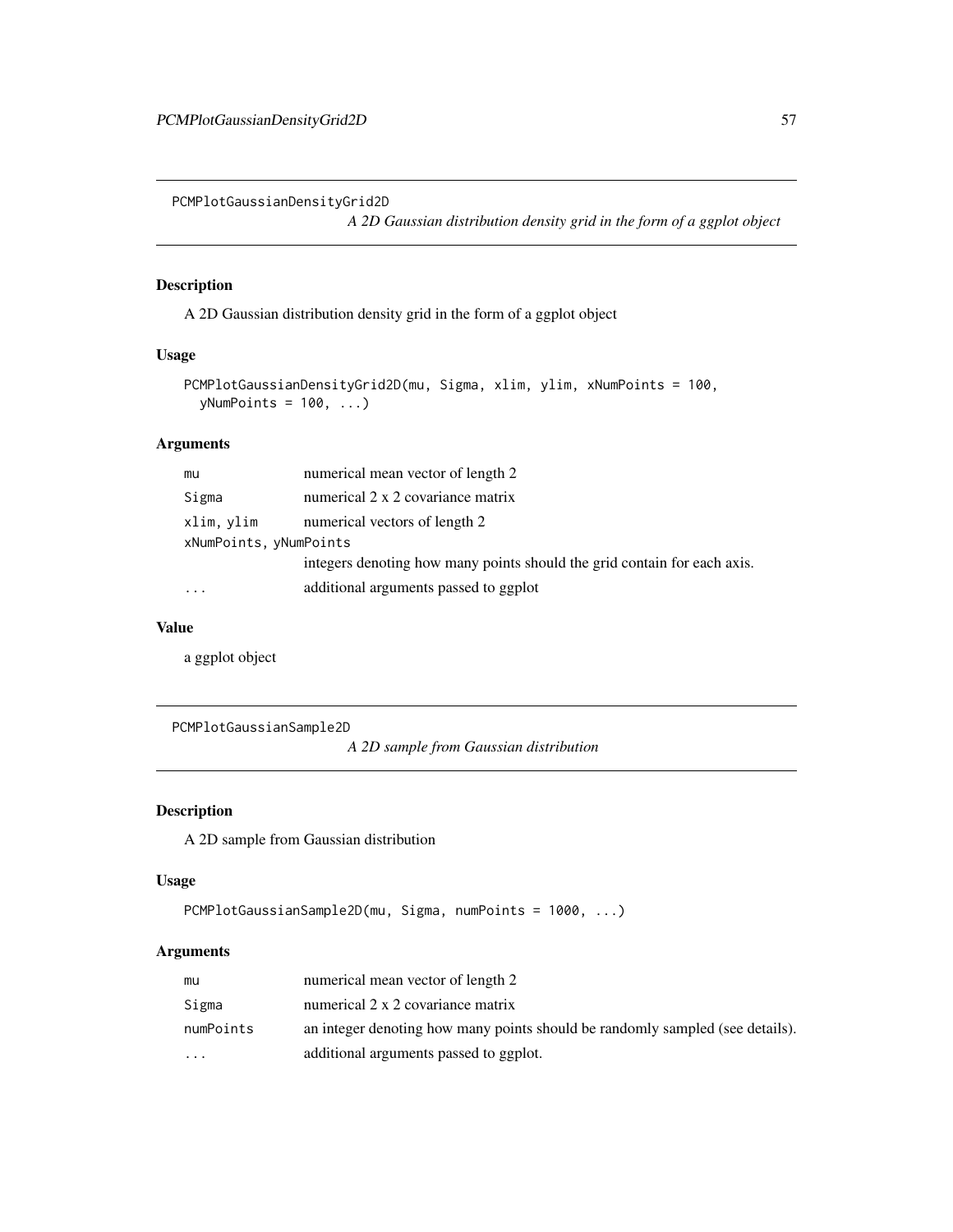## Details

This function generates a random sample of numPoints 2d points using the function rmvnorm from the mvtnorm R-package. Then it produces a ggplot on the generated points.

## Value

a ggplot object

PCMPlotMath *Beautiful model description based on plotmath*

# Description

This is an S3 generic that produces a plotmath expression for its argument.

### Usage

PCMPlotMath(o, roundDigits = 2, transformSigma\_x = FALSE)

### Arguments

| - 0              | a PCM or a parameter object.                                                   |
|------------------|--------------------------------------------------------------------------------|
| roundDigits      | an integer, default: 2.                                                        |
| transformSigma_x |                                                                                |
|                  | a logical indicating if Cholesky transformation should be applied to Cholesky- |
|                  | factor parameters prior to generating the plotmath expression.                 |

## Value

a character string.

PCMPlotTraitData2D *Scatter plot of 2-dimensional data*

### Description

Scatter plot of 2-dimensional data

## Usage

```
PCMPlotTraitData2D(X, tree, sizePoints = 2, alphaPoints = 1,
  labeledTips = NULL, sizeLabels = 8, nudgeLabels = c(\theta, \theta),
  palette = PCMColorPalette(PCMNumRegimes(tree), PCMRegimes(tree)),
  scaleSizeWithTime = !is.ultrametric(tree), numTimeFacets = if
  (is.ultrametric(tree) || scaleSizeWithTime) 1L else 3L,
  nrowTimeFacets = 1L, ncolTimeFacets = numTimeFacets)
```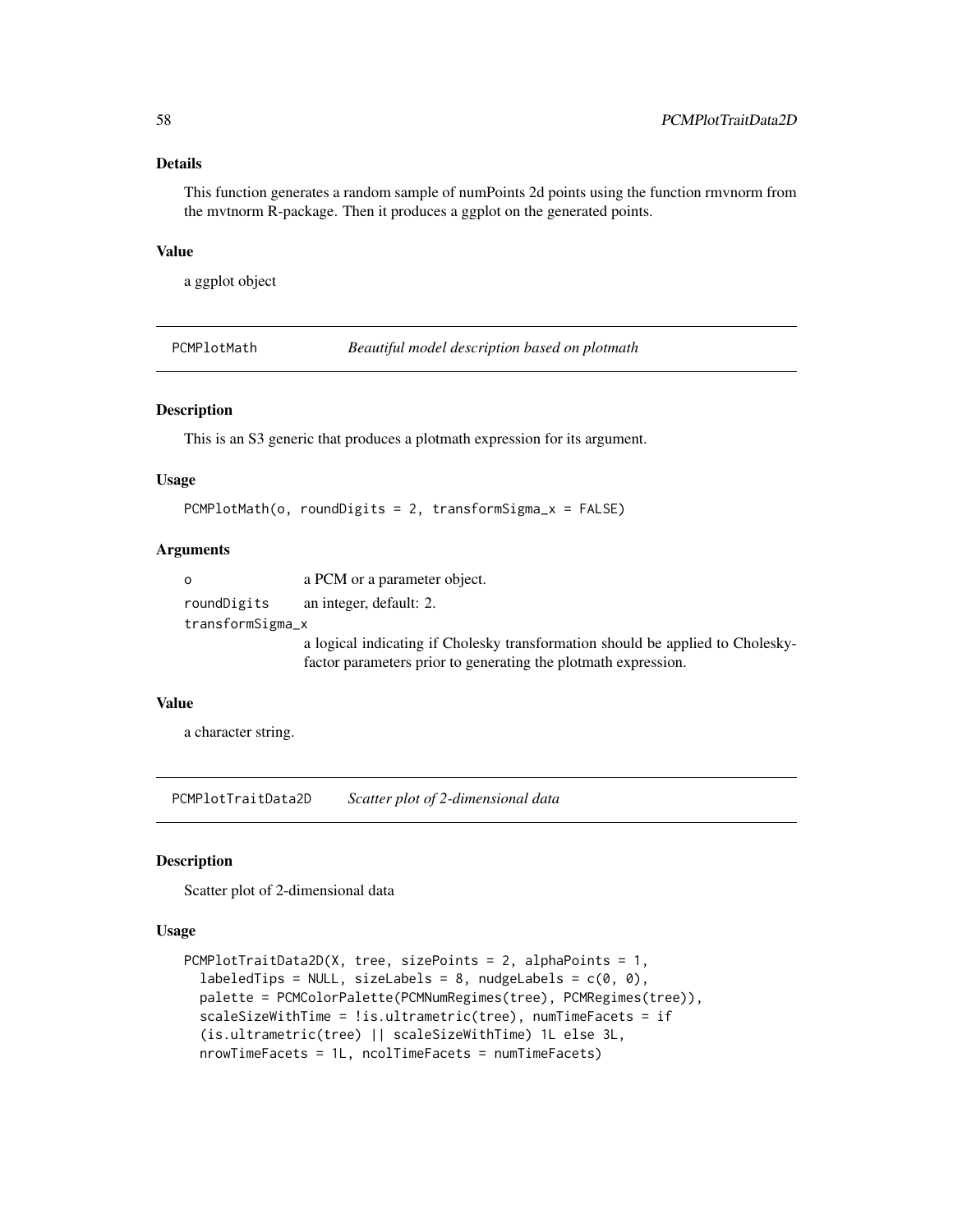## Arguments

| X                       | a k x N matrix                                                                                                                                                                                                                                                                                                                                                                                                                                                                |  |  |
|-------------------------|-------------------------------------------------------------------------------------------------------------------------------------------------------------------------------------------------------------------------------------------------------------------------------------------------------------------------------------------------------------------------------------------------------------------------------------------------------------------------------|--|--|
| tree                    | a phylo object                                                                                                                                                                                                                                                                                                                                                                                                                                                                |  |  |
| sizePoints, alphaPoints |                                                                                                                                                                                                                                                                                                                                                                                                                                                                               |  |  |
|                         | numeric parameters passed as arguments size and alpha to geom_point. Default:<br>sizePoints = 2, alphaPoints = 1.                                                                                                                                                                                                                                                                                                                                                             |  |  |
| labeledTips             | a vector of tip-numbers to label (NULL by default)                                                                                                                                                                                                                                                                                                                                                                                                                            |  |  |
| sizeLabels              | passed to geom_text to specify the size of tip-labels for the trait-points.                                                                                                                                                                                                                                                                                                                                                                                                   |  |  |
| nudgeLabels             | a numeric vector of two elements (default: $c(0,0)$ ), passed as arguments nudge_x<br>and nudge_y of geom_text.                                                                                                                                                                                                                                                                                                                                                               |  |  |
| palette                 | a named vector of colors                                                                                                                                                                                                                                                                                                                                                                                                                                                      |  |  |
| scaleSizeWithTime       |                                                                                                                                                                                                                                                                                                                                                                                                                                                                               |  |  |
|                         | logical indicating if the size and the transparency of the points should reflect the<br>distance from the present (points that are farther away in time with respect to<br>the present moment, i.e. closer to the root of the tree, are displayed smaller and<br>more transparent.). By default this is set to ! is.ultrametric(tree).                                                                                                                                        |  |  |
| numTimeFacets           | a number or a numeric vector controlling the creation of different facets corre-<br>sponding to different time intervals when the tree is non-ultrametric. If a single<br>number, it will be interpreted as an integer specifying the number of facets, each<br>facets corresponding to an equal interval of time. If a numeric vector, it will be<br>used to specify the cut-points for each interval. Default: if (is.ultrametric(tree)<br>   scaleSizeWithTime) 1L else 3. |  |  |
|                         | nrowTimeFacets, ncolTimeFacets                                                                                                                                                                                                                                                                                                                                                                                                                                                |  |  |
|                         | integers specifying how the time facets should be layed out. Default: nrowTimeFacets<br>= 1L, ncolTimeFacets = numTimeFacets.                                                                                                                                                                                                                                                                                                                                                 |  |  |

### Value

a ggplot object

<span id="page-58-0"></span>PCMPresentCoordinates *Determine which traits are present (active) on each node of the tree*

## Description

For every node (root, internal or tip) in tree, build a logical vector of length k with TRUE values for every present coordinate. Non-present coordinates arize from NA-values in the trait data. These can occur in two cases:

- Missing measurements for some traits at some tips: the present coordinates are FALSE for the corresponding tip and trait, but are full for all traits at all internal and root nodes.
- non-existent traits for some species: the FALSE present coordinates propagate towards the parent nodes - an internal or root node will have a present coordinate set to FALSE for a given trait, if all of its descendants have this coordinate set to FALSE.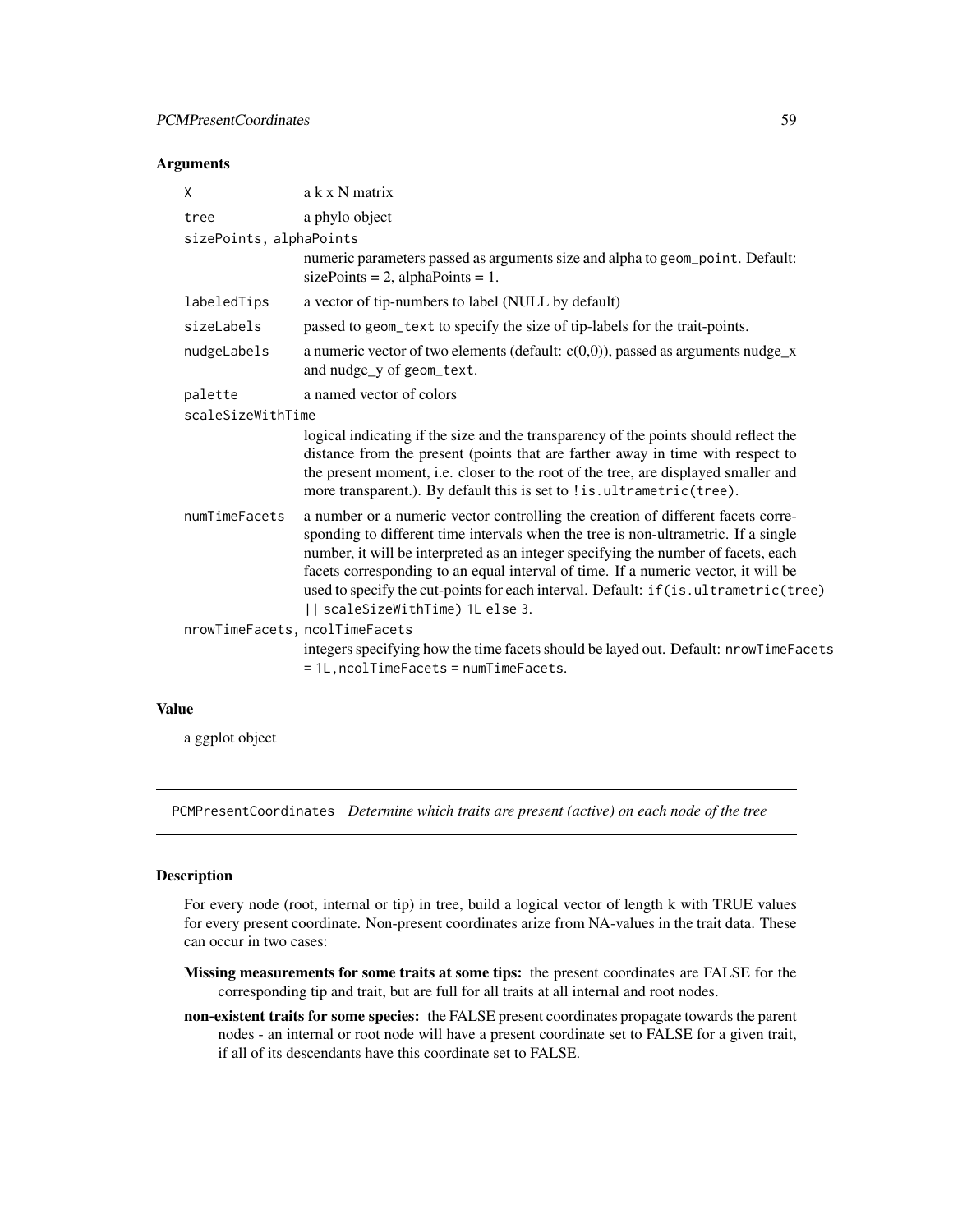These two cases have different effect on the likelihood calculation: missing measurements (NA) are integrated out at the parent nodes; while non-existent traits (NaN) are treated as reduced dimensionality of the vector at the parent node.

### Usage

```
PCMPresentCoordinates(X, tree, metaI)
```
### Arguments

| X     | numeric k x N matrix of observed values, with possible NA entries. The columns<br>in X are in the order of treestip. label |
|-------|----------------------------------------------------------------------------------------------------------------------------|
| tree  | a phylo object                                                                                                             |
| metaI | The result of calling PCMInfo.                                                                                             |

# Value

a k x M logical matrix. The function fails in case when all traits are NAs for some of the tips. In that case an error message is issued "PCMPresentCoordinates:: Some tips have 0 present coordinates. Consider removing these tips.".

### See Also

[PCMLik](#page-31-0)

PCMRegimes *Get the regimes (aka colors) of a PCM or of a PCMTree object*

## Description

Get the regimes (aka colors) of a PCM or of a PCMTree object

## Usage

PCMRegimes(obj)

### Arguments

obj a PCM or a PCMTree object

### Value

a character or an integer vector giving the regime names in the obj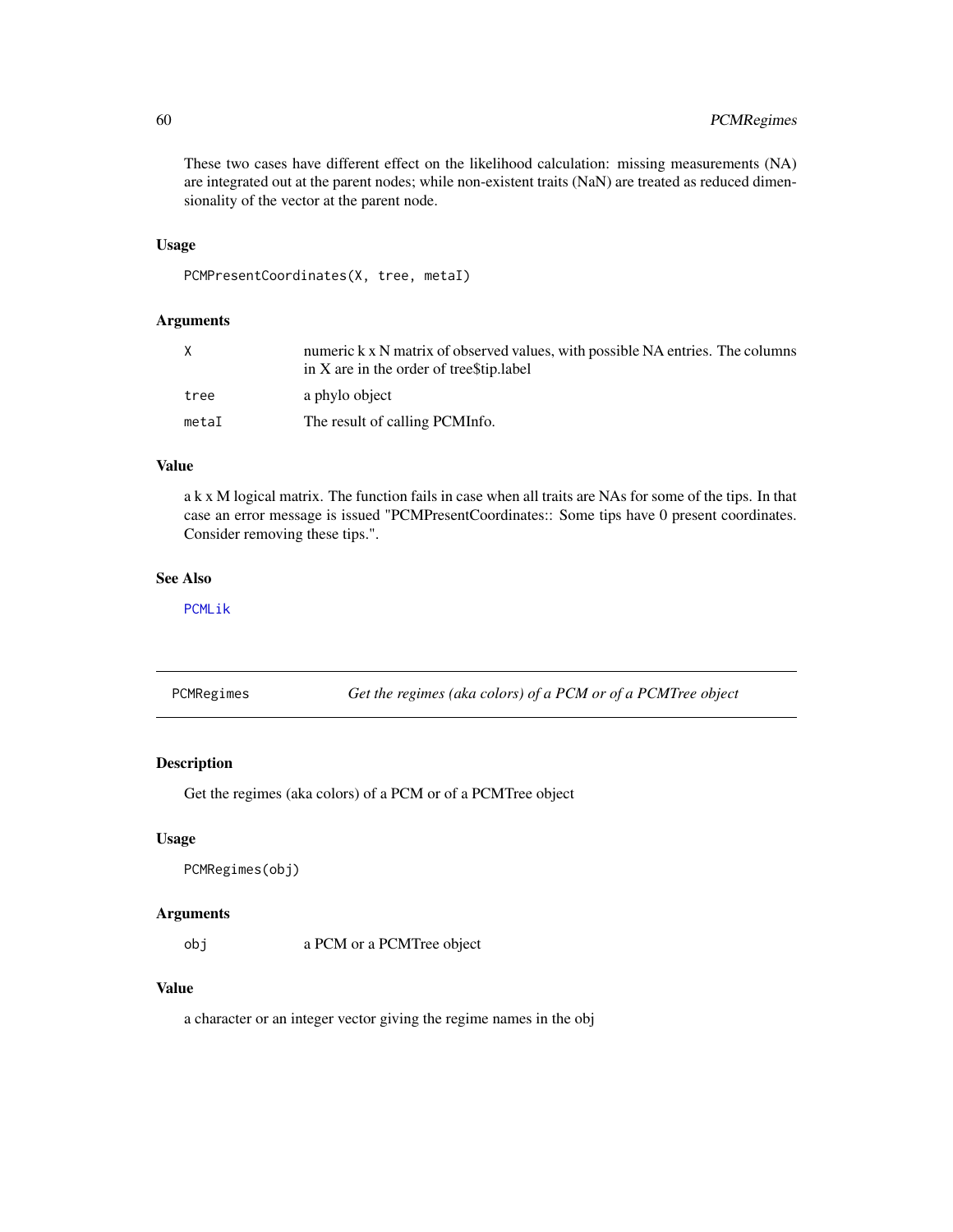PCMSetAttribute *Set an attribute of a named member in a PCM or other named list object*

# Description

Set an attribute of a named member in a PCM or other named list object

# Usage

```
PCMSetAttribute(name, value, object, member = "", spec = TRUE,
  inplace = TRUE, ...)
```
# Arguments

| name    | a character string denoting the attribute name.                                                                                                                 |
|---------|-----------------------------------------------------------------------------------------------------------------------------------------------------------------|
| value   | the value for the attribute.                                                                                                                                    |
| object  | a PCM or a list object.                                                                                                                                         |
| member  | a member expression. Member expressions are character strings denoting named<br>elements in a list object (see examples). Default: "".                          |
| spec    | a logical (TRUE by default) indicating if the attribute should also be set in the<br>corresponding member of the spec attribute (this is for PCM objects only). |
| inplace | logical (TRUE by default) indicating if the attribute should be set to the object<br>in the current environment, or a modified object should be returned.       |
| $\cdot$ | additional arguments passed to MatchListMembers.                                                                                                                |

# Details

Calling this function can affect the attributes of multiple members matched by the member argument.

# Value

if inplace is TRUE (default) nothing is returned. Otherwise, a modified version of object is returned.

## Examples

```
model <- PCMBaseTestObjects$model_MixedGaussian_ab
PCMSetAttribute("class", c("MatrixParameter", "_Fixed"), model, "H")
```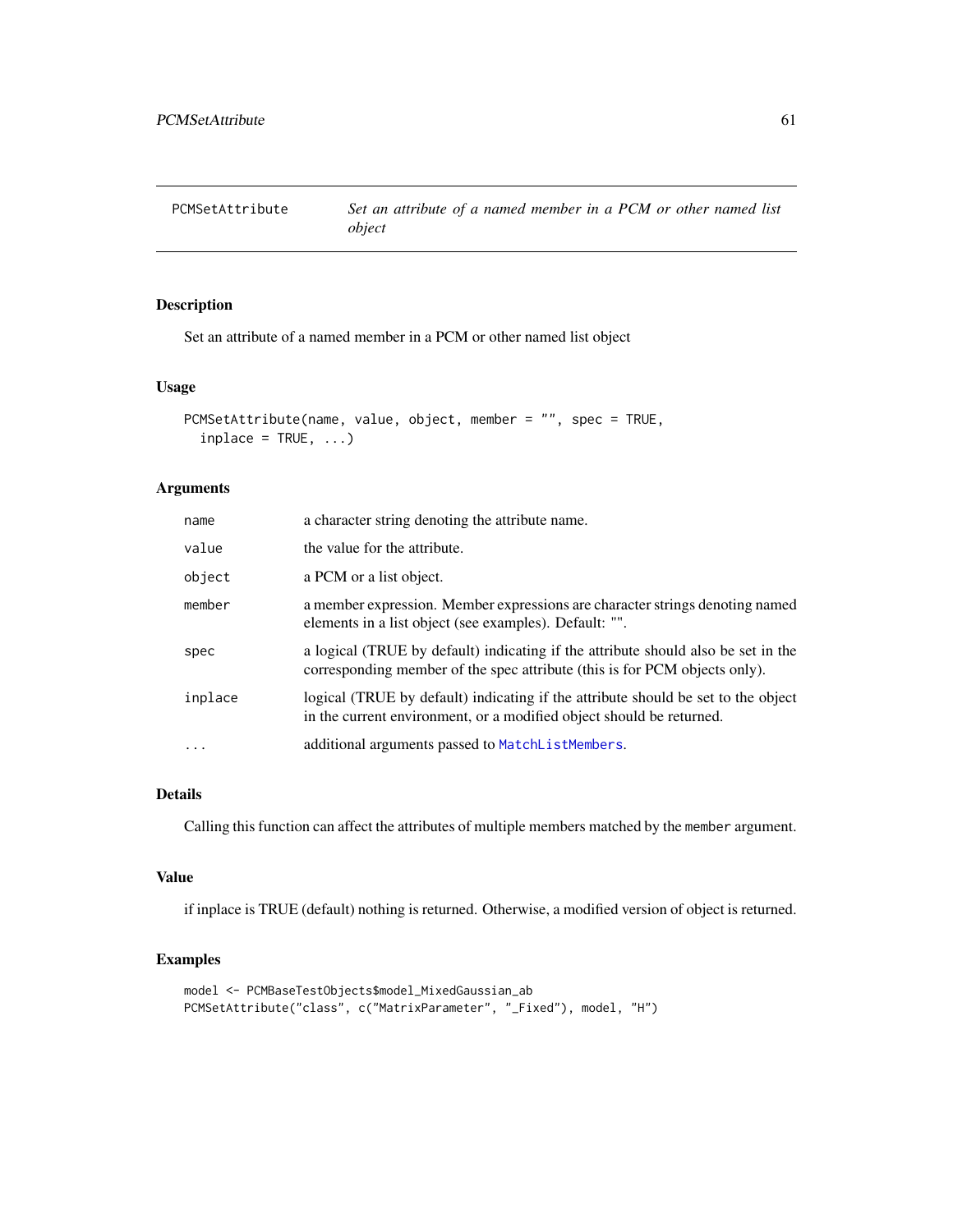# Description

Generate trait data on a tree according to a multivariate stochastic model with one or several regimes

## Usage

```
PCMSim(tree, model, X0, SE = matrix(0, PCMNumTraits(model),
 PCMTreeNumTips(tree)), metaI = PCMInfo(X = NULL, tree = tree, model =
 model, SE = SE, verbose = verbose), verbose = FALSE)
```
### Arguments

| tree    | a phylo object specifying a rooted tree.                                                                                                                                                                                                                                                                                                    |
|---------|---------------------------------------------------------------------------------------------------------------------------------------------------------------------------------------------------------------------------------------------------------------------------------------------------------------------------------------------|
| model   | an S3 object specifying the model (see Details).                                                                                                                                                                                                                                                                                            |
| Х0      | a numeric vector of length k (the number of traits) specifying the trait values at<br>the root of the tree.                                                                                                                                                                                                                                 |
| SE.     | a k x N matrix specifying the standard error for each measurement in X. Al-<br>ternatively, a $k \times k \times N$ cube specifying an upper triangular $k \times k$ factor of the<br>variance covariance matrix for the measurement error for each node $i=1, , N$ .<br>$Default: matrix(0.0, PCMNumTraits(model), PCMTreeNumTips(tree)).$ |
| metaI   | a named list containing meta-information about the data and the model.                                                                                                                                                                                                                                                                      |
| verbose | a logical indicating if informative messages should be written during execution.                                                                                                                                                                                                                                                            |

## Details

Internally, this function uses the [PCMCond](#page-18-0) implementation for the given model class.

### Value

numeric M x k matrix of values at all nodes of the tree, i.e. root, internal and tip, where M is the number of nodes: M=dim(tree\$edge)[1]+1, with indices from 1 to N=length(tree\$tip.label) corresponding to tips, N+1 corresponding to the root and bigger than N+1 corresponding to internal nodes. The function will fail in case that the length of the argument vector X0 differs from the number of traits specified in metaI\$k. Error message: "PCMSim:: X0 must be of length ...".

### See Also

[PCMLik](#page-31-0) [PCMInfo](#page-29-0) [PCMCond](#page-18-0)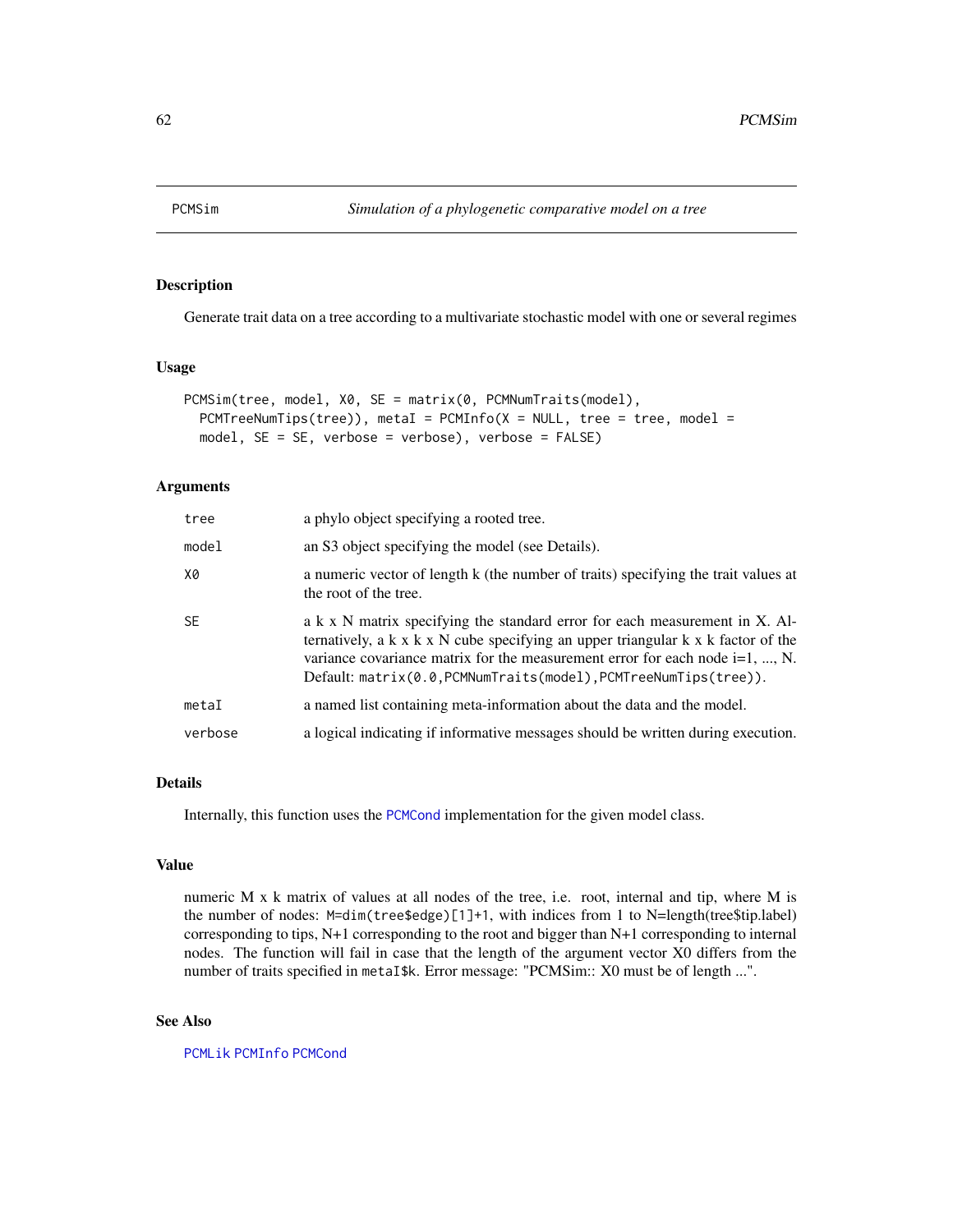# PCMSpecify 63

## Examples

```
N < -10L < -100.0tr <- ape::stree(N)
tr$edge.length <- rep(L, N)
for(epoch in seq(1, L, by = 1.0)) {
  tr <- PCMTreeInsertSingletonsAtEpoch(tr, epoch)
}
model <- PCMBaseTestObjects$model_MixedGaussian_ab
PCMTreeSetPartRegimes(tr, c(`11` = 'a'), setPartition = TRUE)
set.seed(1, kind = "Mersenne-Twister", normal.kind = "Inversion")
X \leftarrow PCMSim(tr, model, X0 = rep(0, 3))
```
## <span id="page-62-0"></span>PCMSpecify *Parameter specification of PCM model*

# Description

The parameter specification of a PCM model represents a named list with an entry for each parameter of the model. Each entry in the list is a structure defining the S3 class of the parameter and its verbal description. This is an S3 generic. See 'PCMSpecify.OU' for an example method.

# Usage

```
PCMSpecify(model, ...)
```
### Arguments

| model    | a PCM model object.                                |
|----------|----------------------------------------------------|
| $\cdots$ | additional arguments used by implementing methods. |

# Value

a list specifying the parameters of a PCM.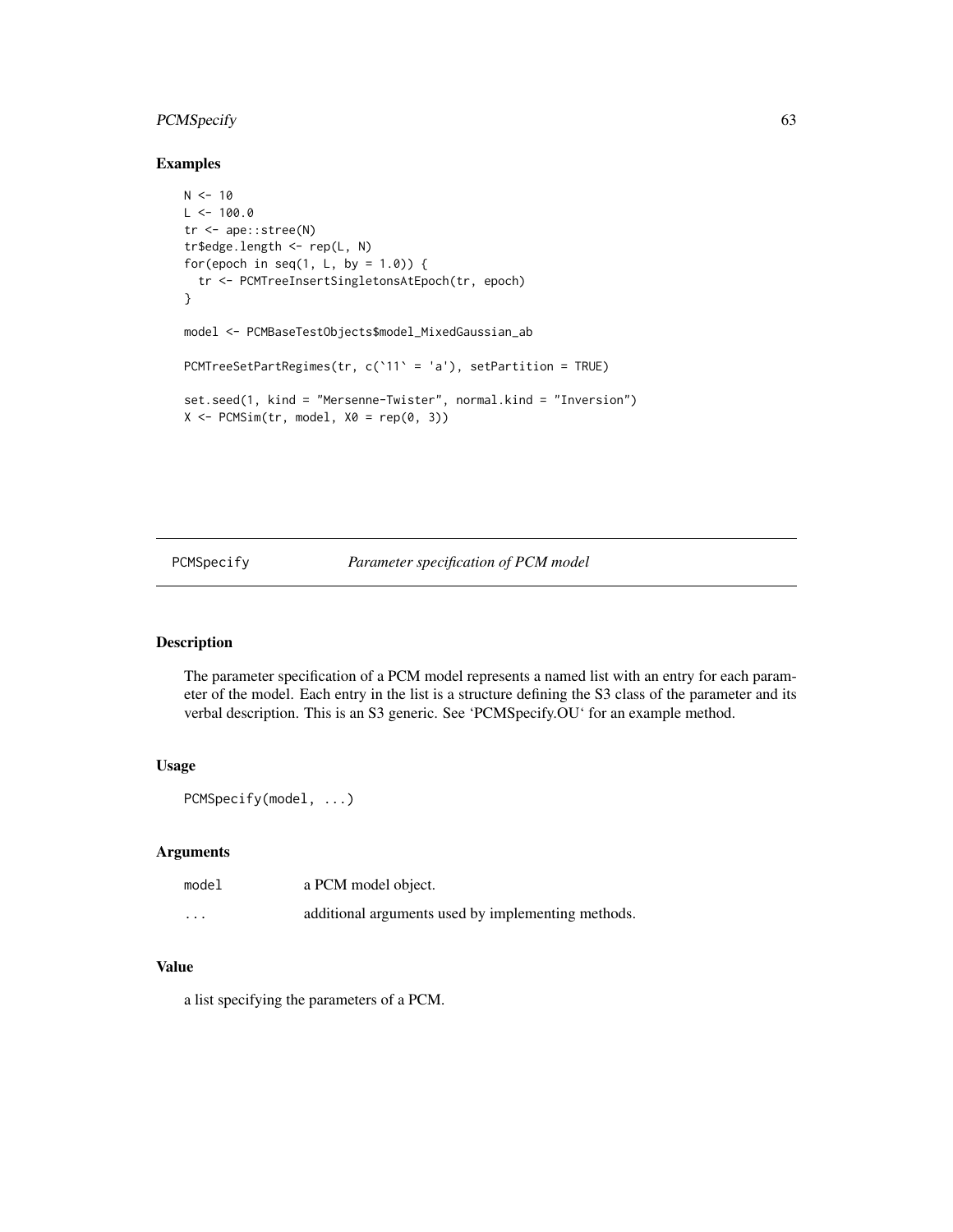# Description

A data.table representation of a PCM object

### Usage

```
PCMTable(model, skipGlobalRegime = FALSE, addTransformed = TRUE,
  removeUntransformed = TRUE)
```
# Arguments

| model               | a PCM object.                                                                                                                                                     |  |
|---------------------|-------------------------------------------------------------------------------------------------------------------------------------------------------------------|--|
| skipGlobalRegime    |                                                                                                                                                                   |  |
|                     | logical indicating whether a raw in the returned table for the global-scope pa-<br>rameters should be omitted (this is mostly for internal use). Default (FALSE). |  |
|                     | addTransformed logical. If TRUE (the default), columns for the transformed version of the trans-<br>formable parameters will be added.                            |  |
| removeUntransformed |                                                                                                                                                                   |  |
|                     | logical If TRUE (default), columns for the untransformed version of the trans-<br>formable parameters will be omitted.                                            |  |
|                     |                                                                                                                                                                   |  |

# Details

This is an S3 generic.

### Value

an object of S3 class PCMTable

PCMTableParameterizations

*Cartesian product of possible parameterizations for the different parameters of a model*

## Description

This function generates a data.table in which each column corresponds to one parameter of model and each row corresponds to one combination of parameterizations for the model parameters, such that the whole table corresponds to the Cartesian product of the lists found in 'listParameterizations'. Usually, subsets of this table should be passed to 'PCMGenerateParameterizations'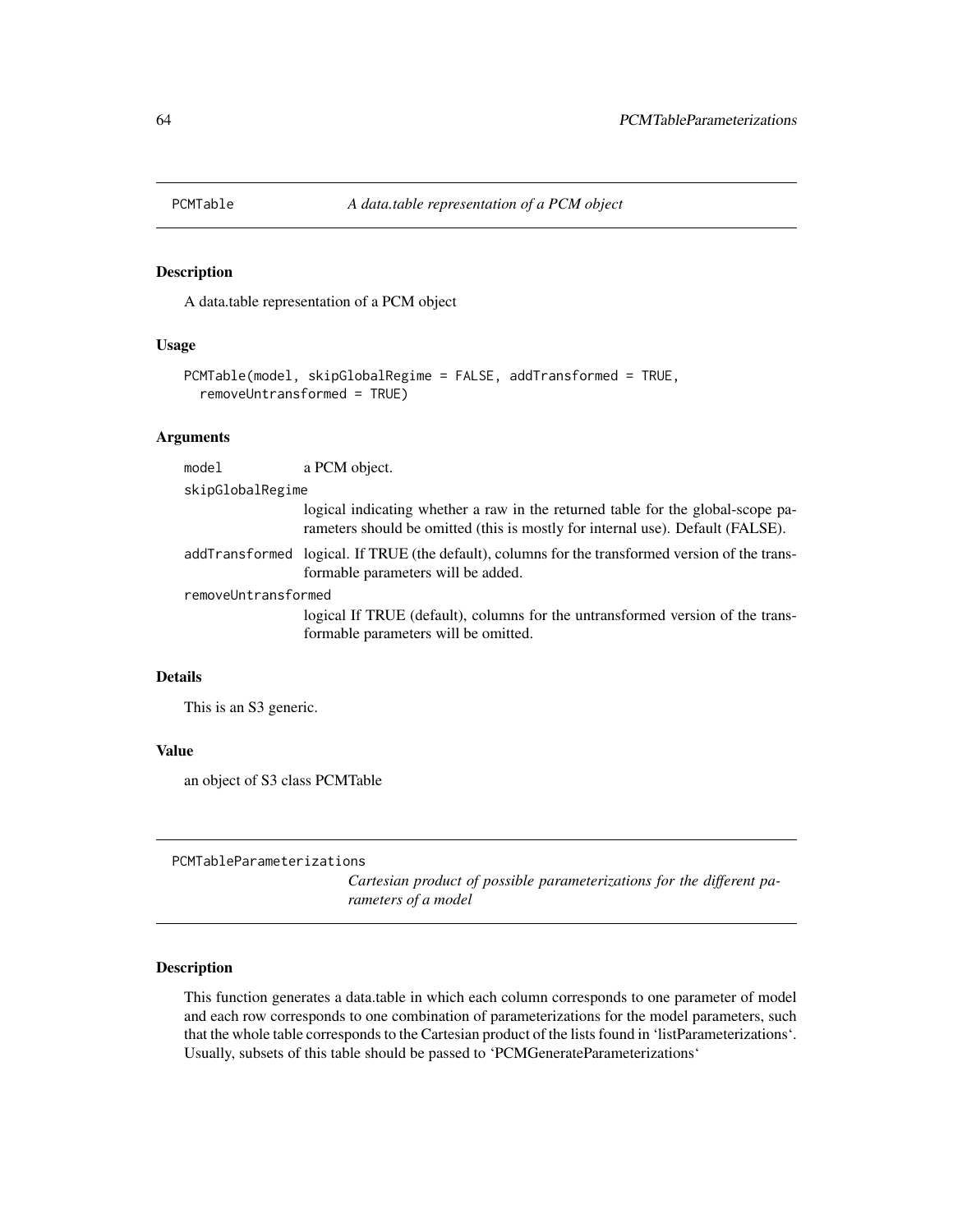# PCMTrajectory 65

## Usage

```
PCMTableParameterizations(model,
  listParameterizations = PCMListParameterizations(model, ...), ...)
```
# Arguments

| model                 | a PCM object.                                                                                                          |  |
|-----------------------|------------------------------------------------------------------------------------------------------------------------|--|
| listParameterizations |                                                                                                                        |  |
|                       | a list returned by a method for 'PCMListParameterizations'. Default: 'PCM-<br>ListParameterizations(model, ) $\cdot$ . |  |
| .                     | additional arguments passed to 'PCMListParameterizations(model, )'.                                                    |  |

# Value

a data.table object.

| PCMTrajectory |  |  | Generate a trajectory for the mean in one regime of a PCM |  |  |  |
|---------------|--|--|-----------------------------------------------------------|--|--|--|
|---------------|--|--|-----------------------------------------------------------|--|--|--|

# Description

Generate a trajectory for the mean in one regime of a PCM

## Usage

```
PCMTrajectory(model, regime = PCMRegimes(model)[1], X0 = rep(0,
 PCMNumTraits(model)), W0 = matrix(0, nrow = PCMNumTraits(model), ncol =
 PCMNumTraits(model)), tX = seq(0, 100, by = 1), tVar = tX[seq(0,length(tX), length.out = 4)], dims = seq_len(PCMNumTraits(model)),
  sizeSamp = 100, doPlot2D = FALSE, plot = NULL)
```
## Arguments

| model    | a PCM object.                                                                                                                                                                                                                                                                                                                                                                                                                                                                                                                                                       |
|----------|---------------------------------------------------------------------------------------------------------------------------------------------------------------------------------------------------------------------------------------------------------------------------------------------------------------------------------------------------------------------------------------------------------------------------------------------------------------------------------------------------------------------------------------------------------------------|
| regime   | a regime in 'model'. Default is PCMRegimes(model)[1].                                                                                                                                                                                                                                                                                                                                                                                                                                                                                                               |
| X0       | a numeric vector specifying an initial point in the trait space. Default is $rep(0,$<br>PCMNumTraits(model))                                                                                                                                                                                                                                                                                                                                                                                                                                                        |
| WØ       | a numeric k x k symmetric positive definite matrix or 0 matrix, specifying the<br>initial variance covariance matrix at t0. By default, this is a $k \times k$ 0 matrix.                                                                                                                                                                                                                                                                                                                                                                                            |
| tX, tVar | numeric vectors of positive points in time sorted in increasing order. tX specifies<br>the points in time at which to calculate the mean (conditional on X0). tVar<br>specifies a subset of the points in tX at which to generate random samples from<br>the k-variate Gaussian distribution with mean equal to the mean value at the<br>corresponding time conditional on X0 and variance equal to the variance at this<br>time, conditional on W0. Default settings are 'tX = seq(0, 100, by = 1)' and<br>'tVar = $tX$ [seq(0, length( $tX$ ), length.out = 4)]'. |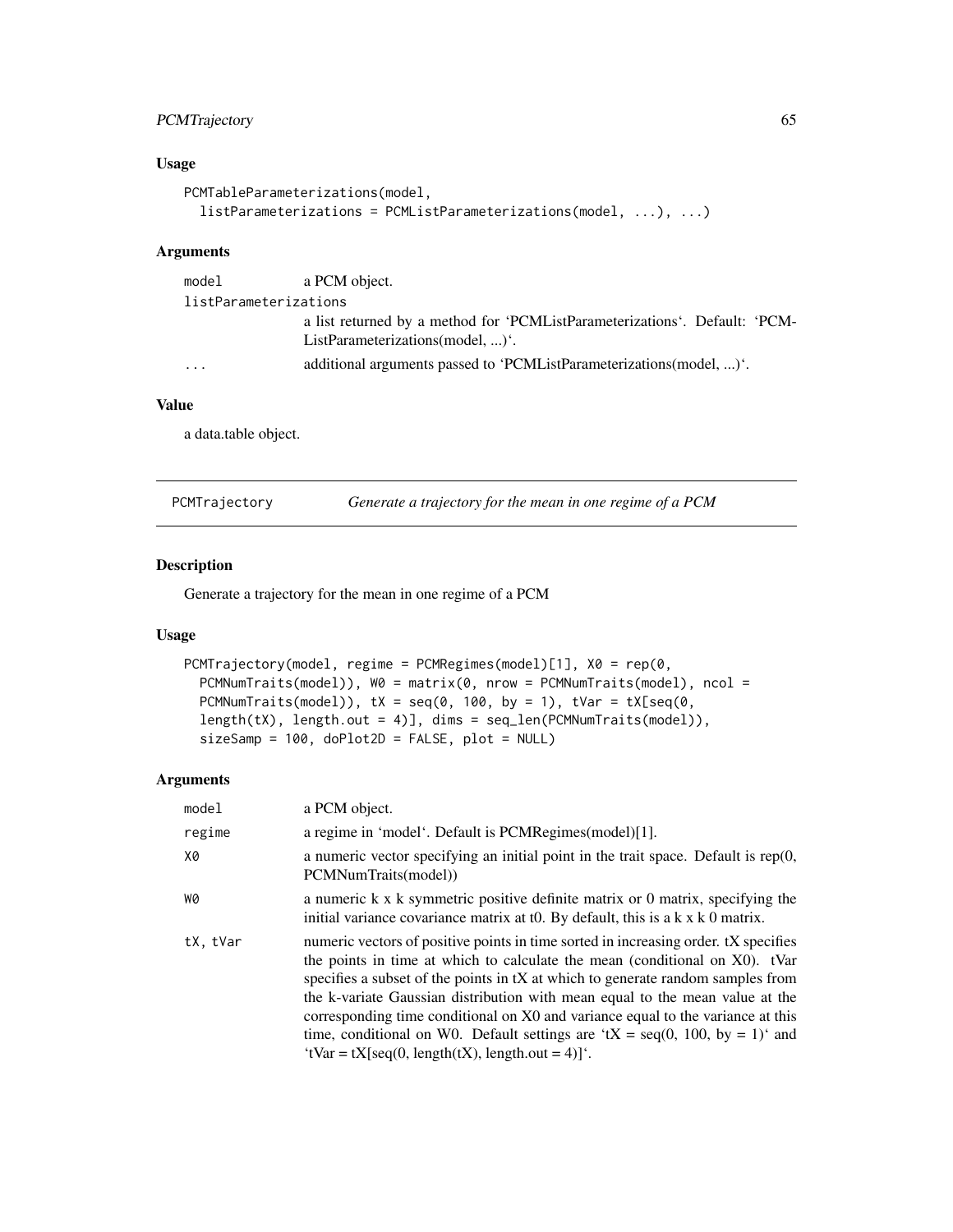| dims     | an integer vector specifying the traits for which samples at tVar should be gen-<br>erated (see tX,tVar above). Default: seq_len(PCMNumTraits(model)).        |
|----------|---------------------------------------------------------------------------------------------------------------------------------------------------------------|
| sizeSamp | an integer specifying the number points in the random samples (see tX and tVar<br>above). Default 100.                                                        |
| doPlot2D | Should a ggplot object be produced and returned. This is possible only for two<br>of the traits specified in dims. Default: FALSE.                            |
| plot     | a ggplot object. This can be specified when doPlot2D is TRUE and allows to<br>add the plot of this trajectory as a layer in an existing ggplot. Default: NULL |

### Value

if doPlot2D is TRUE, returns a ggplot. Otherwise a named list of two elements:

- dt a data.table with columns 'regime', 't', 'X', 'V' and 'samp'. For each row corresponding to time in tVar, the column samp represents a list of sizeSamp k-vectors.
- dtPlot a data.table with the same data as in dt, but with converted columns X and samp into 2 x k columns denoted xi, i=1,...,k and xsi (i=1...k) This is suitable for plotting with ggplot.

### Examples

```
set.seed(1, kind = "Mersenne-Twister", normal.kind = "Inversion")
# a Brownian motion model with one regime
modelOU <- PCM(model = PCMDefaultModelTypes()['F'], k = 2)
# assign the model parameters at random: this will use uniform distribution
# with boundaries specified by PCMParamLowerLimit and PCMParamUpperLimit
# We do this in two steps:
# 1. First we generate a random vector. Note the length of the vector equals
# PCMParamCount(modelBM).
randomParams <- PCMParamRandomVecParams(
  modelOU, PCMNumTraits(modelOU), PCMNumRegimes(modelOU))
# 2. Then we load this random vector into the model.
PCMParamLoadOrStore(
  modelOU,
  randomParams,
  0, PCMNumTraits(modelBM), PCMNumRegimes(modelBM), load = TRUE)
# let's plot the trajectory of the model starting from X0 = c(0,0)PCMTrajectory(
  model = modelOU,
  X0 = c(0, 0),doPlot2D = TRUE)
```

```
# A faceted grid of plots for the two regimes in a mixed model:
pla <- PCMTrajectory(
 model = PCMBaseTestObjects$model_MixedGaussian_ab, regime = "a",
 X0 = c(0, 0, 0),doPlot2D = TRUE) +
```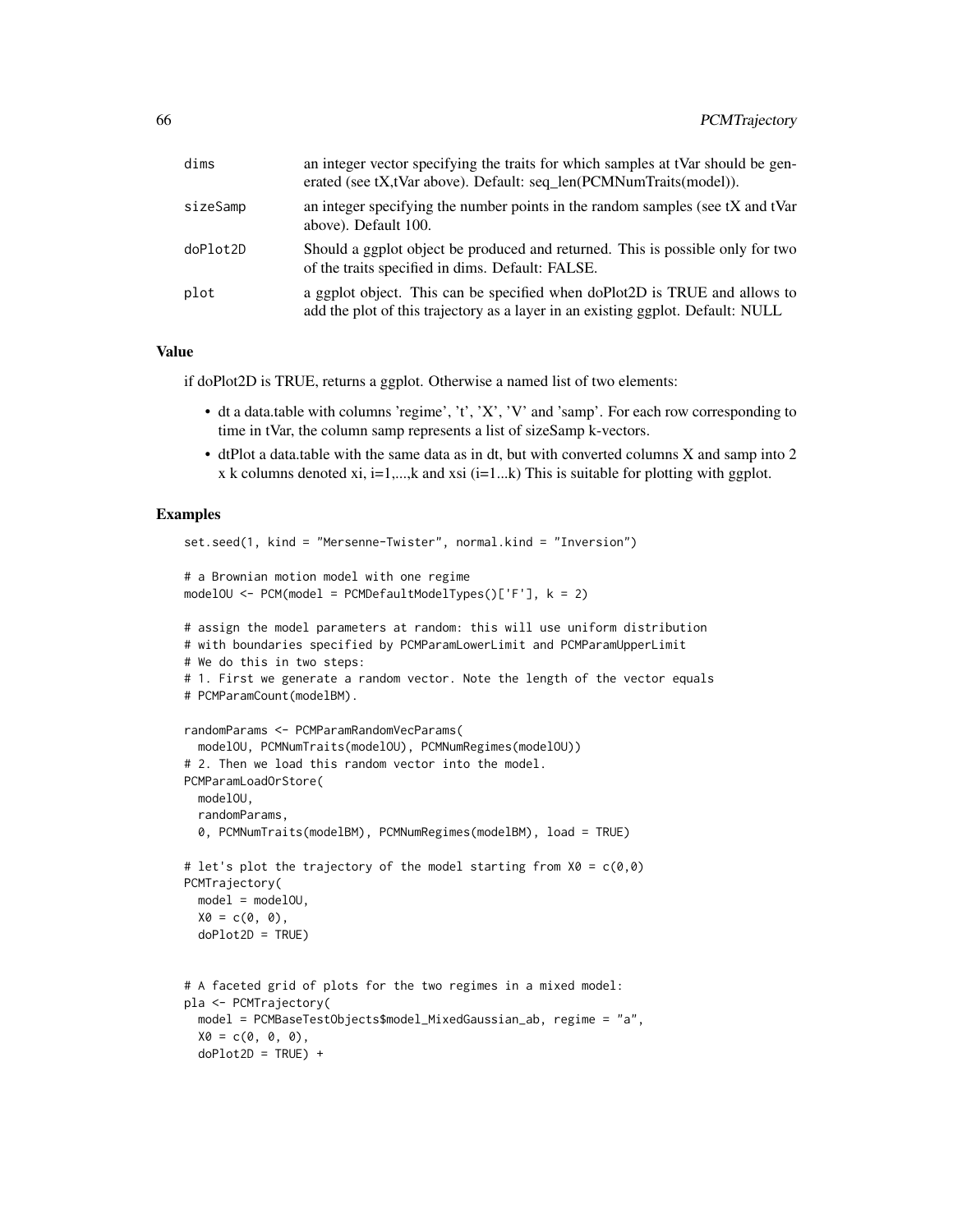### PCMTree 67

```
ggplot2::scale_y_{continuous}(limits = c(0, 10)) +ggplot2::facet_grid(.~regime)
plb <- PCMTrajectory(
 model = PCMBaseTestObjects$model_MixedGaussian_ab, regime = "b",
 X0 = c(0, 0, 0),
 doPlot2D = TRUE) +
 ggplot2::scale_y_{continuous}(limits = c(0, 10)) +ggplot2::facet_grid(.~regime) +
 ggplot2::theme(
   axis.title.y = ggplot2::element_blank(),
   axis.text.y = ggplot2::element_blank(),
   axis.ticks.y = ggplot2::element_blank())
cowplot::plot_grid(pla, plb)
```
PCMTree *Create a PCMTree object from a phylo object*

### **Description**

PCMTree is class that inherits from the class 'phylo' in the R-package 'ape'. Thus, all the functions working on a phylo object would work in the same way if they receive as argument an object of class 'PCMTree'. A PCMTree object has the following members in addition to the regular members ('tip.label', 'node.label', 'edge', 'edge.length') found in a regular phylo object:

- edge.part a character vector having as many elements as there are branches in the tree (corresponding to the rows in 'tree\$edge'). Each element denotes the name of the part to which the corresponding branch belongs. A part in the tree represents a connected subset of its nodes and the branches leading to these nodes. A partition of the tree represents the splitting of the tree into a number of parts. Visually, a partition can be represented as a coloring of the tree, in which no color is assigned to more than one part. In other words, if two branches in the tree are connected by the same color, they either share a node, or all the branches on the path in the tree connecting these two branches have the same color. Formally, we define a partition of the tree as any set of nodes in the tree that includes the root. Each node in this set defines a part as the set of its descendant nodes that can be reached without traversing another partition node. We name each part by the label of its most ancestral node, that is, the node in it, which is closest to the root fo the tree. The value of edge.part for an edge in the tree is the name of the part that contains the node to which the edge is pointing.
- part.regime a named vector of size the number of parts in the tree. The names correspond to part-names whereas the values denote the ids or character names of regimes in a PCM object.

The constructor PCMTree() returns an object of call

#### Usage

PCMTree(tree)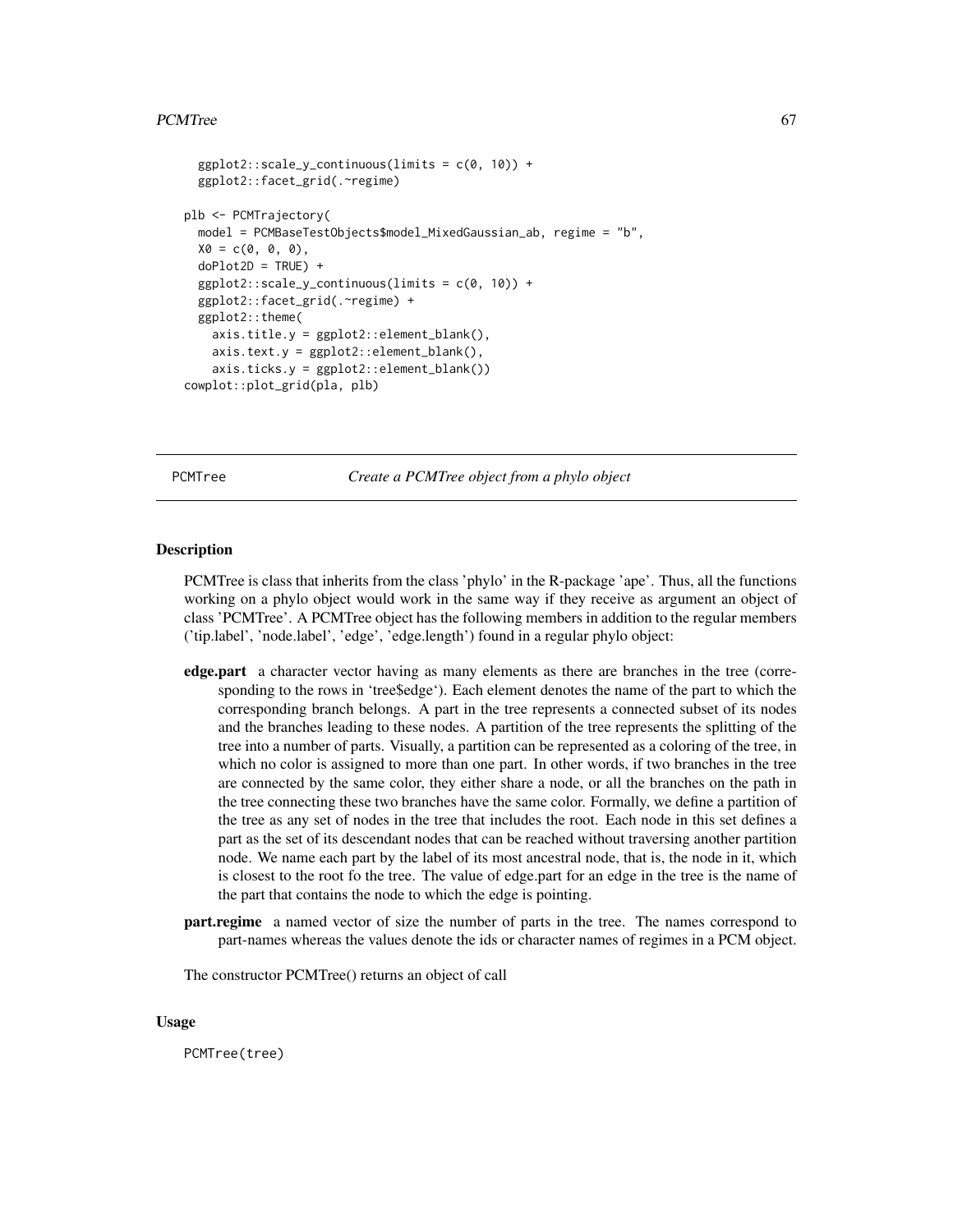### Arguments

tree a phylo object. If this is already a PCMTree object, a copy of this object will be returned.

### Value

an object of class PCMTree. This is a copy of the passed phylo object which is guaranteed to have node.label, edge.part and a part.regime entries set.

#### Examples

```
tree <- ape::rtree(8)
# the following four are NULLs
tree$node.label
tree$edge.part
tree$part.regime
tree$edge.regime
# In previous version regimes were assigned directly to the edges via
# tree$edge.regime. This is supported but not recommended anymore:
tree$edge.regime <- sample(
  letters[1:3], size = PCMTreeNumNodes(tree) - 1, replace = TRUE)
tree.a <- PCMTree(tree)
PCMTreeGetLabels(tree.a)
tree.a$node.label
tree.a$edge.part
tree.a$part.regime
# this is set to NULL - starting from PCMBase 1.2.9 all of the information
# for the regimes is stored in tree$edge.part and tree$part.regime.
tree.a$edge.regime
PCMTreeGetPartition(tree.a)
PCMTreeGetPartNames(tree.a)
PCMTreeGetPartRegimes(tree.a)
# let's see how the tree looks like
PCMTreePlot(tree.a) + ggtree::geom_nodelab() + ggtree::geom_tiplab()
# This is the recommended way to set a partition on the tree
PCMTreeSetPartition(tree.a, c(10, 12))
PCMTreeGetPartition(tree.a)
PCMTreeGetPartNames(tree.a)
PCMTreeGetPartRegimes(tree.a)
```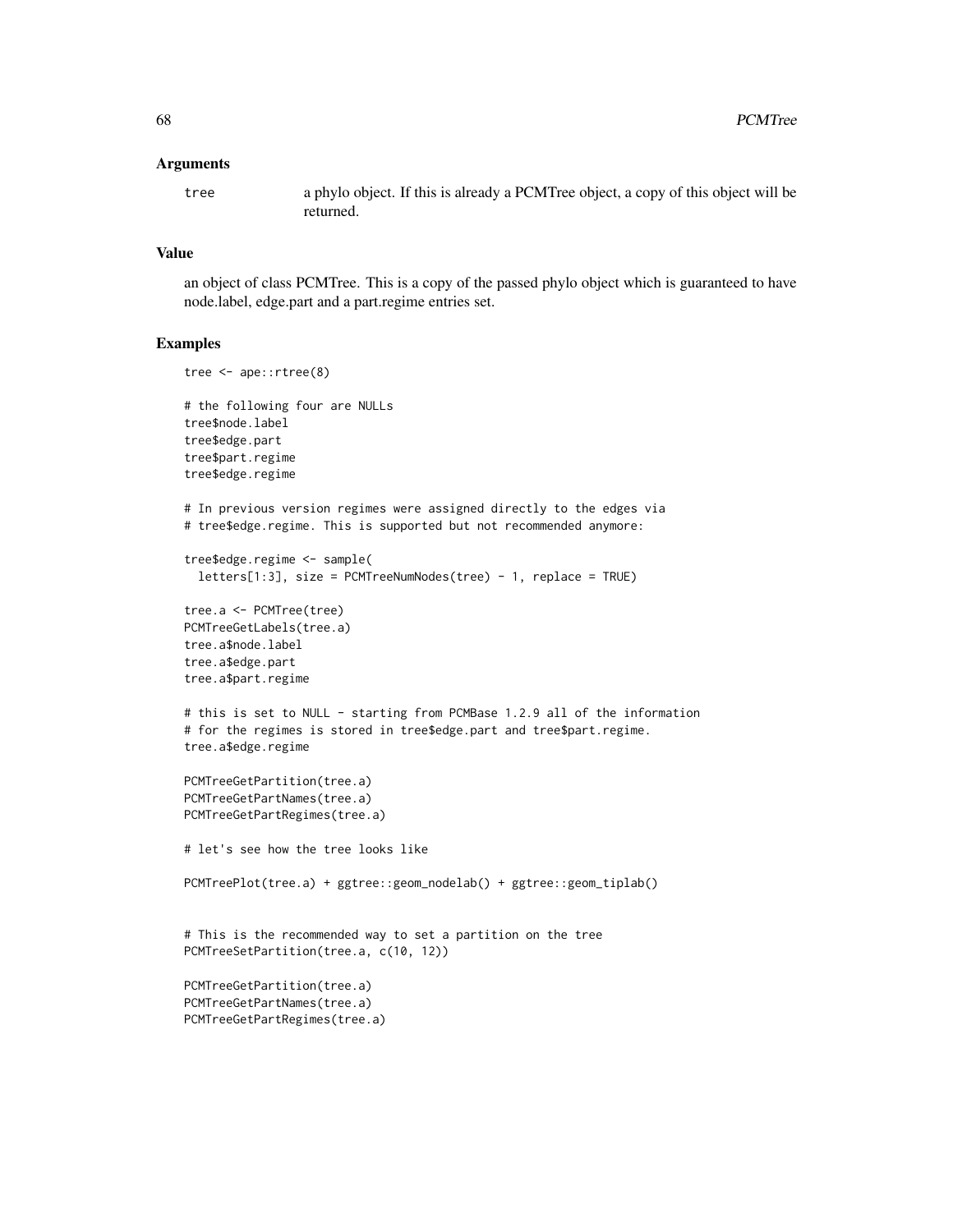# PCMTreeBackbonePartition 69

```
PCMTreePlot(tree.a) + ggtree::geom_nodelab() + ggtree::geom_tiplab()
PCMTreeGetPartsForNodes(tree.a, c(11, 15, 12))
PCMTreeGetPartsForNodes(tree.a, c("11", "15", "12"))
PCMTreeSetPartRegimes(tree.a, c('9' = 'a', '10' = 'b', '12' = 'c'))PCMTreeGetPartition(tree.a)
PCMTreeGetPartNames(tree.a)
PCMTreeGetPartRegimes(tree.a)
```
PCMTreePlot(tree.a) + ggtree::geom\_nodelab() + ggtree::geom\_tiplab()

PCMTreeBackbonePartition

*Prune the tree leaving one tip for each or some of its parts*

## Description

Prune the tree leaving one tip for each or some of its parts

## Usage

```
PCMTreeBackbonePartition(tree, partsToKeep = PCMTreeGetPartNames(tree))
```
### Arguments

| tree        | a PCMTree or a phylo object.                                                                                 |
|-------------|--------------------------------------------------------------------------------------------------------------|
| partsToKeep | a character vector denoting part names in the tree to be kept. Defaults to 'PCMTreeGet-<br>PartNames(tree)'. |

#### Value

a PCMTree object representing a pruned version of tree.

# See Also

PCMTreeSetPartition PCMTree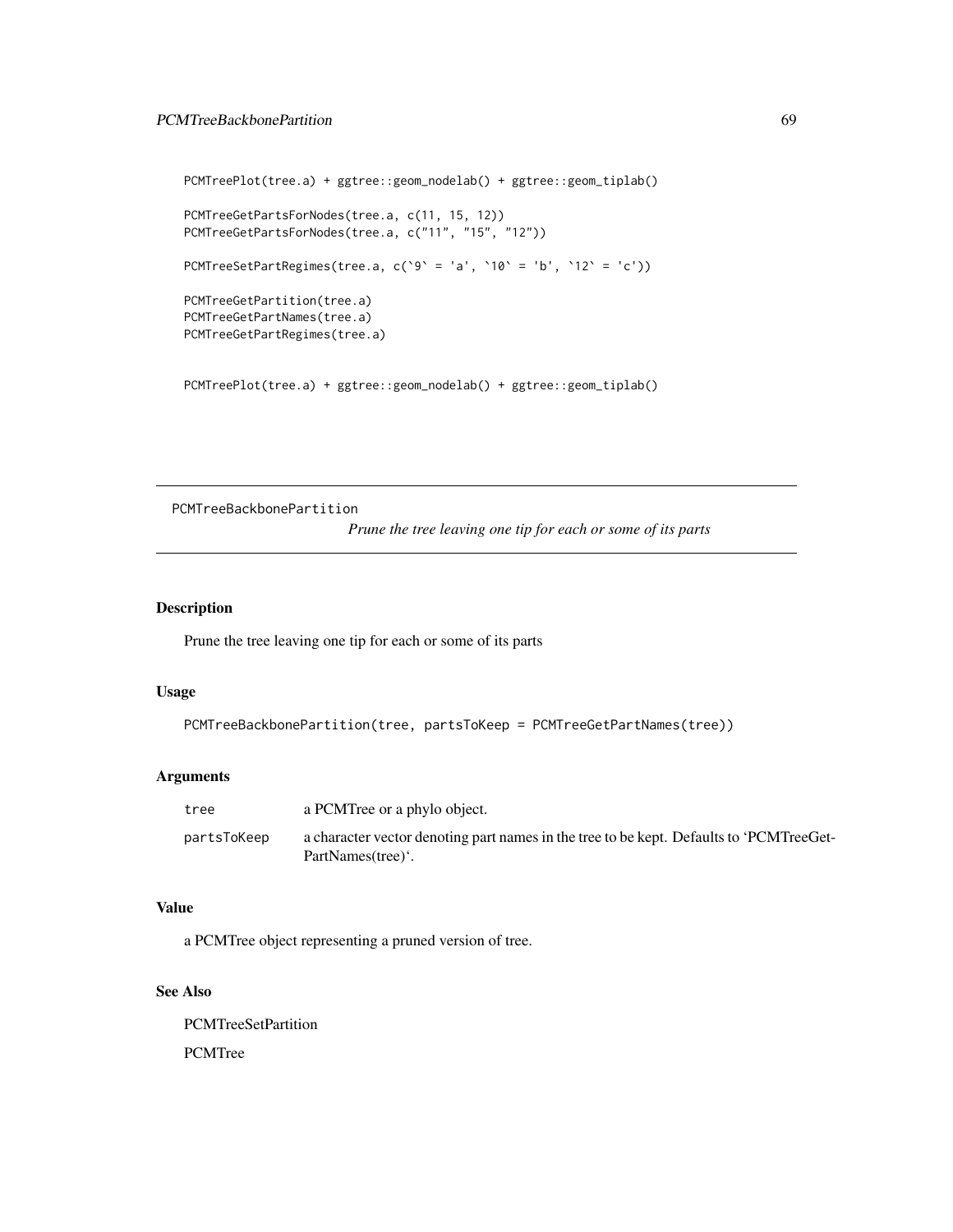### Examples

```
set.seed(1, kind = "Mersenne-Twister", normal.kind = "Inversion")
tree <- PCMTree(ape::rtree(25))
PCMTreePlot(tree) + ggtree::geom_nodelab(angle = 45) +
 ggtree::geom_tiplab(angle = 45)
backb <- PCMTreeBackbonePartition(tree)
PCMTreePlot(backb) + ggtree::geom_nodelab(angle = 45) +
 ggtree::geom_tiplab(angle = 45)
tree2 <- PCMTreeSetPartRegimes(
 tree, c('26' = "a", '28' = "b"), setPartition = TRUE,
 inplace = FALSE)
PCMTreePlot(tree2) + ggtree::geom_nodelab(angle = 45) +
 ggtree::geom_tiplab(angle = 45)
backb <- PCMTreeBackbonePartition(tree2)
PCMTreePlot(backb) + ggtree::geom_nodelab(angle = 45) +
 ggtree::geom_tiplab(angle = 45)
tree3 <- PCMTreeSetPartRegimes(
 tree, c('26' = "a", '28' = "b", '41' = "c"), setPartition = TRUE,inplace = FALSE)
PCMTreePlot(tree3) + ggtree::geom_nodelab(angle = 45) +
 ggtree::geom_tiplab(angle = 45)
backb <- PCMTreeBackbonePartition(tree3)
PCMTreePlot(backb) + ggtree::geom_nodelab(angle = 45) +
 ggtree::geom_tiplab(angle = 45)
backb41 <- PCMTreeBackbonePartition(tree3, partsToKeep = "41")
PCMTreePlot(backb41) + ggtree::geom_nodelab(angle = 45) +
 ggtree::geom_tiplab(angle = 45)
backbMoreNodes <- PCMTreeInsertSingletonsAtEpoch(
  backb, epoch = 3.7, minLength = 0.001)
PCMTreeGetPartRegimes(backbMoreNodes)
PCMTreePlot(backbMoreNodes) + ggtree::geom_nodelab(angle=45) +
 ggtree::geom_tiplab(angle=45)
```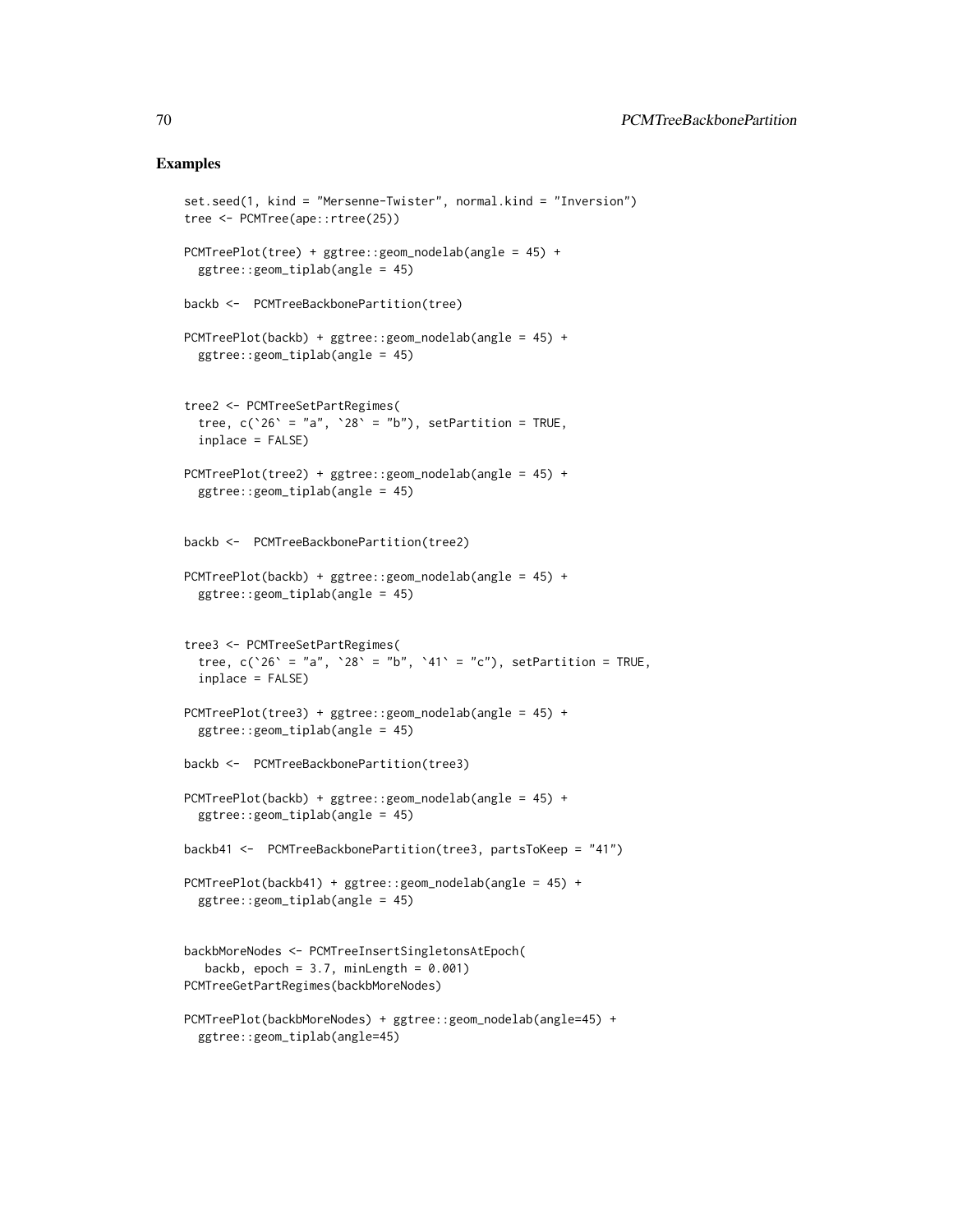```
backbMoreNodes <- PCMTreeInsertSingletonsAtEpoch(
   backbMoreNodes, epoch = 0.2, minLength = 0.001)
PCMTreeGetPartRegimes(backbMoreNodes)
PCMTreePlot(backbMoreNodes) + ggtree::geom_nodelab(angle=45) +
  ggtree::geom_tiplab(angle=45)
backbMoreNodes <- PCMTreeInsertSingletonsAtEpoch(
   backbMoreNodes, epoch = 1.2, minLength = 0.001)
PCMTreeGetPartRegimes(backbMoreNodes)
PCMTreePlot(backbMoreNodes) + ggtree::geom_nodelab(angle=45) +
  ggtree::geom_tiplab(angle=45)
```
PCMTreeDropClade *Drop a clade from a phylogenetic tree*

### Description

Drop a clade from a phylogenetic tree

### Usage

```
PCMTreeDropClade(tree, cladeRootNode, tableAncestors = NULL, X = NULL,
  returnList = !is.null(X), errorOnMissing = FALSE)
```
### Arguments

| tree           | a phylo object                                                                                                                                                                                                                               |
|----------------|----------------------------------------------------------------------------------------------------------------------------------------------------------------------------------------------------------------------------------------------|
| cladeRootNode  | a character string denoting the label or an integer denoting a node in the tree                                                                                                                                                              |
| tableAncestors | an integer matrix returned by a previous call to PCMTreeTableAncestors(tree)<br>or NULL.                                                                                                                                                     |
| X              | an optional k x N matrix with trait value vectors for each tip in tree.                                                                                                                                                                      |
| returnList     | logical indicating if a list of the phylo object associated with the tree after drop-<br>ping the clade and the corresponding entries in X should be returned. Defaults<br>to $lis.null(X)$                                                  |
| errorOnMissing | logical indicating if an error should be raised if cladeRootNode is not among the<br>nodes in tree. Default FALSE, meaning that if cladeRootNode is not a node in<br>tree the tree (and X if return List is TRUE) is/are returned unchanged. |

# Value

If returnList is FALSE, a phylo object associated with the remaining tree after dropping the clade, otherise, a list with two named members :

- treethe phylo object associated with the remaining tree after dropping the clade
- Xthe submatrix of X with columns corresponding to the tips in the remaining tree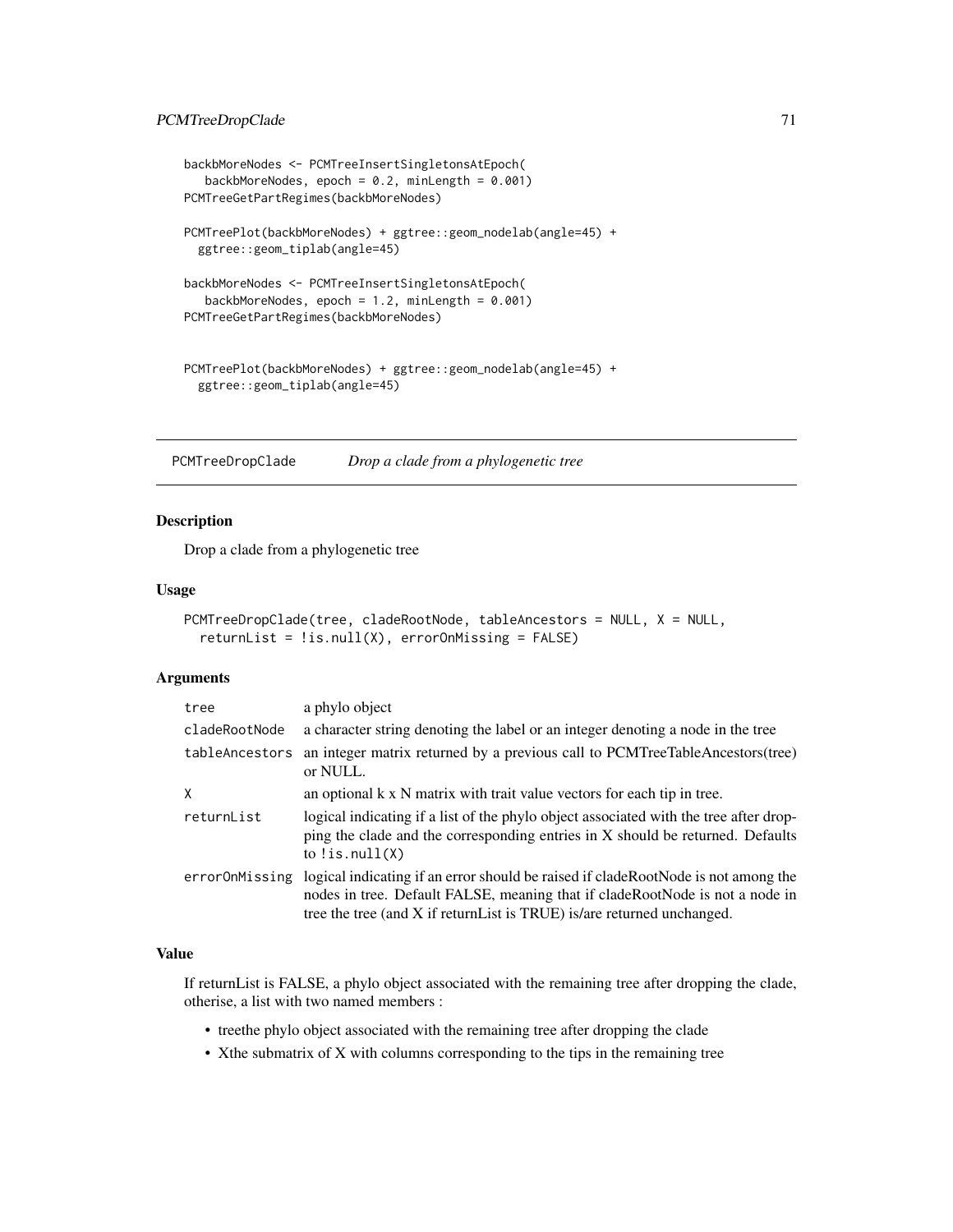# See Also

PCMTreeSpliAtNode PCMTreeExtractClade

### Examples

```
set.seed(1, kind = "Mersenne-Twister", normal.kind = "Inversion")
tree <- PCMTree(ape::rtree(25))
PCMTreeSetPartRegimes(
 tree, c('26'="a", '28'="b", '45'="c"), setPartition = TRUE)
PCMTreePlot(tree, palette=c(a = "red", b = "green", c = "blue")) +
  ggtree::geom_nodelab(angle = 45) + ggtree::geom_tiplab(angle = 45)
redGreenTree <- PCMTreeDropClade(tree, 45)
PCMTreeGetPartRegimes(redGreenTree)
PCMTreePlot(redGreenTree, palette=c(a = "red", b = "green", c = "blue")) +
  ggtree::geom_nodelab(angle = 45) + ggtree::geom_tiplab(angle = 45)
# we need to use the label here, because the node 29 in tree is not the same
# id in redGreenTree:
redGreenTree2 <- PCMTreeDropClade(redGreenTree, "29")
PCMTreePlot(redGreenTree2, palette=c(a = "red", b = "green", c = "blue")) +
  ggtree::geom_nodelab(angle = 45) + ggtree::geom_tiplab(angle = 45)
```

| PCMTreeDtNodes | A data table with time, part and regime information for the nodes in a |
|----------------|------------------------------------------------------------------------|
|                | tree                                                                   |

# Description

A data.table with time, part and regime information for the nodes in a tree

#### Usage

```
PCMTreeDtNodes(tree)
```
### Arguments

tree a phylo object with node-labels and parts

## Value

a data.table with a row for each node in tree and columns as follows:

• startNode the starting node of each edge or NA\_integer\_ for the root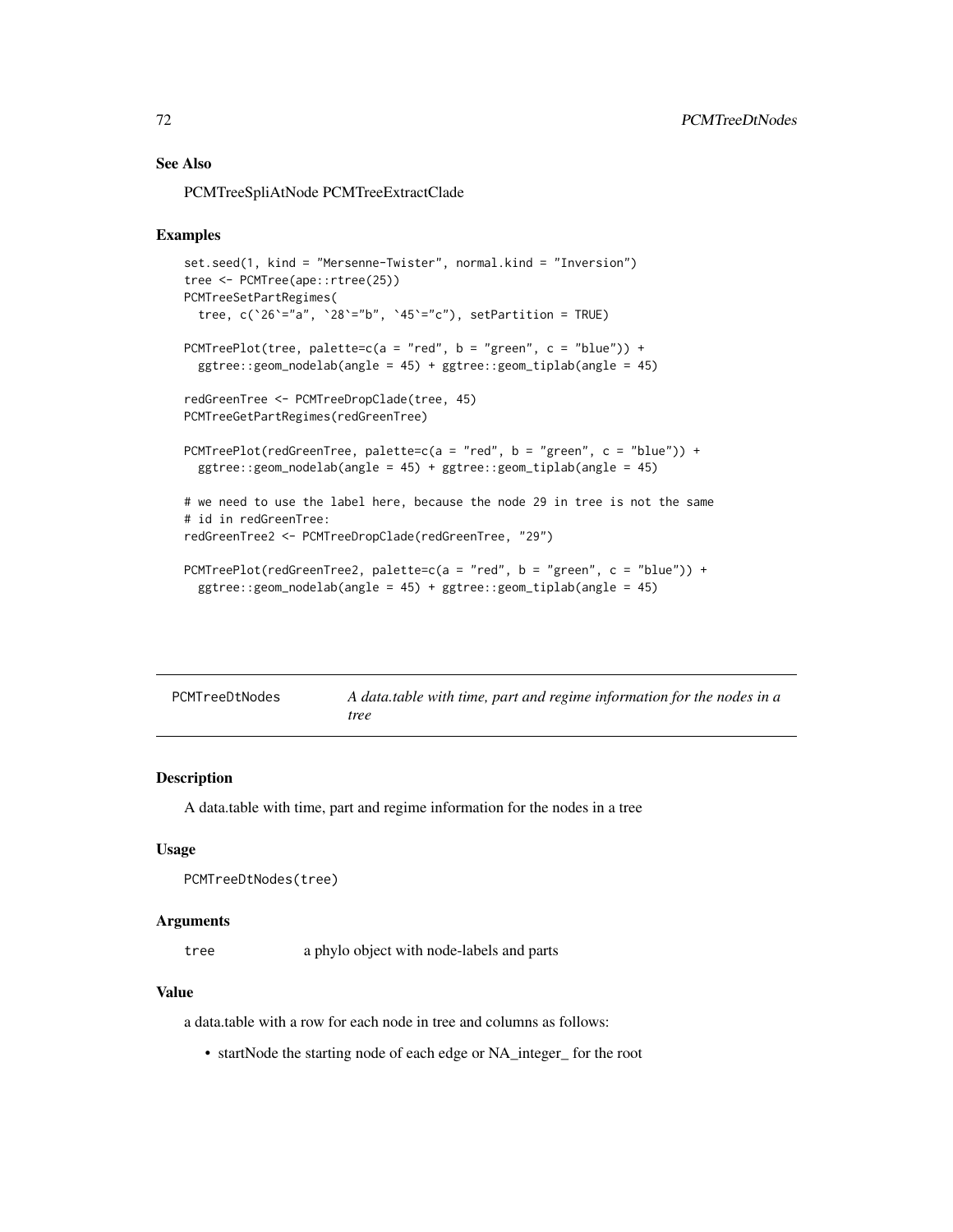- endNode the end node of each edge or the root id for the root
- startNodeLab the character label for the startNode
- endNodeLab the character label for endNode
- startTime the time (distance from the root node) for the startNode or NA\_real\_ for the root node
- endTime the time (distance from the root node) for the endNode or NA\_real\_ for the root node
- part the part to which the edge belongs, i.e. the part of the endNode
- regime the regime to which the edge belongs, i.e. the regime of the part of the endNode

## Examples

PCMTreeDtNodes(PCMBaseTestObjects\$tree.ab)

<span id="page-72-0"></span>

| PCMTreeEdgeTimes | A matrix with the begin and end time from the root for each edge in |
|------------------|---------------------------------------------------------------------|
|                  | tree                                                                |

## Description

A matrix with the begin and end time from the root for each edge in tree

### Usage

```
PCMTreeEdgeTimes(tree)
```
#### Arguments

tree a phylo

PCMTreeEvalNestedEDxOnTree

*Perfrorm nested extractions or drops of clades from a tree*

# Description

Perfrorm nested extractions or drops of clades from a tree

### Usage

PCMTreeEvalNestedEDxOnTree(expr, tree)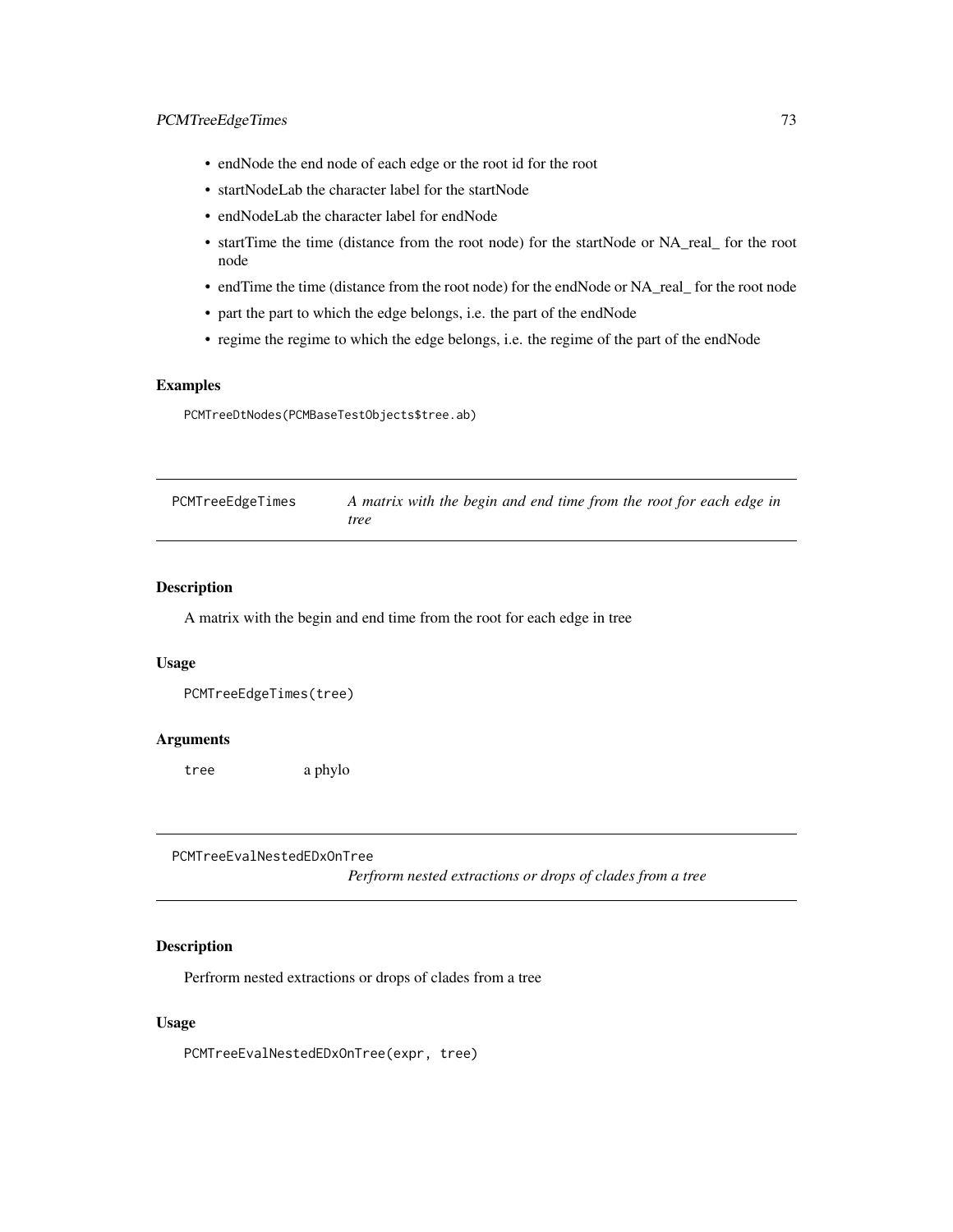### Arguments

| expr | a character string representing an R expression of nested calls of functions     |
|------|----------------------------------------------------------------------------------|
|      | $E(x, node)$ denoting extracting the clade rooted at node from the tree x, or    |
|      | $D(x, node)$ , denoting dropping the clade rooted at node from the tree x. These |
|      | calls can be nested, i.e. x can be either the symbol x (corresponding to the     |
|      | original tree passed as argument) or a nested call to d or e.                    |
| tree | a phylo object with named tips and internal nodes                                |

# Value

the resulting phylo object from evaluating expr on tree.

## Examples

```
set.seed(1, kind = "Mersenne-Twister", normal.kind = "Inversion")
tree <- PCMTree(ape::rtree(25))
PCMTreeSetPartRegimes(
  tree, c('26'="a", '28'="b", '45'="c", '47'="d"), setPartition = TRUE)PCMTreePlot(
  tree, palette=c(a = "red", b = "green", c = "blue", d = "magenta")) +
  ggtree::geom_nodelab(angle = 45) + ggtree::geom_tiplab(angle = 45)
bluePart <- PCMTreeEvalNestedEDxOnTree("D(E(tree,45),47)", tree)
PCMTreeGetPartRegimes(bluePart)
PCMTreePlot(
  bluePart, palette=c(a = "red", b = "green", c = "blue", d = "magenta")) +
  ggtree::geom_nodelab(angle = 45) + ggtree::geom_tiplab(angle = 45)
# Swapping the D and E calls has the same result:
bluePart2 <- PCMTreeEvalNestedEDxOnTree("E(D(tree,47),45)", tree)
PCMTreeGetPartRegimes(bluePart2)
PCMTreePlot(
```

```
bluePart2, palette=c(a = "red", b = "green", c = "blue", d = "magenta")) +
ggtree::geom_nodelab(angle = 45) + ggtree::geom_tiplab(angle = 45)
```
PCMTreeExtractClade *Extract a clade from phylogenetic tree*

### Description

Extract a clade from phylogenetic tree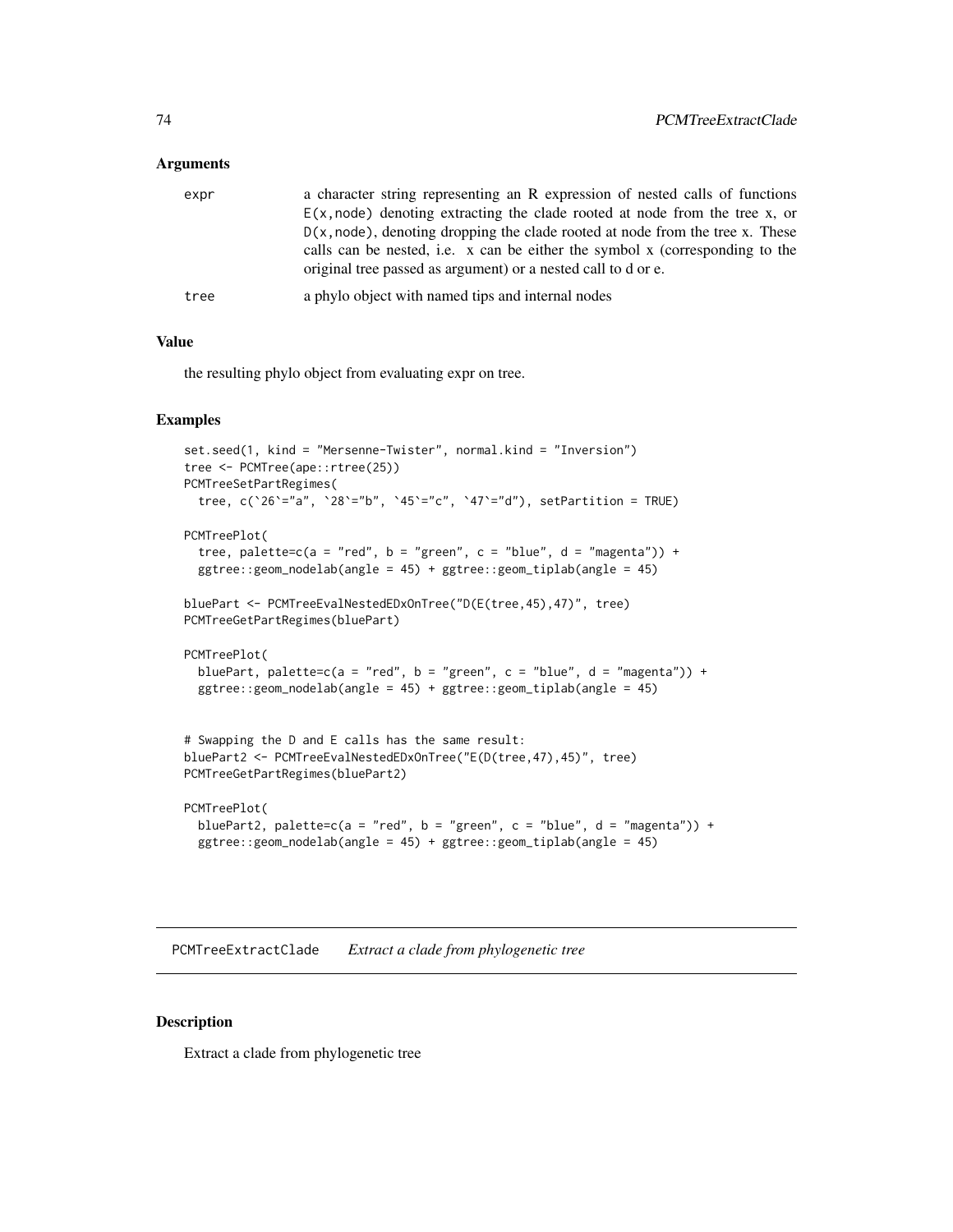## PCMTreeExtractClade 75

### Usage

```
PCMTreeExtractClade(tree, cladeRootNode, tableAncestors = NULL,
 X = NULL, returnList = !is.null(X))
```
### Arguments

| tree          | a PCMTree object.                                                                                                    |
|---------------|----------------------------------------------------------------------------------------------------------------------|
| cladeRootNode | a character string denoting the label or an integer denoting a node in the tree.                                     |
|               | table Ancestors an integer matrix returned by a previous call to PCMTreeTable Ancestors (tree)<br>or NULL.           |
| X             | an optional $k \times N$ matrix with trait value vectors for each tip in tree.                                       |
| returnList    | logical indicating if only the phylo object associated with the clade should be<br>returned. Defaults to !is.null(X) |

### Value

If returnList is FALSE, a phylo object associated with the clade, otherwise, a list with two named members :

- treethe phylo object associated with the clade
- Xthe submatrix of X with columns corresponding to the tips in the clade

### See Also

PCMTreeSpliAtNode PCMTreeDropClade

```
set.seed(1, kind = "Mersenne-Twister", normal.kind = "Inversion")
tree <- PCMTree(ape::rtree(25))
PCMTreeSetPartRegimes(
  tree, c('26'="a", '28'="b", '45'="c"), setPartition = TRUE)
PCMTreePlot(tree, palette=c(a = "red", b = "green", c = "blue")) +
  ggtree::geom_nodelab(angle = 45) + ggtree::geom_tiplab(angle = 45)
blueTree <- PCMTreeExtractClade(tree, 45)
PCMTreeGetPartRegimes(blueTree)
PCMTreePlot(blueTree, palette=c(a = "red", b = "green", c = "blue")) +
  ggtree::geom_nodelab(angle = 45) + ggtree::geom_tiplab(angle = 45)
# we need to use the label here, because the node 29 in tree is not the same
# id in redGreenTree:
blueTree2 <- PCMTreeDropClade(blueTree, "48")
PCMTreePlot(blueTree2, palette=c(a = "red", b = "green", c = "blue")) +
  ggtree::geom_nodelab(angle = 45) + ggtree::geom_tiplab(angle = 45)
```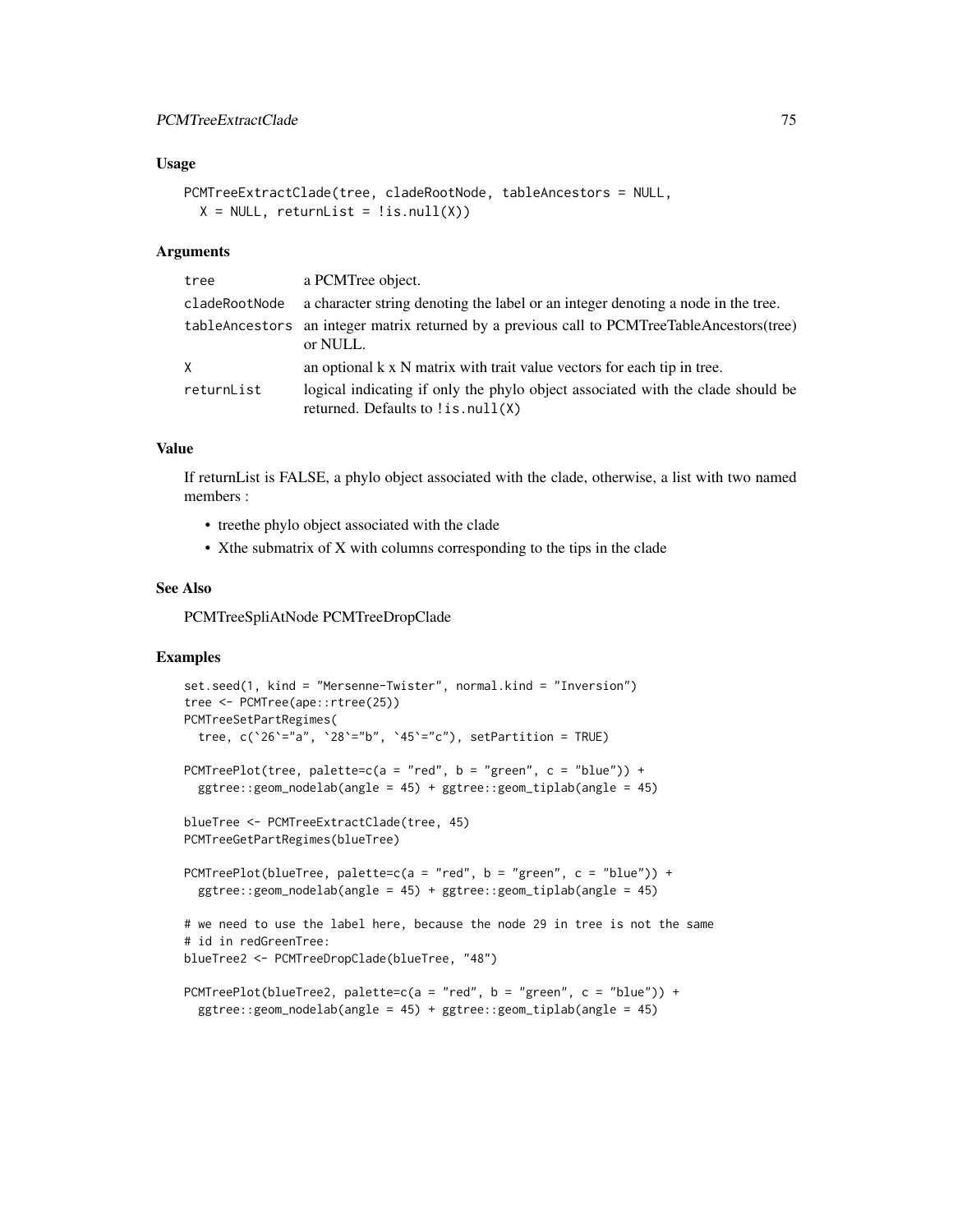PCMTreeGetBranchLength

*The length of the branch leading to a node*

# Description

The length of the branch leading to a node

## Usage

PCMTreeGetBranchLength(tree, daughterId)

# Arguments

| tree       | a phylo object.                               |
|------------|-----------------------------------------------|
| daughterId | an integer denoting the id of a daughter node |

# Value

a double denoting the length of the branch leading to daughterId

PCMTreeGetDaughters *A vector of the daughter nodes for a given parent node id in a tree*

# Description

A vector of the daughter nodes for a given parent node id in a tree

### Usage

PCMTreeGetDaughters(tree, parentId)

# Arguments

| tree     | a phylo object.                               |
|----------|-----------------------------------------------|
| parentId | an integer denoting the id of the parent node |

# Value

an integer vector of the direct descendants of parentId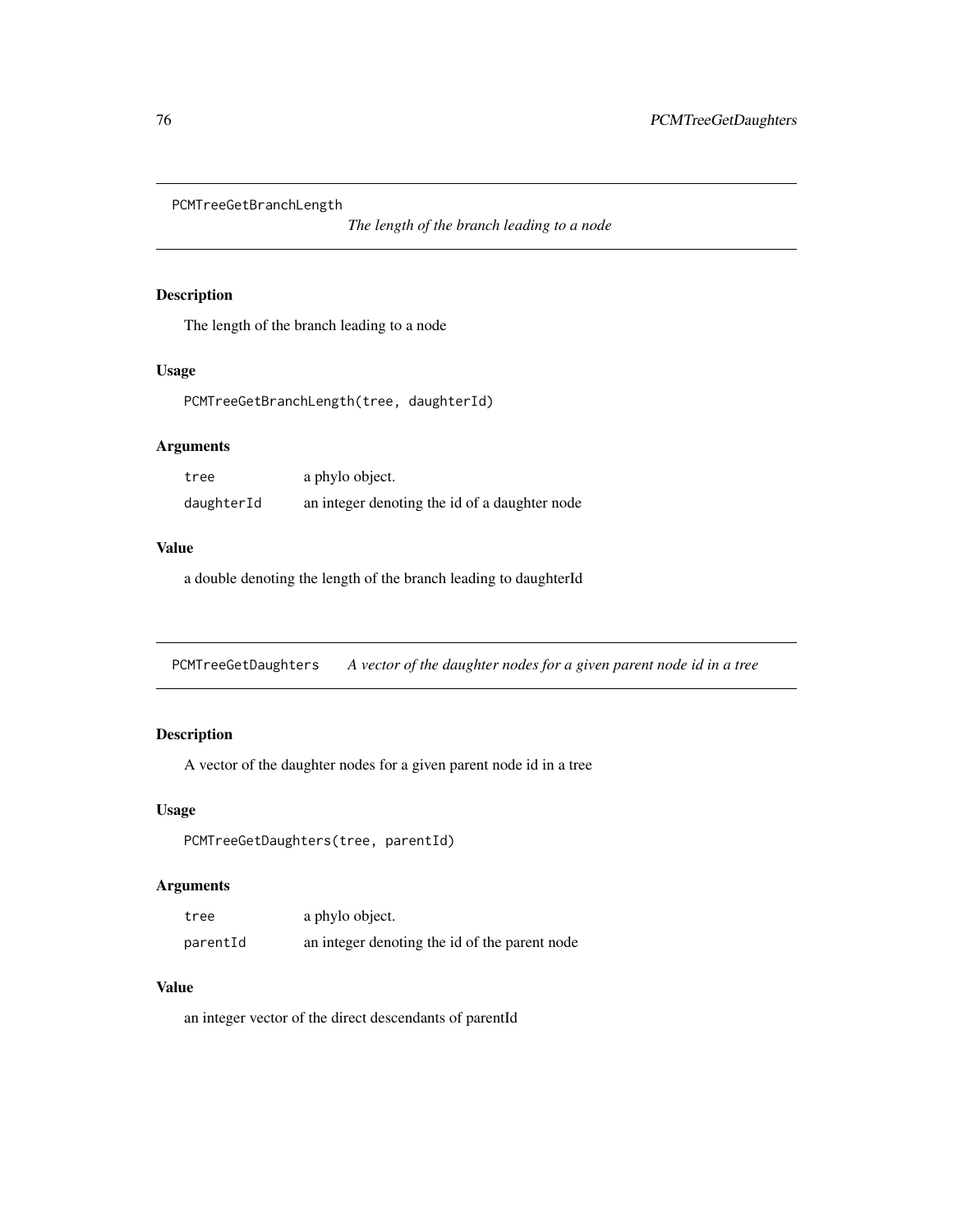PCMTreeGetLabels *Get a vector of the tip and node labels in a tree*

# Description

Get a vector of the tip and node labels in a tree

### Usage

```
PCMTreeGetLabels(tree)
```
# Arguments

tree a phylo object

## Value

a character vector

PCMTreeGetParent *The parent node id of a daughter node in a tree*

# Description

The parent node id of a daughter node in a tree

# Usage

PCMTreeGetParent(tree, daughterId)

# Arguments

| tree       | a phylo object.                                 |
|------------|-------------------------------------------------|
| daughterId | an integer denoting the id of the daughter node |

# Value

an integer denoting the parent of daughterId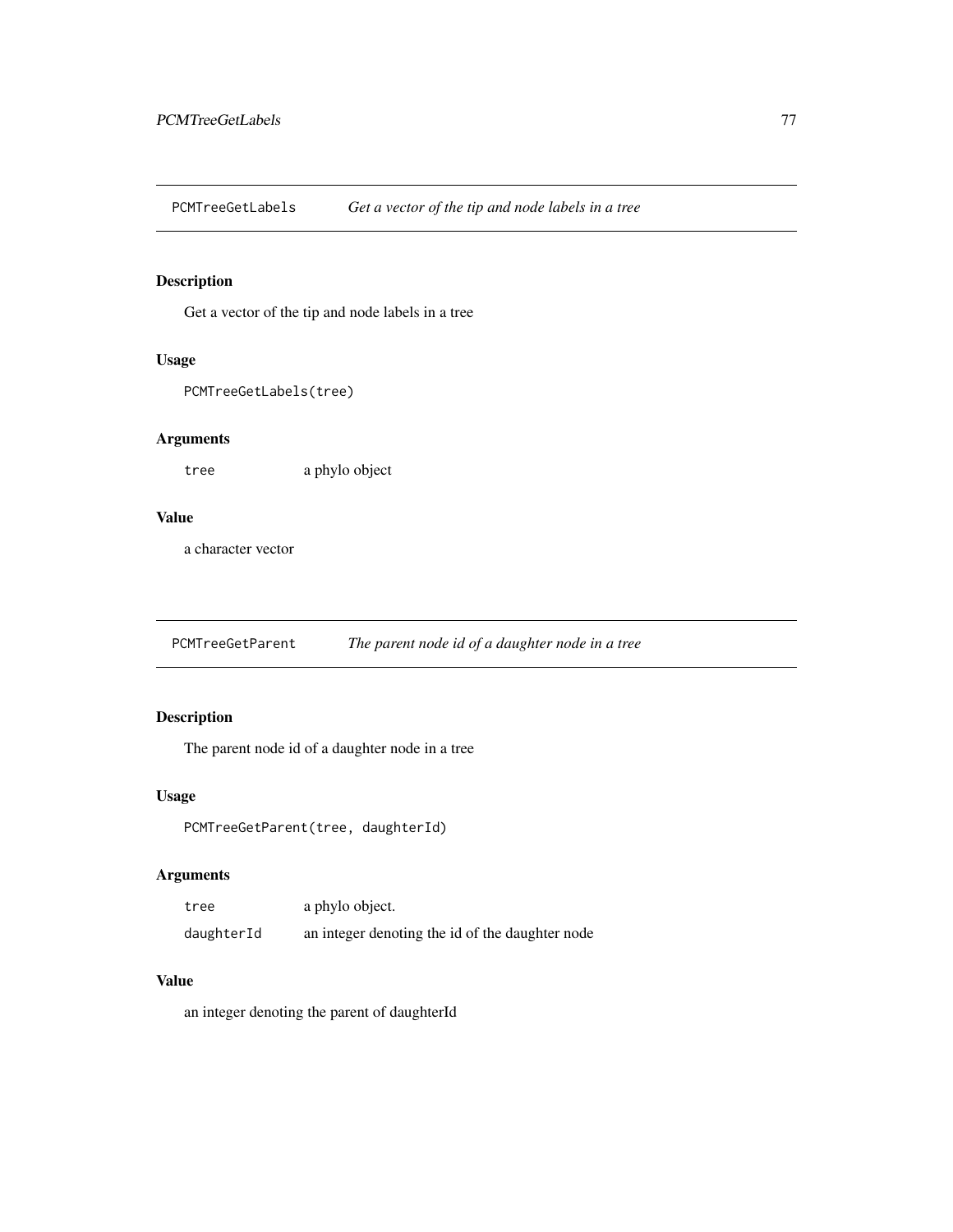<span id="page-77-1"></span>PCMTreeGetPartition *Get the starting branch' nodes for each part on a tree*

## Description

Get the starting branch' nodes for each part on a tree

### Usage

```
PCMTreeGetPartition(tree)
```
### Arguments

tree a phylo object with an edge.part member denoting parts. The function assumes that each part covers a linked set of branches on the tree.

## Details

We call a starting branch the first branch from the root to the tips of a given part. A starting node is the node at which a starting branch ends.

### Value

a named integer vector with elements equal to the starting nodes for each part in tree and names equal to the labels of these nodes.

### See Also

[PCMTreeSetPartition](#page-96-0)

### Examples

```
set.seed(1, kind = "Mersenne-Twister", normal.kind = "Inversion")
PCMTreeGetPartition(PCMTree(ape::rtree(20)))
```
<span id="page-77-0"></span>

| PCMTreeGetPartNames | Unique parts on a tree in the order of occurrence from the root to the |
|---------------------|------------------------------------------------------------------------|
|                     | <i>tips (preorder)</i>                                                 |

### Description

Unique parts on a tree in the order of occurrence from the root to the tips (preorder)

### Usage

PCMTreeGetPartNames(tree)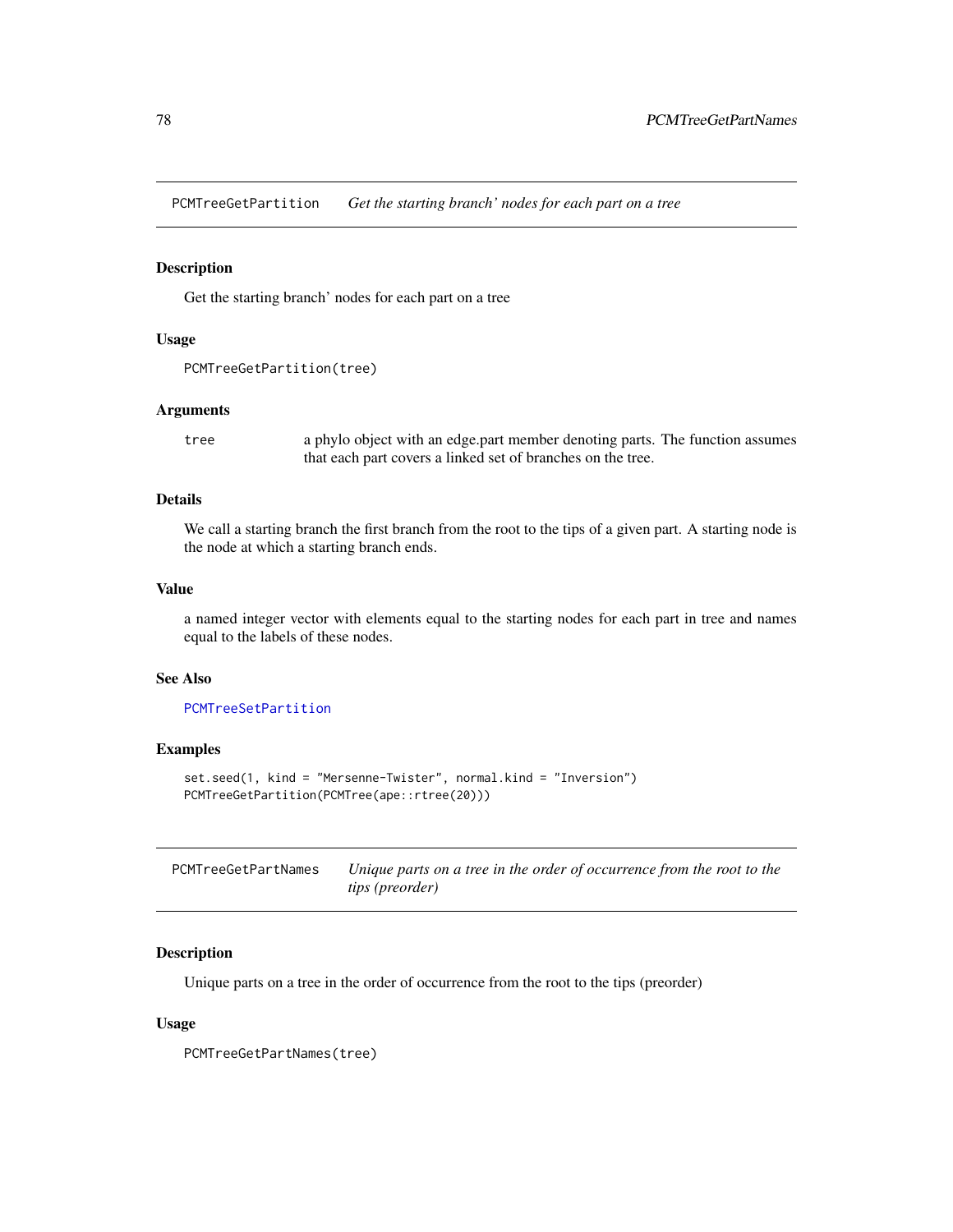### Arguments

tree a phylo object with an additional member edge.part which should be a character or an integer vector of length equal to the number of branches.

## Value

a character vector.

<span id="page-78-0"></span>PCMTreeGetPartRegimes *Regime mapping for the parts in a tree*

## Description

Regime mapping for the parts in a tree

#### Usage

```
PCMTreeGetPartRegimes(tree)
```
### Arguments

tree a PCMTree or a phylo object.

# Value

a named vector with names corresponding to the part names in tree and values corresponding to regime names or ids.

```
PCMTreeGetPartsForNodes
```
*Get the parts of the branches leading to a set of nodes or tips*

# Description

Get the parts of the branches leading to a set of nodes or tips

## Usage

```
PCMTreeGetPartsForNodes(tree, nodes = seq_len(PCMTreeNumNodes(tree)))
```
#### Arguments

| tree  | a phylo object with an edge part member denoting parts.                         |
|-------|---------------------------------------------------------------------------------|
| nodes | an integer vector denoting the nodes. Default is seq_len(PCMTreeNumNodes(tree). |

## Value

a character vector denoting the parts of the branches leading to the nodes, according to tree\$edge.part.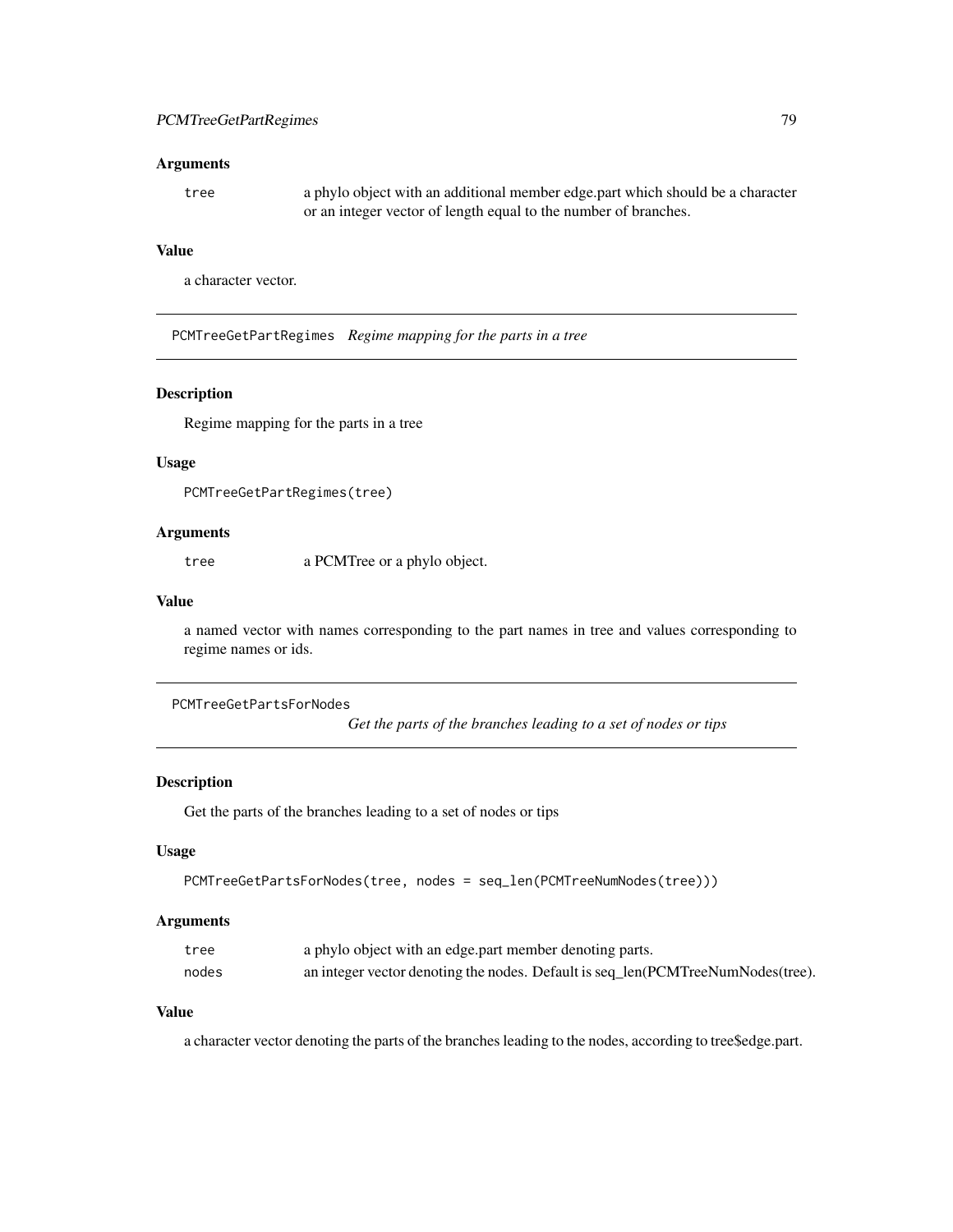```
PCMTreeGetRegimesForEdges
```
*Model regimes (i.e. colors) associated with the branches in a tree*

### Description

Model regimes (i.e. colors) associated with the branches in a tree

### Usage

```
PCMTreeGetRegimesForEdges(tree)
```
### Arguments

tree a PCMTree or a phylo object.

### Value

a vector with entries corresponding to the rows in tree\$edge denoting the regime associated with each branch in the tree. The type of the vector element is defined by the type of tree\$part.regime.

```
PCMTreeGetRegimesForNodes
```
*Get the regimes of the branches leading to a set of nodes or tips*

# Description

Get the regimes of the branches leading to a set of nodes or tips

#### Usage

```
PCMTreeGetRegimesForNodes(tree, nodes = seq_len(PCMTreeNumNodes(tree)))
```
# Arguments

| tree  | a phylo object with an edge part member denoting parts.                         |
|-------|---------------------------------------------------------------------------------|
| nodes | an integer vector denoting the nodes. Default is seq_len(PCMTreeNumNodes(tree). |

#### Value

a character vector denoting the parts of the branches leading to the nodes, according to tree\$edge.part.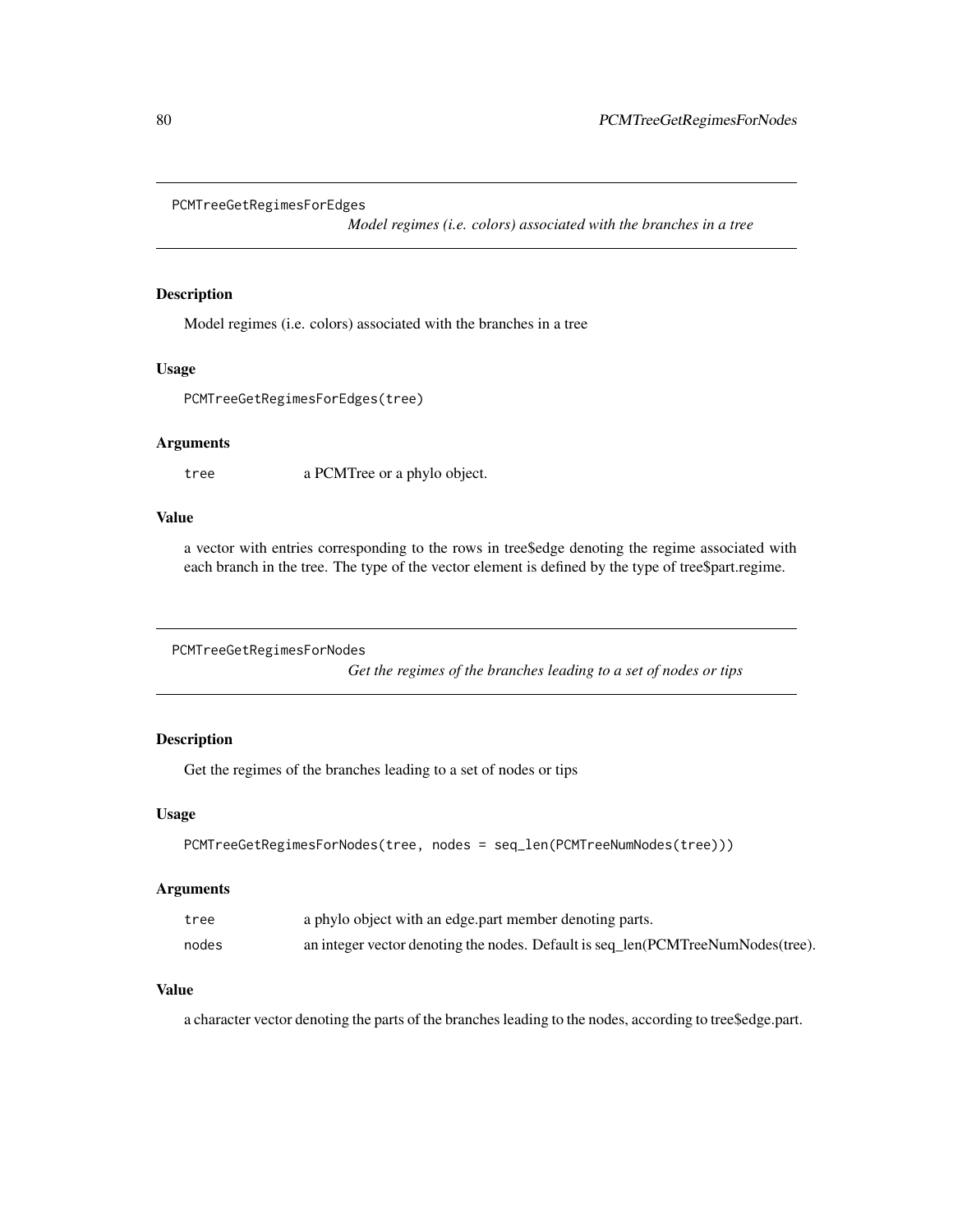# <span id="page-80-0"></span>Description

Get the tips belonging to a part in a tree

### Usage

PCMTreeGetTipsInPart(tree, part)

### Arguments

| tree | a phylo object with an edge regime member or a PCMTree object |
|------|---------------------------------------------------------------|
| part | a character or integer denoting a part name in the tree.      |

### Value

an integer vector with the ids of the tips belonging to part

## See Also

[PCMTreeGetTipsInRegime,](#page-81-0) [PCMTreeGetPartNames,](#page-77-0) [PCMRegimes,](#page-59-0) [PCMTreeGetPartRegimes,](#page-78-0) [PC](#page-97-0)MTreeSet-[PartRegimes](#page-97-0)

```
set.seed(1, kind = "Mersenne-Twister", normal.kind = "Inversion")
tree <- ape::rtree(10)
regimes <- sample(letters[1:3], nrow(tree$edge), replace = TRUE)
PCMTreeSetRegimesForEdges(tree, regimes)
PCMTreePlot(tree) + ggtree::geom_nodelab() + ggtree::geom_tiplab()
part <- PCMTreeGetPartNames(tree)[1]
PCMTreeGetTipsInPart(tree, part)
print(part)
```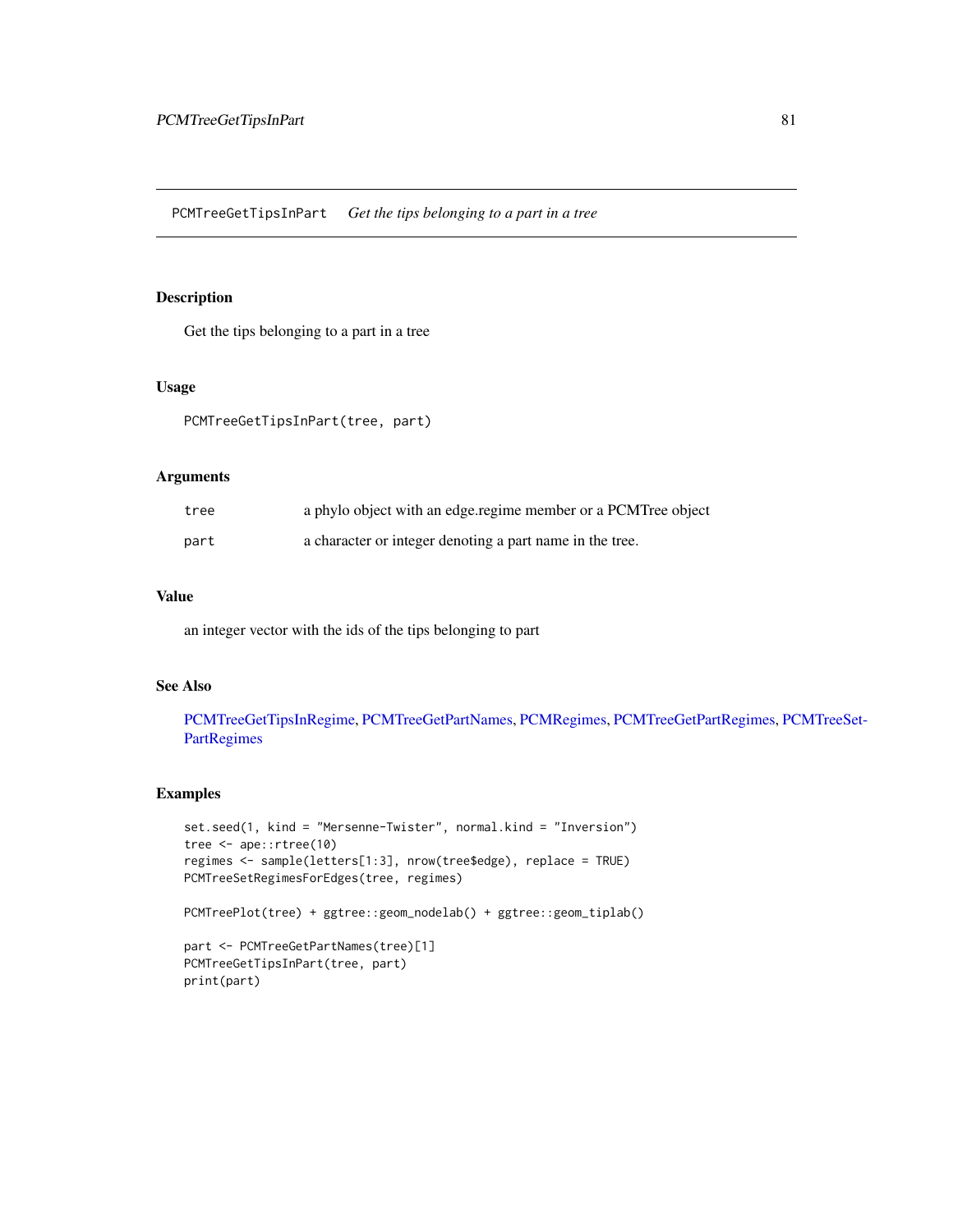<span id="page-81-0"></span>PCMTreeGetTipsInRegime

*Get the tips belonging to a regime in a tree*

## Description

Get the tips belonging to a regime in a tree

## Usage

PCMTreeGetTipsInRegime(tree, regime)

# Arguments

| tree   | a phylo object with an edge regime member or a PCMTree object |
|--------|---------------------------------------------------------------|
| regime | a character or integer denoting a regime in the tree.         |

# Value

an integer vector with the ids of the tips belonging to regime.

### See Also

[PCMTreeGetTipsInPart,](#page-80-0) [PCMTreeGetPartNames,](#page-77-0) [PCMRegimes,](#page-59-0) [PCMTreeGetPartRegimes,](#page-78-0) [PCMT](#page-97-0)reeSet-[PartRegimes,](#page-97-0) [PCMTreeGetPartition](#page-77-1)

```
set.seed(1, kind = "Mersenne-Twister", normal.kind = "Inversion")
tree <- ape::rtree(10)
regimes <- sample(letters[1:3], nrow(tree$edge), replace = TRUE)
PCMTreeSetRegimesForEdges(tree, regimes)
PCMTreePlot(tree) + ggtree::geom_nodelab() + ggtree::geom_tiplab()
regime <- PCMRegimes(tree)[1]
PCMTreeGetTipsInRegime(tree, regime)
print(regime)
```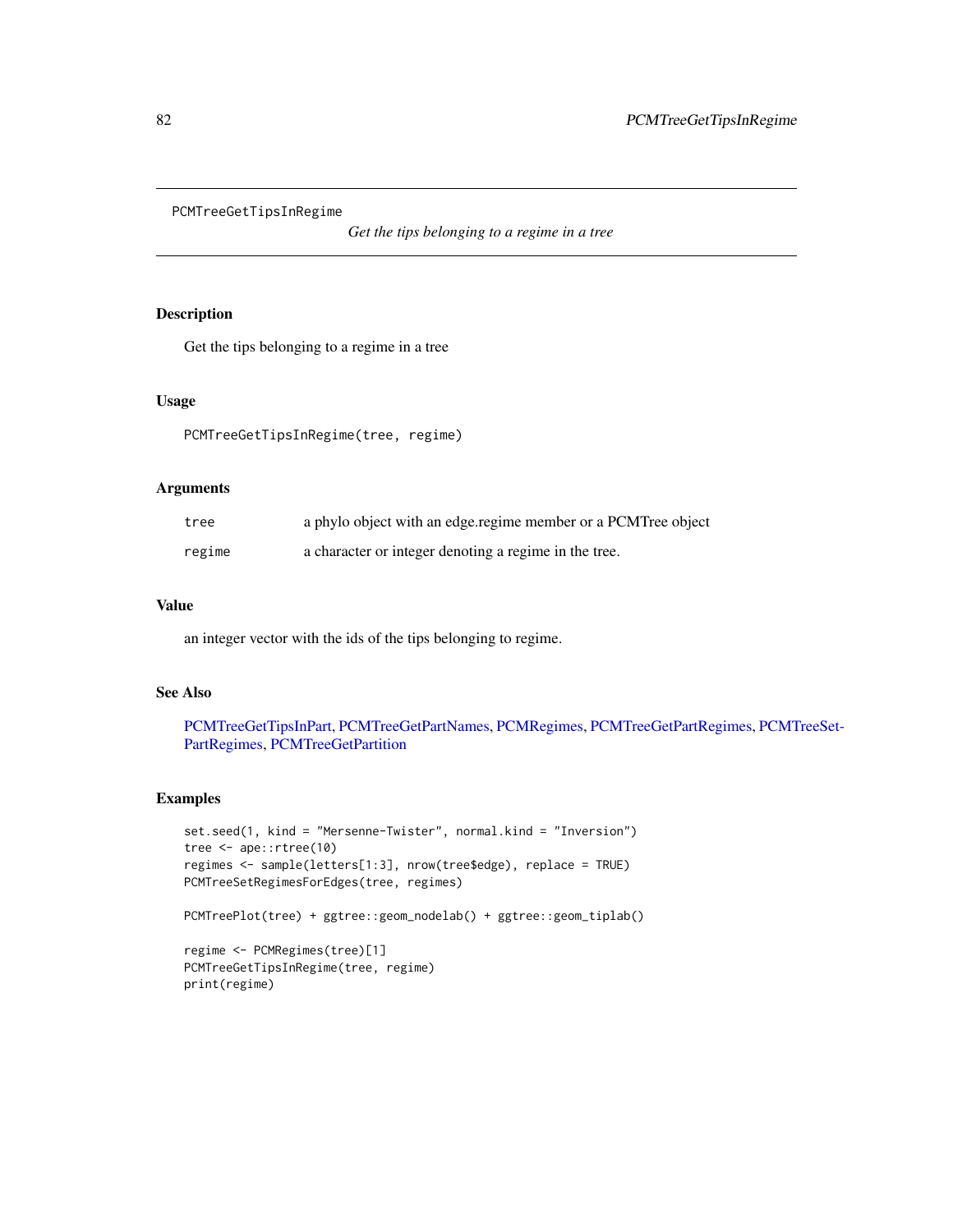PCMTreeInsertSingletons

*Insert singleton nodes on chosen edges*

# Description

Insert singleton nodes on chosen edges

# Usage

```
PCMTreeInsertSingletons(tree, nodes, positions)
```
PCMTreeInsertSingletonsAtEpoch(tree, epoch, minLength = 0.1)

# Arguments

| tree      | a phylo object                                                                                                                                                                                                                                                                                                                                                                |
|-----------|-------------------------------------------------------------------------------------------------------------------------------------------------------------------------------------------------------------------------------------------------------------------------------------------------------------------------------------------------------------------------------|
| nodes     | an integer vector denoting the terminating nodes of the edges on which a sin-<br>gleton node is to be inserted. This vector should not have duplicated nodes - if<br>there is a need to insert two or more singleton nodes at distinct positions of the<br>same edge, this should be done by calling the function several times with the<br>longest position first and so on. |
| positions | a positive numeric vector of the same length as nodes denoting the root-ward<br>distances from nodes at which the singleton nodes should be inserted.                                                                                                                                                                                                                         |
| epoch     | a numeric indicating a distance from the root at which a singleton node should<br>be inserted in all lineages that are alive at that time.                                                                                                                                                                                                                                    |
| minLength | a numeric indicating the minimum allowed branch-length after dividing a branch<br>by insertion of a singleton nodes. No singleton node is inserted if this would<br>result in a branch shorter than 'minLength'. Note that this condition is checked<br>only in 'PCMTreeInsertSingletonsAtEpoch'.                                                                             |

## Value

a modified version of tree with inserted singleton nodes at the specified locations

## Functions

• PCMTreeInsertSingletonsAtEpoch:

# See Also

[PCMTreeEdgeTimes](#page-72-0) [PCMTreeLocateEpochOnBranches](#page-88-0) [PCMTreeLocateMidpointsOnBranches](#page-88-1)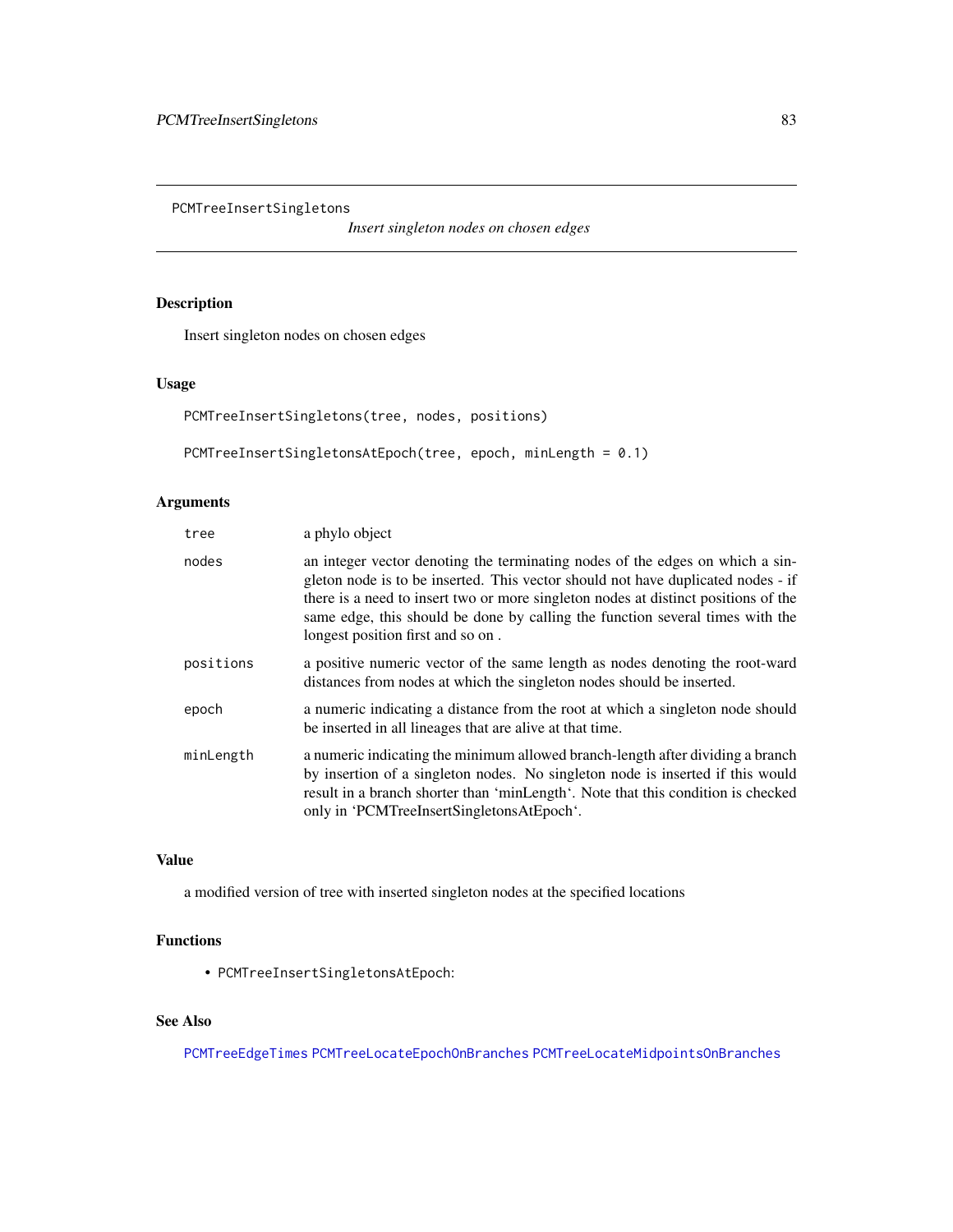```
set.seed(1, kind = "Mersenne-Twister", normal.kind = "Inversion")
tree <- PCMTree(ape::rtree(25))
PCMTreeSetPartRegimes(
  tree, c('26'="a", '28'="b", '45'="c", '47'="d"), setPartition = TRUE)PCMTreePlot(
  tree,
  palette=c(a = "red", b = "green", c = "blue", d = "magenta")) +
  ggtree::geom_nodelab(angle = 45) + ggtree::geom_tiplab(angle = 45)
cbind(tree$edge, PCMTreeEdgeTimes(tree))
id47 <- PCMTreeMatchLabels(tree, "47")
length47 <- PCMTreeGetBranchLength(tree, id47)
# insert a singleton at 0.55 (root-ward) from node 47
tree <- PCMTreeInsertSingletons(tree, nodes = "47", positions = (length47/2))
PCMTreePlot(
  tree,
  palette=c(a = "red", b = "green", c = "blue", d = "magenta")) +
  ggtree::geom_nodelab(angle = 45) + ggtree::geom_tiplab(angle = 45)
# this fails, because the branch leading to node "47" is shorter now (0.55).
ggplot2::should_stop(
  tree <- PCMTreeInsertSingletons(
    tree, nodes = "47", positions= 2* length47 / 3))
# the tree is the same
PCMTreePlot(
  tree, palette=c(a = "red", b = "green", c = "blue", d = "magenta")) +
  ggtree::geom_nodelab(angle = 45) + ggtree::geom_tiplab(angle = 45)
# we can insert at a position within the edge:
tree <- PCMTreeInsertSingletons(tree, nodes = "47", positions = length47/3)
PCMTreePlot(
  tree, palette=c(a = "red", b = "green", c = "blue", d = "magenta")) +
  ggtree::geom_nodelab(angle = 45) + ggtree::geom_tiplab(angle = 45)
# Insert singletons at all branches crossing a given epoch. This will skip
# inserting singleton nodes where the resulting branches would be shorter
# than 0.1.
tree <- PCMTreeInsertSingletonsAtEpoch(tree, 2.3)
PCMTreePlot(
  tree, palette=c(a = "red", b = "green", c = "blue", d = "magenta")) +
  ggtree::geom\_nodelab(angle = 45) + ggtree::geom\_tiplab(angle = 45)
```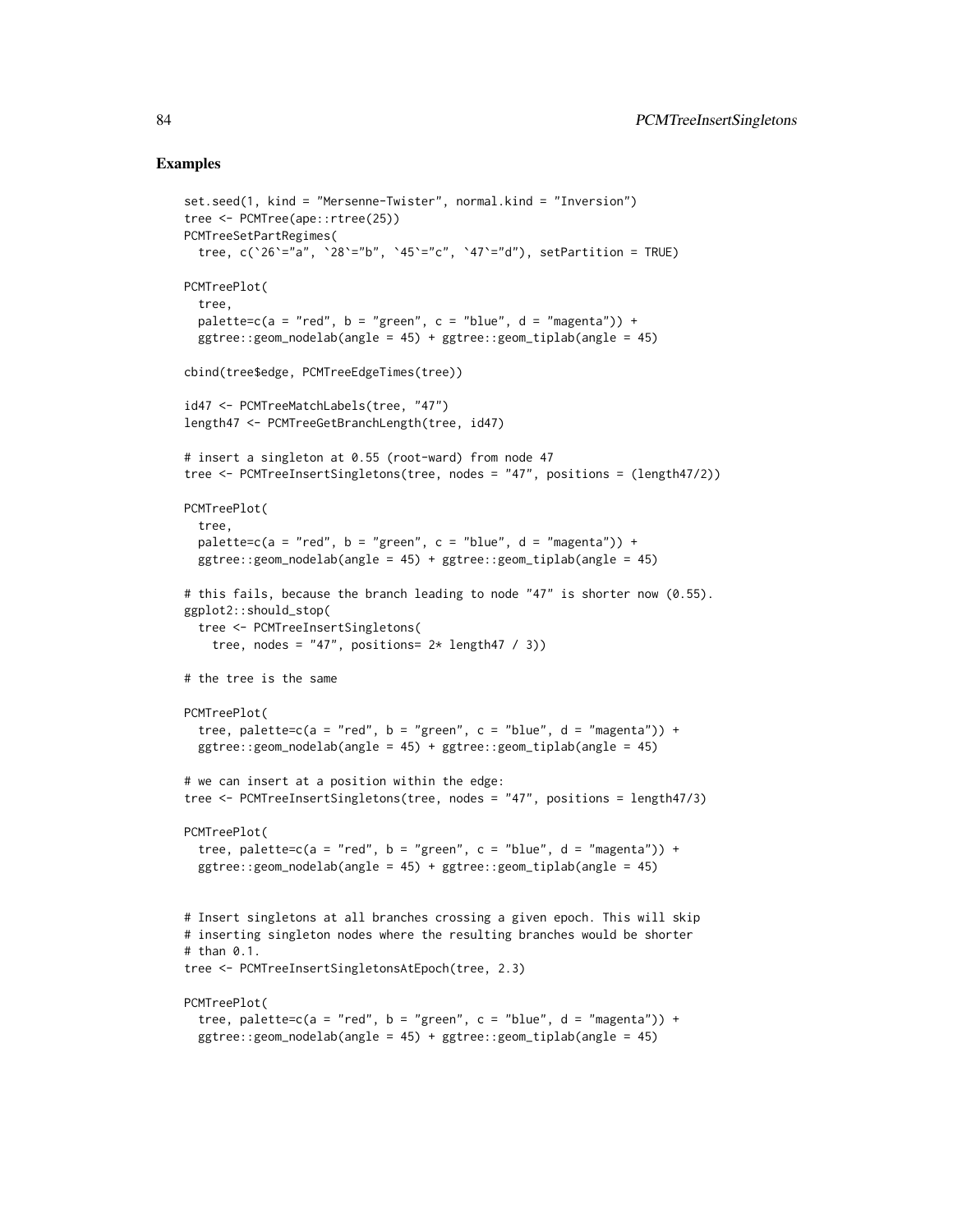# PCMTreeJumps 85

```
# Insert singletons at all branches crossing a given epoch
tree <- PCMTreeInsertSingletonsAtEpoch(tree, 2.3, minLength = 0.001)
PCMTreePlot(
 tree,
 palette=c(a = "red", b = "green", c = "blue", d = "magenta")) +
 ggtree::geom_nodelab(angle = 45) + ggtree::geom_tiplab(angle = 45)
```
PCMTreeJumps *Jumps in modeled traits associated with branches in a tree*

### Description

Jumps in modeled traits associated with branches in a tree

### Usage

```
PCMTreeJumps(tree)
```
## Arguments

tree a phylo object

## Value

an integer vector of 0's and 1's with entries corresponding to the denoting if a jump took place at the beginning of a branch.

PCMTreeListAllPartitions

*A list of all possible (including recursive) partitions of a tree*

# Description

A list of all possible (including recursive) partitions of a tree

### Usage

```
PCMTreeListAllPartitions(tree, minCladeSize, skipNodes = character(),
  tableAncestors = NULL, verbose = FALSE)
```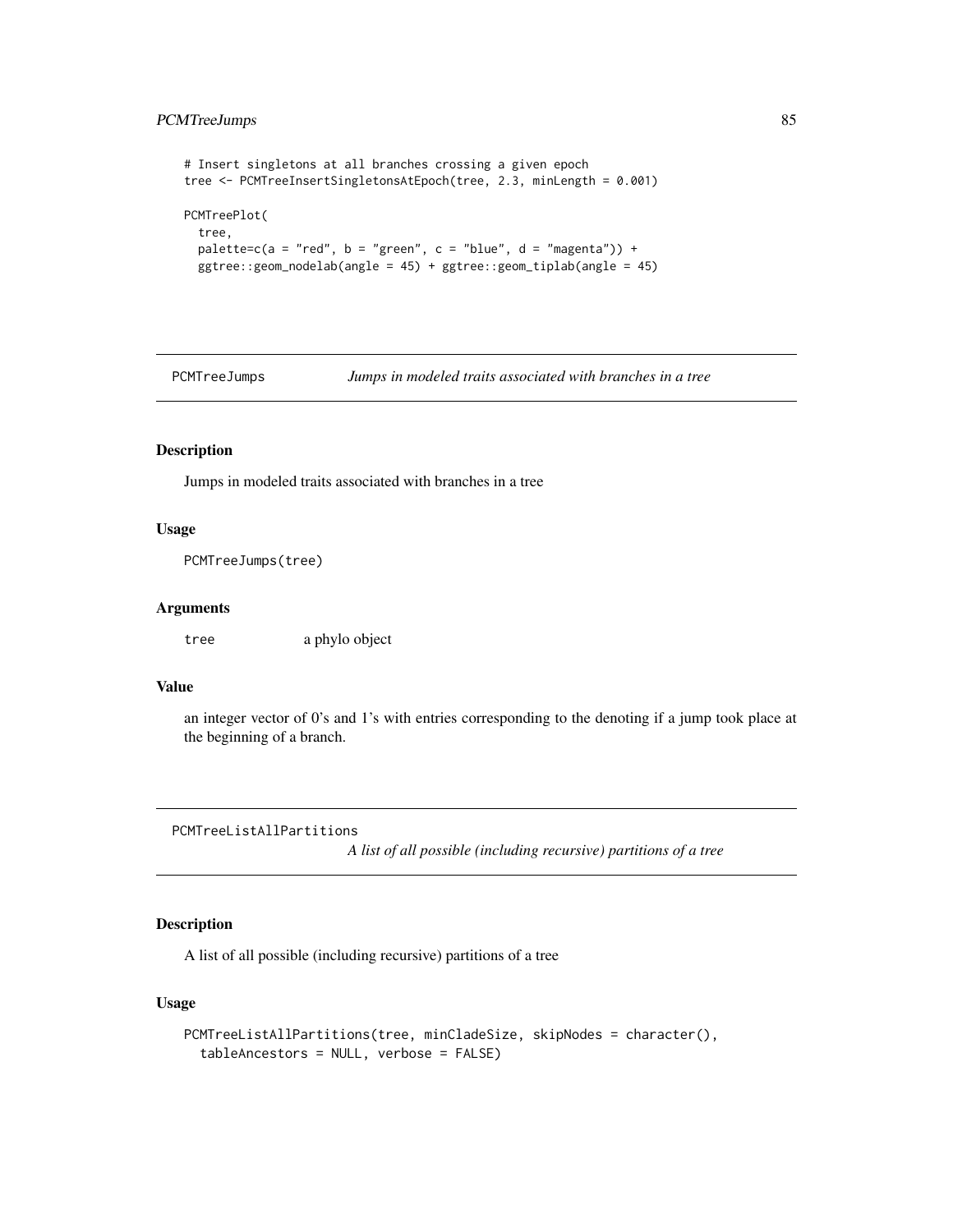### Arguments

| tree         | a phylo object with set labels for the internal nodes                                                                                                              |
|--------------|--------------------------------------------------------------------------------------------------------------------------------------------------------------------|
| minCladeSize | integer indicating the minimum number of tips allowed in one part.                                                                                                 |
| skipNodes    | an integer or character vector indicating the ids or labels of nodes that should<br>not be used as partition nodes. By default, this is an empty character vector. |
|              | tableAncestors NULL (default) or an integer matrix returned by a previous call to PCMTreeTableAncestors(tree).                                                     |
| verbose      | a logical indicating if informative messages should be printed to the console.                                                                                     |

### Value

a list of integer vectors.

### Examples

```
set.seed(1, kind = "Mersenne-Twister", normal.kind = "Inversion")
tree <- PCMTree(ape::rtree(10))
PCMTreePlot(tree) + ggtree::geom_nodelab() + ggtree::geom_tiplab()
# list of all partitions into parts of at least 4 tips
PCMTreeListAllPartitions(tree, 4)
# list of all partitions into parts of at least 3 tips
PCMTreeListAllPartitions(tree, 3)
# list all partitions into parts of at least 3 tips, excluding the partitions
# where node 16 is one of the partition nodes:
PCMTreeListAllPartitions(tree, minCladeSize = 3, skipNodes = "16")
```
PCMTreeListCladePartitions

*A list of all possible clade partitions of a tree with a number of splitting nodes*

## Description

A list of all possible clade partitions of a tree with a number of splitting nodes

### Usage

```
PCMTreeListCladePartitions(tree, nNodes, minCladeSize = 0,
  skipNodes = character(0), tableAncestors = NULL, countOnly = FALSE,
  verbose = FALSE)
```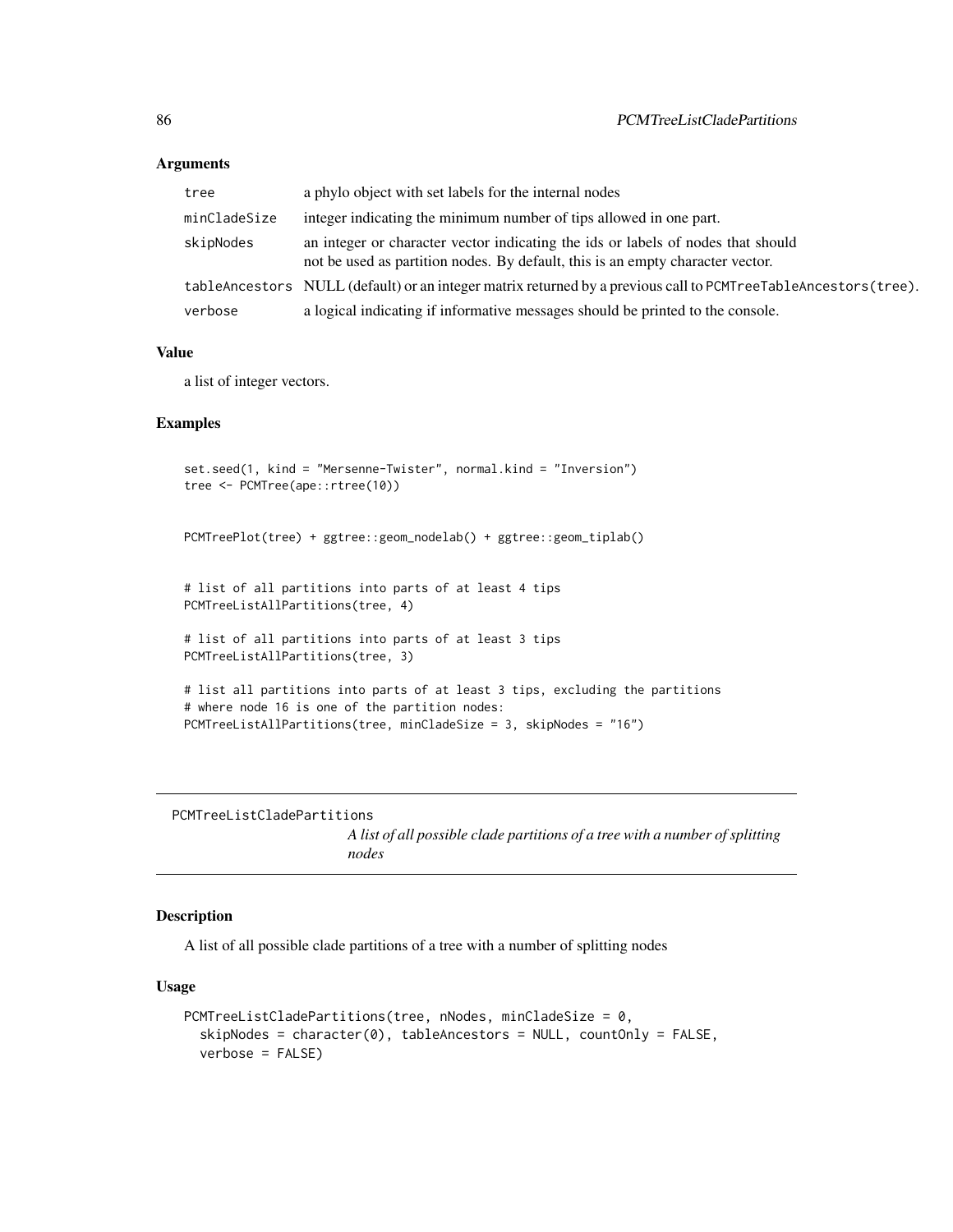### Arguments

| tree         | a phylo object                                                                                                                                                     |
|--------------|--------------------------------------------------------------------------------------------------------------------------------------------------------------------|
| nNodes       | an integer giving the number of partitioning nodes. There would be nNodes+1<br>blocks in each partition (see details).                                             |
| minCladeSize | integer indicating the minimum number of tips allowed in a clade.                                                                                                  |
| skipNodes    | an integer or character vector indicating the ids or labels of nodes that should<br>not be used as partition nodes. By default, this is an empty character vector. |
|              | tableAncestors NULL (default) or an integer matrix returned by a previous call to PCMTreeTableAncestors(tree).                                                     |
| countOnly    | logical indicating if the only the number of partitions should be returned.                                                                                        |
| verbose      | a logical indicating if informative messages should be printed to the console.                                                                                     |

## Details

Each subset of nNodes distinct internal or tip nodes defines a partitioning of the branches of the tree into nNodes+1 blocks. This function generates partitions in which nNode of the blocks are monophyletic complete groups (clades), while the (nNodes+1)'th block is a subtree originating at the root with tips ending at the rooting nodes of the nNode clades, eventually containing a clade of tips.

## Value

a list of integer nNodes-vectors. By default a full traversal of all partitions is done. It is possible to truncate the search to a limited number of partitions by setting the option PCMBase.MaxLengthListCladePartitions to a finite positive integer.

### See Also

[PCMOptions](#page-42-0)

PCMTreeListDescendants

*A list of the descendants for each node in a tree*

### Description

A list of the descendants for each node in a tree

### Usage

```
PCMTreeListDescendants(tree,
  tableAncestors = PCMTreeTableAncestors(tree))
```
### Arguments

tree a phylo object tableAncestors an integer matrix resulting from a call to PCMTreeTableAncestors(tree).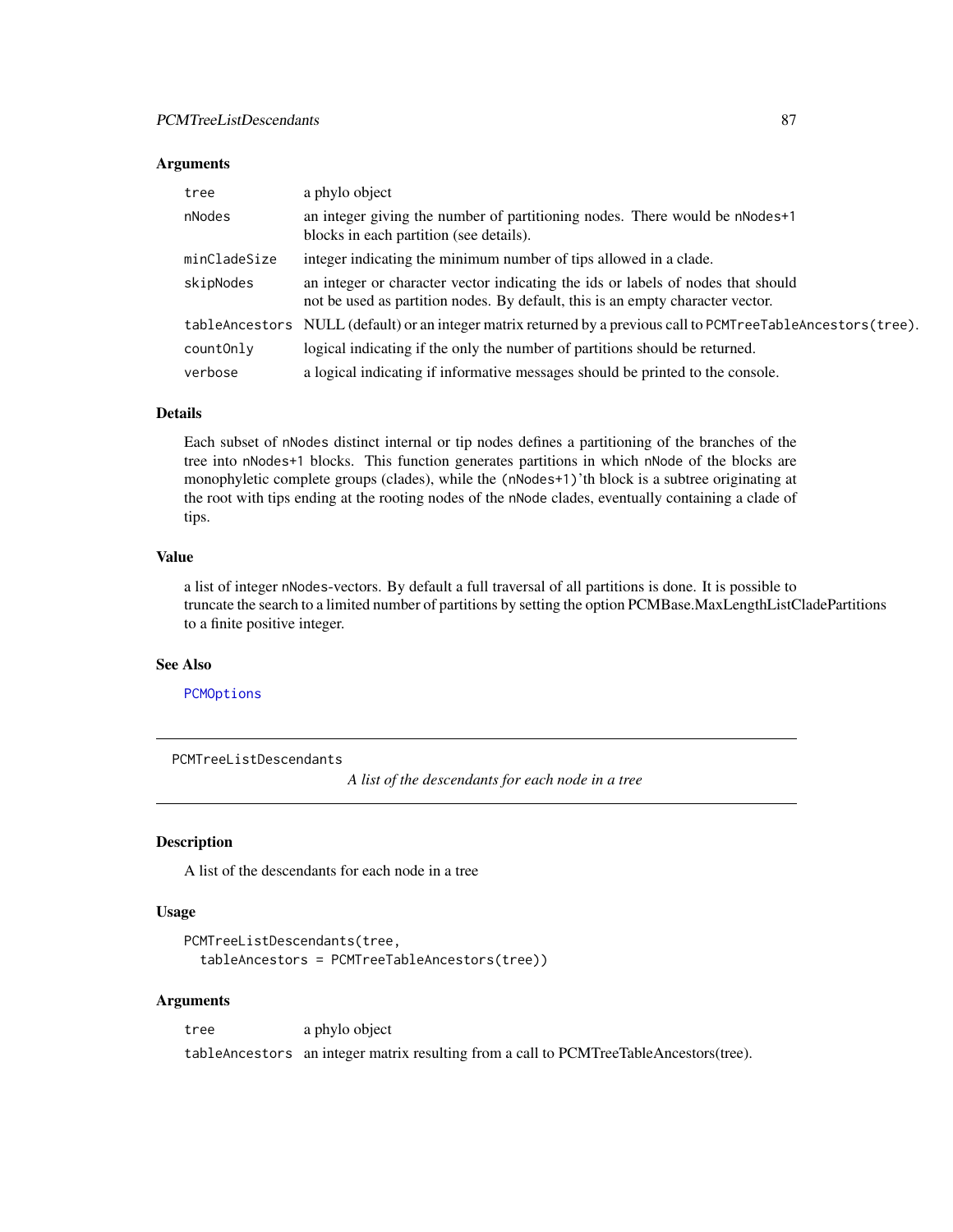## Details

This function has time and memory complexity  $O(M^2)$ , where M is the number of nodes in the tree. It can take several minutes and gigabytes of memory on trees of more than 10000 tips.

# Value

a list with unnamed elements in the order of nodes in the tree. Each element is an integer vector containing the descendant nodes (in increasing order) of the node identified by its index-number in the list.

PCMTreeListRootPaths *A list of the path to the root from each node in a tree*

### Description

A list of the path to the root from each node in a tree

#### Usage

PCMTreeListRootPaths(tree, tableAncestors = PCMTreeTableAncestors(tree))

### Arguments

tree a phylo object

tableAncestors an integer matrix resulting from a call to PCMTreeTableAncestors(tree).

### Details

This function has time and memory complexity  $O(M^2)$ , where M is the number of nodes in the tree. It can take several minutes and gigabytes of memory on trees of more than 10000 tips.

#### Value

a list with unnamed elements in the order of nodes in the tree. Each element is an integer vector containing the ancestors nodes on the path from the node (i) to the root of the tree in that order (the first element in the vector is the parent node of i and so on).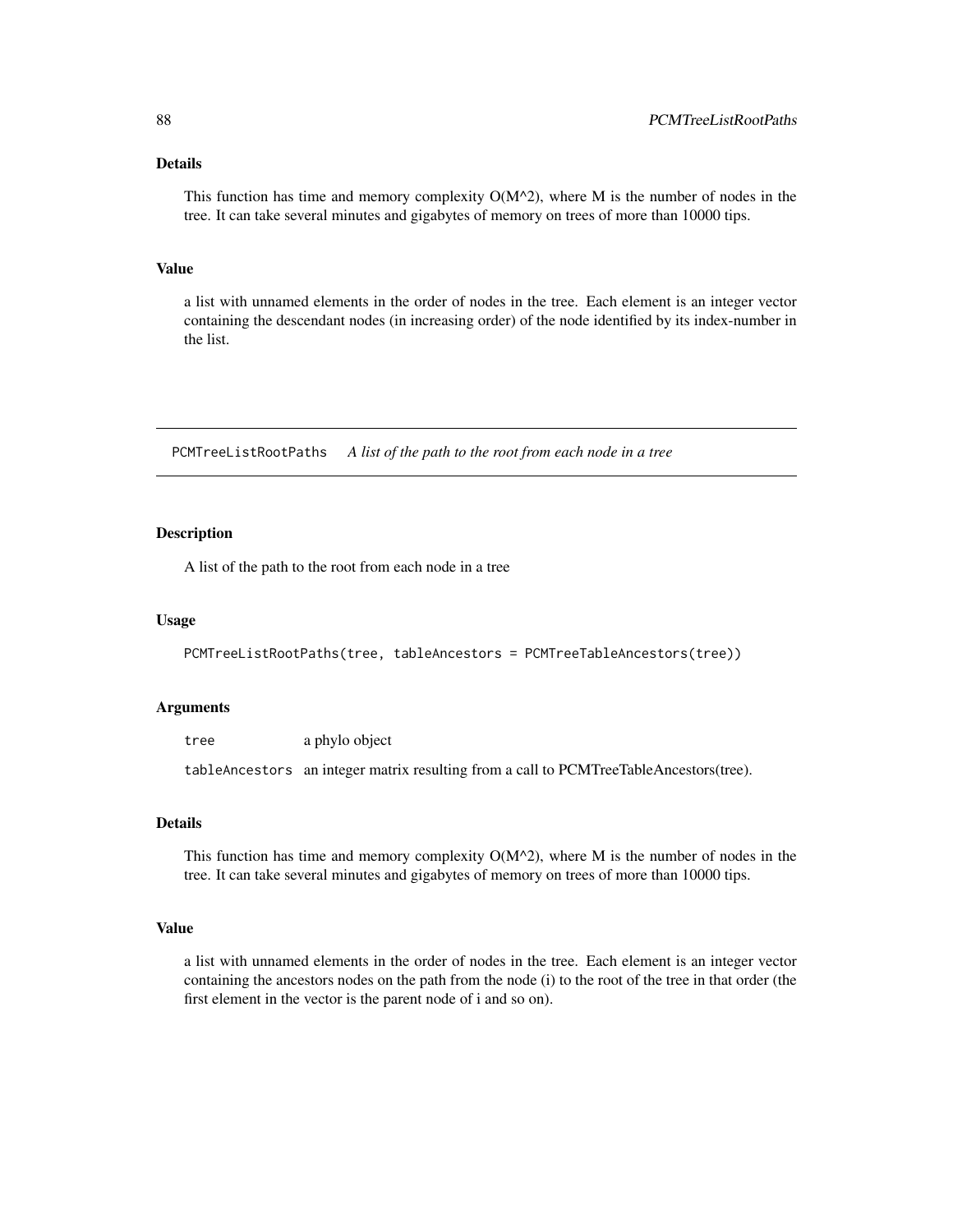<span id="page-88-0"></span>PCMTreeLocateEpochOnBranches

*Find the crossing points of an epoch-time with each lineage of a tree*

## Description

Find the crossing points of an epoch-time with each lineage of a tree

# Usage

```
PCMTreeLocateEpochOnBranches(tree, epoch)
```
# Arguments

| tree  | a phylo                                                       |
|-------|---------------------------------------------------------------|
| epoch | a positive numeric indicating tip-ward distance from the root |

### Value

a named list with an integer vector element "nodes" denoting the ending nodes for each branch crossing epoch and numeric vector element "positions" denoting the root-ward offset from each node in nodes.

<span id="page-88-1"></span>PCMTreeLocateMidpointsOnBranches

*Find the middle point of each branch longer than a threshold*

## Description

Find the middle point of each branch longer than a threshold

# Usage

```
PCMTreeLocateMidpointsOnBranches(tree, threshold = 0)
```
## Arguments

| tree      | a phylo                                                                           |
|-----------|-----------------------------------------------------------------------------------|
| threshold | a positive numeric; only branches longer than threshold will be returned; Default |

# Value

a named list with an integer vector element "nodes" denoting the ending nodes for each branch crossing epoch and numeric vector element "positions" denoting the root-ward offset from each node in nodes.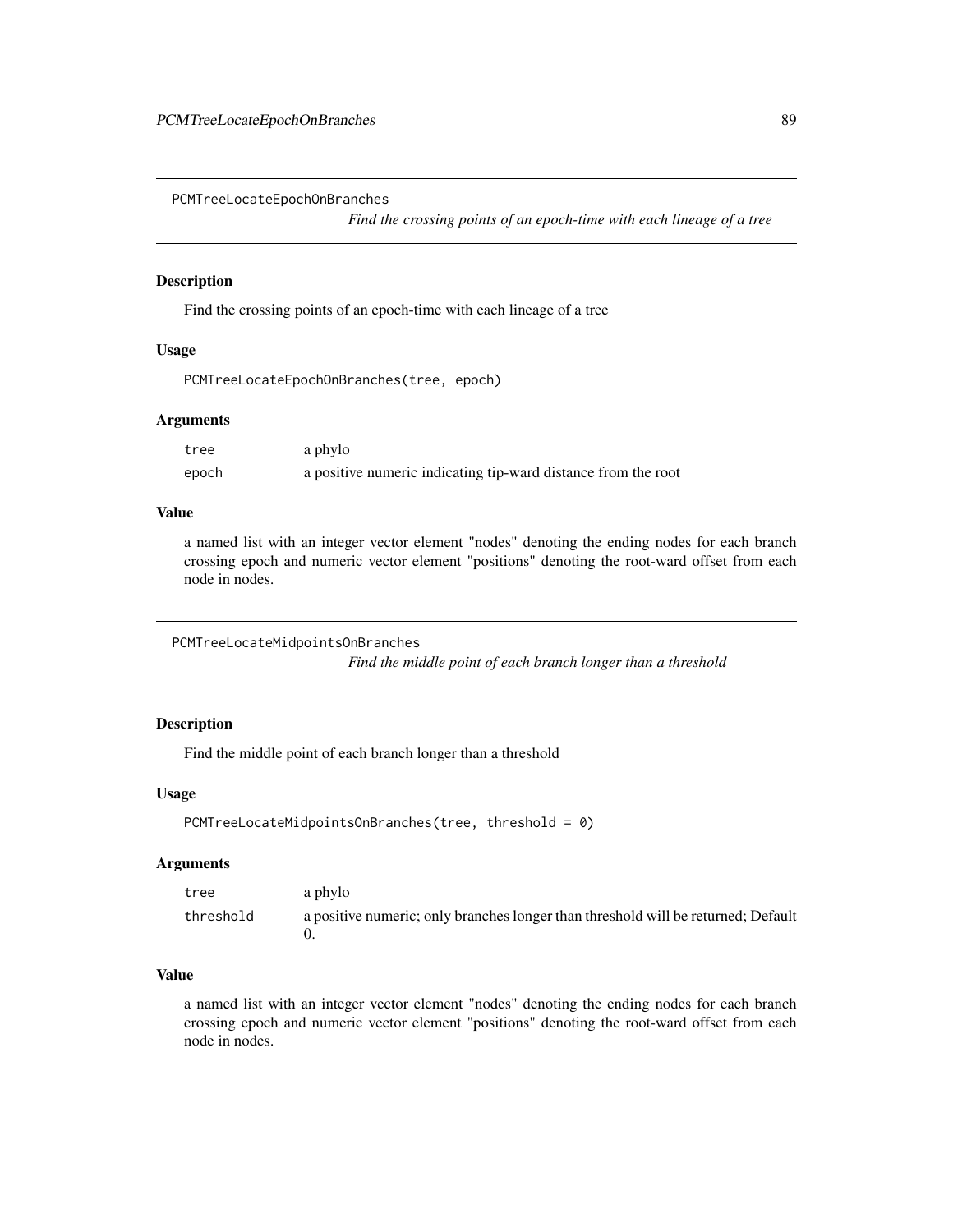PCMTreeMatchLabels *Get the node numbers associated with tip- or node-labels in a tree*

### **Description**

Get the node numbers associated with tip- or node-labels in a tree

### Usage

```
PCMTreeMatchLabels(tree, labels, stopIfNotFound = TRUE)
```
### Arguments

| tree   | a phylo object                                                                                       |
|--------|------------------------------------------------------------------------------------------------------|
| labels | a character vector with valid tip or node labels from tree                                           |
|        | stop If Not Found logical indicating if an error should be raised in case a label has not been found |
|        | in the tree labels. Default: TRUE                                                                    |

## Value

an integer vector giving the tip- or node- integer indices corresponding to labels. If stopIfNotFound is set to FALSE, this vector may contain NAs for the labels that were not found.

#### Examples

```
set.seed(1, kind = "Mersenne-Twister", normal.kind = "Inversion")
PCMTreeMatchLabels(PCMTree(ape::rtree(20)), c("1", "15", "21", "39"))
PCMTreeMatchLabels(PCMTree(ape::rtree(20)), c("1", "45"), stopIfNotFound = FALSE)
```
PCMTreeMatrixNodesInSamePart

*Which couples from a given set of nodes in a tree belong to the same part?*

### Description

Which couples from a given set of nodes in a tree belong to the same part? Which couples from a given set of nodes in a tree belong to the same regime?

#### Usage

```
PCMTreeMatrixNodesInSamePart(tree,
  nodes = seq_len(PCMTreeNumNodes(tree)), upperTriangle = TRUE,
  returnVector = TRUE)
PCMTreeMatrixNodesInSameRegime(tree,
  nodes = seq_len(PCMTreeNumNodes(tree)), upperTriangle = TRUE,
  returnVector = TRUE)
```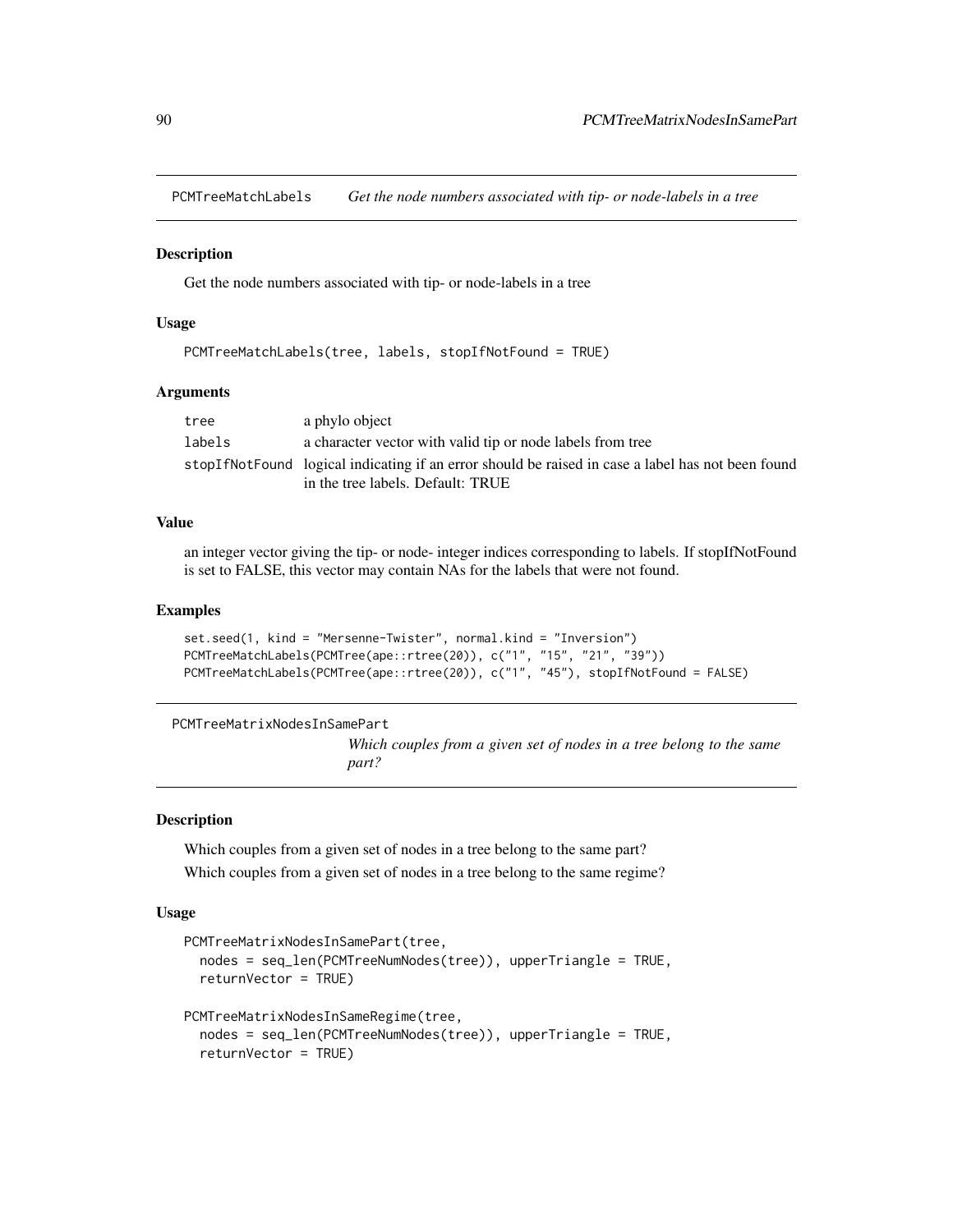#### Arguments

| tree          | a PCMTree object or a phylo object.                                                                                                                                        |
|---------------|----------------------------------------------------------------------------------------------------------------------------------------------------------------------------|
| nodes         | an integer vector of length $L \ge 2$ denoting a set of nodes in the tree.                                                                                                 |
| upperTriangle | logical indicating if all duplicated entries and diagonal entries should be set to<br>NA (by default TRUE).                                                                |
| returnVector  | logical indicating if a vector instead of a matrix should be returned (correspond-<br>ing to calling as vector on the resulting matrix and removing NAs). Default:<br>TRUE |

#### Value

a L x L logical matrix with TRUE on the diagonal and for each couple of tips that belong to the same part or regime. If returnVector is TRUE (default) only a vector of the non-NA entries will be returned.

a L x L logical matrix with TRUE on the diagonal and for each couple of tips that belong to the same part or regime. If returnVector is TRUE (default) only a vector of the non-NA entries will be returned.

```
set.seed(1, kind = "Mersenne-Twister", normal.kind = "Inversion")
tree <- PCMTree(ape::rtree(8))
PCMTreeMatrixNodesInSamePart(tree, returnVector = FALSE)
PCMTreeSetPartition(tree, c(10, 12))
PCMTreeMatrixNodesInSamePart(tree, returnVector = FALSE)
PCMTreeMatrixNodesInSamePart(tree)
PCMTreeMatrixNodesInSamePart(tree, seq_len(PCMTreeNumTips(tree)))
PCMTreeMatrixNodesInSamePart(
  tree, seq_len(PCMTreeNumTips(tree)), returnVector = FALSE)
set.seed(1, kind = "Mersenne-Twister", normal.kind = "Inversion")
tree <- PCMTree(ape::rtree(8))
PCMTreeMatrixNodesInSamePart(tree, returnVector = FALSE)
PCMTreeSetPartition(tree, c(10, 12))
PCMTreeMatrixNodesInSamePart(tree, returnVector = FALSE)
```

```
PCMTreeMatrixNodesInSamePart(tree)
PCMTreeMatrixNodesInSamePart(tree, seq_len(PCMTreeNumTips(tree)))
PCMTreeMatrixNodesInSamePart(
  tree, seq_len(PCMTreeNumTips(tree)), returnVector = FALSE)
```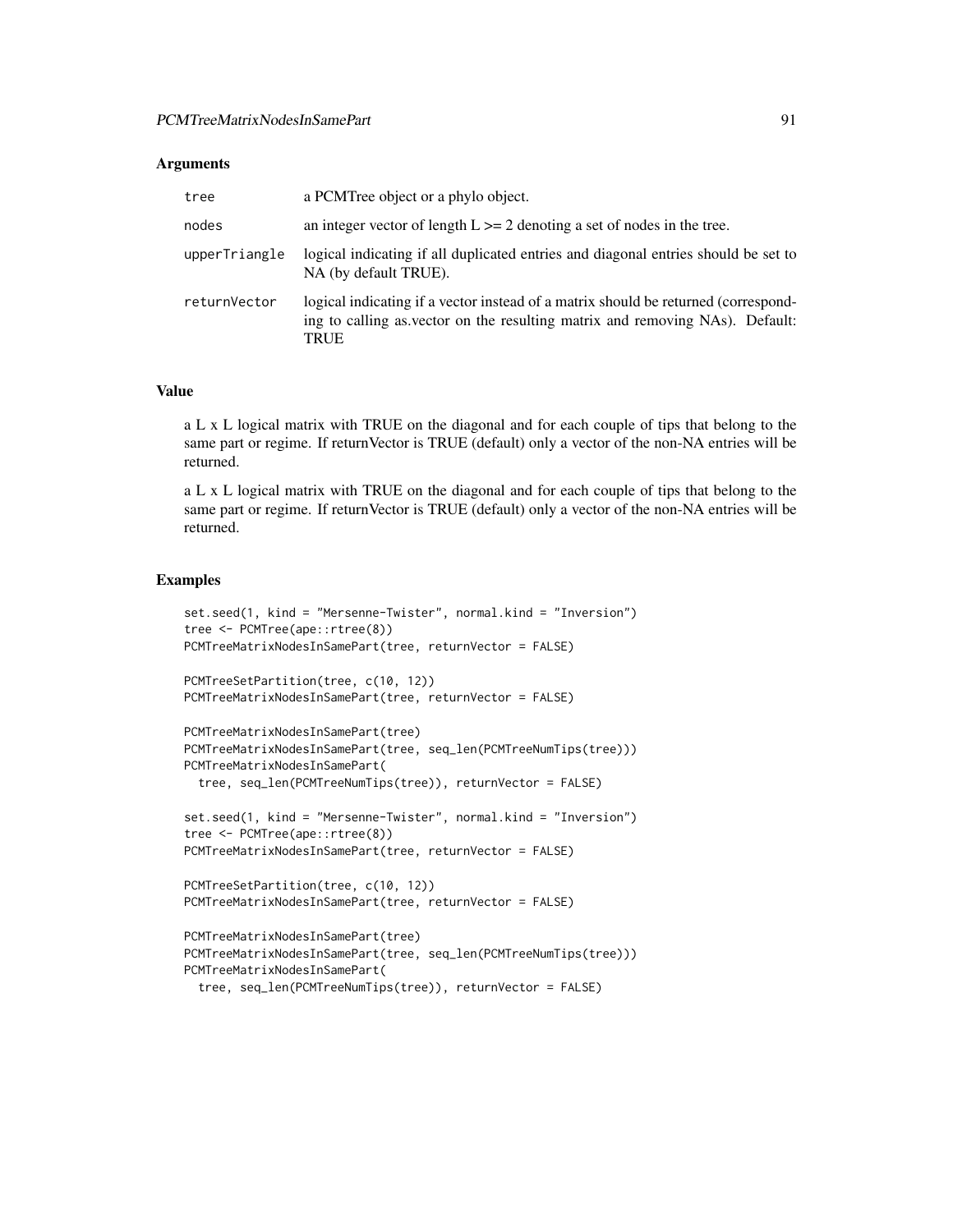```
PCMTreeNearestNodesToEpoch
```
*Find the nearest node to a given time from the root (epoch) on each lineage crossing this epoch*

# Description

Find the nearest node to a given time from the root (epoch) on each lineage crossing this epoch

# Usage

PCMTreeNearestNodesToEpoch(tree, epoch)

## Arguments

| tree  | a phylo                |
|-------|------------------------|
| epoch | a non-negative numeric |

# Value

an integer vector

PCMTreeNodeTimes *Calculate the time from the root to each node of the tree*

# Description

Calculate the time from the root to each node of the tree

### Usage

```
PCMTreeNodeTimes(tree, tipsOnly = FALSE)
```
### Arguments

| tree     | an object of class phylo                                                                             |
|----------|------------------------------------------------------------------------------------------------------|
| tipsOnly | Logical indicating whether the returned results should be truncated only to the<br>tips of the tree. |

# Value

A vector of size the number of nodes in the tree (tips, root, internal) containing the time from the root to the corresponding node in the tree.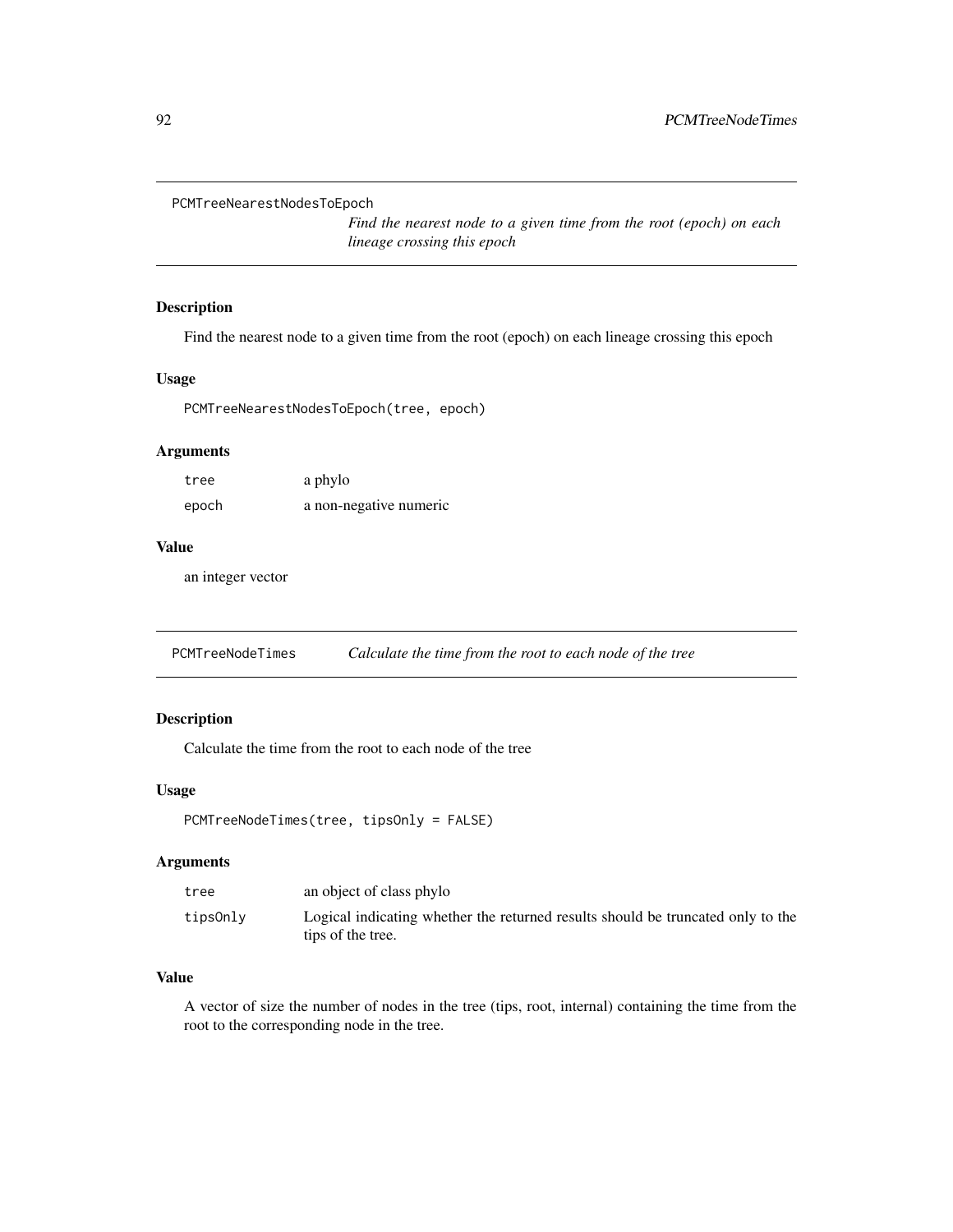PCMTreeNumNodes *Number of all nodes in a tree*

## Description

Number of all nodes in a tree

# Usage

PCMTreeNumNodes(tree)

# Arguments

tree a phylo object

# Details

Wrapper for nrow(tree\$edge) + 1

# Value

the number of nodes in tree including root, internal and tips.

PCMTreeNumParts *Number of unique parts on a tree*

# Description

Number of unique parts on a tree

## Usage

PCMTreeNumParts(tree)

# Arguments

tree a phylo object

# Value

the number of different parts encountered on the tree branches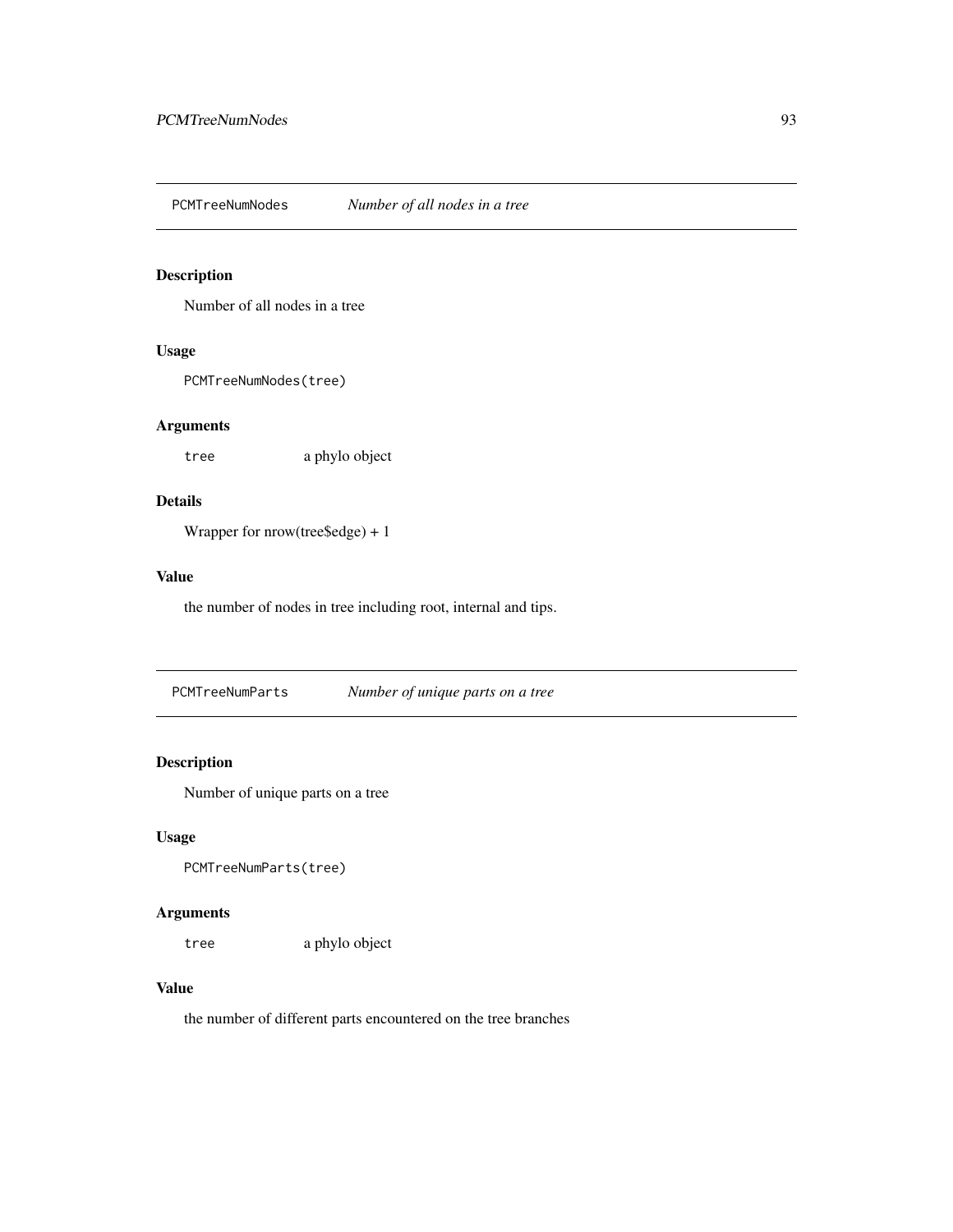# Description

Wrapper for length(tree\$tip.label)

## Usage

PCMTreeNumTips(tree)

### Arguments

tree a phylo object

# Value

the number of tips in tree

| PCMTreePlot | Plot a tree with parts and regimes assigned to these parts |  |  |
|-------------|------------------------------------------------------------|--|--|
|-------------|------------------------------------------------------------|--|--|

# Description

Plot a tree with parts and regimes assigned to these parts

# Usage

```
PCMTreePlot(tree, palette = PCMColorPalette(PCMNumRegimes(tree),
 PCMRegimes(tree)), ...)
```
### Arguments

| tree     | a PCMTree or a phylo object.                                                       |
|----------|------------------------------------------------------------------------------------|
| palette  | a named vector of colors corresponding to the regimes in tree                      |
| $\cdots$ | Arguments passed to ggtree, e.g. layout = $\text{tan}$ , open.angle = 8, size=.25. |

### Note

This function requires that the ggtree package is installed. At the time of releasing this version the ggtree package is not available on CRAN. Check the [ggtree homepage](https://guangchuangyu.github.io/software/ggtree/) for instruction on how to install this package: .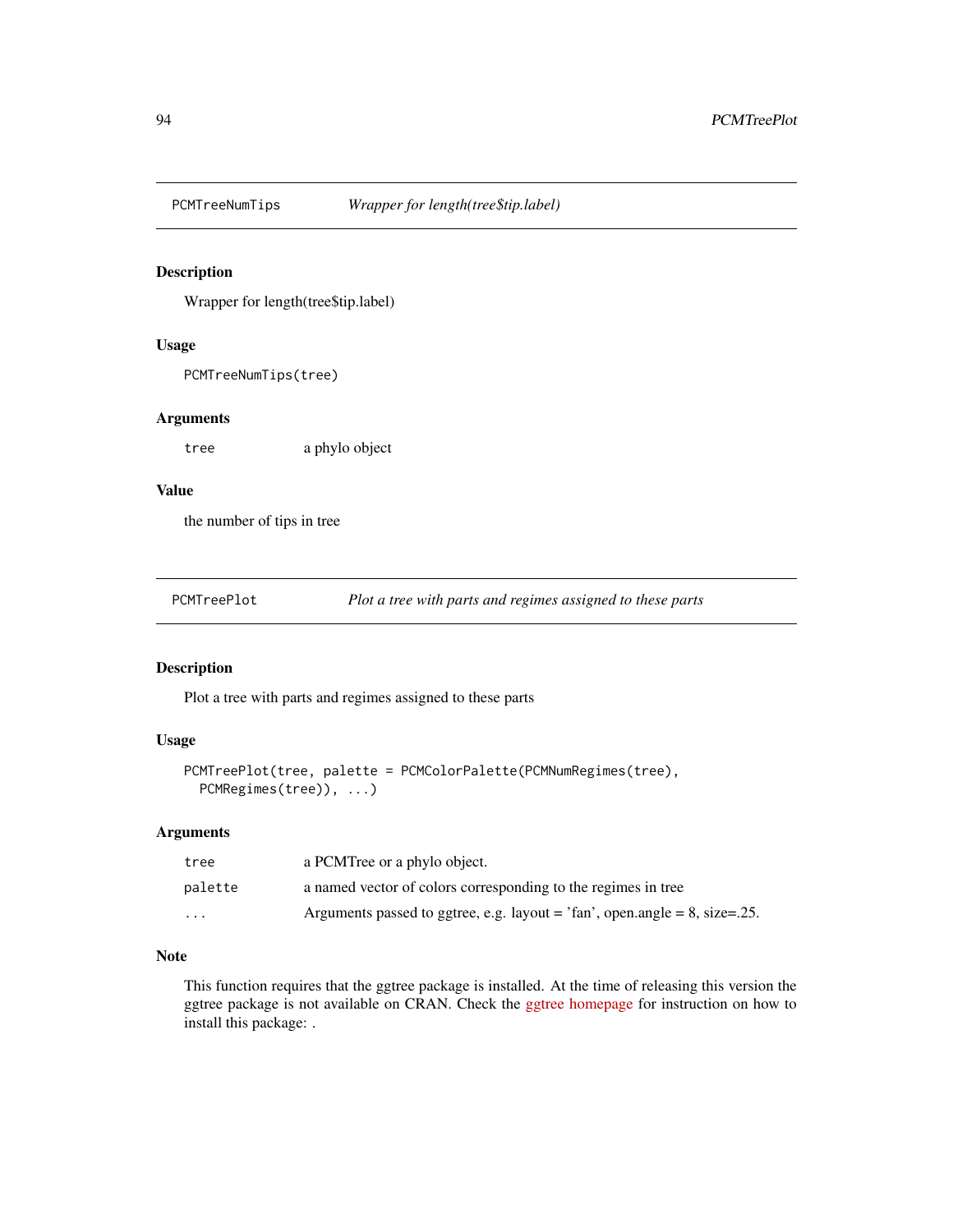PCMTreePostorder *Post-order tree traversal*

### Description

Post-order tree traversal

### Usage

PCMTreePostorder(tree)

# Arguments

tree a phylo object with possible singleton nodes (i.e. internal nodes with one daughter node)

# Value

a vector of indices of edges in tree\$edge in post-order.

PCMTreePreorder *Pre-order tree traversal*

# Description

Pre-order tree traversal

## Usage

```
PCMTreePreorder(tree)
```
### Arguments

tree a phylo object with possible singleton nodes (i.e. internal nodes with one daughter node)

## Value

a vector of indices of edges in tree\$edge in pre-order.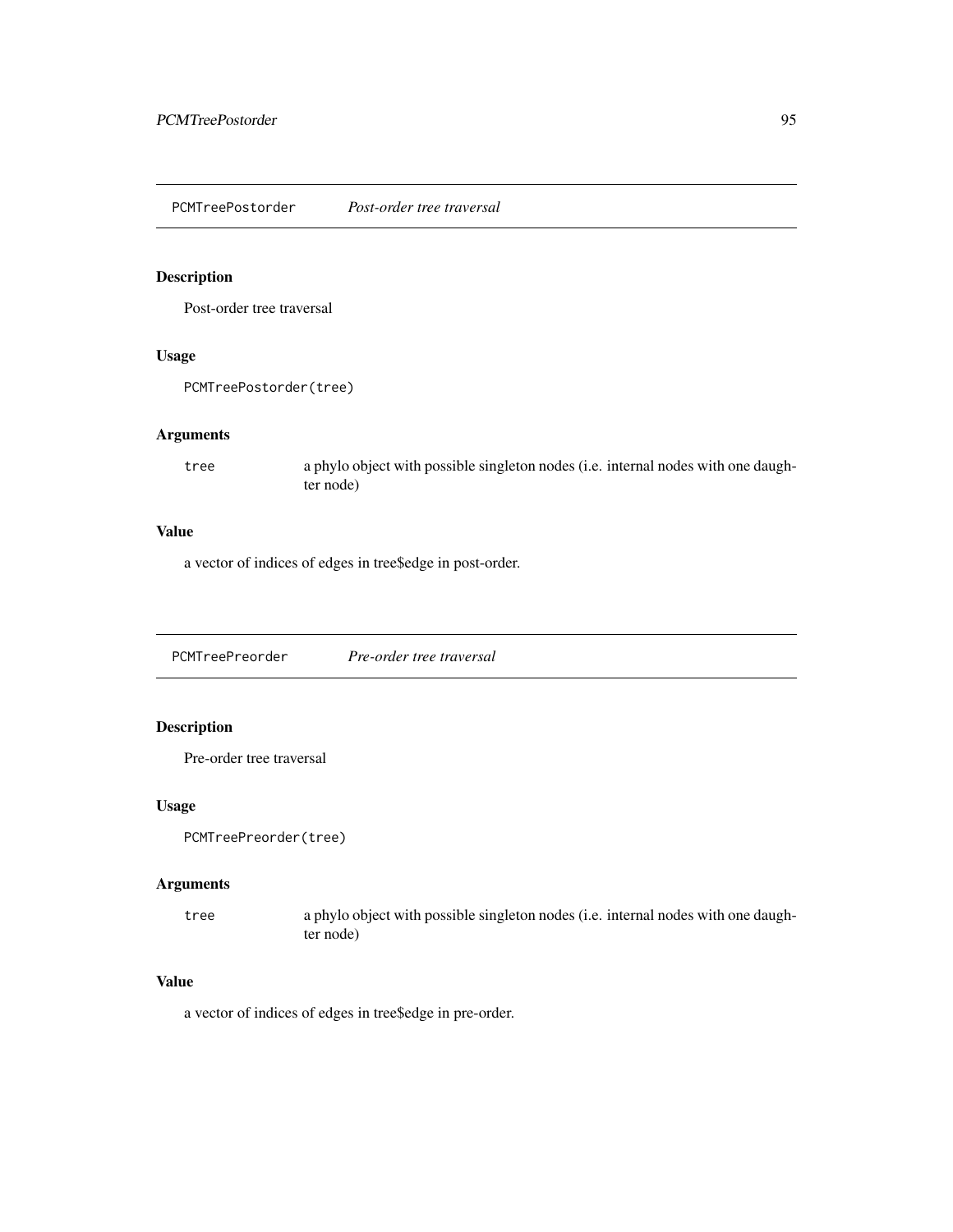## Description

Set tip and internal node labels in a tree

### Usage

```
PCMTreeSetLabels(tree, labels = as.character(1:PCMTreeNumNodes(tree)),
  inplace = TRUE)
```
## Arguments

| tree    | a phylo object or a PCMTree object. If this is a PCMTree object, the internal<br>edge.part and part.regime members will be updated accordingly.                                                                          |
|---------|--------------------------------------------------------------------------------------------------------------------------------------------------------------------------------------------------------------------------|
| labels  | a character vector in the order 1:PCMTreeNumNodes(tree) as denoted in the<br>tree Sedge matrix.                                                                                                                          |
| inplace | a logical indicating if the change should be done in place on the object in the<br>calling environment (in this case tree must not be a temporary object, e.g. re-<br>turned by another function call). Default is TRUE. |

## Value

if inplace is FALSE, a copy of tree with set or modified tree\$tip.label and tree\$node.label. If the original tree has a member edge.part, the returned tree has tree\$edge.part and tree\$part.regime updated. If inplace is TRUE (the default), nothing is returned and the above changes are made directly on the input tree.

#### See Also

[PCMTree](#page-66-0)

```
tree <- ape::rtree(5)
tree$tip.label
# the following three are NULLs
tree$node.label
tree$edge.part
tree$part.regime
```

```
tree <- PCMTree(tree)
PCMTreeSetPartition(tree, c(6, 8))
tree$tip.label
tree$node.label
tree$edge.part
```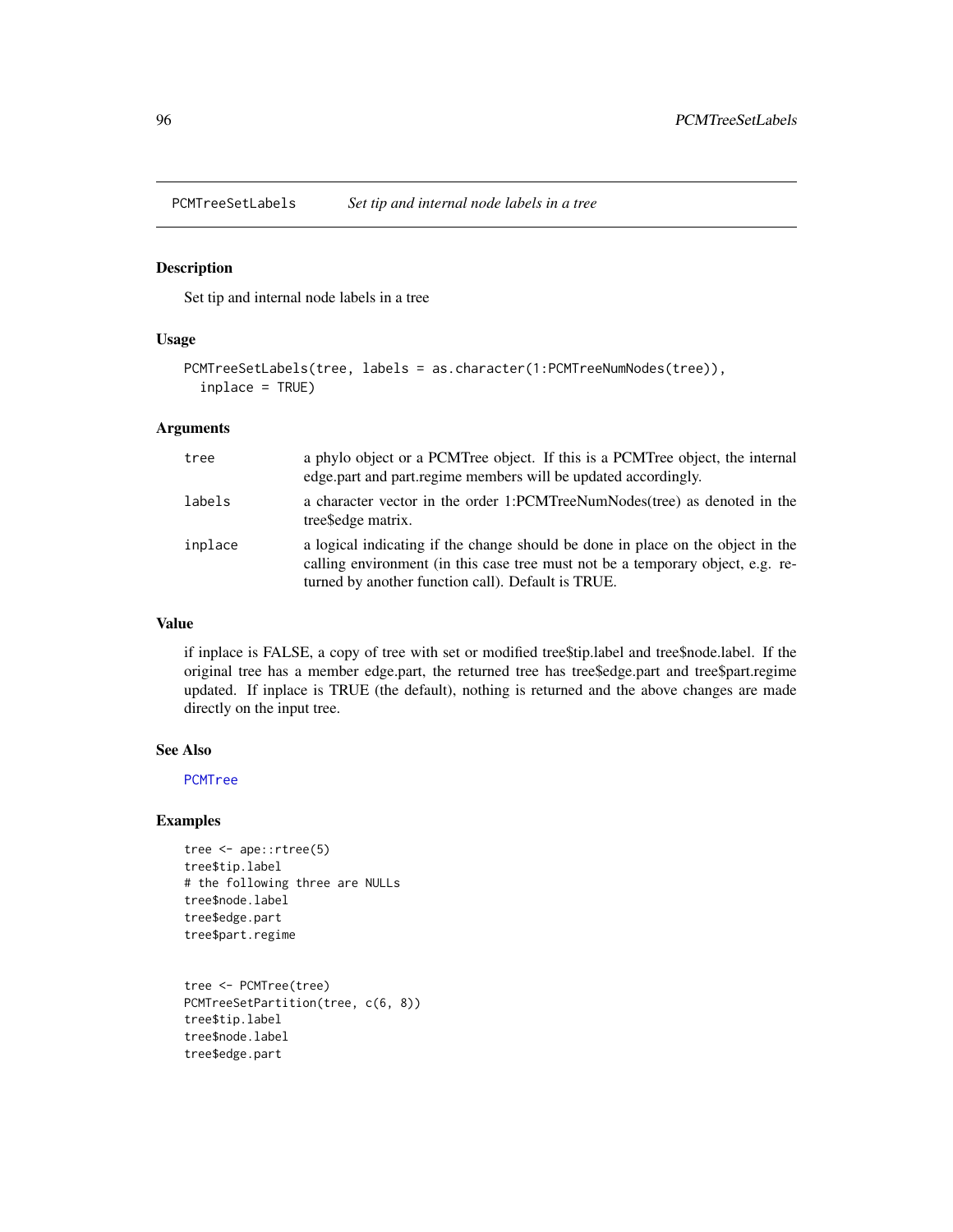# PCMTreeSetPartition 97

```
tree$part.regime
PCMTreeSetLabels(
  tree, labels = paste0(c(rep("t", 5), rep("n", 4)), PCMTreeGetLabels(tree)))
PCMTreeGetLabels(tree)
tree$tip.label
tree$node.label
tree$edge.part
tree$part.regime
```
<span id="page-96-0"></span>PCMTreeSetPartition *Set a partition of a tree by specifying the partition nodes*

# Description

Set a partition of a tree by specifying the partition nodes

# Usage

```
PCMTreeSetPartition(tree, nodes = c(PCMTreeNumTips(tree) + 1L),
  inplace = TRUE)
```
# Arguments

| tree    | a PCMTree object.                                                                                                                                                                                                                    |
|---------|--------------------------------------------------------------------------------------------------------------------------------------------------------------------------------------------------------------------------------------|
| nodes   | a character vector containing tip or node labels or an integer vector denoting tip<br>or internal nodes in tree - the parts change at the start of the branches leading to<br>these nodes. Default: $c$ (PCMTreeNumTips(tree) + 1L). |
| inplace | a logical indicating if the change should be done to the tree in the calling en-<br>vironment (TRUE) or a copy of the tree with set edge part member should be<br>returned (FALSE). Default is TRUE.                                 |

### Value

If inplace is TRUE nothing, otherwise a copy of the tree with set edge.part member.

# See Also

[PCMTreeGetPartition](#page-77-1) [PCMTree](#page-66-0)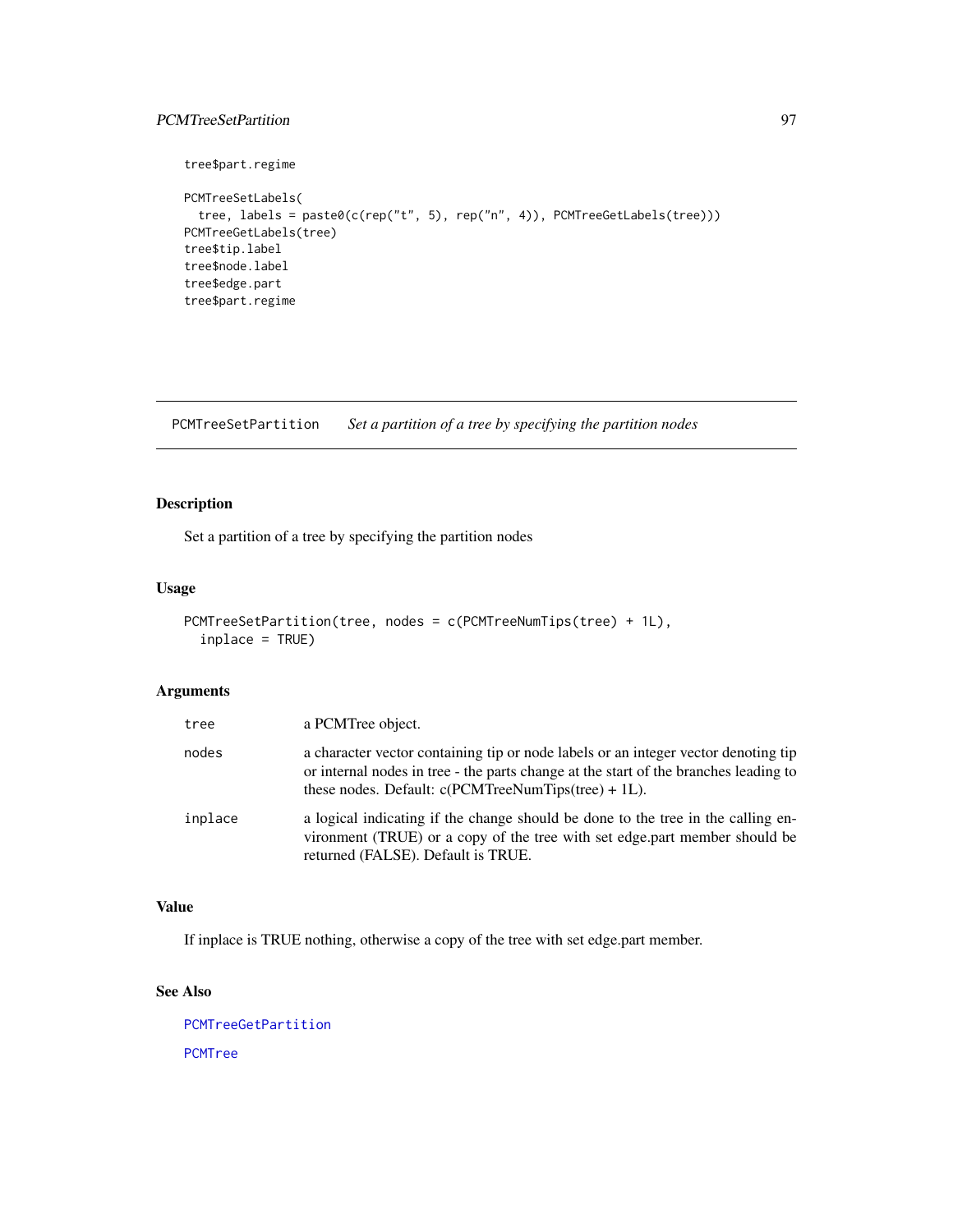### Examples

```
set.seed(1, kind = "Mersenne-Twister", normal.kind = "Inversion")
tree <- PCMTree(ape::rtree(8))
PCMTreeSetLabels(tree, paste0("x", PCMTreeGetLabels(tree)))
PCMTreeGetPartition(tree)
PCMTreeGetPartNames(tree)
PCMTreeGetPartRegimes(tree)
PCMTreePlot(tree) + ggtree::geom_nodelab() + ggtree::geom_tiplab()
tree <- PCMTreeSetPartition(tree, c(12, 14), inplace = FALSE)
PCMTreeGetPartition(tree)
PCMTreeGetPartNames(tree)
PCMTreeGetPartRegimes(tree)
PCMTreePlot(tree) + ggtree::geom_nodelab() + ggtree::geom_tiplab()
# reset the partition to a default one, where there is only one part:
PCMTreeSetPartition(tree)
PCMTreeGetPartition(tree)
PCMTreeGetPartNames(tree)
PCMTreeGetPartRegimes(tree)
PCMTreePlot(tree) + ggtree::geom_nodelab() + ggtree::geom_tiplab()
# reset the labels to the default labels which are character representations
# of the node ids
PCMTreeSetLabels(tree)
PCMTreeGetPartition(tree)
PCMTreeGetPartNames(tree)
PCMTreeGetPartRegimes(tree)
```
<span id="page-97-0"></span>PCMTreeSetPartRegimes *Set regimes for the parts in a tree*

# Description

Set regimes for the parts in a tree

### Usage

```
PCMTreeSetPartRegimes(tree, part.regime, setPartition = FALSE,
  inplace = TRUE)
```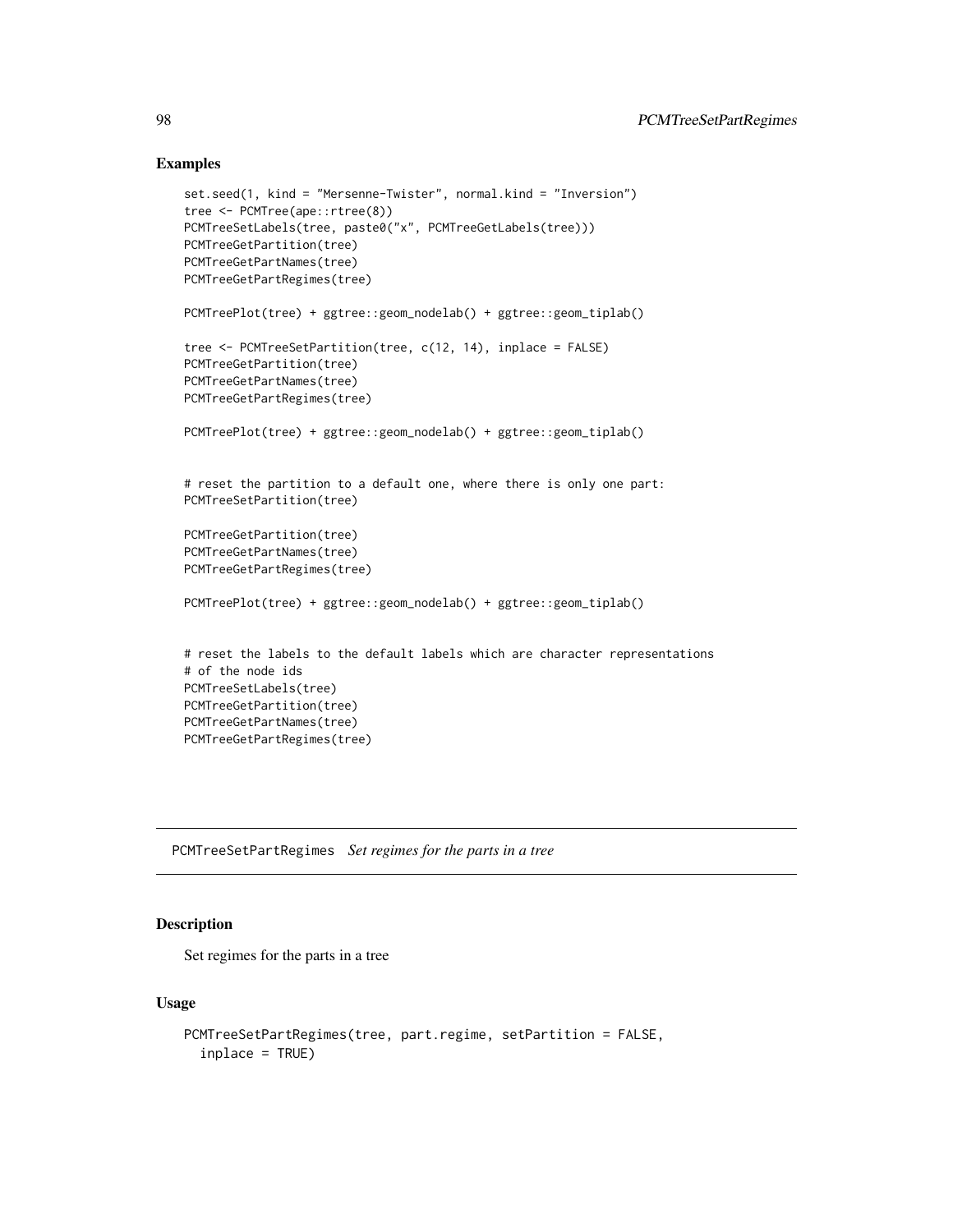### Arguments

| tree         | a PCMTree object.                                                                                                                                                                                                             |
|--------------|-------------------------------------------------------------------------------------------------------------------------------------------------------------------------------------------------------------------------------|
| part.regime  | a named vector containing regimes to be assigned to some of or to each of the<br>parts in the tree.                                                                                                                           |
| setPartition | a logical indicating if the partition of the tree should be set as well. If this argu-<br>ment is set to TRUE, the names of part regime are passed as the nodes argument<br>in a call to PCMTreeSetPartition. Default: FALSE. |
| inplace      | a logical indicating if the change should be done to the tree in the calling en-<br>vironment (TRUE) or a copy of the tree with set edge part member should be<br>returned (FALSE). Default is TRUE.                          |

## Value

If inplace is TRUE nothing, otherwise a copy of the tree with set edge.part and part.regime members.

### See Also

### [PCMTree](#page-66-0)

# Examples

```
tree <- PCMTree(ape::rtree(25))
PCMTreeGetPartition(tree)
PCMTreeGetPartRegimes(tree)
PCMTreeGetPartNames(tree)
PCMTreeSetPartRegimes(tree, c(`26` = 2))
PCMTreeGetPartition(tree)
PCMTreeGetPartRegimes(tree)
PCMTreeGetPartNames(tree)
PCMTreeSetPartRegimes(tree, c(`26` = "global-regime"))
PCMTreeGetPartition(tree)
PCMTreeGetPartRegimes(tree)
PCMTreeGetPartNames(tree)
# This should fail because no partition with nodes 26, 28 and 41 has been
# done.
ggplot2::should_stop(
 PCMTreeSetPartRegimes(tree, c('26' = "a", '28' = "b", '41' = "c")))
# This should succeed and change the partition as well as regime assignment
PCMTreeSetPartRegimes(
  tree, c('26) = "a", '28' = "b", '41' = "c"), setPartition = TRUE)PCMTreeGetPartition(tree)
PCMTreeGetPartRegimes(tree)
PCMTreeGetPartNames(tree)
```
set.seed(1, kind = "Mersenne-Twister", normal.kind = "Inversion")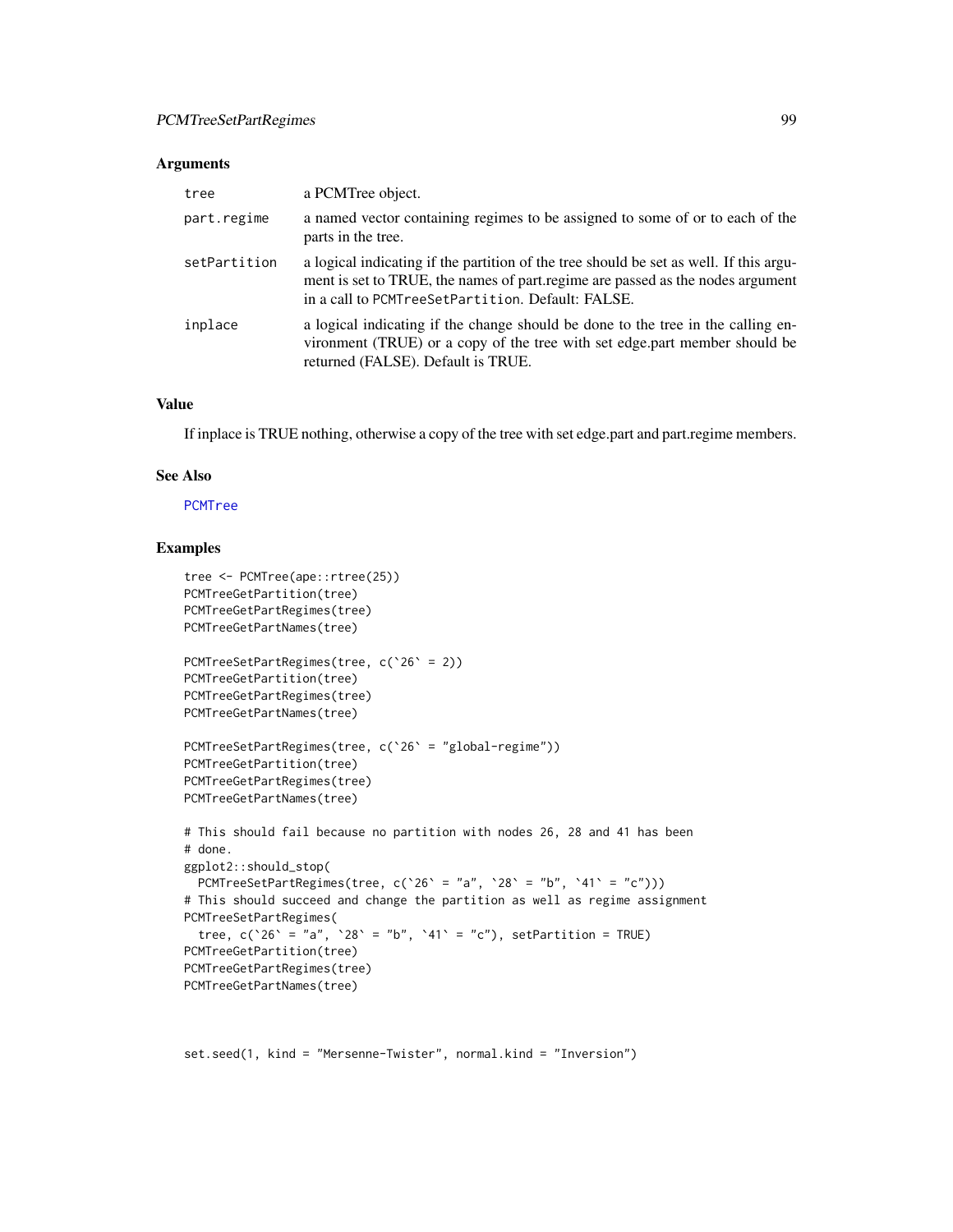```
# number of tips
N < -40# tree with one regime
tree.a <- ape::rtree(N)
tree.a <- PCMTree(tree.a)
PCMTreeSetPartRegimes(
  tree.a,
  part.regime = structure("a", names = as.character(N+1L)),
  setPartition = TRUE,
  inplace = TRUE)
PCMTreePlot(tree.a) + ggtree::geom_nodelab() + ggtree::geom_tiplab()
tree.ab <- tree.a
PCMTreeSetPartRegimes(
  tree.ab,
  part.regime = structure(c("a", "b"), names = as.character(c(N+1L, N+31L))),
  setPartition = TRUE,
  inplace = TRUE)
PCMTreePlot(tree.ab) + ggtree::geom_nodelab() + ggtree::geom_tiplab()
```
PCMTreeSetRegimesForEdges

*Set the regime for each individual edge in a tree explicitly*

# Description

Set the regime for each individual edge in a tree explicitly

### Usage

```
PCMTreeSetRegimesForEdges(tree, regimes, inplace = TRUE)
```
## Arguments

| tree    | a PCMTree or a phylo object.                                                                                                                                                 |
|---------|------------------------------------------------------------------------------------------------------------------------------------------------------------------------------|
| regimes | a vector of the length equal to 'nrow(tree \$edge)'.                                                                                                                         |
| inplace | a logical indicating if the change should be done within the tree in the calling<br>environment or a copy of the tree with modified regime assignment should be<br>returned. |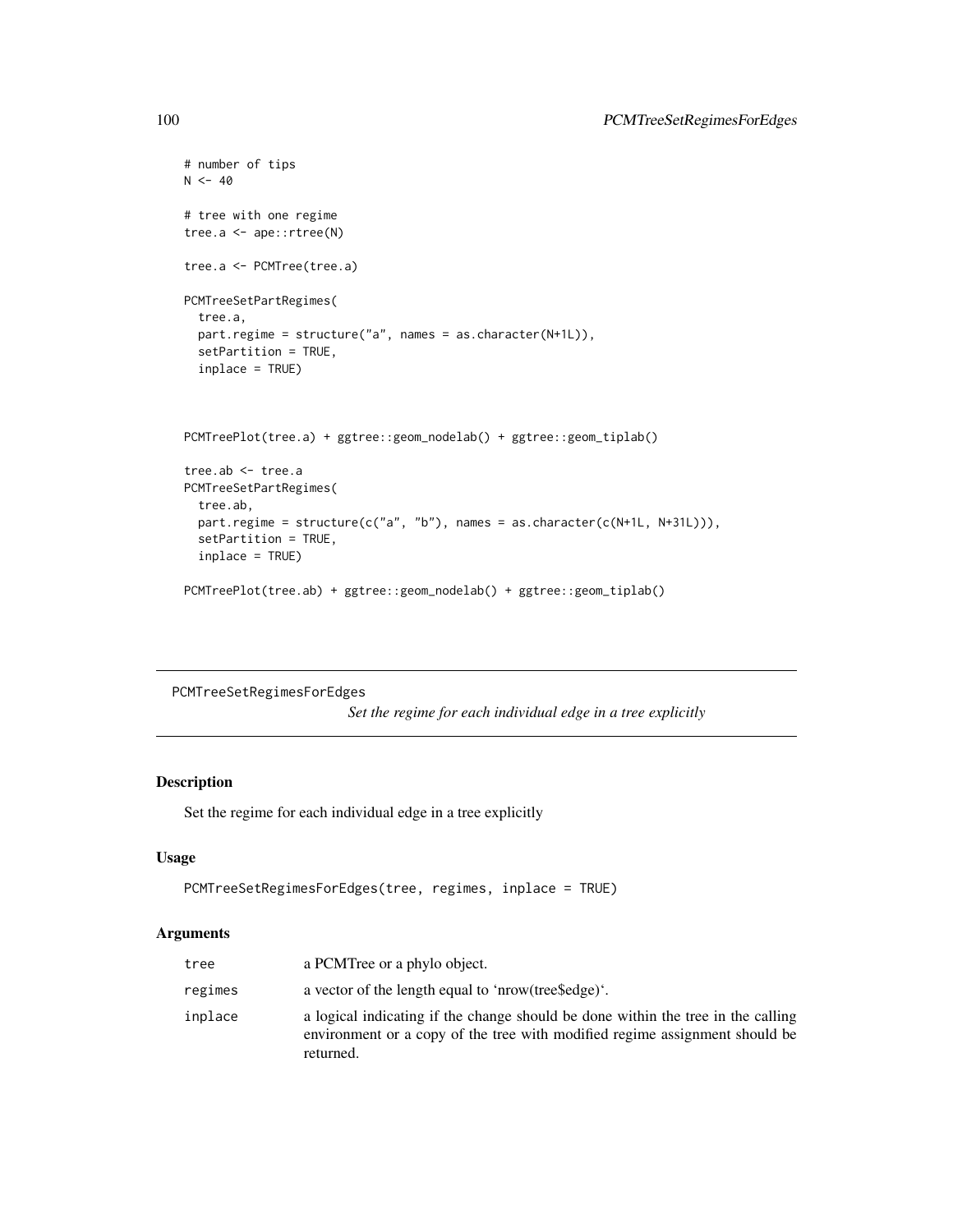# PCMTreeSplitAtNode 101

# Value

if inplace is TRUE, nothing, otherwise a modified copy of tree.

# Note

Calling this function overwrites the current partitioning of the tree.

# Examples

```
set.seed(1, kind = "Mersenne-Twister", normal.kind = "Inversion")
tree <- ape::rtree(10)
regimes <- sample(letters[1:3], nrow(tree$edge), replace = TRUE)
PCMTreeSetRegimesForEdges(tree, regimes)
```

```
PCMTreePlot(tree)
```

| PCMTreeSplitAtNode | Slit a tree at a given internal node into a clade rooted at this node and |
|--------------------|---------------------------------------------------------------------------|
|                    | the remaining tree after dropping this clade                              |

# Description

Slit a tree at a given internal node into a clade rooted at this node and the remaining tree after dropping this clade

# Usage

```
PCMTreeSplitAtNode(tree, node,
  tableAncestors = PCMTreeTableAncestors(tree), X = NULL)
```
## Arguments

| tree | a PCMTree object.                                                                                        |
|------|----------------------------------------------------------------------------------------------------------|
| node | an integer or character indicating a root, internal or tip node                                          |
|      | table Ancestors an integer matrix returned by a previous call to PCMTreeTableAncestors(tree)<br>or NULL. |
| X    | an optional $k \times N$ matrix with trait value vectors for each tip in tree.                           |

## Details

In the current implementation, the edge.jump and edge.part members of the tree will be discarded and not present in the clade.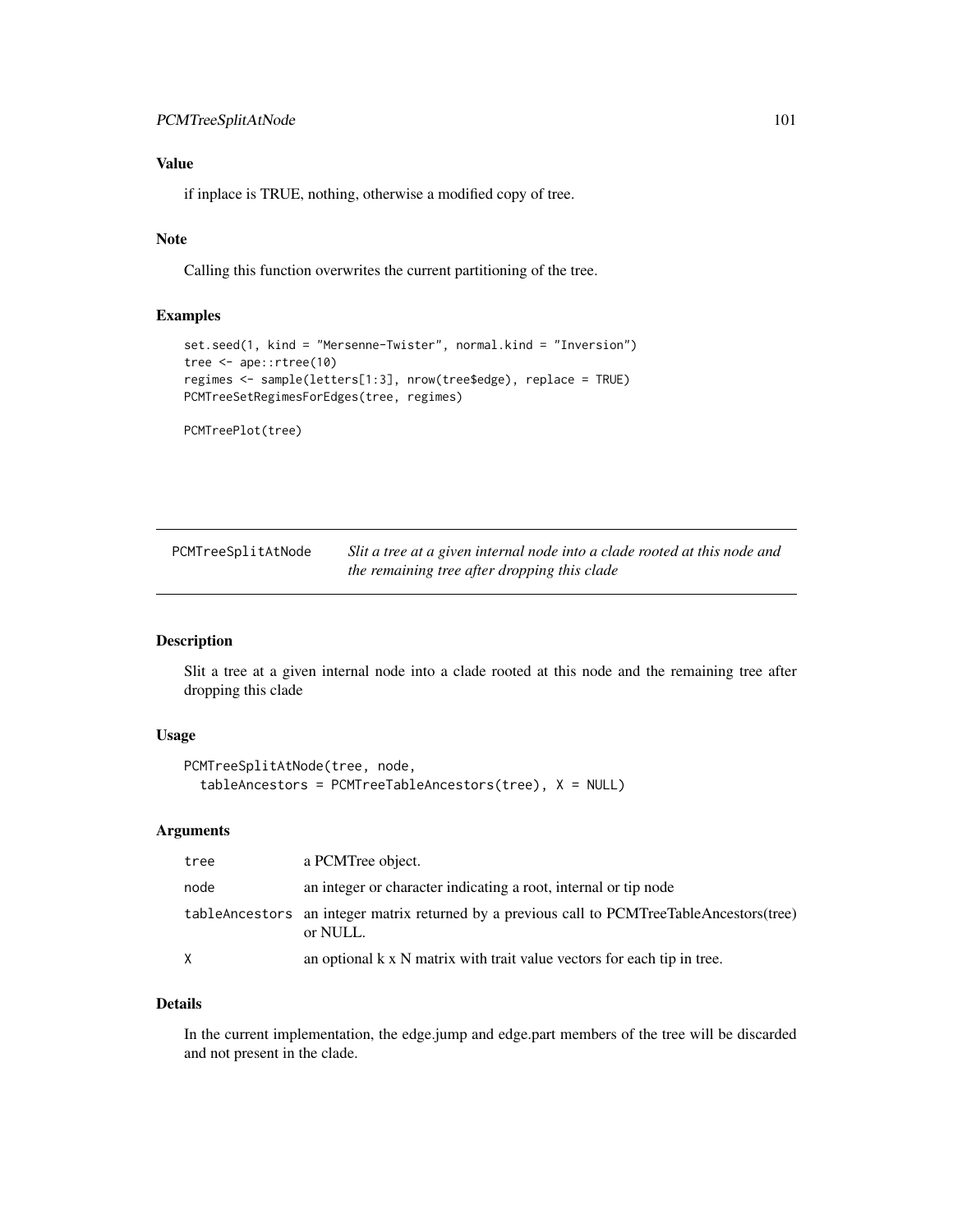## Value

A list containing two named phylo objects:

- clade The subtree (clade) starting at node.
- Xclade The portion of X attributable to the tips in clade; NULL if X is NULL.
- rest The tree resulting after dropping all tips in the clade.
- Xrest The portion of X attributable to the tips in rest; NULL if X is NULL.

# Examples

```
set.seed(1, kind = "Mersenne-Twister", normal.kind = "Inversion")
tree <- PCMTree(ape::rtree(25))
PCMTreePlot(tree) + ggtree::geom_nodelab(angle = 45) +
 ggtree::geom_tiplab(angle = 45)
spl <- PCMTreeSplitAtNode(tree, 28)
PCMTreePlot(PCMTree(spl$clade)) + ggtree::geom_nodelab(angle = 45) +
 ggtree::geom_tiplab(angle = 45)
PCMTreePlot(PCMTree(spl$rest)) + ggtree::geom_nodelab(angle = 45) +
 ggtree::geom_tiplab(angle = 45)
```
PCMTreeTableAncestors *A matrix (table) of ancestors/descendants for each node in a tree*

### Description

A matrix (table) of ancestors/descendants for each node in a tree

### Usage

```
PCMTreeTableAncestors(tree, preorder = PCMTreePreorder(tree))
```
#### Arguments

| tree     | a phylo object                                                                                               |
|----------|--------------------------------------------------------------------------------------------------------------|
| preorder | an integer vector returned by a previous call to PCMTreePreorder (tree). De-<br>fault PCMTreePreorder(tree). |

### Details

This function has time and memory complexity  $O(M^2)$ , where M is the number of nodes in the tree. It can take several minutes and gigabytes of memory on trees of more than 10000 tips.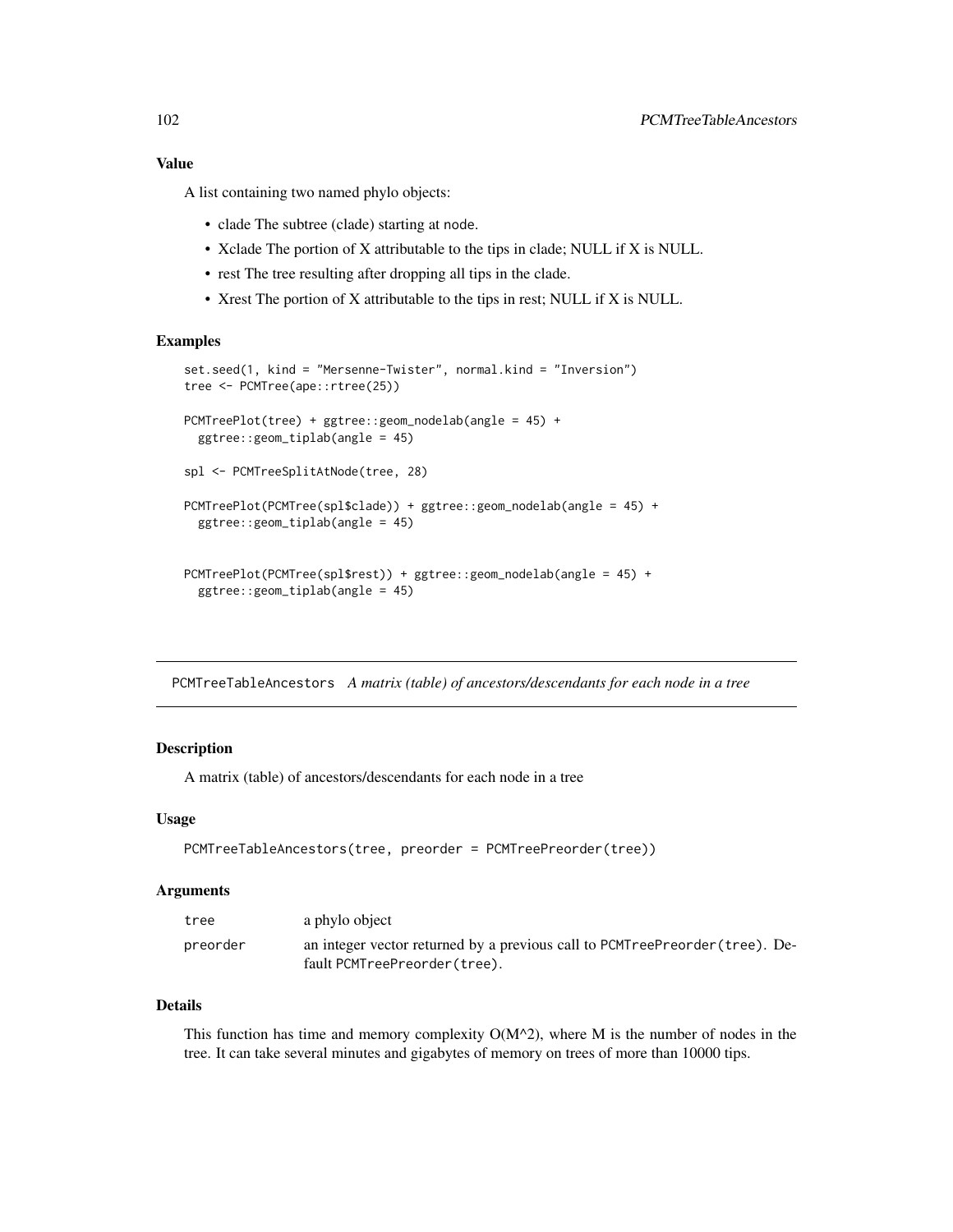# PCMTreeToString 103

### Value

an integer square matrix of size  $M \times M$  where  $M$  is the number of nodes in the tree. Element j on row i is 0 if j is not an ancestor of i or a positive integer equal to the position of j on the path from the root to i if j is an ancestor of i.

PCMTreeToString *A character representation of a phylo object.*

### Description

A character representation of a phylo object.

## Usage

```
PCMTreeToString(tree, includeLengths = FALSE, includePartition = FALSE)
```
### Arguments

tree a phylo object. includeLengths logical. Default: FALSE. includePartition logical. Default: FALSE.

#### Value

a character string.

PCMTreeVCV *Phylogenetic Variance-covariance matrix*

# Description

This is a simplified wrapper for ape's [vcv](#page-0-0) function. Setting the runtime option PCMBase.UsePCMVarForVCV to TRUE will switch to a computation of the matrix using the function [PCMVar](#page-103-0).

# Usage

PCMTreeVCV(tree)

#### Arguments

tree a phylo object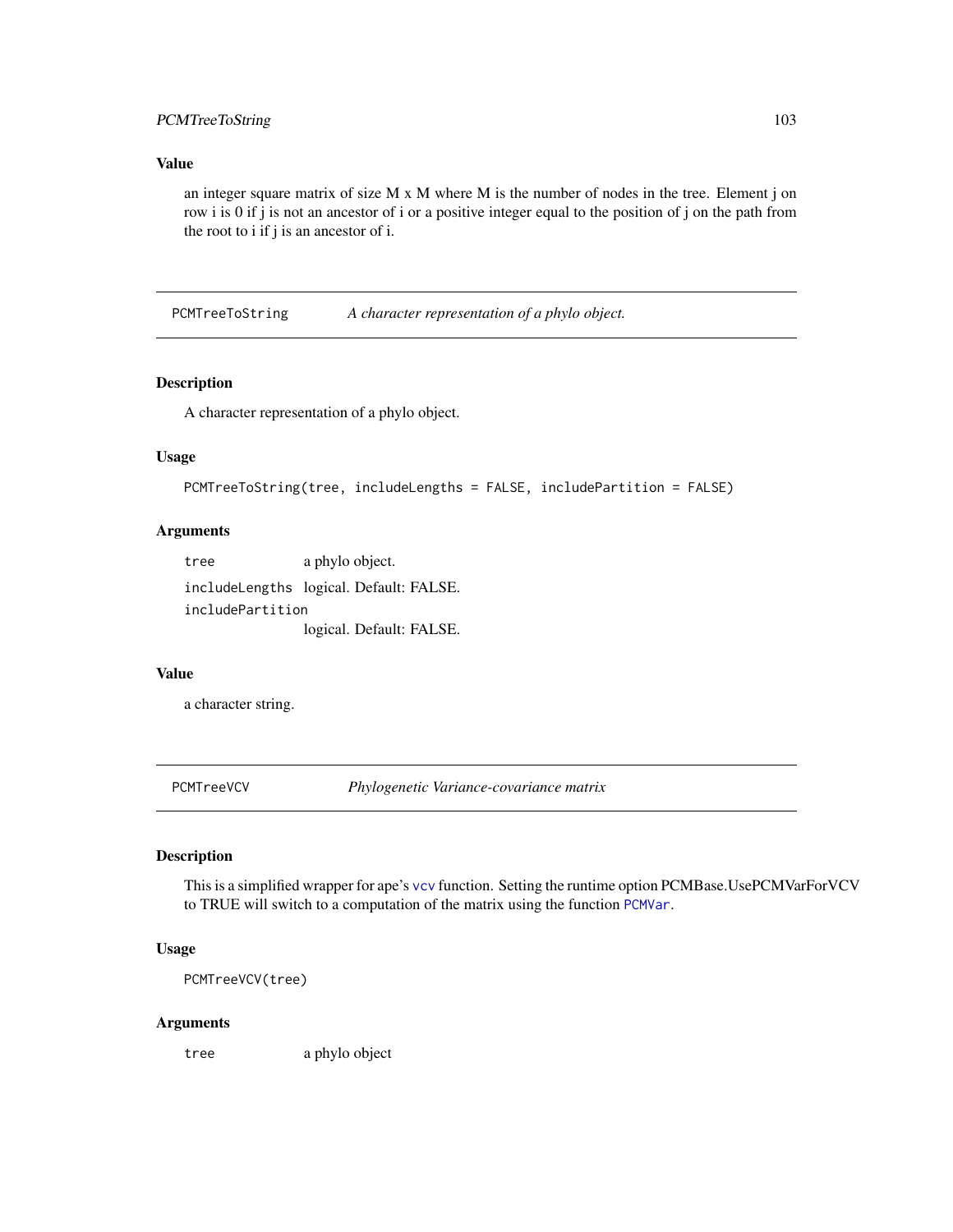### Value

a N x N matrix. Assuming a BM model of evolution, this is a matrix in which element  $(i,j)$  is equal to the shared root-distance of the nodes i and j.

## See Also

[vcv](#page-0-0) [PCMVar](#page-103-0) [PCMOptions](#page-42-0)

PCMUnfixParameter *Unfix a parameter in a PCM model*

## Description

Unfix a parameter in a PCM model

## Usage

PCMUnfixParameter(model, name)

### Arguments

| model | a PCM object       |
|-------|--------------------|
| name  | a character string |

## Value

a copy of the model with removed class '\_Fixed' from the class of the parameter name

<span id="page-103-0"></span>PCMVar *Expected variance-covariance matrix for each couple of tips (i,j)*

# Description

Expected variance-covariance matrix for each couple of tips (i,j)

# Usage

```
PCMVar(tree, model, W0 = matrix(0, PCMNumTraits(model),
 PCMNumTraits(model)), SE = matrix(0, PCMNumTraits(model),
 PCMTreeNumTips(tree)), metaI = PCMInfo(NULL, tree, model, verbose =
  verbose), internal = FALSE, diagOnly = FALSE, verbose = FALSE)
```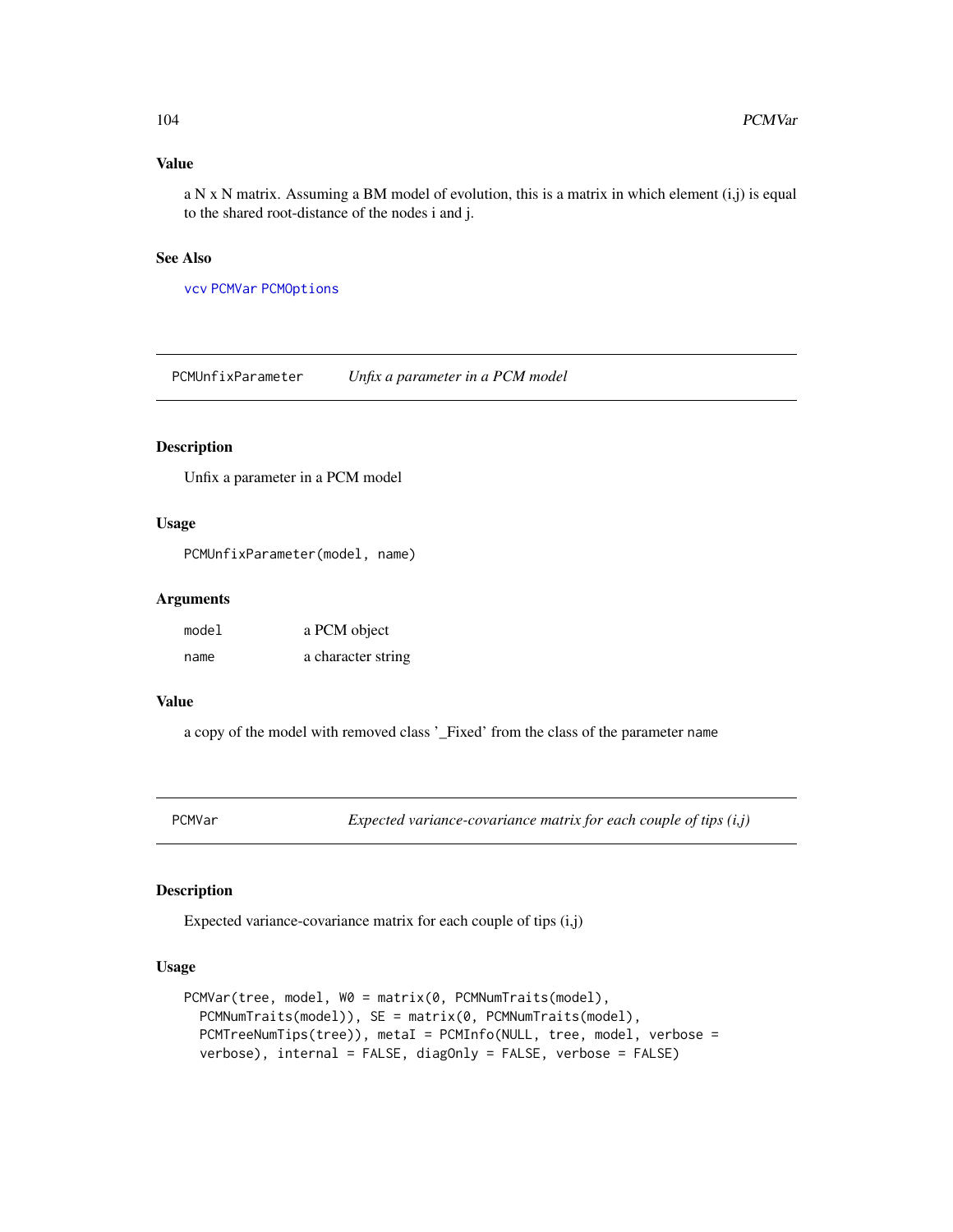### PCMVar 105

### Arguments

| tree      | a phylo object with N tips.                                                                                                                                                                                                                                                                                                                 |
|-----------|---------------------------------------------------------------------------------------------------------------------------------------------------------------------------------------------------------------------------------------------------------------------------------------------------------------------------------------------|
| model     | an S3 object specifying both, the model type (class, e.g. "OU") as well as the<br>concrete model parameter values at which the likelihood is to be calculated (see<br>also Details).                                                                                                                                                        |
| W0        | a numeric matrix denoting the initial k x k variance covariance matrix at the root<br>(default is the k x k zero matrix).                                                                                                                                                                                                                   |
| <b>SE</b> | a k x N matrix specifying the standard error for each measurement in X. Al-<br>ternatively, a $k \times k \times N$ cube specifying an upper triangular $k \times k$ factor of the<br>variance covariance matrix for the measurement error for each node $i=1, , N$ .<br>$Default: matrix(0.0, PCMNumTraits(model), PCMTreeNumTips(tree)).$ |
| metaI     | a list returned from a call to PCMInfo(X, tree, model, SE), containing meta-<br>data such as N, M and k. Alternatively, this can be a function object that re-<br>turns such a list, e.g. the function PCM Info or the function PCM InfoCpp from the<br>PCMBaseCpp package.                                                                 |
| internal  | a logical indicating if the per-node variance-covariances matrices for the internal<br>nodes should be returned (see Value). Default FALSE.                                                                                                                                                                                                 |
| diagOnly  | a logical indicating if only the variance blocks for the nodes should be calcu-<br>lated. By default this is set to FALSE, meaning that the co-variances are calcu-<br>lated for all couples of nodes.                                                                                                                                      |
| verbose   | logical indicating if some debug-messages should printed.                                                                                                                                                                                                                                                                                   |

### Value

If internal is FALSE, a  $(k \times N) \times (k \times N)$  matrix W, such that  $k \times k$  block  $W[(i-1)\times k)+(1:k)$ ,  $((j-1)\times k)+(1:k)$ equals the expected covariance matrix between tips i and j. Otherwise, a list with an element 'W' as described above and a k x M matrix element 'Wii' containing the per-node variance covariance matrix for each node: The k x k block  $Wii[$ ,  $(i-1)*k + (1:k)$ ] represents the variance covariance matrix for node i.

```
# a Brownian motion model with one regime
modelBM < - PCM(model = "BM", k = 2)# print the model
modelBM
# assign the model parameters at random: this will use uniform distribution
# with boundaries specified by PCMParamLowerLimit and PCMParamUpperLimit
# We do this in two steps:
# 1. First we generate a random vector. Note the length of the vector equals PCMParamCount(modelBM)
randomParams <- PCMParamRandomVecParams(modelBM, PCMNumTraits(modelBM), PCMNumRegimes(modelBM))
randomParams
# 2. Then we load this random vector into the model.
PCMParamLoadOrStore(modelBM, randomParams, 0, PCMNumTraits(modelBM), PCMNumRegimes(modelBM), TRUE)
# create a random tree of 10 tips
tree <- ape::rtree(10)
covMat <- PCMVar(tree, modelBM)
```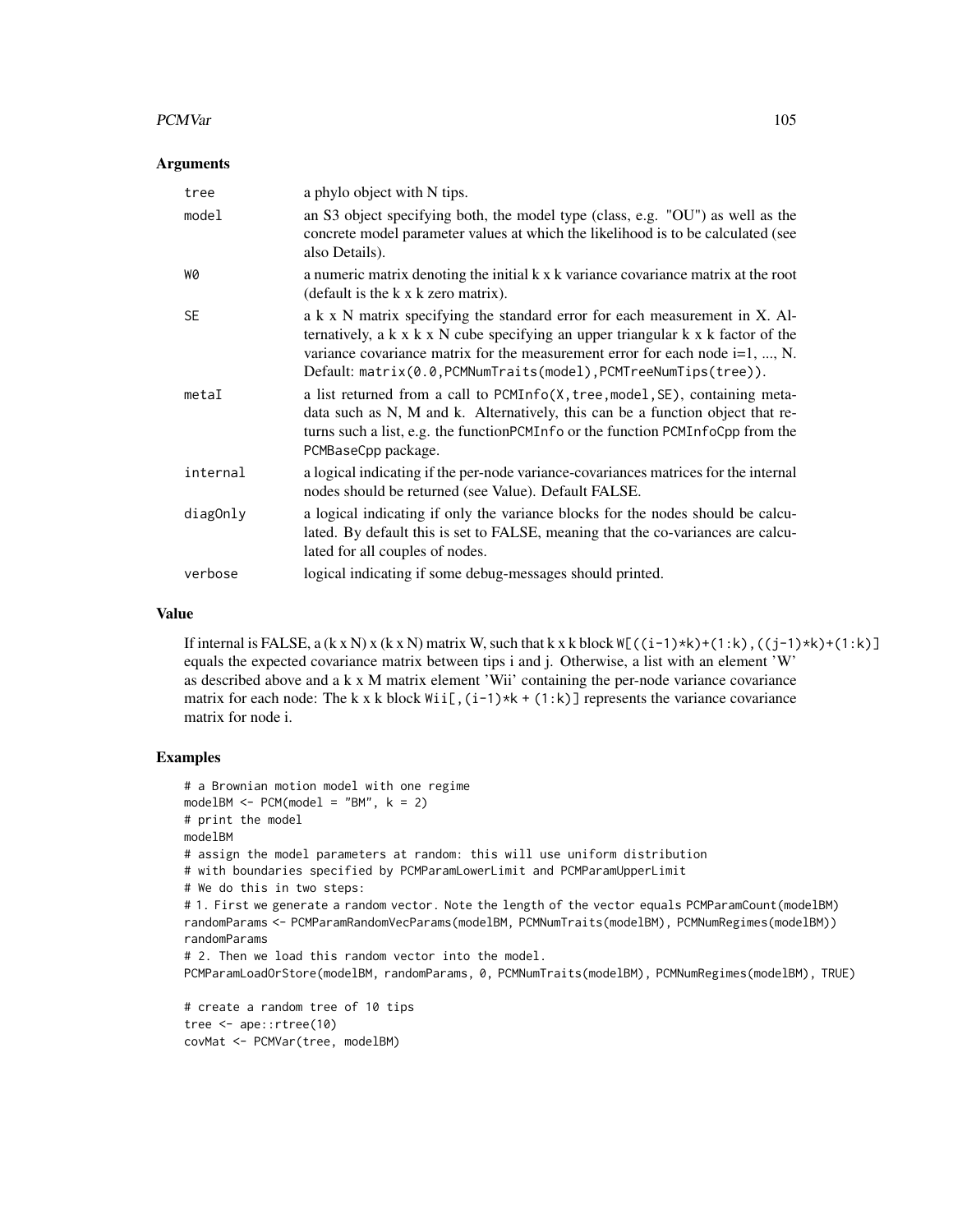# Description

Calculate the variance covariance k x k matrix at time t, under a PCM model

### Usage

```
PCMVarAtTime(t, model, W0 = matrix(0, PCMNumTraits(model),
 PCMNumTraits(model)), SE = matrix(0, PCMNumTraits(model),
 PCMNumTraits(model)), regime = PCMRegimes(model)[1L],
  verbose = FALSE)
```
### Arguments

| t         | positive numeric denoting time                                                                                                                                                                                                                           |
|-----------|----------------------------------------------------------------------------------------------------------------------------------------------------------------------------------------------------------------------------------------------------------|
| model     | a PCM model object                                                                                                                                                                                                                                       |
| WØ        | a numeric matrix denoting the initial k x k variance covariance matrix at the root<br>(default is the k x k zero matrix).                                                                                                                                |
| <b>SE</b> | a k x k matrix specifying the upper triangular factor of the measurement error<br>variance-covariance matrix. The product SE Default: $SE = \text{matrix}(0.0, \text{PCM} - \text{error}(0.0, \text{prox})))$<br>NumTraits(model), PCMNumTraits(model)). |
| regime    | an integer or a character denoting the regime in model for which to do the cal-<br>culation; Defaults to PCMRegimes(model) $[1L]$ , meaning the first regime in the<br>model.                                                                            |
| verbose   | a logical indicating if (debug) messages should be written on the console (De-<br>faults to FALSE).                                                                                                                                                      |

#### Value

A numeric k x k matrix

# Examples

```
# a Brownian motion model with one regime
modelBM < - PCM(model = "BM", k = 2)# print the model
modelBM
# assign the model parameters at random: this will use uniform distribution
# with boundaries specified by PCMParamLowerLimit and PCMParamUpperLimit
# We do this in two steps:
# 1. First we generate a random vector. Note the length of the vector equals PCMParamCount(modelBM)
randomParams <- PCMParamRandomVecParams(modelBM, PCMNumTraits(modelBM), PCMNumRegimes(modelBM))
randomParams
```
# 2. Then we load this random vector into the model.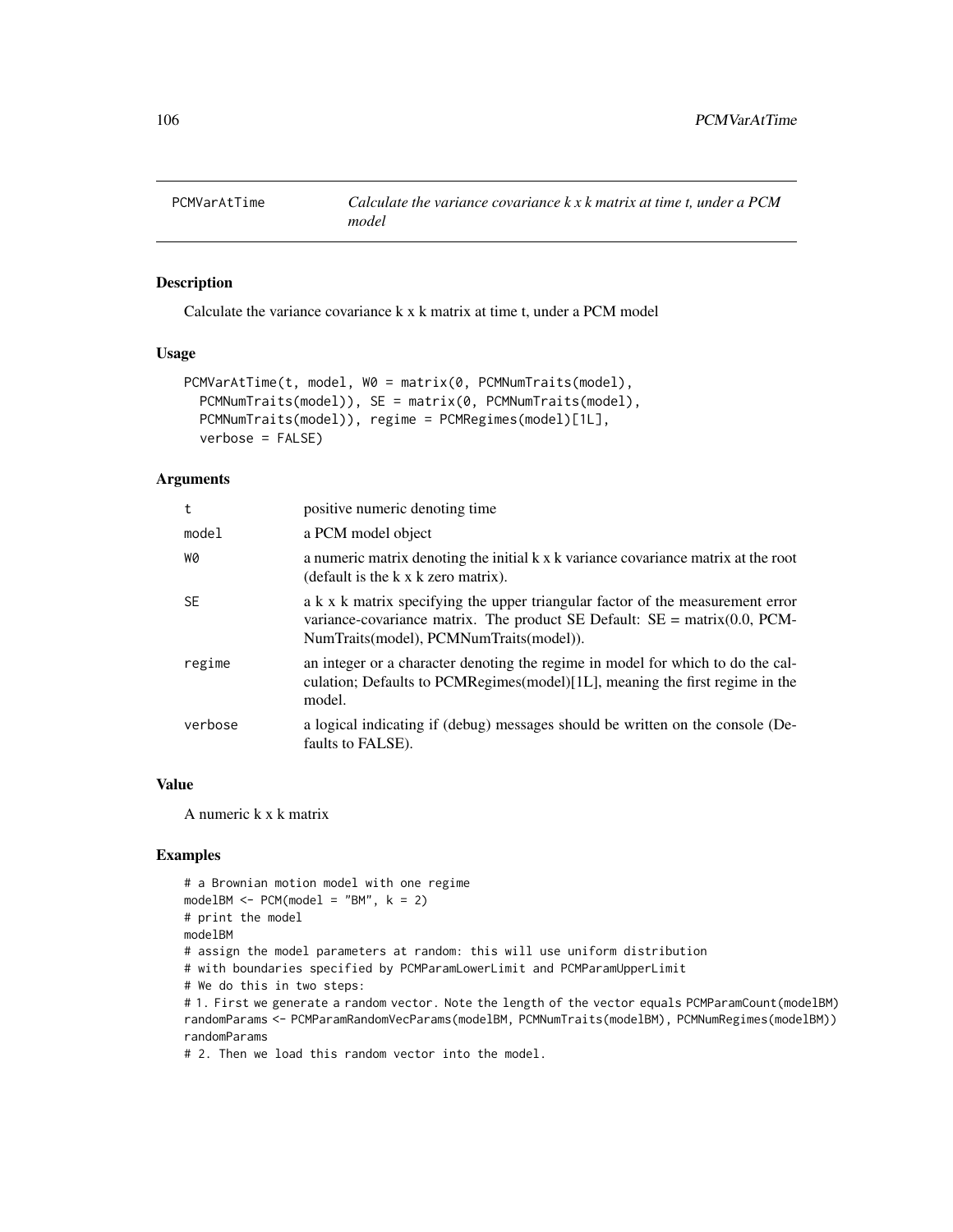## TruePositiveRate 107

PCMParamLoadOrStore(modelBM, randomParams, 0, PCMNumTraits(modelBM), PCMNumRegimes(modelBM), TRUE)

# PCMVarAtTime(1, modelBM)

# note that the variance at time 0 is not the 0 matrix because the model has a non-zero # environmental deviation PCMVarAtTime(0, modelBM)

TruePositiveRate *True positive rate of a set of binary predictions against their trues*

# **Description**

Let the set of predictions be described by a logical vector 'pred', and let the corresponding trues by described in a logical vector 'true' of the same length. Then, the true positive rate is given by the expression: sum(pred & true)/sum(true). The false positive rate is given by the expression: sum(pred & !true)/sum(!true). If these expressions do not give a finite number, NA\_real\_ is returned.

## Usage

TruePositiveRate(pred, true)

FalsePositiveRate(pred, true)

## Arguments

pred, true vectors of the same positive length that can be converted to logical.

#### Value

a double between 0 and 1 or NA\_real\_ if the result is not a finite number.

```
TruePositiveRate(c(1,0,1,1), c(1,1,0,1))
TruePositiveRate(c(0,0,0,0), c(1,1,0,1))
TruePositiveRate(c(1,1,1,1), c(1,1,0,1))
FalsePositiveRate(c(1,0,1,1), c(1,1,0,1))
FalsePositiveRate(c(0,0,0,0), c(1,1,0,1))
FalsePositiveRate(c(1,1,1,1), c(1,1,0,1))
TruePositiveRate(c(1,0,1,1), c(0,0,0,0))
FalsePositiveRate(c(1,0,1,1), c(1,1,1,1))
```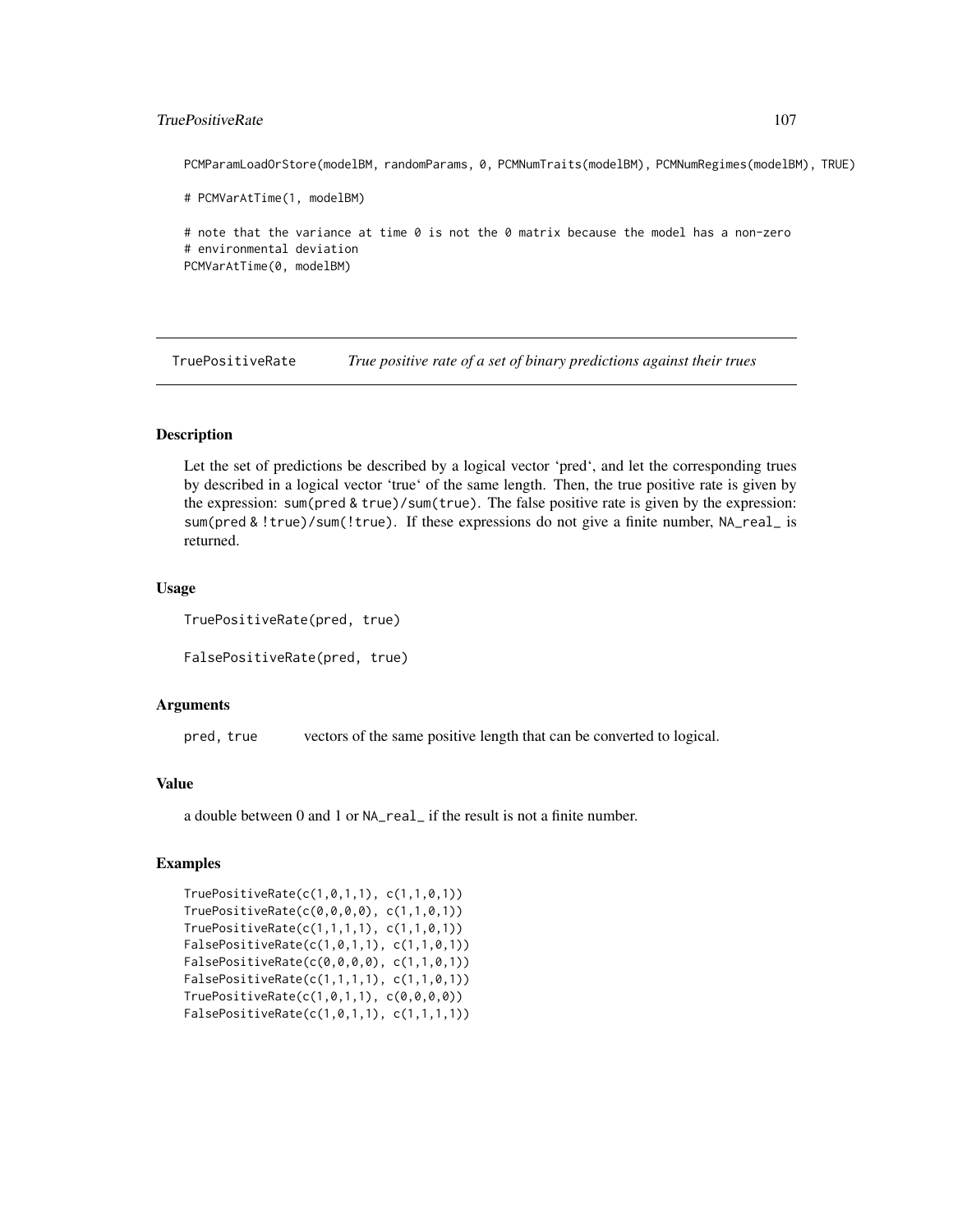# Description

This function is an analog to the Cholesky decomposition.

# Usage

```
UpperTriFactor(Sigma)
```
## Arguments

Sigma  $\alpha$  A symmetric positive definite k x k matrix that can be passed as argument to [chol](#page-0-0).

# Value

an upper triangular matrix Sigma\_x, such that Sigma = Sigma\_x  $\%$  \*% t(Sigma\_x)

# See Also

### [chol](#page-0-0);

the option PCMBase.Transpose.Sigma\_x in [PCMOptions](#page-42-0).

```
# S is a symmetric positive definite matrix
M<-matrix(rexp(9),3,3); S <- M %*% t(M)
```

```
# This should return a zero matrix:
UpperTriFactor(S) %*% t(UpperTriFactor(S)) - S
```

```
# This should return a zero matrix too:
t(chol(S)) %*% chol(S) - S
# Unless S is diagonal, in the general case, this will return a
# non-zero matrix:
```

```
chol(S) % * t(chol(S)) - S
```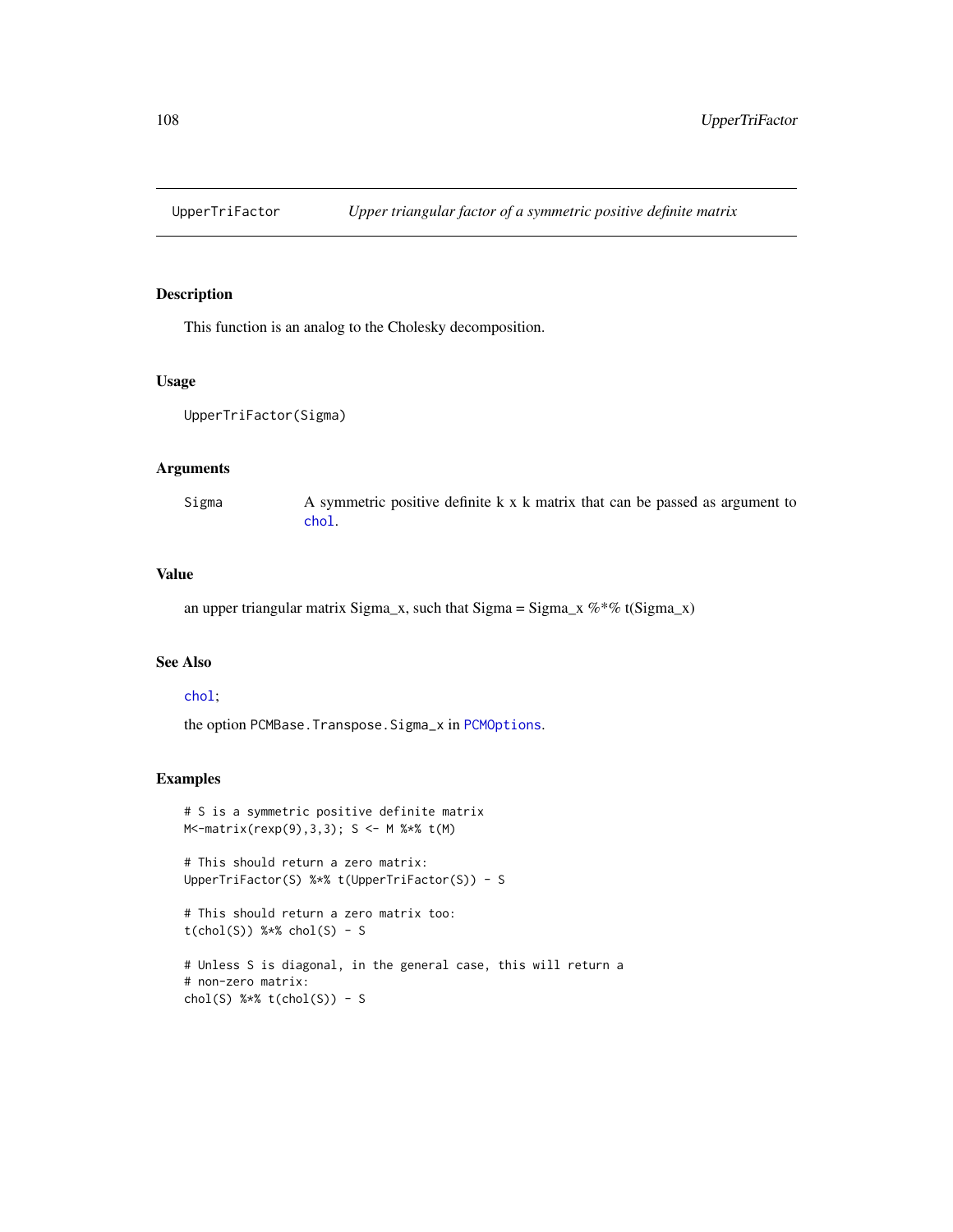## <span id="page-108-0"></span>Description

White model ignoring phylogenetic history, treating trait values as independent samples from a k-variate Gaussian.

## Details

Calculating likelihoods for this model does not work if the global option PCMBase.Singular.Skip is set to FALSE.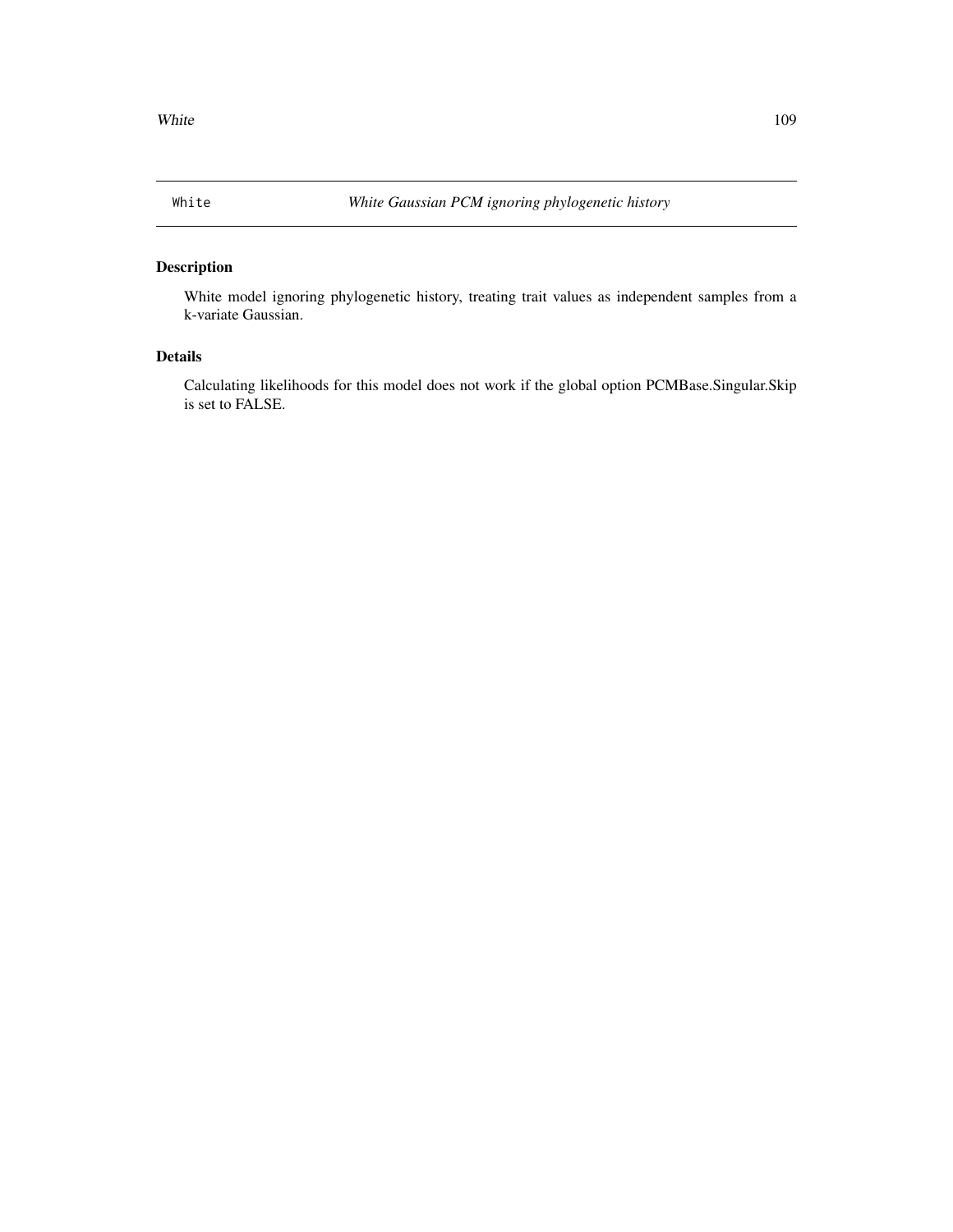## **Index**

∗Topic datasets dataFig3, [6](#page-5-0) PCMBaseTestObjects, [17](#page-16-0) Args\_MixedGaussian\_MGPMDefaultModelTypes, [5](#page-4-0) Args\_MixedGaussian\_MGPMScalarOUType, [5](#page-4-0) Args\_MixedGaussian\_MGPMSurfaceOUType, [6](#page-5-0) chol, *[44](#page-43-0)*, *[108](#page-107-0)* dataFig3, [6](#page-5-0) FalsePositiveRate *(*TruePositiveRate*)*, [107](#page-106-0) FormatCellAsLatex, [7](#page-6-0) FormatTableAsLatex, [7](#page-6-0) grep, *[9](#page-8-0)* is.AllEqual *(*PCMParamType*)*, [51](#page-50-0) is.CholeskyFactor *(*PCMParamType*)*, [51](#page-50-0) is.Diagonal *(*PCMParamType*)*, [51](#page-50-0) is.Fixed *(*PCMParamType*)*, [51](#page-50-0) is.Global *(*PCMParamType*)*, [51](#page-50-0) is.Identity *(*PCMParamType*)*, [51](#page-50-0) is.Local *(*PCMParamType*)*, [51](#page-50-0) is.LowerTriangular *(*PCMParamType*)*, [51](#page-50-0) is.LowerTriangularWithDiagonal *(*PCMParamType*)*, [51](#page-50-0) is.MatrixParameter *(*PCMParamType*)*, [51](#page-50-0) is.MixedGaussian, [8](#page-7-0) is.NonNegative *(*PCMParamType*)*, [51](#page-50-0) is.Omitted *(*PCMParamType*)*, [51](#page-50-0) is.Ones *(*PCMParamType*)*, [51](#page-50-0) is.PCM, [8](#page-7-0) is.PCMTree, [9](#page-8-0) is.ScalarDiagonal *(*PCMParamType*)*, [51](#page-50-0) is.ScalarParameter *(*PCMParamType*)*, [51](#page-50-0) is.Schur *(*PCMParamType*)*, [51](#page-50-0)

is.SemiPositiveDefinite *(*PCMParamType*)*, [51](#page-50-0) is.Symmetric *(*PCMParamType*)*, [51](#page-50-0) is.Transformable, *[16](#page-15-0)* is.Transformable *(*PCMParamType*)*, [51](#page-50-0) is.Transformed *(*PCMParamType*)*, [51](#page-50-0) is.UpperTriangular *(*PCMParamType*)*, [51](#page-50-0) is.UpperTriangularWithDiagonal *(*PCMParamType*)*, [51](#page-50-0) is.VectorParameter *(*PCMParamType*)*, [51](#page-50-0) is.WithCustomVecParams *(*PCMParamType*)*, [51](#page-50-0) is.WithNonNegativeDiagonal *(*PCMParamType*)*, [51](#page-50-0) is.Zeros *(*PCMParamType*)*, [51](#page-50-0) isSymmetric, *[44](#page-43-0)* MatchListMembers, [9,](#page-8-0) *[16](#page-15-0)*, *[29](#page-28-0)*, *[61](#page-60-0)* methods, *[41](#page-40-0)* MGPMDefaultModelTypes *(*PCMDefaultModelTypes*)*, [23](#page-22-0) MGPMScalarOUType, [10](#page-9-0) MGPMSurfaceOUType, [10](#page-9-0) MixedGaussian, [11,](#page-10-0) *[12,](#page-11-0) [13](#page-12-0)* PCM, [12](#page-11-0) PCMAbCdEf, [14,](#page-13-0) *[33](#page-32-0)*, *[35](#page-34-0)* PCMAddToListAttribute, [15](#page-14-0) PCMApplyTransformation, [16](#page-15-0) PCMBaseIsADevRelease, [17](#page-16-0) PCMBaseTestObjects, [17](#page-16-0) PCMColorPalette, [18](#page-17-0) PCMCombineListAttribute, [19](#page-18-0) PCMCond, [19,](#page-18-0) *[33](#page-32-0)*, *[35](#page-34-0)*, *[62](#page-61-0)* PCMCond.GaussianPCM, [20](#page-19-0) PCMCondVOU, [21](#page-20-0) PCMCreateLikelihood, [22](#page-21-0) PCMDefaultModelTypes, [23](#page-22-0) PCMDefaultObject, [23](#page-22-0)

PCMDescribe, [24](#page-23-0)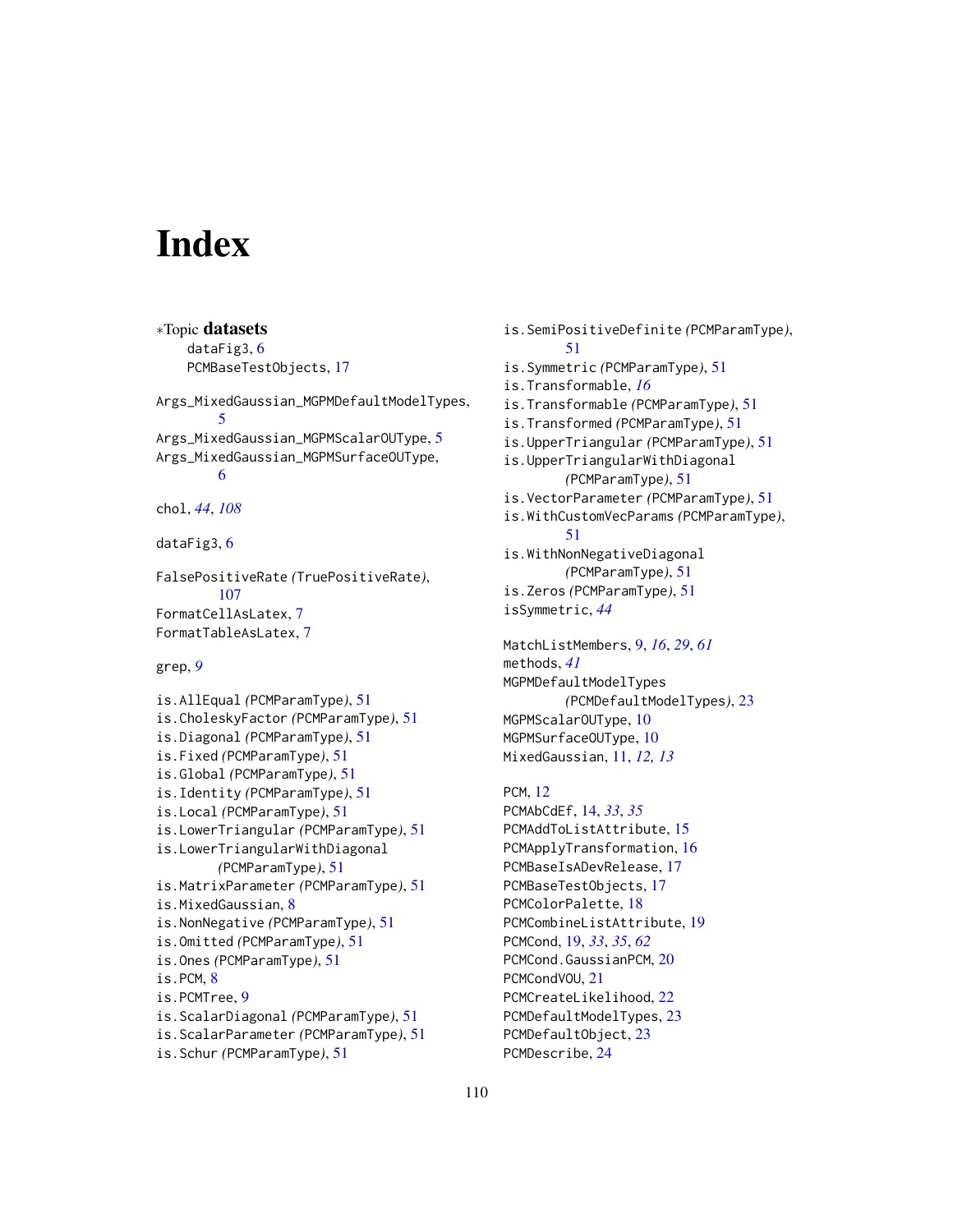## INDEX 111

PCMDescribeParameters, [24](#page-23-0) PCMExtractDimensions, [25](#page-24-0) PCMExtractRegimes, [25](#page-24-0) PCMFindMethod, [26](#page-25-0) PCMFixParameter, [27](#page-26-0) PCMGenerateModelTypes, [27](#page-26-0) PCMGenerateParameterizations, [28,](#page-27-0) *[36](#page-35-0)* PCMGetAttribute, [29](#page-28-0) PCMGetVecParamsRegimesAndModels, [30](#page-29-0) PCMInfo, *[22](#page-21-0)*, [30,](#page-29-0) *[33](#page-32-0)*, *[35](#page-34-0)*, *[44](#page-43-0)*, *[62](#page-61-0)* PCMLik, *[14](#page-13-0)*, *[31,](#page-30-0) [32](#page-31-0)*, [32,](#page-31-0) *[60](#page-59-0)*, *[62](#page-61-0)* PCMLikDmvNorm, [34](#page-33-0) PCMLikTrace, [35](#page-34-0) PCMListDefaultParameterizations *(*PCMListParameterizations*)*, [36](#page-35-0) PCMListMembers, *[10](#page-9-0)*, [36](#page-35-0) PCMListParameterizations, [36](#page-35-0) PCMLmr, *[33](#page-32-0)*, *[35](#page-34-0)*, [37](#page-36-0) PCMMapModelTypesToRegimes, [38](#page-37-0) PCMMean, [39](#page-38-0) PCMMeanAtTime, [40](#page-39-0) PCMModels, *[12](#page-11-0)*, [41](#page-40-0) PCMModelTypes, [42](#page-41-0) PCMNumRegimes, [42](#page-41-0) PCMNumTraits, [43](#page-42-0) PCMOptions, *[31](#page-30-0)*, [43,](#page-42-0) *[87](#page-86-0)*, *[104](#page-103-0)*, *[108](#page-107-0)* PCMPairSums, [45](#page-44-0) PCMParam, [46](#page-45-0) PCMParamCount, [46](#page-45-0) PCMParamGetShortVector, [47](#page-46-0) PCMParamLoadOrStore, [48](#page-47-0) PCMParamLocateInShortVector, [48](#page-47-0) PCMParamLowerLimit, [49](#page-48-0) PCMParamRandomVecParams, [50](#page-49-0) PCMParamSetByName, [50](#page-49-0) PCMParamType, [51](#page-50-0) PCMParamUpperLimit, [54](#page-53-0) PCMParentClasses, [54](#page-53-0) PCMParseErrorMessage, *[35](#page-34-0)*, [55](#page-54-0) PCMPExpxMeanExp, *[44](#page-43-0)*, [55](#page-54-0) PCMPLambdaP\_1, [56](#page-55-0) PCMPlotGaussianDensityGrid2D, [57](#page-56-0) PCMPlotGaussianSample2D, [57](#page-56-0) PCMPlotMath, [58](#page-57-0) PCMPlotTraitData2D, [58](#page-57-0) PCMPresentCoordinates, *[22](#page-21-0)*, *[31,](#page-30-0) [32](#page-31-0)*, *[34,](#page-33-0) [35](#page-34-0)*, *[37](#page-36-0)*, *[44](#page-43-0)*, [59](#page-58-0) PCMRegimes, [60,](#page-59-0) *[81,](#page-80-0) [82](#page-81-0)*

PCMSetAttribute, [61](#page-60-0) PCMSim, *[33](#page-32-0)*, *[35](#page-34-0)*, [62](#page-61-0) PCMSpecify, *[13](#page-12-0)*, *[41](#page-40-0)*, [63](#page-62-0) PCMTable, [64](#page-63-0) PCMTableParameterizations, [64](#page-63-0) PCMTrajectory, [65](#page-64-0) PCMTree, [67,](#page-66-0) *[96,](#page-95-0) [97](#page-96-0)*, *[99](#page-98-0)* PCMTreeBackbonePartition, [69](#page-68-0) PCMTreeDropClade, [71](#page-70-0) PCMTreeDtNodes, [72](#page-71-0) PCMTreeEdgeTimes, [73,](#page-72-0) *[83](#page-82-0)* PCMTreeEvalNestedEDxOnTree, [73](#page-72-0) PCMTreeExtractClade, [74](#page-73-0) PCMTreeGetBranchLength, [76](#page-75-0) PCMTreeGetDaughters, [76](#page-75-0) PCMTreeGetLabels, [77](#page-76-0) PCMTreeGetParent, [77](#page-76-0) PCMTreeGetPartition, [78,](#page-77-0) *[82](#page-81-0)*, *[97](#page-96-0)* PCMTreeGetPartNames, *[12](#page-11-0)*, [78,](#page-77-0) *[81,](#page-80-0) [82](#page-81-0)* PCMTreeGetPartRegimes, [79,](#page-78-0) *[81,](#page-80-0) [82](#page-81-0)* PCMTreeGetPartsForNodes, [79](#page-78-0) PCMTreeGetRegimesForEdges, [80](#page-79-0) PCMTreeGetRegimesForNodes, [80](#page-79-0) PCMTreeGetTipsInPart, [81,](#page-80-0) *[82](#page-81-0)* PCMTreeGetTipsInRegime, *[81](#page-80-0)*, [82](#page-81-0) PCMTreeInsertSingletons, [83](#page-82-0) PCMTreeInsertSingletonsAtEpoch *(*PCMTreeInsertSingletons*)*, [83](#page-82-0) PCMTreeJumps, [85](#page-84-0) PCMTreeListAllPartitions, [85](#page-84-0) PCMTreeListCladePartitions, *[44](#page-43-0)*, [86](#page-85-0) PCMTreeListDescendants, [87](#page-86-0) PCMTreeListRootPaths, [88](#page-87-0) PCMTreeLocateEpochOnBranches, *[83](#page-82-0)*, [89](#page-88-0) PCMTreeLocateMidpointsOnBranches, *[83](#page-82-0)*, [89](#page-88-0) PCMTreeMatchLabels, [90](#page-89-0) PCMTreeMatrixNodesInSamePart, [90](#page-89-0) PCMTreeMatrixNodesInSameRegime *(*PCMTreeMatrixNodesInSamePart*)*, [90](#page-89-0) PCMTreeNearestNodesToEpoch, [92](#page-91-0) PCMTreeNodeTimes, [92](#page-91-0) PCMTreeNumNodes, [93](#page-92-0) PCMTreeNumParts, [93](#page-92-0) PCMTreeNumTips, [94](#page-93-0) PCMTreePlot, [94](#page-93-0) PCMTreePostorder, [95](#page-94-0)